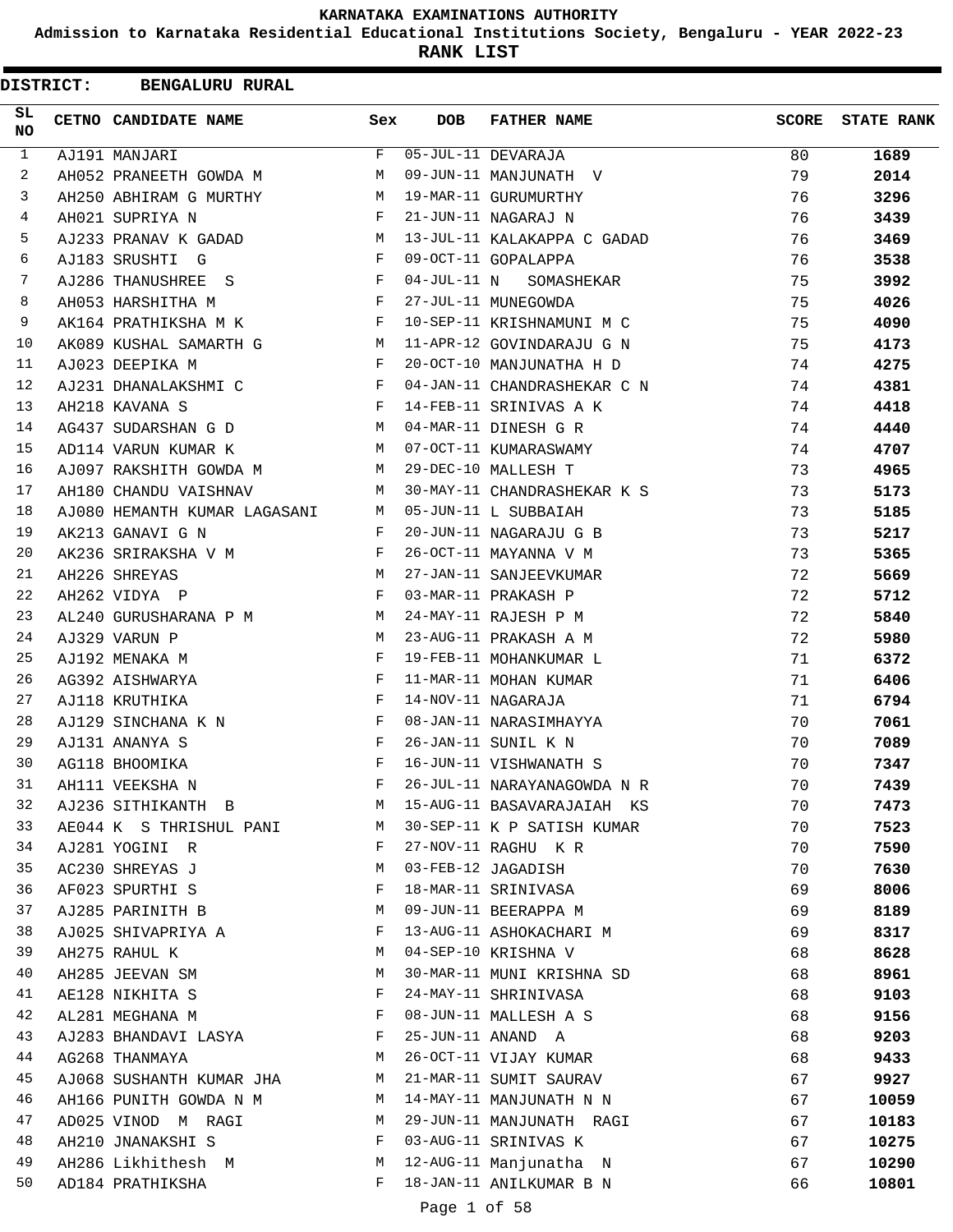**Admission to Karnataka Residential Educational Institutions Society, Bengaluru - YEAR 2022-23**

| <b>DISTRICT:</b> | <b>BENGALURU RURAL</b>                   |              |                    |                                      |       |                   |
|------------------|------------------------------------------|--------------|--------------------|--------------------------------------|-------|-------------------|
| SL.<br>NO        | CETNO CANDIDATE NAME                     | Sex          | <b>DOB</b>         | <b>FATHER NAME</b>                   | SCORE | <b>STATE RANK</b> |
| 51               | AH011 SHREYAS B S                        | M            |                    | 29-MAR-11 SHYLENDRANATH B V          | 66    | 10950             |
| 52               | AK146 VIDYASHREE K C                     | F            |                    | 05-MAY-11 CHANDRAPPA K Y             | 66    | 11050             |
| 53               | AL053 NIKIL                              | М            |                    | 25-AUG-11 KEMPANJINAPPA              | 66    | 11320             |
| 54               | AG501 KO AISHWARYA                       | F            | 15-JUN-10 OBLESH   |                                      | 65    | 11586             |
| 55               | AG017 BHUVAN S                           | F            |                    | 21-AUG-10 SHIVAKUMARA S N            | 65    | 11625             |
| 56               | AL165 SAFA S HUSSAIN                     | F            |                    | 06-OCT-11 S HUSSAIN                  | 65    | 12494             |
| 57               | AL136 DILIP M                            | M            |                    | 26-OCT-11 MANJUNATHA                 | 65    | 12527             |
| 58               | AL277 CHINMAYI HEGDE K P                 | M            |                    | 05-DEC-11 PADMANABHA G HEGDE         | 65    | 12577             |
| 59               | AJ204 UDBHAV BHAIRAMADAGI                | М            |                    | 29-FEB-12 BHEEMARAY S BHAIRAMADAGI   | 65    | 12621             |
| 60               | AH087 MONIKA R                           | F            | 15-APR-11 RAVI     |                                      | 64    | 13187             |
| 61               | AJ020 HARIKASHREE N                      | F            |                    | 04-JUN-11 ANIL KUMAR N               | 64    | 13337             |
| 62               | AF216 HANSIKA                            | F            |                    | 02-JUL-11 MRUTHYUNJAYA C S           | 64    | 13410             |
| 63               | AH270 INDRAJA S                          | F            |                    | 04-JUL-11 SATHISH KUMAR              | 64    | 13415             |
| 64               | AJ099 KAVYASHREE K C                     | $\mathbf{F}$ |                    | 17-AUG-11 CHENNAKESHAVA K            | 64    | 13538             |
| 65               | AK123 DARSHAN H V                        | M            |                    | 13-SEP-11 VINAY H N                  | 64    | 13603             |
| 66               | AK211 SHASHANK S                         | M            |                    | 06-OCT-11 SRINIVASA K                | 64    | 13638             |
| 67               | AH239 VASANTH CHANABASAPPA S<br>MULIMANI | М            |                    | 29-SEP-10 CHANABASAPPA S MULIMANI    | 63    | 13964             |
| 68               | AK202 DEVIKA BK                          | $\mathbf{F}$ |                    | 29-MAY-11 KRISHNE GOWDA B P          | 63    | 14515             |
| 69               | AH057 NISHANTH K R                       | M            |                    | 04-SEP-11 RAMESH S                   | 63    | 14800             |
| 70               | AD006 SOWMYA R                           | $\mathbf{F}$ | 05-SEP-11 RAGHU N  |                                      | 63    | 14803             |
| 71               | AK159 VISHNU D K                         | M            |                    | 19-SEP-11 KRISHNA MURTHY D N         | 63    | 14829             |
| 72               | AG436 HARSHA V                           | M            |                    | 20-OCT-11 VEKATESH M                 | 63    | 14885             |
| 73               | AJ170 HARSHITH GOWDA S                   | M            |                    | 07-FEB-12 SOMA SHEKAR G M            | 63    | 14997             |
| 74               | AC187 DAYANIDHI H P                      | M            |                    | 22-JUN-11 PRAKASH H P                | 62    | 15924             |
| 75               | AL314 DHANUSH R                          | M            |                    | 24-JUN-11 RAJAKUMAR                  | 62    | 15931             |
| 76               | AL012 PRERANA P                          | $\mathbf{F}$ |                    | 09-JUL-11 PURUSHOTHAMA V             | 62    | 15997             |
| 77               | AH128 MANYA B                            | F            | 16-SEP-11 BABU G   |                                      | 62    | 16180             |
| 78               | AJ205 SATHYA SAHITHI G                   | $\mathbf{F}$ |                    | 20-OCT-11 VENKATA RAO G              | 62    | 16248             |
| 79               | AJ254 SHREELAKSHMI K S                   | F            |                    | 31-OCT-11 SANTHOSH KUMAR K R         | 62    | 16266             |
| 80               | AJ332 MANUSHREE<br>N                     |              | F 17-DEC-11 NAGESH | AM                                   | 62    | 16329             |
| 81               | AJ005 INDRESH GOWDA                      | М            |                    | 01-FEB-12 MAHESHA N R                | 62    | 16357             |
| 82               | AJ289 M JAGAN MOHAN REDDY                | M            |                    | 09-APR-12 SURENDRA REDDY             | 62    | 16377             |
| 83               | AJ067 MEGHANA G                          | F            |                    | 01-NOV-10 GANESH M                   | 61    | 16630             |
| 84               | AH183 SRIKANTH N L                       | М            |                    | 09-DEC-10 LOKESHKUMAR L V            | 61    | 16706             |
| 85               | AF066 NISHANTH VARDHAN C P               | М            |                    | 13-DEC-10 PRAKASH C D                | 61    | 16713             |
| 86               | AJ109 LIKHITH P REDDY                    | М            |                    | 18-DEC-10 PRAKASH REDDY P R          | 61    | 16723             |
| 87               | AC064 ROHAN HEGDE                        | М            |                    | 30-DEC-10 ESHWARAPPA H               | 61    | 16753             |
| 88               | AF025 MYTHRI H V                         | F            |                    | 15-APR-11 VENKATESH                  | 61    | 17077             |
| 89               | AC283 CHANDANA H G                       | F            |                    | 25-JUN-11 GANGARAJA H N              | 61    | 17318             |
| 90               | AK212 AJAY C                             | М            |                    | 28-JUN-11 SRINIVAS                   | 61    | 17328             |
| 91               | AL205 HARSHITHA                          | F            |                    | 27-AUG-11 CHIKKADODDAIAH B           | 61    |                   |
| 92               |                                          | F            |                    |                                      |       | 17542             |
| 93               | AC325 GAANASHREE M                       |              |                    | 10-SEP-11 MANJUNATH                  | 61    | 17578             |
|                  | AF002 SOWMYA BHAI P                      | F            |                    | 05-NOV-11 NAGARAJA NAIK P            | 61    | 17690             |
| 94               | AJ151 SANJANA K S                        | F            |                    | 02-DEC-11 SANNEGWODA                 | 61    | 17734             |
| 95               | AL181 VARSHA S                           | F            |                    | 06-JAN-12 SIDDARAMAIAH               | 61    | 17769             |
| 96               | AJ265 SRI RAKSHA                         | F            |                    | 19-AUG-09 SRINIVAS A                 | 60    | 17809             |
| 97               | AG007 SIDRAMASING LACHCHARAM<br>HAJERI   | М            |                    | 18-NOV-10 LACHCHARAM CHANDRAM HAJERI | 60    | 18101             |
| 98               | AH010 MEENA KUMARI NM                    | F            |                    | 17-MAR-11 MUNISWAMAPPA G             | 60    | 18402             |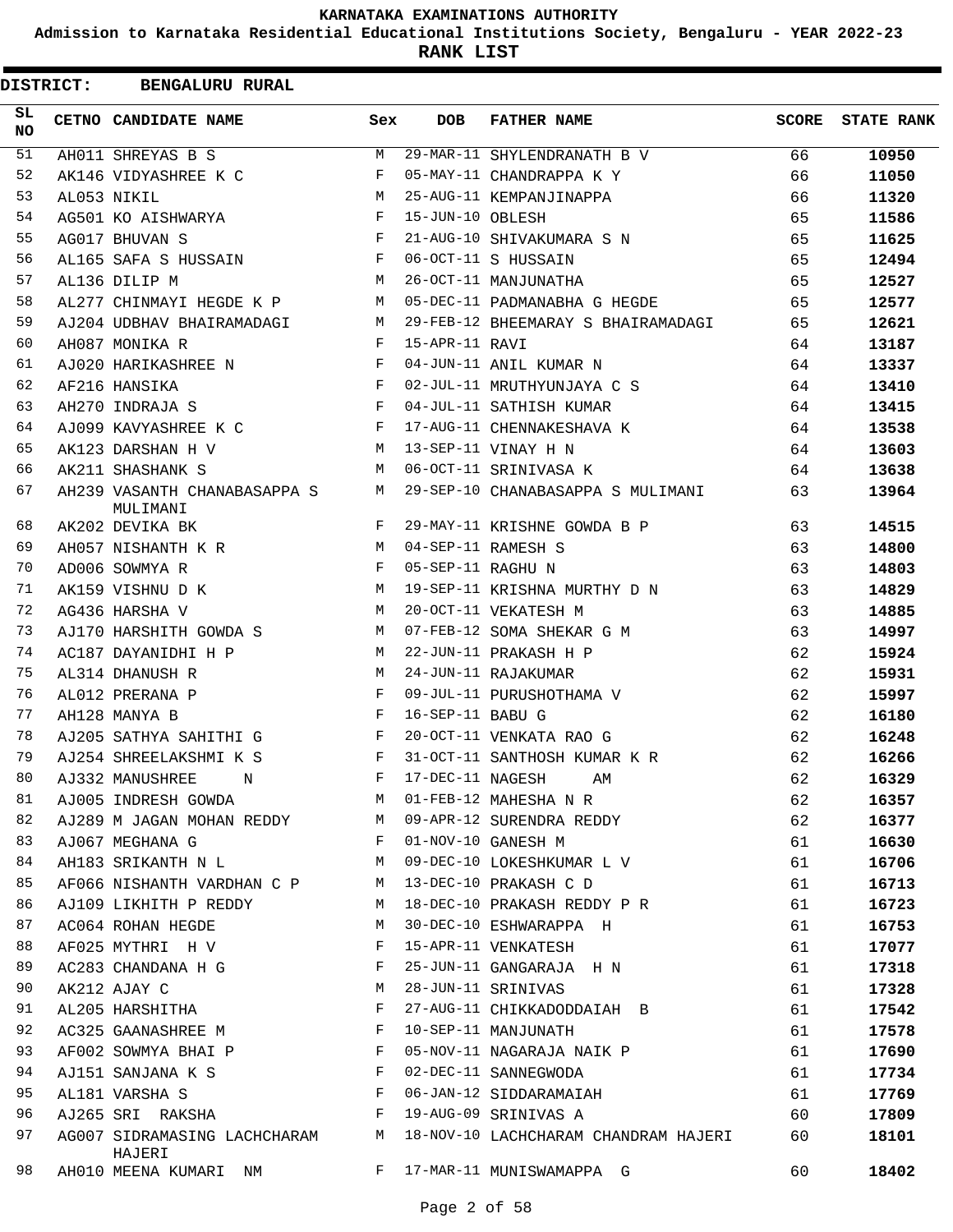**Admission to Karnataka Residential Educational Institutions Society, Bengaluru - YEAR 2022-23**

|                 | <b>DISTRICT:</b> | <b>BENGALURU RURAL</b>      |              |                   |                                              |              |                   |
|-----------------|------------------|-----------------------------|--------------|-------------------|----------------------------------------------|--------------|-------------------|
| SL<br><b>NO</b> |                  | CETNO CANDIDATE NAME        | Sex          | <b>DOB</b>        | <b>FATHER NAME</b>                           | <b>SCORE</b> | <b>STATE RANK</b> |
| 99              |                  | AD163 SAANVI IRANNA BADIGER | F            |                   | 06-MAY-11 IRANNA M BADIGER                   | 60           | 18591             |
| 100             |                  | AK173 LAKSHMI               | F            | 02-JUN-11 UMESH   |                                              | 60           | 18686             |
| 101             |                  | AJ111 DEEPIKA J             | F            |                   | 21-JUN-11 JAGANATHA                          | 60           | 18762             |
| 102             |                  | AH197 VINDYA SHREE K        | F            |                   | 25-JUL-11 M KEMPEGOWDA                       | 60           | 18900             |
| 103             |                  | AL254 SOHAN SANTHOSH        | М            |                   | 12-SEP-11 SANTHOSH M                         | 60           | 19043             |
| 104             |                  | AD236 NIDHISHREE<br>B S     | F            |                   | 18-NOV-11 SURESH B M                         | 60           | 19190             |
| 105             |                  | AK141 POOJITH S             | М            |                   | 19-DEC-11 SIDDARAJU B B                      | 60           | 19240             |
| 106             |                  | AH074 BHUVAN GOWDA R        | M            |                   | 03-JAN-11 RANGASWAMY K M                     | 59           | 19710             |
| 107             |                  | AC091 NISHA M               | F            |                   | 25-JAN-11 MADHU M                            | 59           | 19761             |
| 108             |                  | AC087 PATEL HARIPRASAD S    | M            |                   | 02-APR-11 SHIVASHANKARAPPA B                 | 59           | 19992             |
| 109             |                  | AJ107 MITHUN N J            | М            |                   | 11-MAY-11 JANARDHAN                          | 59           | 20136             |
| 110             |                  | AJ148 SHRAVANI UPPAR        | F            |                   | 13-MAY-11 HANAMANTAPPA UPPAR                 | 59           | 20139             |
| 111             |                  | AH125 CHIRANTH GOWDA N      | M            |                   | 29-MAY-11 NAGESH KUMAR M A                   | 59           | 20207             |
| 112             |                  | AL031 DARPAN C S            | M            |                   | 22-JUN-11 SHIVASHANKAR C G                   | 59           | 20308             |
| 113             |                  | AK113 BHAVYA BN             | F            |                   | 14-JUL-11 NAGARAJU BT                        | 59           | 20407             |
| 114             |                  | AJ323 CHINTHAN GOWDA H K    | М            |                   | 25-AUG-11 KANTHRAJ                           | 59           | 20561             |
| 115             |                  | AJ114 BHAVANI M             | F            |                   | 06-OCT-11 MUNIYAPPA                          | 59           | 20660             |
| 116             |                  | AE113 THARUN KUMAR K        | М            |                   | 07-OCT-11 KUMARASWAMY                        | 59           | 20664             |
| 117             |                  | AH216 KEERTHANARAJ A G      | $\mathbf{F}$ |                   | 19-OCT-11 GOVINDARAJU                        | 59           | 20685             |
| 118             |                  | AJ039 INCHARA B S           | F            |                   | 20-MAY-12 SHANKAR B H                        | 59           | 20873             |
| 119             |                  | AC373 SINCHANA M            | F            |                   | 20-OCT-10 MANJUNATH T                        | 58           | 21118             |
| 120             |                  | AJ066 PRAJWAL P D           | М            |                   | 28-FEB-11 PRAVEEN D                          | 58           | 21466             |
| 121             |                  | AL089 SHASHANK R H          | M            |                   | 02-MAR-11 HARISH R S                         | 58           | 21472             |
| 122             |                  | AG038 KUSHALA R             | F            |                   | 14-MAR-11 RAMAKRISHNA                        | 58           | 21513             |
| 123             |                  | AH252 SAANVI J              | F            | 04-MAY-11 JAYARAM |                                              | 58           | 21747             |
| 124             |                  | AK081 MOHITH C K            | М            |                   | 12-MAY-11 CHANDRAPPA M                       | 58           | 21781             |
| 125             |                  | AC358 MOHITH GOWDA P        | М            |                   | 12-MAY-11 PRASANNA GOWDA A                   | 58           | 21782             |
| 126             |                  | AJ112 PREETHAM B N          | M            |                   | 26-MAY-11 BASAVARAJ VEERAPPA NIRUMBALI       | 58           | 21834             |
| 127             |                  | AJ165 NIKITHA               | F            | 01-JUL-11 MURALI  |                                              | 58           | 21990             |
| 128             |                  | AJ218 ABINAYA A             | F            | 25-JUL-11 ANANDA  |                                              | 58           | 22088             |
| 129             |                  | AC237 NIKHIL GOWDA S        | М            |                   | 22-AUG-11 SURENDRA V                         | 58           | 22197             |
| 130             |                  | AL244 LAVANYA N             | F            |                   | 16-SEP-11 NAGARAJU B T                       | 58           | 22266             |
| 131             |                  | AC144 CHANDANA              | F            | 22-SEP-11 YARRPPA |                                              | 58           | 22277             |
| 132             |                  | AC280 HEMALATHA K           | F            |                   | 24-SEP-11 KRISHNAMURTHY M                    | 58           | 22287             |
| 133             |                  | AH016 YAMINI S S            | F            |                   | 29-OCT-11 SRINIVAS S M                       | 58           | 22357             |
| 134             |                  | AC058 MANASA B A            | F            |                   | 18-NOV-11 ANJINIYAREDDY B H                  | 58           | 22398             |
| 135             |                  | AH097 GAGANA B L            | F            |                   | 01-DEC-11 LAKSHMINARAYANA B S                | 58           | 22429             |
| 136             |                  | AJ282 JEEVITHA C H          | F            |                   | 19-DEC-11 HANUMANTHAGOWDA C P                | 58           | 22458             |
| 137             |                  | AC194 YASHASWINI N          | F            |                   | 20-JAN-12 NAGENDRA H                         | 58           | 22493             |
| 138             |                  | AL249 NISARG B R            | M            |                   | 04-SEP-10 RANGE GOWDA B V                    | 57           |                   |
| 139             |                  | AD046 BHARATH S             | М            |                   | 30-SEP-10 SHIVA SHANKARA                     | 57           | 22680<br>22719    |
| 140             |                  | AL190 SAMPATH B R           | M            |                   | 18-OCT-10 RAGHAVENDRA B H                    | 57           |                   |
|                 |                  |                             |              |                   |                                              |              | 22764             |
| 141<br>142      |                  | AD186 LAVA T                | М<br>М       |                   | 13-JAN-11 TEEKAPPA<br>22-JAN-11 GOPALKRISHNA | 57           | 23003             |
|                 |                  | AJ156 MOKSHAGNA YADAV G     |              |                   |                                              | 57           | 23033             |
| 143             |                  | AL083 PAREDDY SHIRISHA      | F            |                   | 25-JAN-11 THIRUMALA REDDY                    | 57           | 23047             |
| 144             |                  | AJ086 MOHITH N              | М            |                   | 15-APR-11 NARAYANA GOWDA                     | 57           | 23320             |
| 145             |                  | AG415 NIKHIL R              | М            |                   | 21-APR-11 RAGHAVENDRA C                      | 57           | 23342             |
| 146             |                  | AG211 KARTHIK M N           | M            |                   | 06-MAY-11 NAGESH B                           | 57           | 23420             |
| 147             |                  | AH084 HARSITHA N            | F            |                   | 06-JUN-11 NARYANASWAMY                       | 57           | 23551             |
| 148             |                  | AL312 MONISHA K Y           | F            |                   | 09-JUN-11 YOGESHWARAPPA                      | 57           | 23564             |
|                 |                  |                             |              | Page 3 of 58      |                                              |              |                   |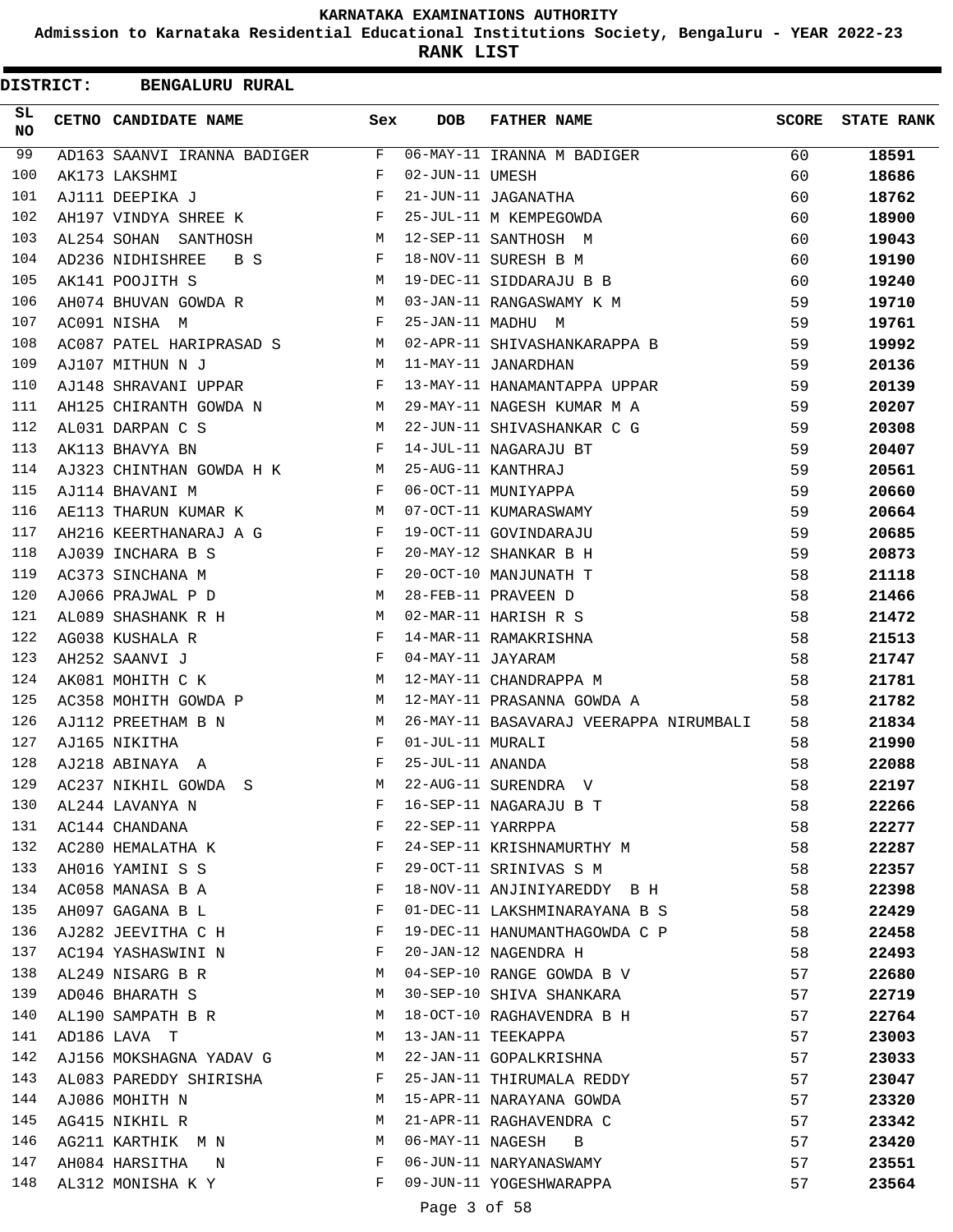**Admission to Karnataka Residential Educational Institutions Society, Bengaluru - YEAR 2022-23**

**RANK LIST**

| <b>DISTRICT:</b> | <b>BENGALURU RURAL</b>        |     |                    |                                                                                                                                                                                                                                |              |                   |
|------------------|-------------------------------|-----|--------------------|--------------------------------------------------------------------------------------------------------------------------------------------------------------------------------------------------------------------------------|--------------|-------------------|
| SL<br><b>NO</b>  | CETNO CANDIDATE NAME          | Sex | <b>DOB</b>         | <b>FATHER NAME</b>                                                                                                                                                                                                             | <b>SCORE</b> | <b>STATE RANK</b> |
| 149              | AG243 NAGARAJ M SANGAN GOWDAR | М   |                    | 14-JUN-11 MAHANTESH                                                                                                                                                                                                            | 57           | 23591             |
| 150              | AG309 SANJAY                  | M   |                    | 22-JUN-11 HANUMESH                                                                                                                                                                                                             | 57           | 23626             |
| 151              | AH002 POORNIMA D L            | F   |                    | 01-SEP-11 LOKESH D N                                                                                                                                                                                                           | 57           | 23947             |
| 152              | AL182 BHANUPRIYA M            | F   |                    | 04-OCT-11 MUNIRAJU                                                                                                                                                                                                             | 57           | 24030             |
| 153              | AK022 CHINMAYI                | М   |                    | 01-JAN-12 MANJUNATH                                                                                                                                                                                                            | 57           | 24239             |
| 154              | AJ169 GOKUL A N               | М   |                    | 11-DEC-10 AKKULAPPA C                                                                                                                                                                                                          | 56           | 24678             |
| 155              | AD220 AMBARISH B              | М   |                    | 01-JAN-11 BASALINGAPPA                                                                                                                                                                                                         | 56           | 24728             |
| 156              | AD068 LEKHANA                 | F   |                    | 10-MAR-11 LINGESH K N                                                                                                                                                                                                          | 56           | 24977             |
| 157              | AK112 MADHU SUDAN M           | М   | 19-MAR-11 MUNIRAJU |                                                                                                                                                                                                                                | 56           | 25009             |
| 158              | AL009 APEKSHA S               | F   |                    | 07-APR-11 SHIVAKUMAR                                                                                                                                                                                                           | 56           | 25098             |
| 159              | AJ195 VISMAYA B R             | F   |                    | 15-APR-11 RAJANNA B                                                                                                                                                                                                            | 56           | 25152             |
| 160              | AF102 SWAPNA R                | F   |                    | 16-APR-11 RAVINDRA M                                                                                                                                                                                                           | 56           | 25159             |
| 161              | AJ268 GANAVI T                | F   | 25-MAY-11 UMESH T  |                                                                                                                                                                                                                                | 56           | 25315             |
| 162              | AL011 LIKHITH S               | М   |                    | 31-MAY-11 SRINIVASAMURTHY                                                                                                                                                                                                      | 56           | 25344             |
| 163              | AH027 NAVYASHRI R             | F   |                    | 17-AUG-11 RAVIKUMAR K V                                                                                                                                                                                                        | 56           | 25687             |
| 164              | AG476 KUMUDA C                | F   |                    | 26-AUG-11 CHANNAKESHAVA T N                                                                                                                                                                                                    | 56           | 25720             |
| 165              | AJ278 SUHASYADAV S            | М   |                    | 17-SEP-11 SRINIVASA                                                                                                                                                                                                            | 56           | 25805             |
| 166              | AD093 MEGHANA R               | F   |                    | 17-DEC-11 RAMANJANAIAH                                                                                                                                                                                                         | 56           | 26062             |
| 167              | AG098 ARAVINDA N              | М   |                    | 25-DEC-11 NARASIMHAMURTHY C                                                                                                                                                                                                    | 56           | 26075             |
| 168              | AJ239 PREMSAGAR C             | М   |                    | 31-DEC-11 CHANDRASHEKHAR C                                                                                                                                                                                                     | 56           | 26088             |
| 169              | AJ186 HIMAPRIYA S             | F   |                    | 01-JAN-12 SUBRAMANYAM M                                                                                                                                                                                                        | 56           | 26090             |
| 170              | AG331 SATHVIK B N             | M   |                    | 08-MAR-12 NAGARAJAPPA B M                                                                                                                                                                                                      | 56           | 26118             |
| 171              | AH047 G KETHANA               | F   |                    | 25-NOV-10 G PADMANABHAN                                                                                                                                                                                                        | 55           |                   |
| 172              | AG488 PAVANI Y G              | F   |                    | 13-MAY-11 GANESH RAJU Y C                                                                                                                                                                                                      | 55           | 26503             |
| 173              |                               | F   |                    |                                                                                                                                                                                                                                |              | 27193             |
| 174              | AJ044 PRAGATHI U L            | F   |                    | 13-MAY-11 LINGARAJU U M                                                                                                                                                                                                        | 55           | 27195             |
|                  | AJ141 GAANYASHREE S           |     |                    | 07-OCT-11 SRINIVASA U                                                                                                                                                                                                          | 55           | 27805             |
| 175              | AJ161 AKSHAYA M               | М   |                    | 25-OCT-11 MUNIRAJA                                                                                                                                                                                                             | 55           | 27862             |
| 176              | AG417 C R JEEVAN              | М   | 01-NOV-11 RAGHU G  |                                                                                                                                                                                                                                | 55           | 27881             |
| 177              | AJ230 KALYANI K V             | F   |                    | 01-DEC-11 VENKATACHALA K C                                                                                                                                                                                                     | 55           | 27964             |
| 178              | AE008 PRIYANKA N              | F   | 13-JAN-12 NAGESH   |                                                                                                                                                                                                                                | 55           | 28034             |
| 179              | AK190 NAGASHREE M             | F   |                    | 26-JUL-09 MANJUNATHA K                                                                                                                                                                                                         | 54           | 28089             |
| 180              | AG354 BHARATH K M             | М   |                    | 11-NOV-10 MALLIKARJUNA                                                                                                                                                                                                         | 54           | 28413             |
| 181              | AJ045 LOKESH J N              | М   |                    | 20-NOV-10 NAGESH J V                                                                                                                                                                                                           | 54           | 28438             |
| 182              | AG300 YAMUNA Y S              | F   |                    | 26-FEB-11 SHIVA SHANKAR Y K                                                                                                                                                                                                    | 54           | 28785             |
| 183              | AJ273 PALLAVI                 | F   |                    | 31-MAY-11 DURGAPPA                                                                                                                                                                                                             | 54           | 29291             |
| 184              | AK154 PAVITHRA G              | F   |                    | 09-JUN-11 GOVINDARAJU                                                                                                                                                                                                          | 54           | 29346             |
| 185              | AH254 LEKHANA                 | F   | 27-JUN-11 DEVARAJ  | SK and the set of the set of the set of the set of the set of the set of the set of the set of the set of the set of the set of the set of the set of the set of the set of the set of the set of the set of the set of the se | 54           | 29439             |
| 186              | AE158 YASHIKA                 | F   |                    | 12-JUL-11 PILLAMUNISHAMAPPA                                                                                                                                                                                                    | 54           | 29533             |
| 187              | AJ054 JAYASHREE B N           | F   |                    | 16-JUL-11 NARAYANASWAMY                                                                                                                                                                                                        | 54           | 29553             |
| 188              | AL289 PUNYA T                 | F   |                    | 04-AUG-11 THIMEESH                                                                                                                                                                                                             | 54           | 29670             |
| 189              | AL292 LEKHANA V SHEDADA       | F   |                    | 20-AUG-11 VISHWANATH SHEDADA                                                                                                                                                                                                   | 54           | 29745             |
| 190              | AG389 RAKSHITHA A M           | F   |                    | 05-SEP-11 MANJUNATH R                                                                                                                                                                                                          | 54           | 29807             |
| 191              | AK040 GANAVI V                | F   |                    | 08-OCT-11 VENKATESH T H                                                                                                                                                                                                        | 54           | 29920             |
| 192              | AK272 VINAYAKA                | М   |                    | 16-OCT-11 DAYANANDA NAIK                                                                                                                                                                                                       | 54           | 29955             |
| 193              | AG163 CHETHAN G               | М   |                    | 09-NOV-11 GANGADHARA                                                                                                                                                                                                           | 54           | 30025             |
| 194              | AJ042 DHRUVA R                | М   |                    | 18-NOV-11 RAMESH R                                                                                                                                                                                                             | 54           | 30051             |
| 195              | AC199 CHANDU PREETAM R        | M   |                    | 30-NOV-11 K Y RAVICHANDRA                                                                                                                                                                                                      | 54           | 30087             |
| 196              | AJ196 CHANDAN M               | M   |                    | 06-DEC-11 MANJUNATH K S                                                                                                                                                                                                        | 54           | 30105             |
| 197              | AL305 VARNIKA R               | F   |                    | 11-DEC-11 RAMESH H S                                                                                                                                                                                                           | 54           | 30114             |
| 198              | AH082 DEEKSHITHA N            | F   | 07-JUL-09 NAGESH   |                                                                                                                                                                                                                                | 53           | 30223             |
|                  |                               |     |                    |                                                                                                                                                                                                                                |              |                   |

## Page 4 of 58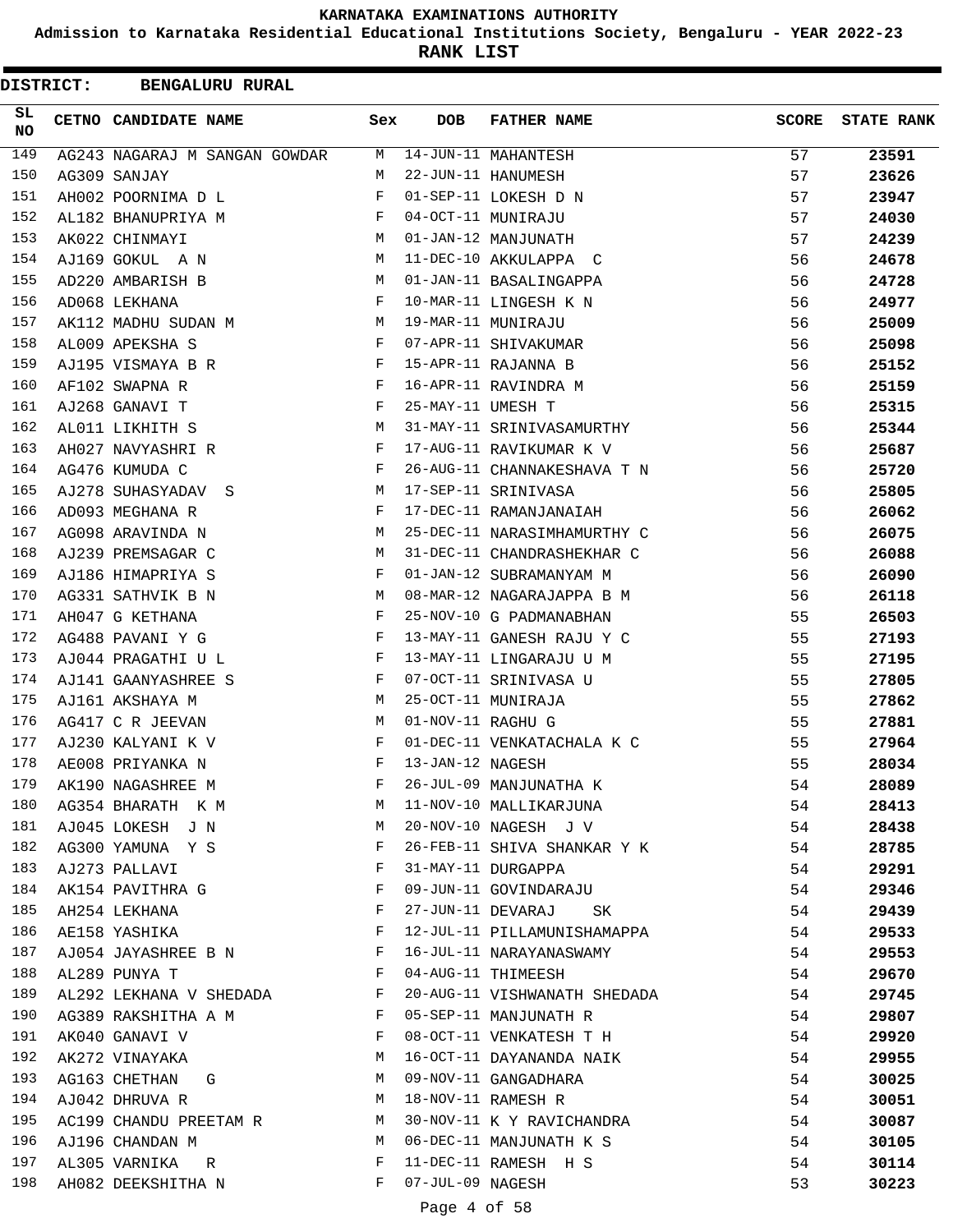**Admission to Karnataka Residential Educational Institutions Society, Bengaluru - YEAR 2022-23**

**RANK LIST**

| <b>DISTRICT:</b> |            | <b>BENGALURU RURAL</b>                                                        |              |                   |                               |              |                   |
|------------------|------------|-------------------------------------------------------------------------------|--------------|-------------------|-------------------------------|--------------|-------------------|
| SL.<br>NO.       |            | CETNO CANDIDATE NAME                                                          | Sex          | <b>DOB</b>        | <b>FATHER NAME</b>            | <b>SCORE</b> | <b>STATE RANK</b> |
| 199              |            | AJ240 CHETHAN GOWDA B P                                                       | M            | 07-FEB-11 PAPANNA |                               | 53           | 30917             |
| 200              | AE067 ARYA |                                                                               | M            |                   | 10-MAR-11 LINGESH K N         | 53           | 31055             |
| 201              |            | AC140 YASHWANTH GOWDA A                                                       | M            |                   | 22-APR-11 ASHOK C K           | 53           | 31256             |
| 202              |            | AH044 SRINIDHI R                                                              | F            |                   | 13-MAY-11 RAJEEV KUMAR        | 53           | 31379             |
| 203              |            | AJ124 YASHAS<br>TP                                                            | <b>N</b>     |                   | 19-MAY-11 PRAKASH TG          | 53           | 31418             |
| 204              |            | AJ229 SAMPATH KUMAR M K<br>$M_{\rm H}$                                        |              |                   | 12-JUN-11 MANTAPPA S K        | 53           | 31566             |
| 205              |            | AL157 SUPRIYA                                                                 | F            |                   | 21-JUN-11 RAMANJINAIAH H P    | 53           | 31622             |
| 206              |            | AJ102 BHAVANA NM                                                              | F            |                   | 14-JUL-11 MAHESH NV           | 53           | 31729             |
| 207              |            | AJ272 BHOOMIKA P L                                                            | F            |                   | 14-JUL-11 LAKSHMINARAYANA P L | 53           | 31730             |
| 208              |            | AG439 GAGANA<br>M S                                                           | $\mathbf{F}$ |                   | 18-JUL-11 MUKUNADAPPA         | 53           | 31742             |
| 209              |            | AJ263 KARTHIK S PATIL M                                                       |              |                   | 15-NOV-11 SHRIKANTH B PATIL   | 53           | 32221             |
| 210              |            | AK030 ANUSHA S                                                                | F            |                   | 08-DEC-11 SOMASHEKAR N        | 53           | 32286             |
| 211              |            | $\mathbf{F}$ and $\mathbf{F}$ and $\mathbf{F}$<br>AG209 VAISHNAVI U           |              |                   | 29-MAR-12 NARASIMHA MURHTY U  | 53           | 32377             |
| 212              |            | M<br>AC118 PREETHAM                                                           |              |                   | 03-APR-12 RAMEGOWDA M J       | 53           | 32378             |
| 213              |            | AJ207 PRAJWAL M                                                               | M            |                   | 04-MAY-12 MUNIRAJU E N        | 53           | 32381             |
| 214              |            | AJ128 DIGANTH M GOWDA                                                         | M            |                   | 30-JUL-10 MANJUNATH V M       | 52           | 32535             |
| 215              |            | AC368 SINCHANA G                                                              | F            |                   | 09-JAN-11 GIRISHA G N         | 52           | 32960             |
| 216              |            | AE145 SHREYAS S                                                               | M            | 28-MAR-11 SRIRAMA |                               | 52           | 33291             |
| 217              |            | AC151 TEJAS                                                                   | M            |                   | 03-APR-11 NIVEDITA B          | 52           | 33326             |
| 218              |            | AH281 LAKSHIT SAI S                                                           | М            |                   | 30-MAY-11 SRIRAMULU M R       | 52           | 33628             |
| 219              |            | AH061 PREETHI S M                                                             | $\mathbf{F}$ |                   | 09-JUN-11 MUNIYAPPA S R       | 52           | 33705             |
| 220              |            | AK320 KEERTHANA                                                               | $\mathbf{F}$ |                   | 30-JUN-11 RANGAIAH            | 52           | 33832             |
| 221              |            | AG037 LAVANYA M                                                               | F            |                   | 17-JUL-11 MANJUNATHA C        | 52           | 33931             |
| 222              |            | AJ110 TEJUS GOWDA N M                                                         | M            |                   | 06-AUG-11 MANJUNATH P         | 52           | 34042             |
| 223              |            | AC089 VARALAKSHMI                                                             | F            |                   | 19-AUG-11 VENKOBRAO           | 52           | 34110             |
| 224              |            | AE053 PAVAN M                                                                 | M            |                   | 31-AUG-11 MUNIRAJU K          | 52           | 34171             |
| 225              |            | AF110 RAJESH B M                                                              | M            |                   | 16-SEP-11 MANJUNATHA          | 52           | 34254             |
| 226              |            | AK006 VISMITHA M                                                              | F            |                   | 19-SEP-11 MOGANAPPA           | 52           | 34270             |
| 227              |            | $\mathbf{F}$ . The contract of the contract $\mathbf{F}$<br>AF007 CHAITHRA AN |              |                   | 07-DEC-11 NANJEGOWDA A        | 52           | 34532             |
| 228              |            | $\mathbb{M}$<br>AK220 PAVAN PRABHAKAR S                                       |              |                   | 24-DEC-11 SHAKTHI VEL P       | 52           | 34574             |
| 229              |            | AK254 PREETHAM T                                                              | M            |                   | 27-DEC-11 THIPPESWAMY         | 52           | 34587             |
| 230              |            | AC098 MANTESH M                                                               | M            |                   | 28-DEC-11 MANJUNATHA A        | 52           | 34589             |
| 231              |            | AK234 SINCHANA D S                                                            | F            |                   | 20-MAR-12 SANTHOSH NAIK       | 52           | 34643             |
| 232              |            | AH236 YAMUNA M                                                                | F            |                   | 30-JAN-11 MANJUNATHA KR       | 51           | 35340             |
| 233              |            | AK004 LAVANYA S                                                               | F            |                   | 03-MAY-11 SIDDALINGAIAH       | 51           | 35809             |
| 234              |            | AL133 POOJA                                                                   | F            |                   | 10-JUN-11 ANIL KUMAR M S      | 51           | 36038             |
| 235              |            | AG441 NIKIL B N                                                               | М            |                   | 14-JUN-11 NAGESHA             | 51           | 36063             |
| 236              |            | AL294 SHASHANK M B                                                            | М            |                   | 20-JUN-11 BASAVALINGAPPA K S  | 51           | 36108             |
| 237              |            | AK027 SOWMYA B                                                                | F            |                   | 22-JUN-11 BASAVARAJU          | 51           | 36116             |
| 238              |            | AG039 SINCHANA G S                                                            | F            |                   | 23-JUN-11 SIDDARAMAIAH        | 51           | 36120             |
| 239              |            | AJ234 CHANDANA SRI R F                                                        |              |                   | 25-JUN-11 RAMASWAMY           | 51           | 36128             |
| 240              |            | AK025 PRIYADARSHINI T N F                                                     |              |                   | 08-JUL-11 NARASIMHAMURTHY L   | 51           | 36222             |
| 241              |            | AK098 NAVYASHREE M                                                            | F            |                   | 19-JUL-11 MANJU BK            | 51           | 36286             |
| 242              |            | AJ153 VANITHA                                                                 | F            |                   | 22-AUG-11 NAGARAJU            | 51           | 36482             |
| 243              |            | AJ160 PANKAJ GOWDA R N                                                        | M            |                   | 27-SEP-11 RAMEGOWDA           | 51           | 36631             |
| 244              |            | AL044 DEEKSHA K R                                                             | $\mathbf{F}$ |                   | 11-OCT-11 RENUKAIAH           | 51           | 36685             |
| 245              |            | AJ117 HEMALATHA                                                               | F            |                   | 15-DEC-11 AMRUTHESHA          | 51           | 36916             |
| 246              |            | AD117 ROHITH M GOWDA M                                                        |              | 21-DEC-11 MANU D  |                               | 51           | 36927             |
| 247              |            | AH123 SANJANA M                                                               | F            |                   | 30-DEC-11 MUNIRAJU V          | 51           | 36945             |
| 248              |            | AH219 SINCHANA P R                                                            | F            |                   | 26-JAN-12 RAGHAVENDRA P R     | 51           | 36979             |

Page 5 of 58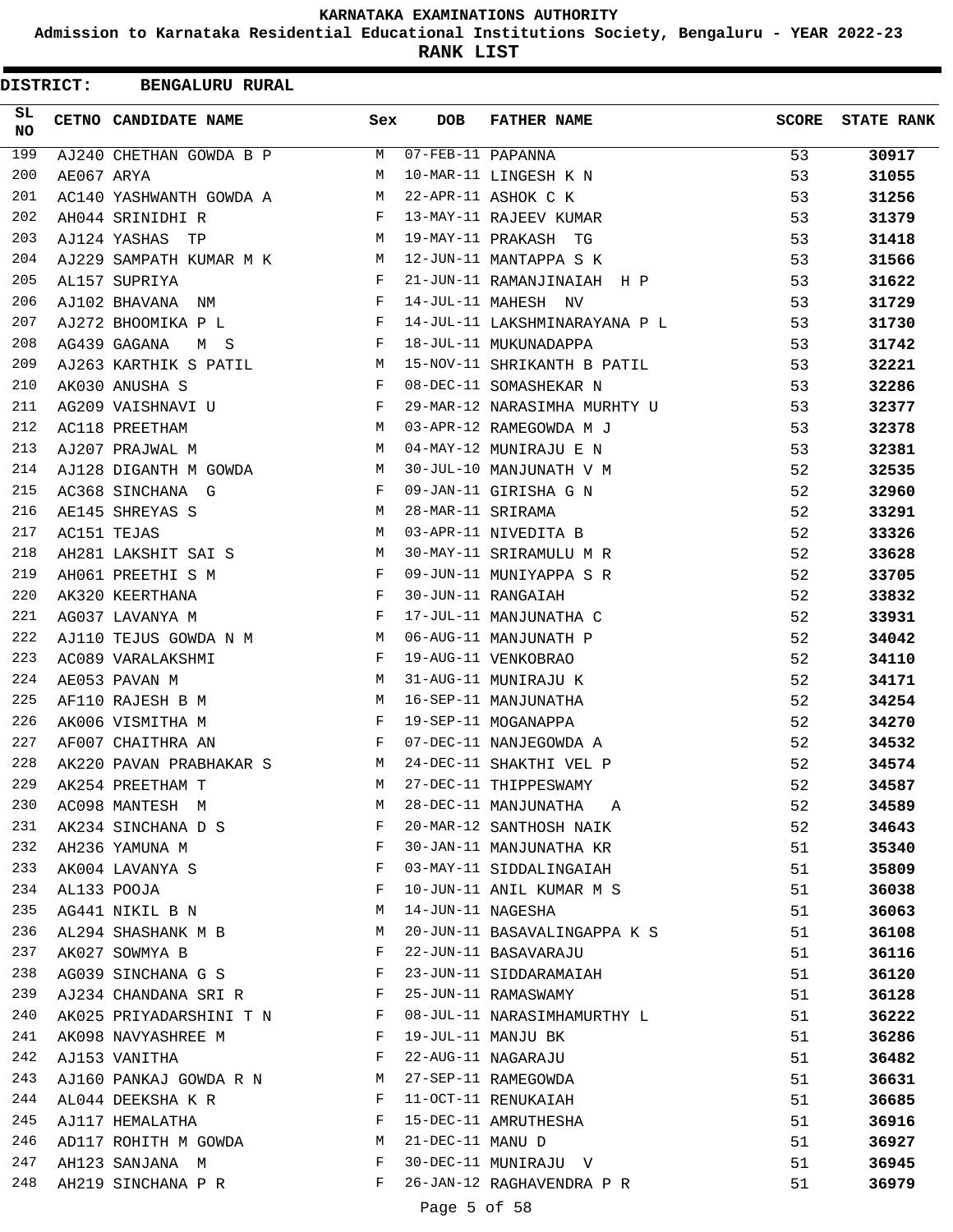**Admission to Karnataka Residential Educational Institutions Society, Bengaluru - YEAR 2022-23**

**RANK LIST**

| <b>DISTRICT:</b> | <b>BENGALURU RURAL</b>  |     |                   |                                |              |                   |
|------------------|-------------------------|-----|-------------------|--------------------------------|--------------|-------------------|
| SL.<br>NO.       | CETNO CANDIDATE NAME    | Sex | <b>DOB</b>        | <b>FATHER NAME</b>             | <b>SCORE</b> | <b>STATE RANK</b> |
| 249              | AD229 NAYANASHREE       | F   |                   | 04-JUN-12 CHANNAKESHAVA        | 51           | 37004             |
| 250              | AD024 CHETHAN H         | M   |                   | 09-FEB-11 HARISHKUMAR          | 50           | 37721             |
| 251              | AL233 PRADEEP           | M   |                   | 21-MAR-11 LAKKAPPA             | 50           | 37911             |
| 252              | AJ316 ANKITHA N         | F   |                   | 22-APR-11 NAGARAJA             | 50           | 38094             |
| 253              | AH184 JASHWANTH GOWDA C | M   |                   | 23-MAY-11 CHOWDA REDDY         | 50           | 38260             |
| 254              | AH253 PAVANI R          | F   | 27-MAY-11 RAMESH  |                                | 50           | 38282             |
| 255              | AL138 VINAY KUMAR       | M   |                   | 02-JUN-11 RAMACHANDRAIAH       | 50           | 38334             |
| 256              | AK187 SPOORTI           | F   |                   | 11-JUN-11 MAILARALINGA         | 50           | 38386             |
| 257              | AH251 KUSHAL J          | М   |                   | 02-JUL-11 JAYARAMAIAH H        | 50           | 38515             |
| 258              | AK290 SANJANA V         | F   |                   | 04-JUL-11 VENKATESH            | 50           | 38534             |
| 259              | AJ028 DIVYA SHREE C     | F   |                   | 20-JUL-11 CHANNA KRISHNAPPA AN | 50           | 38625             |
| 260              | AK075 AISHWARYA S       | F   |                   | 11-NOV-11 SOMASHEKAR V         | 50           | 39122             |
| 261              | AC113 SPURTHI R K       | F   |                   | 26-JAN-12 RAJESH V K           | 50           | 39299             |
| 262              | AJ251 ROHAN J           | М   |                   | 11-MAR-12 JAGADEESH C          | 50           | 39317             |
| 263              | AH177 TEJAS GOWDA V     | M   |                   | 12-MAR-12 VENKATE GOWDA R      | 50           | 39318             |
| 264              | AJ088 PRATHEEKSHA N     | F   |                   | 28-JUN-12 NAGAPPA M            | 50           | 39349             |
| 265              | AJ136 GURUCHARAN D      | М   |                   | 30-JUN-10 B DEVARAJA           | 49           | 39520             |
| 266              | AL221 CHETHAN C         | М   |                   | 02-AUG-10 CHENNAPPA            | 49           | 39557             |
| 267              | AK042 PRAJWAL M         | M   |                   | 20-SEP-10 MALLIKARJUN L        | 49           | 39644             |
| 268              | AJ253 SIRISH KS         | М   |                   | 12-NOV-10 SHIVAKUMAR K         | 49           | 39816             |
| 269              | AC375 DHANUSH           | М   | 13-DEC-10 SHANKAR |                                | 49           | 39913             |
| 270              | AL153 NANDAN H          | М   |                   | 21-JAN-11 HANUMEGOWDA K        | 49           | 40095             |
| 271              | AJ055 MAHALAKSHMI K M   | F   | 19-FEB-11 MOHAN   |                                | 49           | 40211             |
| 272              | AE078 DHANUSHREE        | F   | 25-FEB-11 PAPANNA |                                | 49           | 40239             |
| 273              | AF059 KAVANA N          | F   |                   | 13-MAR-11 NAVEENA C            | 49           | 40317             |
| 274              | AK001 HEMANTH M         | М   | 15-MAR-11 MAHESH  |                                | 49           | 40329             |
| 275              | AD053 THRISHA T         | F   |                   | 15-APR-11 THIRUMALESH C        | 49           | 40515             |
| 276              | AL272 BOOMIKA S         | F   |                   | 23-APR-11 SIDDAGANGAIAH        | 49           | 40549             |
| 277              | AL002 AMRUTHA D B       | F   |                   | 10-MAY-11 BASAVARAJU           | 49           | 40644             |
| 278              | AG339 NIZBA             | F   |                   | 11-MAY-11 AKBAR PASHA          | 49           | 40652             |
| 279              | AK200 BINDU P           | F   |                   | 13-JUL-11 PADMARAJU            | 49           | 41082             |
| 280              | AL199 YOGASHREE R       | F   | 13-JUL-11 RAGHU R |                                | 49           | 41085             |
| 281              | AH080 SHARANYA<br>C     | F   |                   | 17-JUL-11 CHANDRASHEKAR M      | 49           | 41107             |
| 282              | AJ274 MOUNIKA T         | F   |                   | 25-JUL-11 THIRUMALESHA         | 49           | 41155             |
| 283              | AE182 THANUJA K M       | F   |                   | 03-AUG-11 MURTHY K M           | 49           | 41217             |
| 284              | AE011 KISHORA           | М   | 09-AUG-11 MARAPPA |                                | 49           | 41250             |
| 285              | AH163 SUSHMITHA S       | F   |                   | 13-AUG-11 SHANKARANANDA C N    | 49           | 41278             |
| 286              | AJ101 SAMARTH S GOUDAR  | M   |                   | 26-AUG-11 SIDDANGOUDA B GOUDAR | 49           | 41337             |
| 287              | AC359 AMULYA U          | F   | 09-OCT-11 UMESH   |                                | 49           | 41519             |
| 288              | AE123 ARCHANA B M       | F   |                   | 13-OCT-11 MANJUNATHA B M       | 49           | 41537             |
| 289              | AF144 S R CHAITHRA      | F   |                   | 21-OCT-11 RAJUGOPAL            | 49           | 41567             |
| 290              | AL060 PRIYANKA D        | F   |                   | 25-NOV-11 DHANARAJ             | 49           | 41702             |
| 291              | AJ168 TEJASHWINI<br>М   | F   |                   | 15-DEC-11 MARUTHESH G M        | 49           | 41759             |
| 292              | AC201 SIDDIQ S          | М   |                   | 18-DEC-11 SADIQPASHA           | 49           | 41766             |
| 293              | AJ150 NANDAN YADAV      | М   | 22-APR-12 NAGAPPA |                                | 49           | 41872             |
| 294              | AJ105 CHIRASYA          | F   |                   | 27-APR-12 MUNIRAJA             | 49           | 41875             |
| 295              | AC105 NITHIN N          | М   |                   | 12-MAR-10 NARASIMHAPPA         | 48           | 41960             |
| 296              | AJ194 THANMAYGOWDA P    | М   |                   | 22-JUN-10 PRABHAKARA D M       | 48           | 42029             |
| 297              | AC192 YASHWANTH M R     | M   |                   | 18-AUG-10 MUNIKRISHNA K M      | 48           | 42108             |
| 298              | AJ181 GIRIJA BAI        | F   |                   | 07-OCT-10 RAGAVENDRA SINGH     | 48           | 42210             |

Page 6 of 58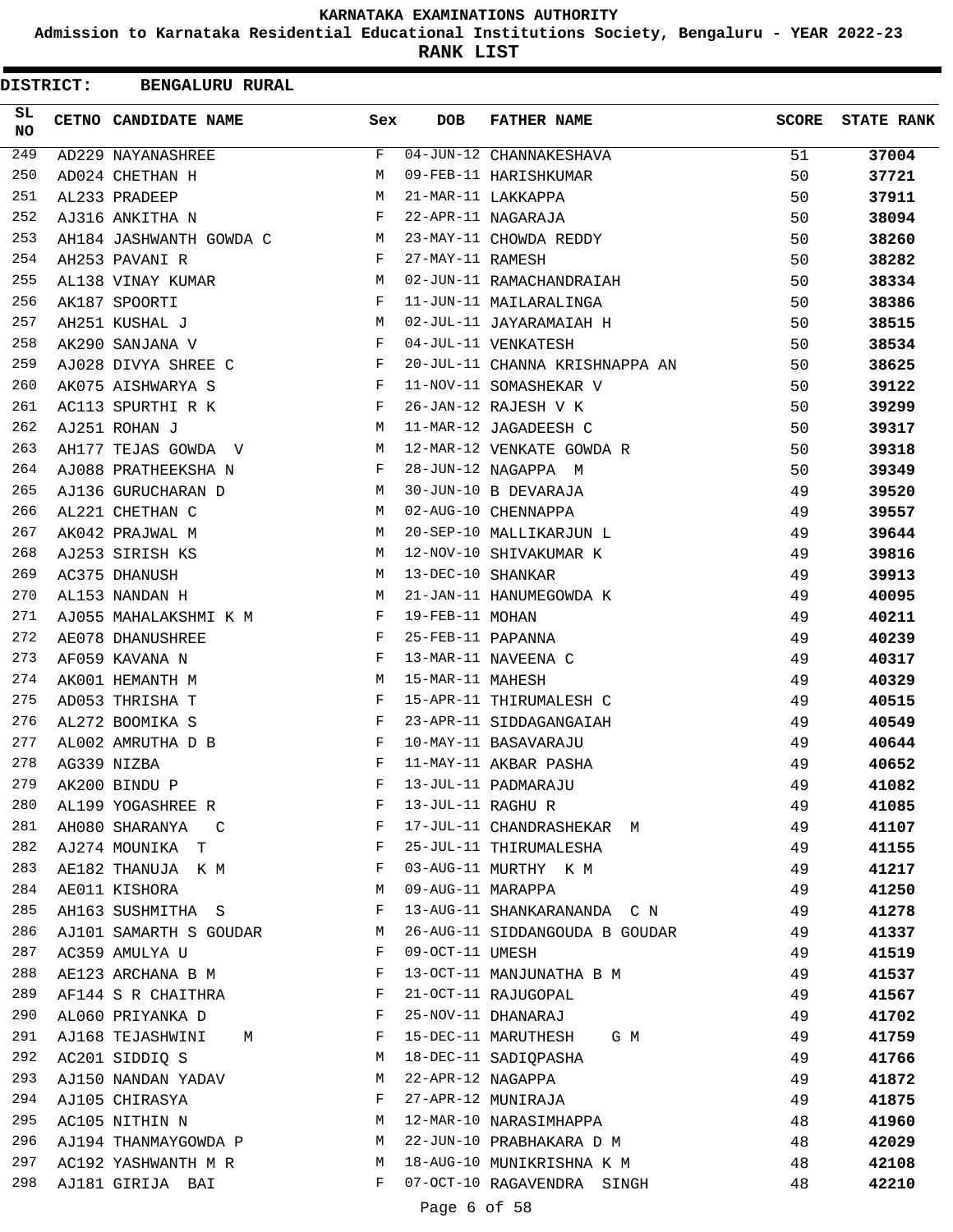**Admission to Karnataka Residential Educational Institutions Society, Bengaluru - YEAR 2022-23**

| <b>DISTRICT:</b> | <b>BENGALURU RURAL</b>    |     |                   |                                |              |                   |
|------------------|---------------------------|-----|-------------------|--------------------------------|--------------|-------------------|
| SL<br><b>NO</b>  | CETNO CANDIDATE NAME      | Sex | <b>DOB</b>        | <b>FATHER NAME</b>             | <b>SCORE</b> | <b>STATE RANK</b> |
| 299              | AG302 SHOBITH S           | M   |                   | 10-DEC-10 SURESH GT            | 48           | 42423             |
| 300              | AJ187 PURUSHOTHAM         | M   | 28-DEC-10 KONAPPA |                                | 48           | 42474             |
| 301              | AG090 HARSHITH            | M   | 01-JAN-11 MAHESH  |                                | 48           | 42492             |
| 302              | AL106 VEDESH              | M   |                   | 17-JAN-11 PUTTARAJU G          | 48           | 42595             |
| 303              | AJ076 BHAVANI SHANKAR Y G | M   |                   | 19-FEB-11 GANGA RAJA Y R       | 48           | 42726             |
| 304              | AG482 R KEERTHANA         | F   | 15-MAR-11 RAMESH  |                                | 48           | 42848             |
| 305              | AH068 PRASHANTH KUMAR JHA | M   |                   | 21-MAR-11 SUMIT SAURAV         | 48           | 42878             |
| 306              | AF136 NANDA               | F   |                   | 22-MAR-11 FAKKEERESH MALLADADA | 48           | 42888             |
| 307              | AK248 BHUVAN GOWDA S S    | M   | 27-MAR-11 SURESH  |                                | 48           | 42922             |
| 308              | AL090 CHANDRAKALA         | F   |                   | 02-APR-11 KRISHNAMURTHY        | 48           | 42968             |
| 309              | AL120 VINUTHA S           | F   |                   | 08-APR-11 TS SRINIVAS          | 48           | 43011             |
| 310              | AJ082 DHANUSHRI M         | F   |                   | 23-APR-11 MUNIRAJU             | 48           | 43091             |
| 311              | AH112 ANUSHA D M          | F   |                   | 03-MAY-11 MUNIYAPPA            | 48           | 43139             |
| 312              | AG220 ASHA N              | F   |                   | 21-JUN-11 NAGARAJU M R         | 48           | 43465             |
| 313              | AJ034 RUTHVIK MILAN LM    | M   |                   | 10-JUL-11 MANJUNATH C          | 48           | 43597             |
| 314              | AH020 SPOORTHI            | F   |                   | 19-JUL-11 MUNIRAJU D T         | 48           | 43662             |
| 315              | AK169 MONIKA R            | F   | 02-AUG-11 RUDRESH |                                | 48           | 43739             |
| 316              | AK250 YASHASWINI B        | F   | 08-AUG-11 BHARATH |                                | 48           | 43776             |
| 317              | AC005 BHUVAN N            | М   |                   | 10-AUG-11 NAGESH N P           | 48           | 43787             |
| 318              | AK232 BINDHUSHREE<br>M S  | F   |                   | 10-AUG-11 SHREEDHAR            | 48           | 43788             |
| 319              | AL018 MAHABUB KHAN        | M   |                   | 21-SEP-11 LIYAKATH KHAN        | 48           | 43999             |
| 320              | AJ271 THANUSHKA S         | F   | 27-NOV-11 SATHISH |                                | 48           | 44268             |
| 321              | AE085 CHARANYA M          | F   |                   | 06-DEC-11 MAHESH K             | 48           | 44293             |
| 322              | AC295 VAISHNAVI A         | F   |                   | 10-DEC-11 ANJINAPPA N          | 48           | 44303             |
| 323              | AJ228 MADANRAJ            | M   |                   | 17-DEC-11 MUNIRAJU             | 48           | 44318             |
| 324              | AG364 ZOYABANU            | F   |                   | 28-DEC-11 AKARAM PASHA         | 48           | 44352             |
| 325              | AF100 SHASHANK L S        | М   |                   | 15-APR-12 SHIVARAJU C          | 48           | 44414             |
| 326              | AL139 HARSHA B LOKESH     | M   |                   | 16-JUN-10 LOKESH B R           | 47           | 44563             |
| 327              | AL269 PRATHAM K M         | M   |                   | 09-SEP-10 VASANTHA KUMAR K M   | 47           | 44670             |
| 328              | AJ079 BHAVANA V           | F   |                   | 28-SEP-10 VIJAYKUMAR J         | 47           | 44705             |
| 329              | AF158 ASHWIN KUMAR K S    | М   |                   | 20-OCT-10 SIDDAGANGAIAH        | 47           | 44770             |
| 330              | AG333 HITHAISHINI B J     | F   |                   | 20-JAN-11 JAYASHANKAR B N      | 47           | 45124             |
| 331              | AF150 TARUN GOWDA M       | M   |                   | 22-FEB-11 MANJAPPA B G         | 47           | 45268             |
| 332              | AC398 CHARISHMA N         | F   |                   | 05-MAY-11 NARASIMHAMURTHY      | 47           | 45705             |
| 333              | AH107 LITHIN B            | M   |                   | 31-MAY-11 BATHYAPPA G          | 47           | 45871             |
| 334              | AL061 VIKAS D S           | М   |                   | 09-JUN-11 SHIVANANJE GOWDA     | 47           | 45950             |
| 335              | AF124 CHARAN M            | М   |                   | 27-JUN-11 MANJUNATHA K C       | 47           | 46082             |
| 336              | AL073 LOKESH G            | М   | 27-JUN-11 GIRISH  |                                | 47           | 46084             |
| 337              | AG081 KOUSHIK N<br>U      | М   |                   | 30-JUN-11 UMASHANKAR N<br>S    | 47           | 46097             |
| 338              | AH220 MANASA Y S          | F   |                   | 06-JUL-11 SATHISH P            | 47           | 46134             |
| 339              | AH272 ADITHYA L           | M   |                   | 07-JUL-11 LAKSHMI NARAYANA A   | 47           | 46137             |
| 340              | AF109 NAYANA H N          | F   |                   | 13-JUL-11 NARAYANAPPA H P      | 47           | 46191             |
| 341              | AL258 SHREYA              | F   | 29-JUL-11 SIDDESH |                                | 47           | 46303             |
| 342              | AK054 SANTHOSH            | М   |                   | 24-AUG-11 BASAVARAJ            | 47           | 46430             |
| 343              | AK282 SHASHIKALA BK       | F   | 09-SEP-11 KUMAR D |                                | 47           | 46510             |
| 344              | AJ175 YATHIN GOWDA K L    | M   | 14-SEP-11 LOKESH  |                                | 47           | 46538             |
| 345              | AK110 CHINMAY D Y         | M   |                   | 15-SEP-11 YOGISH D N           | 47           | 46541             |
| 346              | AD167 RACHANGOWDA A       | M   |                   | 27-OCT-11 ANANDA A N           | 47           | 46728             |
| 347              | AH160 NITHIN M            | M   |                   | 20-NOV-11 MANJUNATH N          | 47           | 46808             |
| 348              | AC057 PRAKRUTHI G         | F   |                   | 20-NOV-11 GOVINDARAJU M        | 47           | 46809             |
|                  |                           |     |                   |                                |              |                   |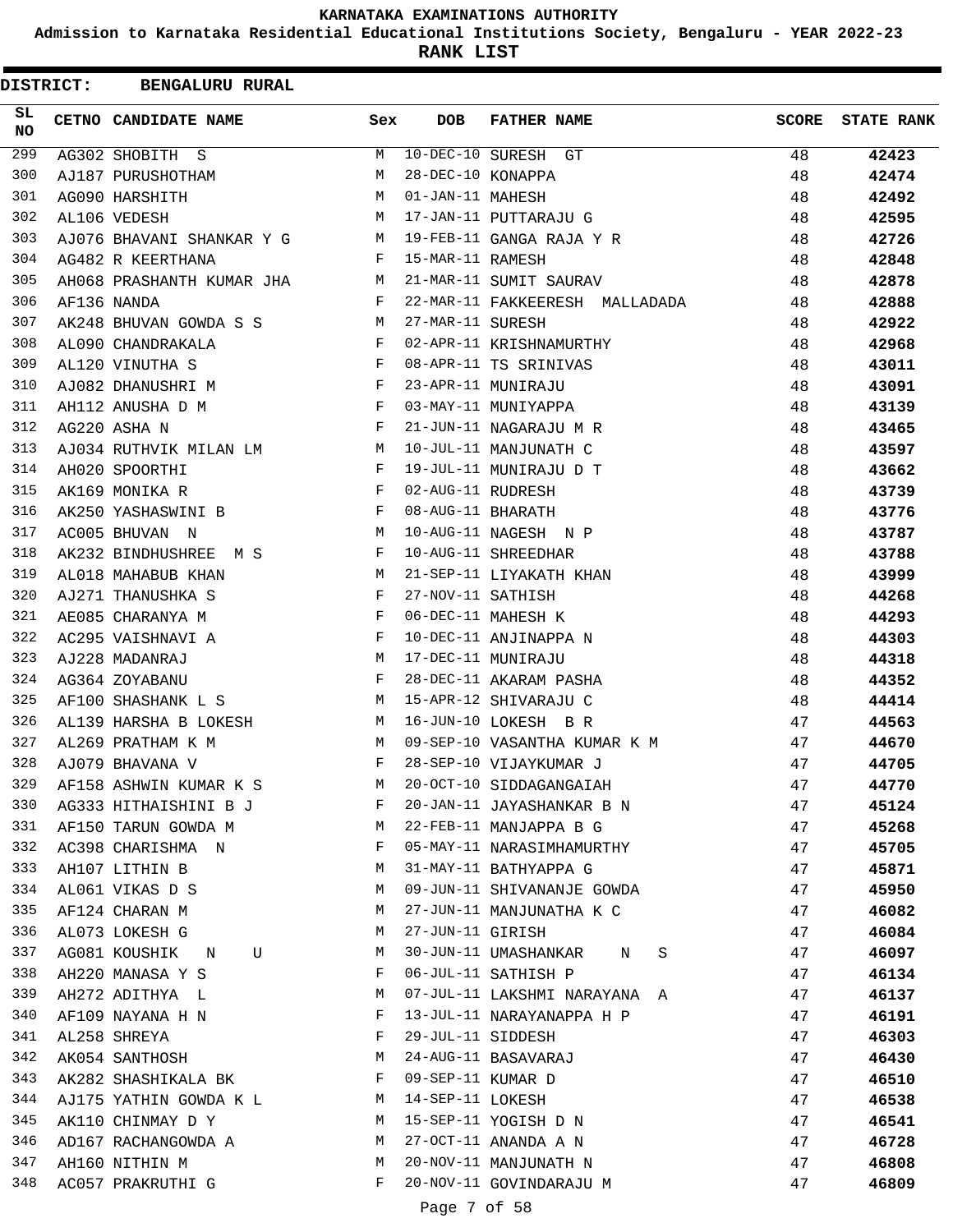**Admission to Karnataka Residential Educational Institutions Society, Bengaluru - YEAR 2022-23**

**RANK LIST**

 $\blacksquare$ 

| <b>DISTRICT:</b> | <b>BENGALURU RURAL</b>  |              |                   |                              |              |                   |
|------------------|-------------------------|--------------|-------------------|------------------------------|--------------|-------------------|
| SL.<br>NO.       | CETNO CANDIDATE NAME    | Sex          | <b>DOB</b>        | <b>FATHER NAME</b>           | <b>SCORE</b> | <b>STATE RANK</b> |
| 349              | AJ152 TEJASWINI N       | F            |                   | 24-NOV-11 NARAYANASWAMY M    | 47           | 46829             |
| 350              | AC391 AMULYA M          | F            | 25-NOV-11 MARUTHI |                              | 47           | 46832             |
| 351              | AC011 THILOTHAM M       | М            |                   | 21-DEC-11 MURTHY B           | 47           | 46935             |
| 352              | AD119 PADMA S           | F            | 06-JAN-12 SOMU    |                              | 47           | 46978             |
| 353              | AG249 MANASA R          | F            |                   | 13-JAN-12 RAMESH KUMAR       | 47           | 46988             |
| 354              | AC088 VARUN K V         | М            |                   | 21-MAY-12 VENKATISHIVA K V   | 47           | 47038             |
| 355              | AL237 DHANUSH L H       | M            |                   | 20-JAN-10 HEMANTH KUMAR      | 46           | 47110             |
| 356              | AL213 THILAK V          | M            |                   | 06-NOV-10 VISHWANATH H S     | 46           | 47476             |
| 357              | AH086 MITHUN SM         | М            |                   | 10-NOV-10 MUNIYAPP           | 46           | 47496             |
| 358              | AC327 BHAVESH H M       | М            |                   | 11-NOV-10 MANJUNATH H V      | 46           | 47500             |
| 359              | AK097 GAGANA P          | F            |                   | 07-JAN-11 PRAKASHA           | 46           | 47755             |
| 360              | AJ038 LAVANYA           | F            |                   | 17-MAR-11 VASANTH KUMAR      | 46           | 48126             |
| 361              | AC174 VISHAL H          | М            |                   | 20-MAR-11 K HEMANTH KUMAR    | 46           | 48150             |
| 362              | AK086 KUSUMA            | F            |                   | 03-JUN-11 T VENKATESH        | 46           | 48649             |
| 363              | AK060 PRAKRUTHI C       | F            |                   | 09-JUN-11 CHANDRA SHEKAR K T | 46           | 48690             |
| 364              | AK208 SHAMANTH          | М            | 19-JUN-11 NAGESH  |                              | 46           | 48760             |
| 365              | AJ307 LIKITHA M         | F            |                   | 27-JUN-11 MANJUNATH K        | 46           | 48825             |
| 366              | AL170 CHAITHANYA V      | F            |                   | 23-JUL-11 VENKATESH H        | 46           | 49015             |
| 367              | AH174 VAISHALI PM       | F            |                   | 22-AUG-11 MURTHY PM          | 46           | 49185             |
| 368              | AH078 SHASHANK S        | М            |                   | 16-SEP-11 SAMPATH KUMAR C    | 46           | 49336             |
| 369              | AH158 THANUSHREE        | F            |                   | 18-OCT-11 CHANNAKRISHNA      | 46           | 49465             |
| 370              | AC328 VAIBHAV S         | M            |                   | 10-NOV-11 SURESH V           | 46           | 49560             |
| 371              | AJ162 GANAVI M          | F            |                   | 17-NOV-11 MUNEGOWDA          | 46           | 49584             |
| 372              | AJ035 GAGANMANI C S     | M            |                   | 01-DEC-11 SUBRAMANIYAPPA C N | 46           | 49626             |
| 373              | AG290 LAKSHMIKANTHA L   | M            |                   | 15-DEC-11 LAKSHMIPATHI       | 46           | 49677             |
| 374              | AC204 CHAITANYA N       | F            |                   | 18-DEC-11 NAGARAJU SC        | 46           | 49683             |
| 375              | AJ182 RAKSHITHA         | F            | 07-JAN-12 LOKESH  |                              | 46           | 49743             |
| 376              | AF138 YASHAWANTHA K     | M            |                   | 20-JAN-12 KRUSHNA MURTHY     | 46           | 49762             |
| 377              | AH001 ANUSHREE          | $\mathbf{F}$ |                   | 12-APR-12 KRISHNAPPA         | 46           | 49816             |
| 378              | AC092 CHANDU M          | F            |                   | 24-JAN-10 K MAHESH           | 45           | 49894             |
| 379              | AH249 SANJAY R          | М            | 15-FEB-10 RAMESH  |                              | 45           | 49903             |
| 380              | AF123 LIKITHA T N       | F            |                   | 03-AUG-10 NANJUNDAPPA        | 45           | 50041             |
| 381              | AC039 SUSHMITHA V       | F            |                   | 03-NOV-10 VENKATESH M        | 45           | 50311             |
| 382              | AG483 GANAVI G          | F            |                   | 16-JAN-11 GOVINDARAJU        | 45           | 50644             |
| 383              | AG413 PAVAN M           | М            |                   | 20-FEB-11 MALLESH M          | 45           | 50802             |
| 384              | AD228 KISHANKUMAR R     | М            | 14-MAR-11 RAVI    |                              | 45           | 50938             |
| 385              | AL214 PRATHEEK M V      | М            |                   | 20-MAR-11 VASANTH KUMAR M P  | 45           | 50972             |
| 386              | AK294 GIRISH M          | М            |                   | 31-MAR-11 MANJUNATH          | 45           | 51049             |
| 387              | AD088 AKSHITHA A        | F            |                   | 10-APR-11 ASHOK C            | 45           | 51110             |
| 388              | AJ264 YASHASWINI M      | F            |                   | 21-APR-11 MANJUNATH          | 45           | 51196             |
| 389              | AJ256 BRUNDHA S         | F            |                   | 19-MAY-11 SADANANDA K C      | 45           | 51386             |
| 390              | AF128 SINDHU            | F            |                   | 05-JUN-11 ANJINAPPA          | 45           | 51508             |
| 391              | AH131 BHANUSHREE CM     | F            |                   | 16-JUN-11 MUNEGOWDA C S      | 45           | 51607             |
| 392              | AK188 VISHVAS M         | М            |                   | 29-JUN-11 MANJUNATHA T       | 45           | 51710             |
| 393              | AG458 GANGOTRIBAI       | F            |                   | 14-JUL-11 THULASINAIK        | 45           | 51810             |
| 394              | AH171 MOUNASHREE M      | F            |                   | 02-AUG-11 M MANJUNATHA       | 45           | 51951             |
| 395              | AL132 KEERTHAN H V      | М            |                   | 24-AUG-11 VEERESH H R        | 45           | 52084             |
| 396              | AK078 KIRAN             | М            |                   | 24-AUG-11 CHANDRASHEKAR      | 45           | 52085             |
| 397              | AJ012 DIVYASHREE B N    | F            |                   | 14-SEP-11 NARAYANASWAMY      | 45           | 52195             |
| 398              | AC246 BHOOMIKA HADIMANI | F            | 06-OCT-11 RAVI    |                              | 45           | 52290             |
|                  |                         |              |                   |                              |              |                   |

## Page 8 of 58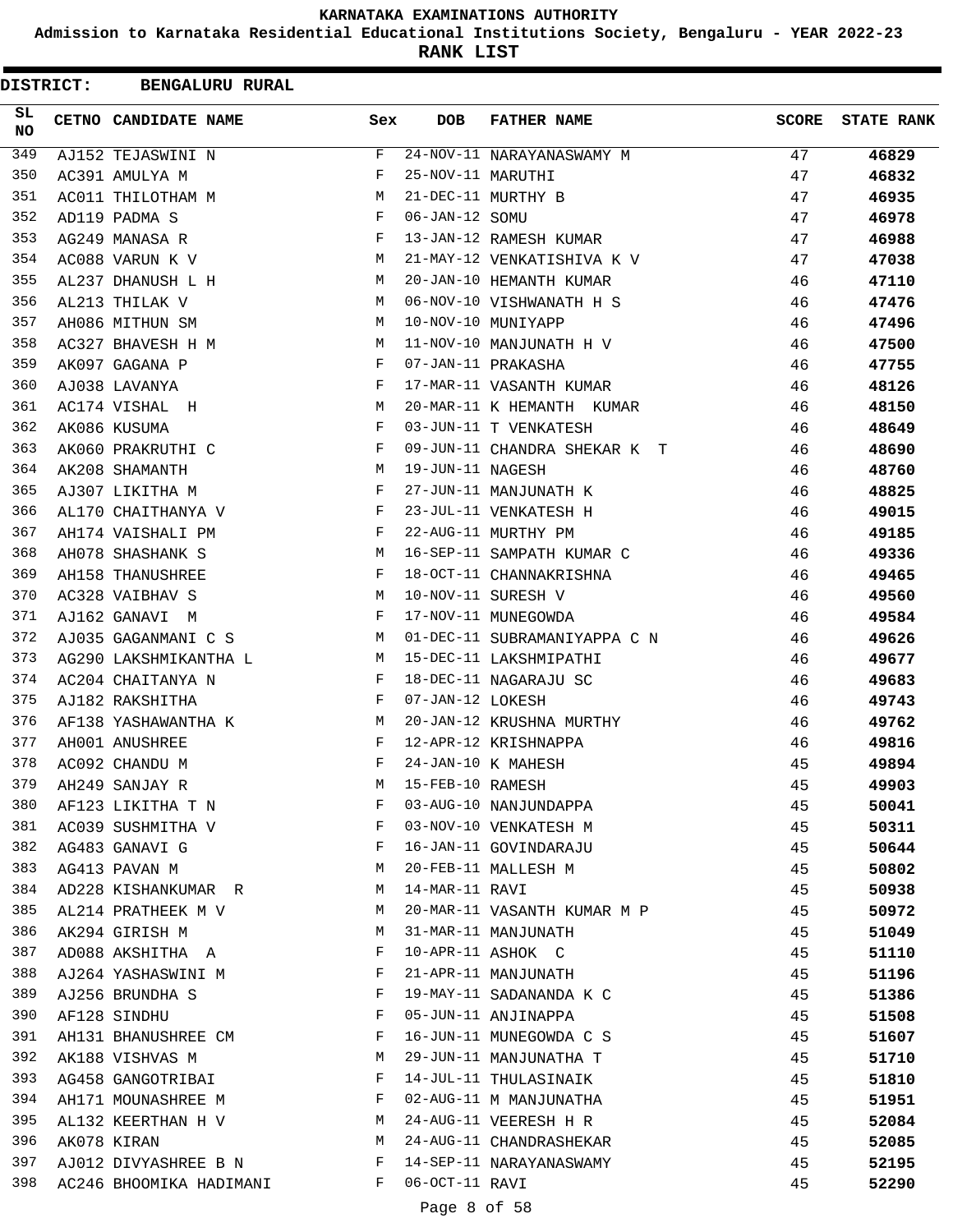**Admission to Karnataka Residential Educational Institutions Society, Bengaluru - YEAR 2022-23**

| <b>DISTRICT:</b> | <b>BENGALURU RURAL</b>                      |                                                                                                                |                   |                                      |       |                   |
|------------------|---------------------------------------------|----------------------------------------------------------------------------------------------------------------|-------------------|--------------------------------------|-------|-------------------|
| SL.<br>NO.       | CETNO CANDIDATE NAME                        | Sex                                                                                                            | <b>DOB</b>        | <b>FATHER NAME</b>                   | SCORE | <b>STATE RANK</b> |
| 399              | AL007 SHARANYA M L                          | F                                                                                                              | 06-OCT-11 LOKESH  | т                                    | 45    | 52294             |
| 400              | AJ224 RAMYA S                               | F                                                                                                              |                   | 26-OCT-11 SRINIVAS                   | 45    | 52395             |
| 401              | AL029 NANDINI K                             | $_{\rm F}$                                                                                                     | 29-OCT-11 KUMAR B |                                      | 45    | 52409             |
| 402              | AJ293 CHITRA N C                            | F                                                                                                              |                   | 07-NOV-11 CHANDRA SEKHAR N           | 45    | 52454             |
| 403              | AJ073 HARSHINI N                            | $\mathbf{F}$                                                                                                   |                   | 14-NOV-11 NAGARAJU                   | 45    | 52491             |
| 404              | AJ033 PRANEETH KUMAR                        | M                                                                                                              |                   | 21-NOV-11 GANGADHAR                  | 45    | 52530             |
| 405              | AG053 ANJAN M                               | M                                                                                                              |                   | 08-DEC-11 MANJUNATHA                 | 45    | 52599             |
| 406              | AG239 AKSHAY KUMAR K M                      | M                                                                                                              |                   | 11-DEC-11 MURULIDHAR                 | 45    | 52612             |
| 407              | AC079 KEERTHANA                             | $\mathbf{F}$                                                                                                   |                   | 27-DEC-11 MUNIKRISHNA                | 45    | 52664             |
| 408              | AE032 PRANITHA S                            | $\mathbf{F}$                                                                                                   |                   | 11-MAR-12 SHASHIKUMAR S              | 45    | 52756             |
| 409              | AK172 YASHWANTH G                           | M                                                                                                              |                   | 01-MAY-10 GOPINATH N                 | 44    | 52911             |
| 410              | AE177 SIRISHA G                             | $\mathbf{F}$                                                                                                   | 15-MAY-10 GANESH  |                                      | 44    | 52921             |
| 411              | AC068 HEMANTH SAGAR S<br><b>Example 1 M</b> |                                                                                                                |                   | 13-JUL-10 SRINIVAS                   | 44    | 52981             |
| 412              | AK011 BRUNDA C                              | F                                                                                                              |                   | 13-FEB-11 CHANDRASHEKAR J            | 44    | 53700             |
| 413              | AG041 MEENAKSHI                             | F                                                                                                              | $17-MAR-11$ A     |                                      | 44    | 53889             |
| 414              | AL111 DAISIRANI P                           | F                                                                                                              |                   | 13-APR-11 PARAMESHWARAPPA            | 44    | 54099             |
| 415              | AH059 DEEPTHI S                             | $\mathbf{F}$                                                                                                   |                   | 29-APR-11 SHIVAKUMAR                 | 44    | 54203             |
| 416              | AH116 CHITHRA V                             | $\mathbf{F}$                                                                                                   |                   | 01-MAY-11 VENKATESH N                | 44    | 54223             |
| 417              | AK196 DEEKSHA R                             | F                                                                                                              | 26-MAY-11 RAJU    |                                      | 44    | 54402             |
| 418              | AH101 MITHALI MALLESHI CHOPDE F             |                                                                                                                |                   | 08-JUN-11 MALLESHI BABU CHOPADE      | 44    | 54536             |
| 419              | AL318 BRUNDA ML                             | $\mathbf{F}$                                                                                                   |                   | 17-JUN-11 M B LOKESH                 | 44    | 54611             |
| 420              | AG109 HEMANTH H                             | M                                                                                                              |                   | 04-JUL-11 HARISH G                   | 44    | 54734             |
| 421              | AF105 THARUN                                | M                                                                                                              | 07-AUG-11 NAGESH  |                                      | 44    | 55001             |
| 422              | AJ137 CHETHAN M                             | М                                                                                                              |                   | 20-AUG-11 MANJUNATH M                | 44    | 55092             |
| 423              | AH156 INDRAKSHI M                           | $\mathbf{F}$                                                                                                   |                   | 18-SEP-11 MAHESH V                   | 44    | 55250             |
| 424              | AH062 MOKSHITHA H S                         | F                                                                                                              |                   | 26-SEP-11 SATHISH KUMAR H C          | 44    | 55288             |
| 425              | AL050 BHAGYASREE N                          | $\mathbf{F}$                                                                                                   |                   | 03-OCT-11 NAVEENKUMAR M              | 44    | 55331             |
| 426              | AF103 HITHASHREE G K                        | F                                                                                                              |                   | 20-OCT-11 KUMARA G D                 | 44    | 55419             |
| 427              | AJ308 HONYA SHREE                           | F                                                                                                              |                   | 21-OCT-11 VARADHA RAJ                | 44    | 55424             |
| 428              | AC306 SUMAN TG                              | M                                                                                                              |                   | 04-DEC-11 GANGARAJA                  | 44    | 55630             |
| 429              | AH064 HITHAISHI BJ                          | F                                                                                                              |                   | 15-DEC-11 JAYARAM BM                 | 44    | 55671             |
| 430              | AE082 PRASHANTH S M                         |                                                                                                                | 22-DEC-11 SHEKHAR |                                      | 44    | 55700             |
| 431              | AE039 SINDHUSHREE U F                       |                                                                                                                | 24-DEC-11 UMESH   |                                      | 44    | 55709             |
| 432              | AJ255 TRISHAVATHI LM F                      |                                                                                                                |                   | 01-JAN-12 MUNITHIMMARAYAPPA          | 44    | 55736             |
| 433              | AH168 NIKHIL R N                            | M                                                                                                              |                   | 17-JAN-12 NARASIMHAPPA               | 44    | 55753             |
| 434              | AC392 SHREYA M                              | $\mathbf{F}$ and $\mathbf{F}$                                                                                  |                   | 24-JAN-12 MANJUNATHA                 | 44    | 55763             |
| 435              | AD227 BHAVYASHREE H S F                     |                                                                                                                |                   | 17-FEB-12 SHEKAR H S                 | 44    | 55773             |
| 436              | AG376 SUHAS B G                             | M                                                                                                              |                   | 22-FEB-12 GOVINDARAJU                | 44    | 55777             |
| 437              | AJ019 SHREYA R                              | $\mathbf{F}$                                                                                                   | 15-APR-12 RAJANNA |                                      | 44    | 55798             |
| 438              | AD039 NEHA SHREE M                          |                                                                                                                |                   | 01-JUL-12 MANJUNATH B                | 44    | 55812             |
| 439              | AJ089 SUHASINI                              | in the state of the state of the state of the state of the state of the state of the state of the state of the |                   | 14-FEB-09 MOGALAPPA                  | 43    | 55828             |
| 440              | AH164 CHARAN KUMAR M                        |                                                                                                                | 17-AUG-10 SURESH  |                                      | 43    | 56084             |
| 441              | AH230 JEEVAN V                              | M                                                                                                              |                   | 18-SEP-10 VENKATASWAMY D K           | 43    | 56167             |
| 442              | AJ178 LIKHITH                               | M                                                                                                              |                   | 24-OCT-10 SHANKARA                   | 43    | 56255             |
| 443              | AG330 VARSHA SURESHA KATTIMANI              | F                                                                                                              |                   | 08-NOV-10 SURESHA GUTTEPPA KATTIMANI | 43    | 56318             |
| 444              | AF117 CHINMAYEE V                           | F                                                                                                              |                   | 16-DEC-10 VENKATESH BABU             | 43    | 56463             |
| 445              | AE043 HARSHATH                              | М                                                                                                              |                   | 14-FEB-11 NARAYANASWAMI K            | 43    | 56749             |
| 446              | AL045 RASHMI                                | $\mathbf{F}$                                                                                                   |                   | 02-MAR-11 MANJUNATHA                 | 43    | 56846             |
| 447              | AL042 SHIRISH P M                           |                                                                                                                |                   | 02-MAR-11 PUTTARAMU S J              | 43    | 56848             |
| 448              | AC247 DILIP KUMAR M                         | M                                                                                                              |                   | 06-MAR-11 MUNIRAJU M                 | 43    | 56874             |
|                  |                                             |                                                                                                                | Page 9 of 58      |                                      |       |                   |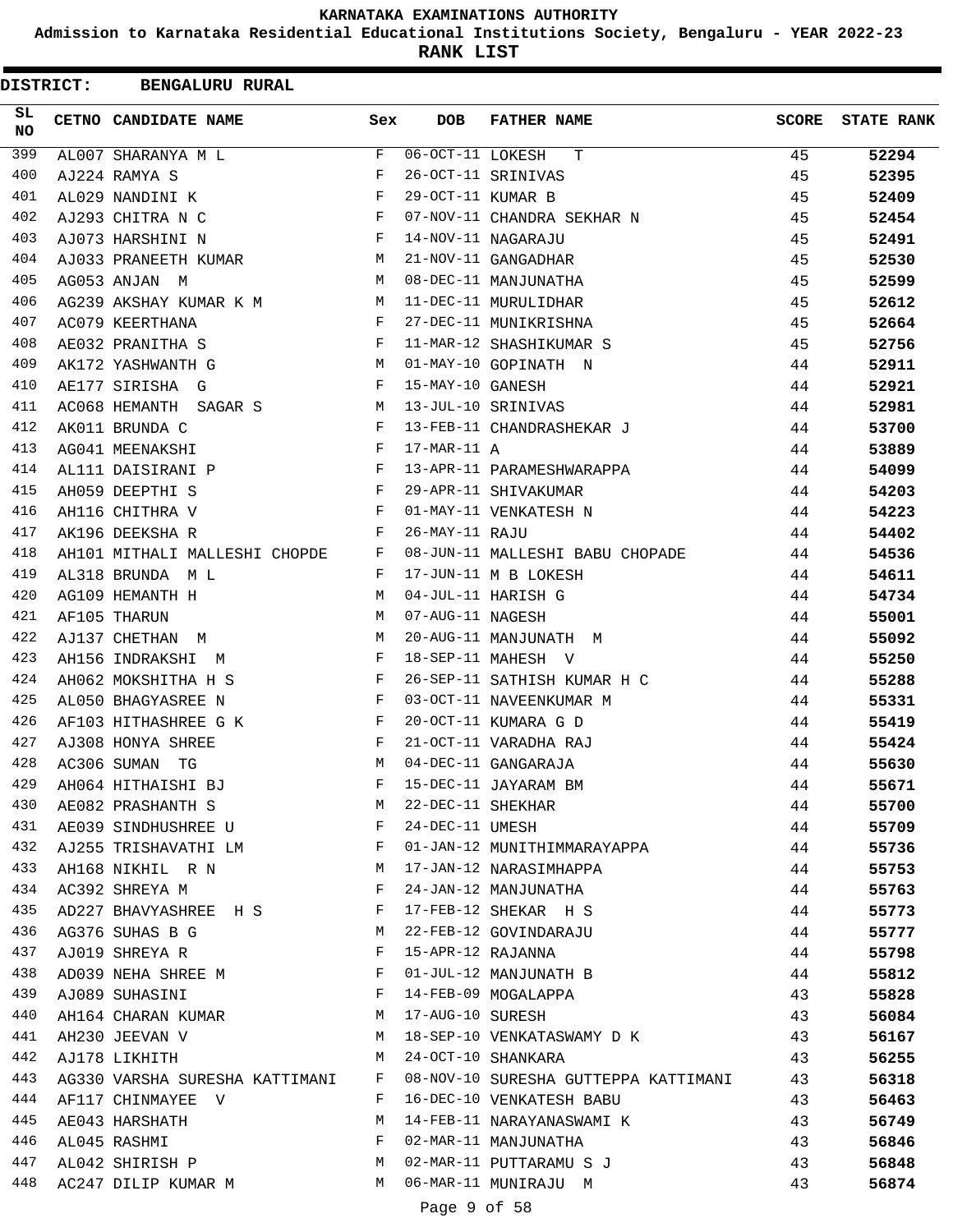**Admission to Karnataka Residential Educational Institutions Society, Bengaluru - YEAR 2022-23**

| <b>DISTRICT:</b> | <b>BENGALURU RURAL</b>       |                                                |                   |                                |              |                   |
|------------------|------------------------------|------------------------------------------------|-------------------|--------------------------------|--------------|-------------------|
| SL.<br>NO.       | CETNO CANDIDATE NAME         | Sex                                            | <b>DOB</b>        | <b>FATHER NAME</b>             | <b>SCORE</b> | <b>STATE RANK</b> |
| 449              | AH127 TANUJA D               | F                                              |                   | 24-MAR-11 DEVARAJ B V          | 43           | 57015             |
| 450              | AK071 SUHAS GOWDA S A        | М                                              |                   | 31-MAR-11 ANIL KUMAR S M       | 43           | 57069             |
| 451              | AJ257 SUSHMITHA R            | F                                              |                   | 15-APR-11 RAJANNA K            | 43           | 57179             |
| 452              | AK136 BETTASWAMY             | M                                              |                   | 28-MAY-11 NARASIMHASWAMY       | 43           | 57469             |
| 453              | AH004 AKUL D                 | М                                              |                   | 30-MAY-11 DEVARAJ A            | 43           | 57483             |
| 454              | AJ074 CHARVI                 | F                                              |                   | 30-MAY-11 SANTHOSH S M         | 43           | 57484             |
| 455              | AG071 PALLAVI                | F                                              | 31-MAY-11 RAMESH  |                                | 43           | 57494             |
| 456              | AG516 MANVITHA B M           | F                                              |                   | 09-JUN-11 MANJUNATH            | 43           | 57588             |
| 457              | AC338 THARUNAKSHI M          | F                                              | 13-JUN-11 MURTHY  |                                | 43           | 57627             |
| 458              | AH015 PADMAJA N              | F                                              |                   | 16-JUN-11 NAGARAJA             | 43           | 57649             |
| 459              | AD226 TARUN B K              | М                                              |                   | 20-JUN-11 KRISHNAPPA<br>т      | 43           | 57681             |
| 460              | AJ260 SHIVANA GOWDA B        | М                                              | 06-JUL-11 BAVANA  | GOWDA                          | 43           | 57808             |
| 461              | AL113 DHRUTHI H              | F                                              |                   | 21-JUL-11 HONNEGOWDA H         | 43           | 57936             |
| 462              | AC007 DEEKSHA M              | F                                              |                   | 31-JUL-11 MANJUNATH M          | 43           | 58011             |
| 463              | AF139 BHUVAN S               | M                                              |                   | 11-AUG-11 SEVANAIKA            | 43           | 58086             |
| 464              | AF193 JAHNAVI L S            | F                                              |                   | 11-AUG-11 SURESH L V           | 43           | 58088             |
| 465              | AE148 DEEPU S                | М                                              |                   | 17-AUG-11 SUDHAKARA            | 43           | 58118             |
| 466              | AJ057 AJITH KUMAR M          | M                                              |                   | 08-OCT-11 MURALI KUMAR M       | 43           | 58414             |
| 467              | AL278 SHASHANK B R           | M                                              | 03-NOV-11 RAVI M  |                                | 43           | 58544             |
| 468              | AK096 KOWSHIK B N            | M                                              |                   | 14-NOV-11 NATARAJU B V         | 43           | 58598             |
| 469              | AL048 ANKITHA A S            | F                                              |                   | 11-DEC-11 SRINIVASA            | 43           | 58706             |
| 470              | AK302 POOJA JENA             | $\mathbf{F}$                                   |                   | 22-DEC-11 UPENDRA JENA         | 43           | 58746             |
| 471              | AH152 TARUNIKA               | F                                              |                   | 17-JAN-12 N R RAJASHEKAR       | 43           | 58820             |
| 472              | AG341 VARSHINI L             | F                                              | 29-FEB-12 LOKESH  |                                | 43           | 58842             |
| 473              | AL022 JAGADEESH ASHOK MUGALI | M                                              |                   | 10-OCT-09 ASHOKA MUGALI        | 42           | 58903             |
| 474              | AJ173 P JABIHULLA            | M                                              |                   | 23-JUN-10 P RUPASAB            | 42           | 59059             |
| 475              | AJ267 SOGI DIKISHIT          | M                                              |                   | 03-JUL-10 SOGI VEERANNA        | 42           | 59079             |
| 476              | AC388 TEJASRI A              | F                                              |                   | 17-AUG-10 ANJANA MURTHY        | 42           | 59160             |
| 477              | AJ249 SANGAM HIREMATH        | М                                              |                   | 14-SEP-10 SOMASHEKHAR HEREMATH | 42           | 59230             |
| 478              | AG368 DHANUSREE K            | F                                              |                   | 19-OCT-10 KUMAR SWAMY          | 42           | 59340             |
| 479              | AG485 LIKHITH P NAIK         | M                                              |                   | 17-DEC-10 PRADEEP KUMAR        | 42           | 59588             |
| 480              | AG004 MANOJ R                | M                                              |                   | 29-JAN-11 RAVIKUMAR            | 42           | 59828             |
| 481              | AJ108 YASHAS A A             | M                                              |                   | 25-FEB-11 ANAND R R            | 42           | 59977             |
| 482              | AJ300 KALYAN V               | M                                              |                   | 09-APR-11 VENKATESH MURTHY D M | 42           | 60264             |
| 483              | AJ198 RUCHITHA R             | F                                              |                   | 18-APR-11 RAMESHA D            | 42           | 60337             |
| 484              | AG008 SHREYAS M              | M                                              |                   | 18-MAY-11 MUTHANNA             | 42           | 60554             |
| 485              | AK012 DESHITH GOWDA NM       | M                                              |                   | 28-MAY-11 MOHAN KUMAR NB       | 42           | 60619             |
| 486              | AH243 LALITH C               | М                                              |                   | 29-MAY-11 CHANDRASHEKAR        | 42           | 60627             |
| 487              | AL162 PRAJVAL K A            | М                                              | 11-JUN-11 ANAND   |                                | 42           | 60760             |
| 488              | AK210 DHANALAKSHMI           | F                                              |                   | 25-JUN-11 MANJUNATHA           | 42           | 60874             |
| 489              | AL209 HAMSA V N              | $\mathbf{F}$ and $\mathbf{F}$ and $\mathbf{F}$ |                   | 02-JUL-11 NANDA KUMAR S        | 42           | 60930             |
| 490              | AJ026 HARSHITH GOWDA V M     |                                                |                   | 06-JUL-11 VIJAYKUMAR           | 42           | 60962             |
| 491              | AG014 APOORVA V              | F                                              |                   | 07-JUL-11 VENKATESH K H        | 42           | 60968             |
| 492              | AG375 NAYANA A               | F                                              | 05-AUG-11 ASHOKA  |                                | 42           | 61182             |
| 493              | AL144 PRADEEP V              | М                                              |                   | 04-SEP-11 VENKATESH            | 42           | 61386             |
| 494              | AG293 ANUSHREE A             | F                                              | 30-OCT-11 ANANADA |                                | 42           | 61656             |
| 495              | AH151 SAKSHI                 | F                                              |                   | 04-NOV-11 SHANKARAPPA          | 42           | 61679             |
| 496              | AC028 CHARAN M               | М                                              |                   | 08-NOV-11 MOHAN C              | 42           | 61699             |
| 497              | AE016 VENU V                 | M                                              |                   | 08-NOV-11 VENKATESHA C         | 42           | 61701             |
| 498              | AG165 MANASA K Y             | F                                              | 19-NOV-11 YOGESH  |                                | 42           | 61758             |
|                  |                              |                                                | Page 10 of 58     |                                |              |                   |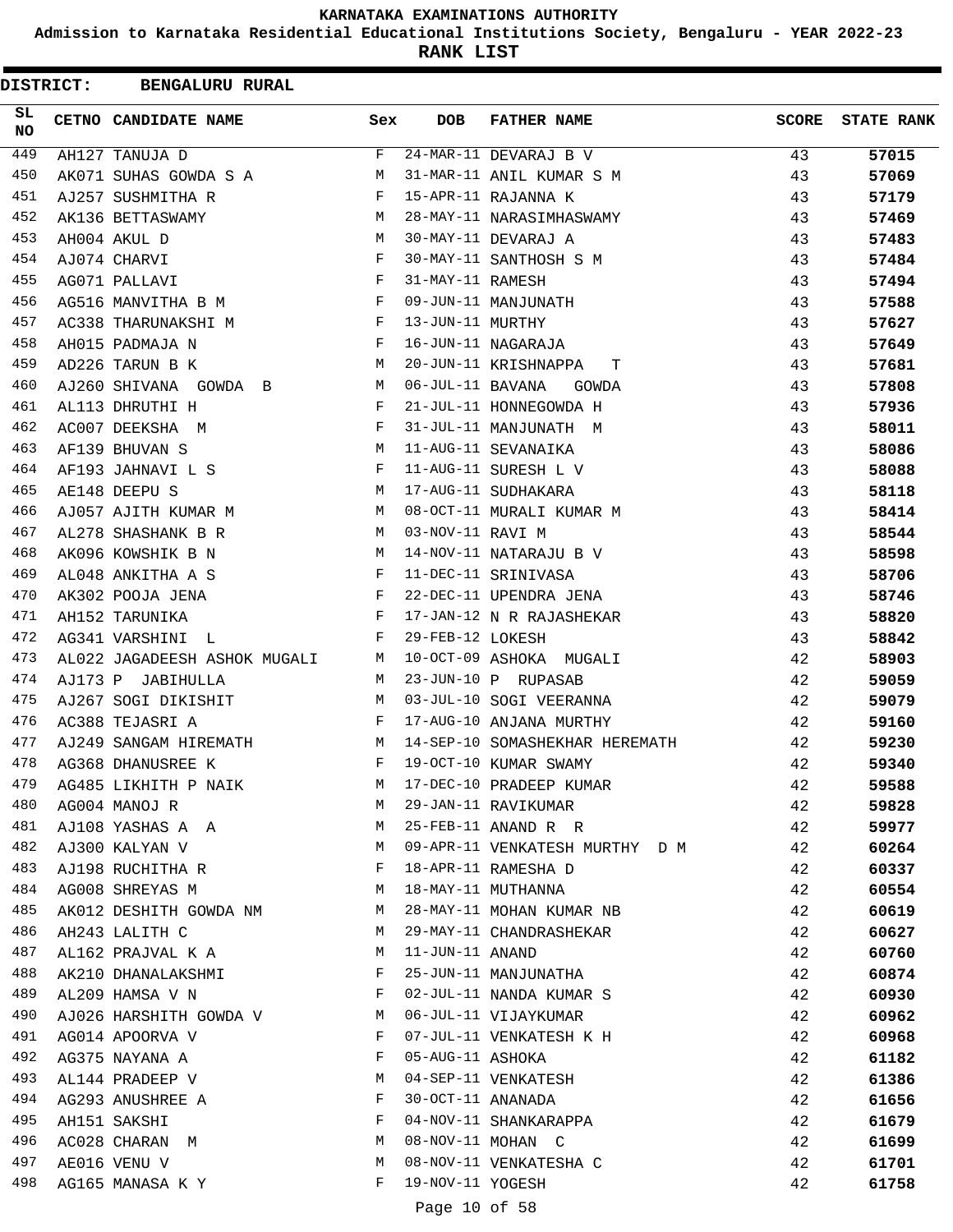**Admission to Karnataka Residential Educational Institutions Society, Bengaluru - YEAR 2022-23**

**RANK LIST**

| <b>DISTRICT:</b> | <b>BENGALURU RURAL</b>                         |                               |                   |                                        |              |                   |
|------------------|------------------------------------------------|-------------------------------|-------------------|----------------------------------------|--------------|-------------------|
| SL.<br><b>NO</b> | CETNO CANDIDATE NAME                           | Sex                           | DOB               | <b>FATHER NAME</b>                     | <b>SCORE</b> | <b>STATE RANK</b> |
| 499              | AL295 SPOORTHI C                               | F                             |                   | 24-NOV-11 CHANDRA M V                  | 42           | 61789             |
| 500              | AG408 TEJASHREE N                              | F                             |                   | 24-NOV-11 NAGESH C                     | 42           | 61792             |
| 501              | AJ331 SHRUSHTI D                               | F                             |                   | 01-JAN-12 DEVARAJA KR                  | 42           | 61952             |
| 502              | AG155 DEEKSHA K P                              | $\mathbf{F}$                  | 07-JAN-12 PRAKASH |                                        | 42           | 61967             |
| 503              | AC268 PRUTHVIKA R                              | F                             | 11-JAN-12 RAJANNA |                                        | 42           | 61971             |
| 504              | AF096 SHIVAKUMAR N                             | M <sub>1</sub>                | 23-JAN-12 NAGESH  |                                        | 42           | 61987             |
| 505              | AF032 KEERTANA                                 | F                             |                   | 15-FEB-12 KEMPARAJU                    | 42           | 62004             |
| 506              | AG386 VAISHNAVI N                              | F                             |                   | 28-MAR-12 NAGARAJU                     | 42           | 62020             |
| 507              | AF085 GOWTHAM A G                              | M                             |                   | 19-APR-12 GAJENDRA A M                 | 42           | 62025             |
| 508              | AD181 N GANGOTHRI                              | F                             | 23-APR-12 BABU    |                                        | 42           | 62030             |
| 509              | AF082 BHARATH R                                | М                             |                   | 11-MAY-12 RAMANJINAPPA                 | 42           | 62035             |
| 510              | AH283 VARSHA M                                 | $\mathbf{F}$ and $\mathbf{F}$ |                   | 15-JUL-12 MANJUNATH GOWDA S M          | 42           | 62044             |
| 511              | AG245 MONISHA A M                              | $\mathbf{F}$                  |                   | 29-NOV-10 MANJANNA A                   | 41           | 62679             |
| 512              | AK101 LAVANYA M                                | M                             |                   | 18-DEC-10 MUNIRAJA                     | 41           | 62757             |
| 513              | AC014 GOWTHAM CN                               | M                             |                   | 08-JAN-11 NARAYANASWAMY CV             | 41           | 62910             |
| 514              | AG001 BEERALINGA A                             | M                             | 10-FEB-11 AYYAPPA |                                        | 41           | 63073             |
| 515              | AK205 YASHWANTH K                              | M                             | 26-FEB-11 KUMAR   |                                        | 41           | 63164             |
| 516              | AL212 SAMARTH DEVENDRAPPA M<br><b>BADIGERE</b> |                               |                   | 03-MAR-11 DEVENDRAPPA RAMAPPA BADIGERE | 41           | 63209             |
| 517              | AC376 H N SANJITHA                             | F                             |                   | 08-MAR-11 NARASIMHAPPA                 | 41           | 63246             |
| 518              | AH269 AKSHAY N                                 | M                             | 16-MAR-11 NATARAJ |                                        | 41           | 63286             |
| 519              | AC285 LAKSHMI G                                | F                             |                   | 08-APR-11 GOWRISH B                    | 41           | 63480             |
| 520              | AK059 HARSHITHA                                | $\mathbf{F}$                  |                   | 13-APR-11 NIJAGUNA K N                 | 41           | 63521             |
| 521              | AL032 THARUN V                                 | M                             |                   | 20-APR-11 VASANTHAKUMAR R              | 41           | 63572             |
| 522              | AJ104 BHARGAV YADAV A                          | M                             |                   | 23-APR-11 ANANDA M                     | 41           | 63590             |
| 523              | AL273 GAYITHRI S                               | F                             |                   | 26-APR-11 SHIVARUDRAIAH                | 41           | 63615             |
| 524              | AL119 HARSHITHA V                              | $\mathbf{F}$                  |                   | 08-MAY-11 VEERANNA R                   | 41           | 63696             |
| 525              | AJ225 KANYASHREE T                             | F                             |                   | 14-MAY-11 TEJAMURTHY                   | 41           | 63738             |
| 526              | AG346 ANUSHA B S                               | F                             |                   | 19-MAY-11 SHEKARAPPA                   | 41           | 63784             |
| 527              | AC136 VISHNU B                                 | M                             | 06-JUN-11 BALRAJ  |                                        | 41           | 63932             |
| 528              | AF169 JAYALAKSHMI D                            | F                             | 07-JUN-11 DILEEP  |                                        | 41           | 63936             |
| 529              | AJ058 MANJUNATHA S N                           | M                             | 07-JUN-11 NAGESHA |                                        | 41           | 63938             |
| 530              | AH142 MANOJKUMAR<br>AL                         | M                             |                   | 09-JUN-11 LASHMIPATHI                  | 41           | 63964             |
| 531              | AD044 NIKHIL V                                 | М                             |                   | 09-JUN-11 VENKATESH                    | 41           | 63965             |
| 532              | AF112 SAHANA S M                               | F                             |                   | 10-JUN-11 MUNIRAJU                     | 41           | 63973             |
| 533              | AG230 BHAVYA R                                 | F                             |                   | 16-JUN-11 RAMESHA N                    | 41           | 64020             |
| 534              | AC332 SAVITHAKUMARI B                          | F                             |                   | 20-JUN-11 BUTTU SAHAANI                | 41           | 64061             |
| 535              | AH014 LIKHITH S                                | М                             | 22-JUN-11 SOMANNA |                                        | 41           | 64081             |
| 536              | AD223 RISHIKA H                                | F                             |                   | 05-JUL-11 P HARIKRISHNA                | 41           | 64197             |
| 537              | AD038 LAVANYA S                                | F                             |                   | 13-JUL-11 SHIVAKUMAR                   | 41           | 64271             |
| 538              | AJ029 BHARATH KUMAR N                          | M                             |                   | 15-JUL-11 NARAYANASWAMY                | 41           | 64293             |
| 539              | AK156 SHASHIKALA R                             | F                             |                   | 16-JUL-11 RANGASWAMY                   | 41           | 64308             |
| 540              | AC238 VARSHA M                                 | F                             |                   | 26-JUL-11 MUNISWAMY                    | 41           | 64387             |
| 541              | AD211 KISHOR B G                               | М                             |                   | 28-JUL-11 B V GOPAL                    | 41           | 64401             |
| 542              | AC377 BINDUSHREE                               | F                             |                   | 11-AUG-11 SHRINIVAS                    | 41           | 64517             |
| 543              | AK170 CHETHAN M                                | М                             |                   | 19-AUG-11 MANJUNATHA                   | 41           | 64570             |
| 544              |                                                | F                             |                   | 28-AUG-11 HANUMANTHARAJU C             | 41           |                   |
| 545              | AC245 BHAVANA H                                | F                             |                   | 02-SEP-11 MAHANTHAYA MATI MATT         |              | 64622             |
| 546              | AK306 AISHWARYA M M                            | F                             | 12-SEP-11 RAJANNA |                                        | 41           | 64661             |
| 547              | AC323 SINCHANA K R                             | F                             |                   |                                        | 41           | 64730             |
|                  | AC191 KEERTHI K                                |                               |                   | 22-SEP-11 KARIBASAVARAJAPPA            | 41           | 64780             |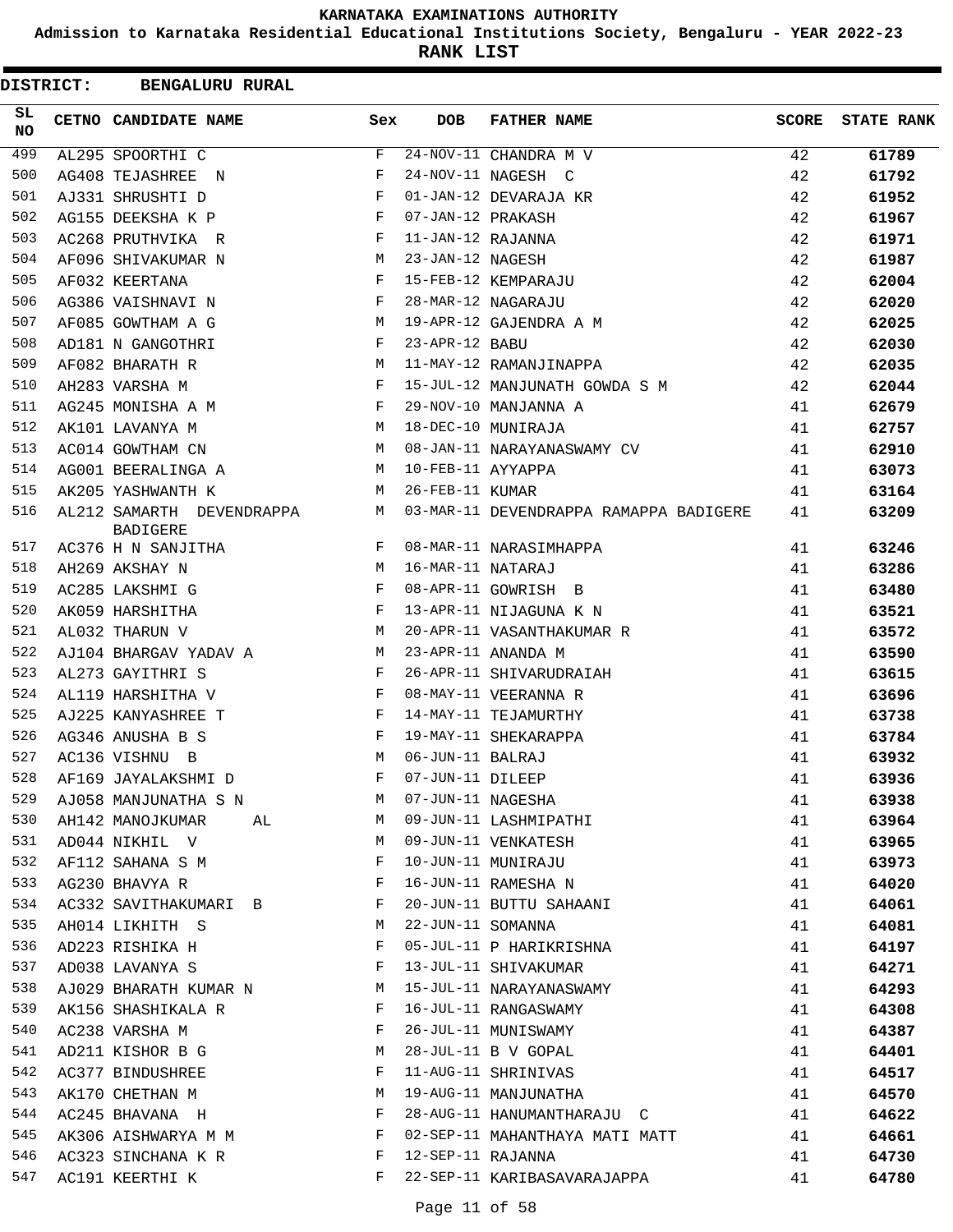**Admission to Karnataka Residential Educational Institutions Society, Bengaluru - YEAR 2022-23**

| <b>DISTRICT:</b> |            | <b>BENGALURU RURAL</b>    |             |                   |                             |              |                   |
|------------------|------------|---------------------------|-------------|-------------------|-----------------------------|--------------|-------------------|
| SL<br><b>NO</b>  |            | CETNO CANDIDATE NAME      | Sex         | <b>DOB</b>        | <b>FATHER NAME</b>          | <b>SCORE</b> | <b>STATE RANK</b> |
| 548              |            | AG218 THANU M             | $\mathbf F$ |                   | 29-SEP-11 C MANJUNATH       | 41           | 64818             |
| 549              |            | AG495 MEENA               | F           |                   | 04-OCT-11 SURESHA M         | 41           | 64840             |
| 550              |            | AJ312 CHARIKA G           | F           | 11-OCT-11 GOPALA  |                             | 41           | 64880             |
| 551              |            | AJ202 SOUBHAGYA LAKSHMI M | F           |                   | 05-NOV-11 MUNIRAJU          | 41           | 65012             |
| 552              |            | AH209 HEMAREKHA R         | F           |                   | 17-NOV-11 RAVI KUMAR        | 41           | 65093             |
| 553              |            | AJ212 MEENA P             | F           |                   | 15-DEC-11 POOJAPPA          | 41           | 65219             |
| 554              |            | AH159 SHRAVANI B          | F           |                   | 18-DEC-11 BASAVARAJU        | 41           | 65239             |
| 555              |            | AF207 RUDRAPRATHAP K      | M           |                   | 02-JAN-12 BABAIAH K         | 41           | 65307             |
| 556              |            | AG353 DRISTI M D          | F           |                   | 28-JAN-12 DINESH M N        | 41           | 65339             |
| 557              |            | AF068 KAVYA S             | F           | 04-FEB-12 SHANKAR |                             | 41           | 65343             |
| 558              |            | AG105 CHANDANASHREE H N   | F           |                   | 24-MAR-12 NAGARAJU G        | 41           | 65373             |
| 559              |            | AK273 CHANDANA N          | F           |                   | 18-MAY-12 NARASIMHA MURTHY  | 41           | 65385             |
| 560              | AD139 HEMA |                           | F           | 20-MAY-10 MAHESH  |                             | 40           | 65562             |
| 561              |            | AH090 SWAPNA              | F           |                   | 30-JUN-10 LATE HUSENAPPA    | 40           | 65602             |
| 562              |            | AJ190 AKSHATA             | F           |                   | 17-SEP-10 KANTHAPPA         | 40           | 65749             |
| 563              |            | AG066 RAKSHITHA J         | F           |                   | 08-OCT-10 JAGADEESHA        | 40           | 65823             |
| 564              |            | AD009 VINOD A             | M           |                   | 30-OCT-10 ANIL KUMAR        | 40           | 65913             |
| 565              |            | AL183 KAILASH NAYAK K     | M           |                   | 05-DEC-10 KENCHA NAYAK      | 40           | 66062             |
| 566              |            | AD092 CHANDUSHREE A       | F           |                   | 21-JAN-11 ANJINAPPA C       | 40           | 66328             |
| 567              |            | AG217 MUKESH R            | М           |                   | 22-JAN-11 RAJANNA Y         | 40           | 66341             |
| 568              |            | AD172 KRUTHIKA M          | F           |                   | 15-FEB-11 MANJUNATH T P     | 40           | 66476             |
| 569              |            | AJ031 YOGITHA M           | F           |                   | 27-FEB-11 MANJUNATHA        | 40           | 66550             |
| 570              |            | AD238 VIDYA K N           | F           |                   | 05-MAR-11 NAGARAJU<br>D     | 40           | 66604             |
| 571              |            | AG137 RAKSHITA R          | F           |                   | 03-APR-11 RAVEENDRA         | 40           | 66819             |
| 572              |            | AC220 DHANUSH<br>S        | М           |                   | 20-MAY-11 SHIVARAJ          | 40           | 67203             |
| 573              |            | AC357 KAVANA C R          | F           | 03-JUN-11 RAVI L  |                             | 40           | 67312             |
| 574              |            | AG255 USHA S C            | F           |                   | 06-JUN-11 CHANDRASHEKAR S B | 40           | 67352             |
| 575              |            | AE171 SNEHA               | F           |                   | 08-JUN-11 MUNIRAJU          | 40           | 67374             |
| 576              |            | AH035 SHUSHOBITH D        | M           |                   | 19-JUN-11 DEVRAJ K          | 40           | 67484             |
| 577              |            | AF037 SAHANA S            | F           |                   | 22-JUN-11 RAMESH SN         | 40           | 67512             |
| 578              |            | AL215 CHANDAN TS          | F           |                   | 24-JUN-11 SREENIVASA TS     | 40           | 67535             |
| 579              |            | AG317 AISHWARYA C         | F           |                   | 28-JUN-11 CHANNARAYAPPA V   | 40           | 67569             |
| 580              |            | AL039 UJJWAL GOWDA M R    | M           |                   | 28-JUN-11 RAJESH M D        | 40           | 67578             |
| 581              |            | AF081 YUKTHA H S          | F           |                   | 29-JUN-11 SRIKANTH H A      | 40           | 67589             |
| 582              |            | AJ084 KAVYA SHREE C       | F           |                   | 30-JUN-11 CHANDRASHEKAR C M | 40           | 67593             |
| 583              |            | AH069 PAAVANA C           | F           |                   | 06-JUL-11 CHICKAPPAIYAH     | 40           | 67658             |
| 584              |            | AL225 POORNESWARI M       | F           |                   | 08-JUL-11 MURUGESH M        | 40           | 67683             |
| 585              |            | AE052 SANNIDHI R          | F           |                   | 19-JUL-11 RAMA MURTHY A     | 40           | 67770             |
| 586              |            | AE034 CHETHAN N           | М           |                   | 23-JUL-11 NARAYANASWAMY K   | 40           | 67808             |
| 587              |            | AJ030 SAHANA N C          | F           |                   | 07-AUG-11 CHANDRAPPA N M    | 40           | 67923             |
| 588              |            | AL156 SINDHU SHREE R      | F           | 09-AUG-11 RAMU    |                             | 40           | 67930             |
| 589              |            | AK181 BHARATH C           | M           |                   | 12-AUG-11 CHENNEGOWDA       | 40           | 67946             |
| 590              |            | AJ022 SHRAVANI T          | F           |                   | 13-AUG-11 THIMMARAYAPPA     | 40           | 67960             |
| 591              |            | AJ315 RAJ KUMAR E         | М           |                   | 20-AUG-11 ESHWARA CHARI     | 40           | 68007             |
| 592              |            | AG089 ANANYA G            | F           |                   | 21-AUG-11 GANGADHARAPPA     | 40           | 68010             |
| 593              |            | AG442 MANYASHREE          | F           |                   | 23-AUG-11 VENUGOPAL         | 40           | 68029             |
| 594              |            | AH121 NANDAN KUMAR V      | M           |                   | 08-SEP-11 VENKATESH         | 40           | 68158             |
| 595              |            | AF205 GAGAN S G           | M           |                   | 10-SEP-11 S R GANGARAJAIAH  | 40           | 68168             |
| 596              |            | AJ098 CHARAN RAJ U L      | M           |                   | 15-SEP-11 LAKSHMINARAYANA V | 40           | 68194             |
| 597              |            | AJ246 VARSHINI            | F           |                   | 19-SEP-11 MUNIRAJU          | 40           | 68236             |
|                  |            |                           |             |                   |                             |              |                   |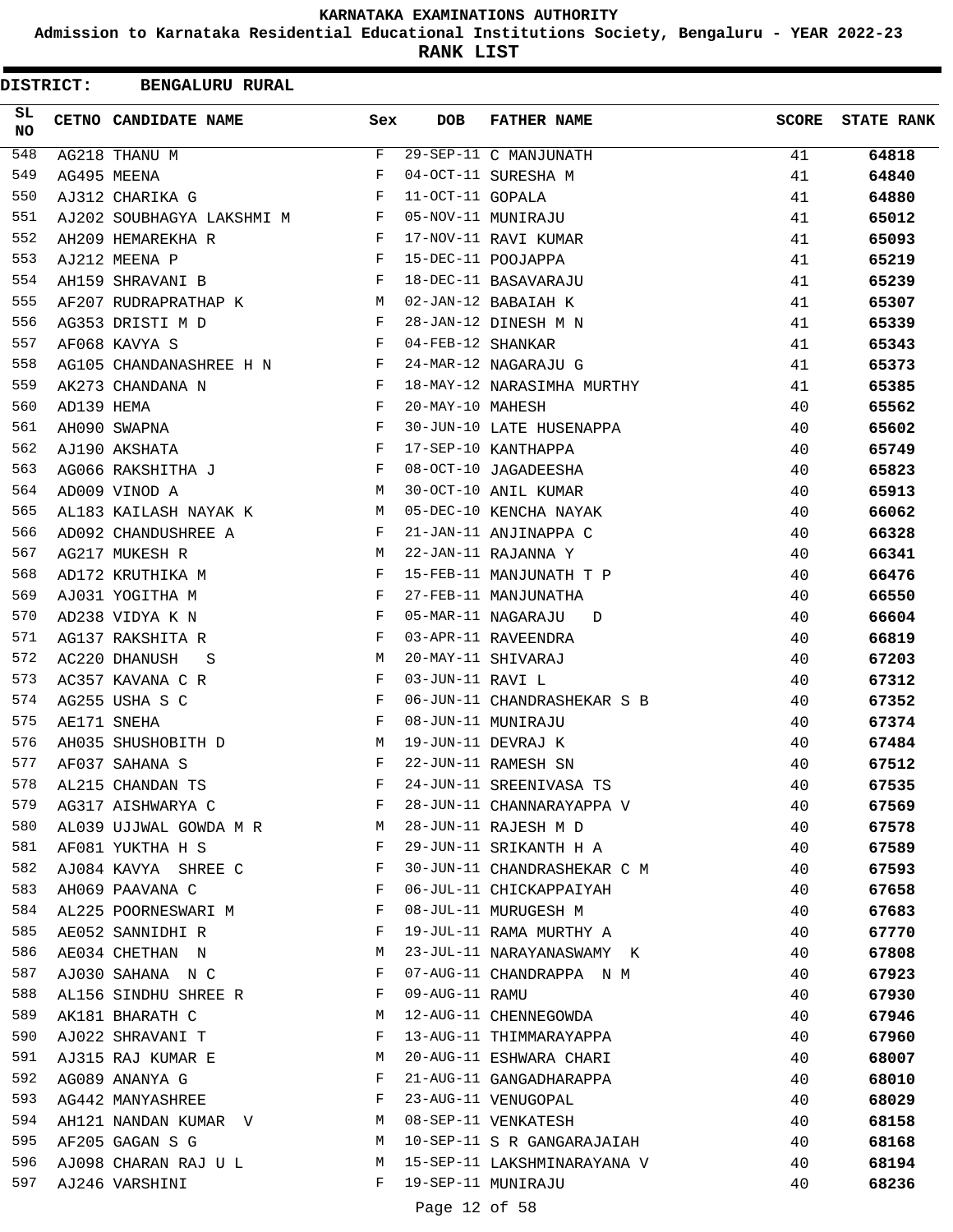**Admission to Karnataka Residential Educational Institutions Society, Bengaluru - YEAR 2022-23**

**RANK LIST**

ı

| <b>DISTRICT:</b> | <b>BENGALURU RURAL</b>  |     |                   |                              |              |                   |
|------------------|-------------------------|-----|-------------------|------------------------------|--------------|-------------------|
| SL<br><b>NO</b>  | CETNO CANDIDATE NAME    | Sex | <b>DOB</b>        | <b>FATHER NAME</b>           | <b>SCORE</b> | <b>STATE RANK</b> |
| 598              | AG214 MOHITH            | М   | 26-SEP-11 HARISH  |                              | 40           | 68287             |
| 599              | AJ024 PUSHPALATHA B S   | F   |                   | 28-SEP-11 SURESH D           | 40           | 68302             |
| 600              | AF006 YASHAVANTH S M    | М   |                   | 29-OCT-11 MANJUNATHA         | 40           | 68503             |
| 601              | AG112 DHARAN N          | M   |                   | 31-OCT-11 NAGESH H           | 40           | 68512             |
| 602              | AG107 LOGESHWARI N      | F   |                   | 10-NOV-11 NATARAJU S         | 40           | 68575             |
| 603              | AE156 ARCHANA C V       | F   |                   | 15-NOV-11 VEERABHADRAPPA N   | 40           | 68600             |
| 604              | AK073 YESHODHA G        | F   |                   | 15-NOV-11 LATE GOPAL         | 40           | 68607             |
| 605              | AH012 BHAVYA D          | F   |                   | 28-NOV-11 DEVARAJA           | 40           | 68670             |
| 606              | AG288 DHANUSHREE H V    | F   |                   | 28-NOV-11 VEEREGOWDA H       | 40           | 68673             |
| 607              | AL055 BINDU B           | F   |                   | 13-DEC-11 BYRAPPA M S        | 40           | 68746             |
| 608              | AK251 SHASHANK R        | М   |                   | 26-DEC-11 RAVIKUMAR          | 40           | 68812             |
| 609              | AK185 AMITHSHA          | М   |                   | 30-DEC-11 PRAKASH L          | 40           | 68827             |
| 610              | AC139 GAGAN J R         | M   |                   | 25-JAN-12 RAMESH J R         | 40           | 68889             |
| 611              | AH076 NAYANIKA C V      | F   |                   | 14-FEB-12 VENKATESH C C      | 40           | 68907             |
| 612              | AJ158 MADHU KUMAR H D   | M   |                   | 01-MAY-12 DEVARAJ H M        | 40           | 68937             |
| 613              | AG042 DIGANTH D         | M   |                   | 24-SEP-10 DEVARAJ B          | 39           | 69333             |
| 614              | AG473 CHARAN B R        | М   |                   | 28-OCT-10 RAMACHANDRA K S    | 39           | 69467             |
| 615              | AE063 GURUPRASAD H N    | М   |                   | 24-DEC-10 NAVEEN KUMAR       | 39           | 69694             |
| 616              | AE178 POORNA AMRUTH N   | М   |                   | 25-JAN-11 NARASIMHAMURTHY V  | 39           | 69943             |
| 617              | AJ324 PRATHIKSHA S      | F   |                   | 25-JAN-11 SATISH H R         | 39           | 69944             |
| 618              | AG327 MANOJ H N         | M   | 07-FEB-11 NAGARAJ |                              | 39           | 70025             |
| 619              | AC042 DURGASHREE<br>CR. | F   |                   | 22-FEB-11 RAGHU RAMACHANDRA  | 39           | 70105             |
| 620              | AL056 PALLAVI U         | F   | 24-FEB-11 UMESHA  |                              | 39           | 70116             |
| 621              | AG432 ANJALI V          | F   | 05-MAR-11 VASANTH |                              | 39           | 70166             |
| 622              | AG029 MANASA            | F   |                   | 07-MAR-11 MANJUNATHA         | 39           | 70184             |
| 623              | AH150 HEMALATHA         | F   | 15-MAR-11 NAGARAJ |                              | 39           | 70234             |
| 624              | AK296 MANOJ GOWDA       | М   |                   | 17-MAR-11 HANUMANTHARAJU     | 39           | 70254             |
| 625              | AJ302 PALLAVI N         | F   |                   | 19-MAR-11 NARAYANASWAMYM     | 39           | 70272             |
| 626              | AE168 ARJUN S           | M   |                   | 20-MAR-11 SHIVAPPA           | 39           | 70275             |
| 627              | AK080 RAKSHITHA M       | F   |                   | 22-MAR-11 MANJUNATHA         | 39           | 70289             |
| 628              |                         | М   | 28-MAR-11 RAVI D  |                              |              | 70335             |
| 629              | AE006 MUTTU R           | М   | 11-APR-11 RAGHU R |                              | 39           |                   |
| 630              | AK308 HARSHAVARDHAN     |     |                   |                              | 39           | 70429             |
|                  | AJ077 BHUVAN A N        | М   |                   | 25-APR-11 NAGENDRA A N       | 39           | 70539             |
| 631              | AC372 KUSHUBU M         | F   |                   | 25-APR-11 MUNIRAJU           | 39           | 70541             |
| 632              | AG056 RANJAN D K        | М   |                   | 15-MAY-11 KRISHNA MURTHY D C | 39           | 70699             |
| 633              | AJ235 GANAVI R          | F   |                   | 20-JUN-11 RAJESH M L         | 39           | 71074             |
| 634              | AH102 BAGINI SG         | F   |                   | 25-JUN-11 GOPALAKRISHNA S V  | 39           | 71123             |
| 635              | AD054 VARSHINI C        | F   |                   | 09-JUL-11 CHANNAPPA          | 39           | 71266             |
| 636              | AD162 TEJASWINI B       | F   |                   | 10-JUL-11 BASAVARAJU         | 39           | 71278             |
| 637              | AL072 T G TEJAS         | М   |                   | 11-JUL-11 GOVINDARAJU        | 39           | 71292             |
| 638              | AJ226 KISHAN M          | М   |                   | 12-JUL-11 MANJUNATHA         | 39           | 71295             |
| 639              | AC127 BINDHUSHREE       | F   |                   | 12-AUG-11 MANJUNATHA         | 39           | 71524             |
| 640              | AH255 MONISHA S         | F   |                   | 13-AUG-11 SHIVAPPA           | 39           | 71538             |
| 641              | AJ146 KALYAN G N        | М   |                   | 25-AUG-11 NAGESH G M         | 39           | 71613             |
| 642              | AJ270 JEEVAN GOWDA M    | М   |                   | 08-SEP-11 MANJUNATHA M       | 39           | 71715             |
| 643              | AD043 VISWA             | М   |                   | 10-SEP-11 MUNIVENKATAPPA     | 39           | 71734             |
| 644              | AH194 LEHAN M           | М   |                   | 17-SEP-11 MANJUNATH          | 39           | 71768             |
| 645              | AE175 NITHYASHREE E     | F   | 22-SEP-11 ERAPPA  |                              | 39           | 71806             |
| 646              | AC135 RASHMITHA         | F   |                   | 29-SEP-11 MANJUNATH          | 39           | 71859             |
| 647              | AK214 SUNENYA RAM HT    | F   |                   | 09-OCT-11 TULASIRAM          | 39           | 71917             |
|                  |                         |     | Page 13 of 58     |                              |              |                   |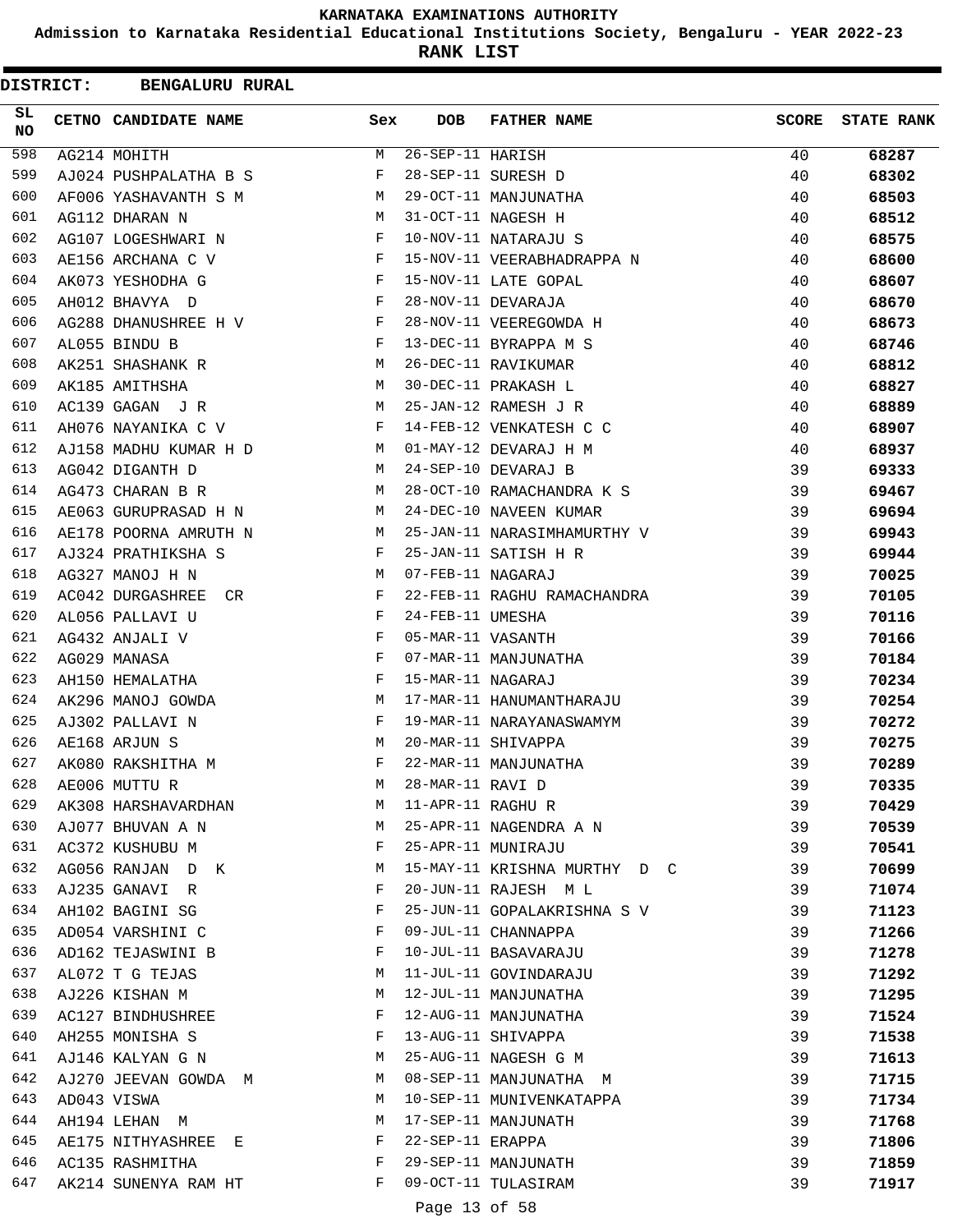**Admission to Karnataka Residential Educational Institutions Society, Bengaluru - YEAR 2022-23**

| <b>DISTRICT:</b> |            | <b>BENGALURU RURAL</b>         |              |                   |                               |              |                   |
|------------------|------------|--------------------------------|--------------|-------------------|-------------------------------|--------------|-------------------|
| SL<br><b>NO</b>  |            | CETNO CANDIDATE NAME           | Sex          | <b>DOB</b>        | <b>FATHER NAME</b>            | <b>SCORE</b> | <b>STATE RANK</b> |
| 648              |            | AH247 CHAITHANYA KN            | F            |                   | 18-OCT-11 NARAYANASWAMY       | 39           | 71974             |
| 649              |            | AF024 MANASA V                 | $_{\rm F}$   |                   | 20-OCT-11 VENKATESH           | 39           | 71991             |
| 650              |            | AJ280 HIMA R                   | F            |                   | 17-NOV-11 RAMANJINI           | 39           | 72112             |
| 651              |            | AL287 ROOPASHREE               | F            |                   | 23-NOV-11 NARASIMHAMURTHY K G | 39           | 72141             |
| 652              |            | AF159 CHAITHRA H               | F            |                   | 06-DEC-11 HANUME GOWDA        | 39           | 72203             |
| 653              |            | AH045 NANDITHA M               | F            |                   | 22-DEC-11 MURALI N            | 39           | 72283             |
| 654              |            | AE042 NITYASHRI H B H B        | $\mathbf{F}$ |                   | 22-DEC-11 BASAVARAJU          | 39           | 72285             |
| 655              |            | AG305 YAMUNA S                 | $_{\rm F}$   |                   | 24-DEC-11 SHIVAKUMAR T        | 39           | 72296             |
| 656              |            | AJ091 YASHAS R                 | M            |                   | 24-DEC-11 RAMAMURHY K         | 39           | 72297             |
| 657              |            | AL279 GEETHANJALI P            | F            |                   | 29-DEC-11 PARAMESH            | 39           | 72316             |
| 658              |            | AJ061 DIGHANT KUMAR K          | M            | 31-DEC-11 KUMAR G |                               | 39           | 72323             |
| 659              |            | AC240 HAMSHINI L               | F            |                   | 11-JAN-12 LAKSHMAN N          | 39           | 72360             |
| 660              |            | AE023 NIKITHA M                | F            |                   | 19-JAN-12 MADHU B M           | 39           | 72372             |
| 661              |            | AC311 BRUNDA S                 | F            |                   | 22-JAN-12 SURESHKUMAR         | 39           | 72377             |
| 662              |            | AJ262 SHIVASHANKAR K N         | M            |                   | 14-APR-12 NAGARAJ K           | 39           | 72430             |
| 663              |            | AC206 VINUTHA                  | F            |                   | 25-APR-12 MAREGOWDA K V       | 39           | 72436             |
| 664              |            | AC122 YASHMITHA J M            | F            |                   | 04-JUN-12 MADHUSUDAN R        | 39           | 72446             |
| 665              |            | AH144 KRUTHKASHREE V           | F            |                   | 03-JAN-13 VENKATESH           | 39           | 72460             |
| 666              |            | AK021 PRATHIBA PATIL           | F            | 02-DEC-09 ADAPPA  |                               | 38           | 72513             |
| 667              |            | AG267 ROHITH KUMAR S M         | М            |                   | 01-APR-10 MALLIKAJRUNA S H    | 38           | 72602             |
| 668              |            | AC291 NISHA C                  | F            |                   | 08-NOV-10 CHANDRASHEKAR       | 38           | 73042             |
| 669              |            | AK093 MALAPPA SHIVAPPA POOJARI | M            |                   | 04-DEC-10 SHIVAPPA            | 38           | 73164             |
| 670              |            | AL265 CHAITHNYA G              | F            |                   | 13-JAN-11 GANGADHARA          | 38           | 73413             |
| 671              |            | AE002 HARINI T H               | F            | 15-FEB-11 HARISH  |                               | 38           | 73592             |
| 672              |            | AK048 NAVEENA                  | М            |                   | 17-MAR-11 NARASIMHAMURTHY     | 38           | 73815             |
| 673              |            | AG188 CHAITHANYA K P           | F            |                   | 29-MAR-11 PUTTAIAH            | 38           | 73902             |
| 674              |            | AG194 CHINMAIRAJ               | M            |                   | 04-APR-11 GANGARAJ            | 38           | 73947             |
| 675              |            | AC033 CHETHANA B N             | F            |                   | 05-APR-11 NARAYANA SWAMY B K  | 38           | 73955             |
| 676              |            | AG062 SUNILKUMAR               | М            |                   | 16-APR-11 BASAVARAJ           | 38           | 74058             |
| 677              |            | AC108 DHAMAN Y M               | M            |                   | 23-APR-11 MUNIVEERAPPA        | 38           | 74108             |
| 678              |            | AD084 GEETHIKA N               | F            |                   | 26-APR-11 NARAYANASWAMY       | 38           | 74134             |
| 679              |            | AD235 ARJUN P                  | М            |                   | 29-APR-11 PUTTANNA            | 38           | 74151             |
| 680              |            | AD173 CHAITHANYA K A           | F            |                   | 08-MAY-11 AMBARISH            | 38           | 74224             |
| 681              |            | AL025 RAHUL C P                | М            |                   | 11-JUN-11 PUTTARAJU           | 38           | 74558             |
| 682              |            | AH280 DANUSH M                 | М            | 14-JUN-11 MUNIRAJ |                               | 38           | 74586             |
| 683              |            | AF012 SHASHANK H               | M            |                   | 19-JUN-11 HANUMANTHAIAH T     | 38           | 74649             |
| 684              |            | AF104 LAKSHMI N                | F            |                   | 25-JUN-11 NARAYANASWAMY       | 38           | 74714             |
| 685              |            | AG421 THEJHAS M                | М            |                   | 05-JUL-11 MUNISHAMAPPA        | 38           | 74821             |
| 686              |            | AH202 DHANUSH PM               | М            |                   | 14-JUL-11 MUNIRAJU            | 38           | 74902             |
| 687              |            | AF091 LAVANYA S V              | F            |                   | 18-JUL-11 VEERAPPA            | 38           | 74941             |
| 688              |            | AG276 LAKSHMI M                | F            |                   | 23-JUL-11 MURTHY T N          | 38           | 74986             |
| 689              | AH133 ASMA |                                | F            | 27-JUL-11 BADESAB |                               | 38           | 75028             |
| 690              |            | AL311 HARSHA                   | М            |                   | 31-JUL-11 MANJUNATH           | 38           | 75068             |
| 691              |            | AL123 HARSHA K S               | M            |                   | 25-AUG-11 SRINIVASAIAH K N    | 38           | 75247             |
| 692              |            | AJ016 HEMANTH KUMAR PN         | M            |                   | 26-AUG-11 NARAYANA SWAMY PM   | 38           | 75258             |
| 693              |            | AK292 MANASA J S               | F            |                   | 30-AUG-11 SHIVAKUMARA J M     | 38           | 75283             |
| 694              |            | AH106 DEEKSHITHA S             | F            | 13-SEP-11 SHEKAR  |                               | 38           | 75379             |
| 695              |            | AC293 LAKSHMIPRIYA R           | F            |                   | 16-SEP-11 RAVIKUMAR M         | 38           | 75405             |
| 696              |            | AF137 SHALINI                  | F            |                   | 09-OCT-11 MANJUNATHANAIK      | 38           | 75552             |
| 697              |            | AL266 LIKHITH GOWDA M          | M            |                   | 13-OCT-11 MADHUSUDAN          | 38           | 75572             |
|                  |            |                                |              | Page 14 of 58     |                               |              |                   |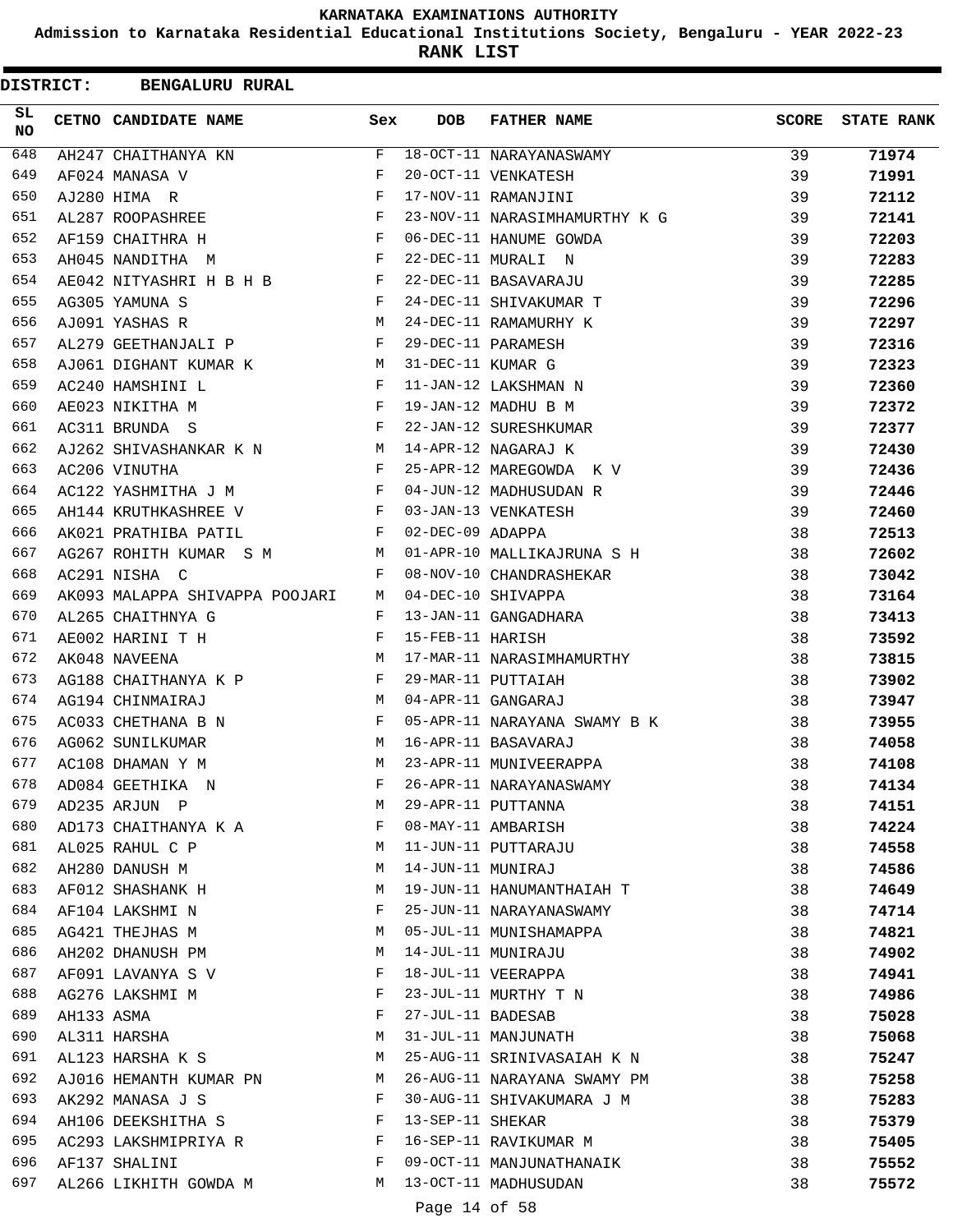**Admission to Karnataka Residential Educational Institutions Society, Bengaluru - YEAR 2022-23**

**RANK LIST**

ı

| <b>DISTRICT:</b> | <b>BENGALURU RURAL</b>     |     |                   |                              |              |                   |
|------------------|----------------------------|-----|-------------------|------------------------------|--------------|-------------------|
| SL<br><b>NO</b>  | CETNO CANDIDATE NAME       | Sex | <b>DOB</b>        | <b>FATHER NAME</b>           | <b>SCORE</b> | <b>STATE RANK</b> |
| 698              | AD147 VIKAS R              | М   | $14-OCT-11$ RAGHU |                              | 38           | 75587             |
| 699              | AL102 RAMYASHREE G         | F   |                   | 20-OCT-11 GANGARAJU K        | 38           | 75626             |
| 700              | AL304 GOWTHAMI S           | F   |                   | 01-NOV-11 SIDDARAJU          | 38           | 75698             |
| 701              | AG215 DARSHAN K J          | М   |                   | 07-NOV-11 JAYARAMAIYA        | 38           | 75738             |
| 702              | AL223 VARSHINI H           | F   |                   | 12-NOV-11 HANUMANTHARAJU P   | 38           | 75774             |
| 703              | AG396 PRAJWAL H S          | М   | 22-NOV-11 SATHISH |                              | 38           | 75836             |
| 704              | AE159 VISRUTH<br>B M       | M   |                   | 10-DEC-11 P MUNIRAJU         | 38           | 75928             |
| 705              | AH019 MOHITH R             | M   | 17-DEC-11 RAJAPPA |                              | 38           | 75965             |
| 706              | AK145 PRUTHVI C            | F   |                   | 20-DEC-11 CHANDRASHEKHARAPPA | 38           | 75975             |
| 707              | AH277 CHARAN TEJAS N       | M   |                   | 18-JAN-12 NARANAYASWAMY      | 38           | 76073             |
| 708              | AG226 AJITH T R            | M   |                   | 02-FEB-12 RAMESH T R         | 38           | 76089             |
| 709              | AG197 BANUPRIYA L          | F   |                   | 01-APR-12 LOKESH MURTHY      | 38           | 76129             |
| 710              | AC228 CHARAN P             | М   | 27-MAY-10 PRAKASH |                              | 37           | 76378             |
| 711              | AH246 MANUSHREE            | F   |                   | 29-AUG-10 PRASANNAKUMAR      | 37           | 76558             |
| 712              | AK129 KAILASH D K          | M   |                   | 05-SEP-10 KRISHNAMURTHY      | 37           | 76573             |
| 713              | AJ294 SPOORTHI<br>SK       | F   |                   | 18-JAN-11 KRISHANAPPA SM     | 37           | 77216             |
| 714              | AF149 JEEVAN M             | M   |                   | 02-FEB-11 MUTHURAJU M G      | 37           | 77291             |
| 715              | AL323 BHOMIKA K            | F   |                   | 08-FEB-11 KENCHANNA          | 37           | 77326             |
| 716              | AG450 YASHASWINI T S       | F   |                   | 25-MAR-11 SHIVAKUMAR         | 37           | 77652             |
| 717              | AJ071 KALPANA K M          | F   |                   | 11-APR-11 MANJUNATHA K M     | 37           | 77815             |
| 718              | AJ219 SYEAD MUZZAKIR PASHA | M   | 13-APR-11 MUBARAK | PASHA                        | 37           | 77832             |
| 719              | AL194 CHANDAN              | M   |                   | 01-MAY-11 SHIVARAJU          | 37           | 77970             |
| 720              | AJ062 PUNITH A R           | M   |                   | 10-JUN-11 RAMEGOWDA          | 37           | 78354             |
| 721              | AJ164 DINESH KUMAR N       | М   |                   | 24-JUN-11 NAGARAJA           | 37           | 78478             |
| 722              | AJ298 DEEKSHASHREE N       | F   |                   | 02-JUL-11 NARAYANAREDDY B V  | 37           | 78552             |
| 723              | AG077 TEJAS C J            | М   |                   | 11-JUL-11 C P JAYANNA        | 37           | 78653             |
| 724              | AC152 DHANYASHREE          | F   |                   | 14-JUL-11 KUMAR B V          | 37           | 78675             |
| 725              | AE172 DILLEP RAJ P         | М   |                   | 16-JUL-11 PURSHOTHAM M       | 37           | 78690             |
| 726              | AH207 SIRISHA Y M          | F   |                   | 19-JUL-11 MANJUNATH          | 37           |                   |
| 727              | AF211 ASHARANI             | F   | 29-JUL-11 LOKESH  |                              |              | 78730             |
| 728              |                            | F   |                   | 30-JUL-11 SHIVA REDDY        | 37           | 78823             |
| 729              | AH117 HARSHINI             |     |                   |                              | 37           | 78839             |
|                  | AG427 MADHANREDDY L        | М   |                   | 01-AUG-11 LOKESH S           | 37           | 78856             |
| 730              | AH187 PRASANTH K S         | М   |                   | 02-AUG-11 SRINIVASA          | 37           | 78868             |
| 731              | AJ064 SHREEKALA R          | F   |                   | 07-AUG-11 RAJESH KUMAR       | 37           | 78918             |
| 732              | AL114 LAKSHMI              | F   |                   | 18-AUG-11 HANUMIAH           | 37           | 78999             |
| 733              | AL319 NANDITHA G           | F   |                   | 24-AUG-11 GANGADHARAIAH      | 37           | 79062             |
| 734              | AD129 THANUSREE S          | F   |                   | 03-SEP-11 SUBBARAYAPPA H D   | 37           | 79133             |
| 735              | AK015 AKSHAY KUMAR G       | М   |                   | 22-SEP-11 GANGARAJU N        | 37           | 79289             |
| 736              | AL049 VANDANA S            | F   |                   | 24-SEP-11 SATHISH B V        | 37           | 79306             |
| 737              | AL259 ANKUSHA M            | F   |                   | 26-SEP-11 MANJUNATHA H       | 37           | 79311             |
| 738              | AG394 RAGINI K Y           | F   | 26-SEP-11 YADURAJ |                              | 37           | 79315             |
| 739              | AF048 AKSHAYA N            | F   |                   | 27-SEP-11 NANDISH M          | 37           | 79316             |
| 740              | AJ119 MANASA G             | F   | 27-SEP-11 GIRISH  |                              | 37           | 79318             |
| 741              | AK121 PRAGATHI L           | F   |                   | 28-SEP-11 LOKESHA S          | 37           | 79327             |
| 742              | AL228 VANDANA K S          | F   |                   | 16-OCT-11 SHIVANNA V         | 37           | 79457             |
| 743              | AL040 GIRIJA V             | F   |                   | 20-OCT-11 VENKATESH          | 37           | 79481             |
| 744              | AL134 HEMASHREE D M        | F   |                   | 20-OCT-11 MANJUNATH D M      | 37           | 79484             |
| 745              | AG258 MOHAN RAJ            | М   |                   | 23-OCT-11 HANUMESH A         | 37           | 79505             |
| 746              | AJ094 NAVYASHREE NS        | F   |                   | 28-OCT-11 SRINATH NM         | 37           | 79541             |
| 747              | AH265 YASHA GOWDA          | M   |                   | 30-OCT-11 SOMASHEKAR         | 37           | 79563             |
|                  |                            |     | Page 15 of 58     |                              |              |                   |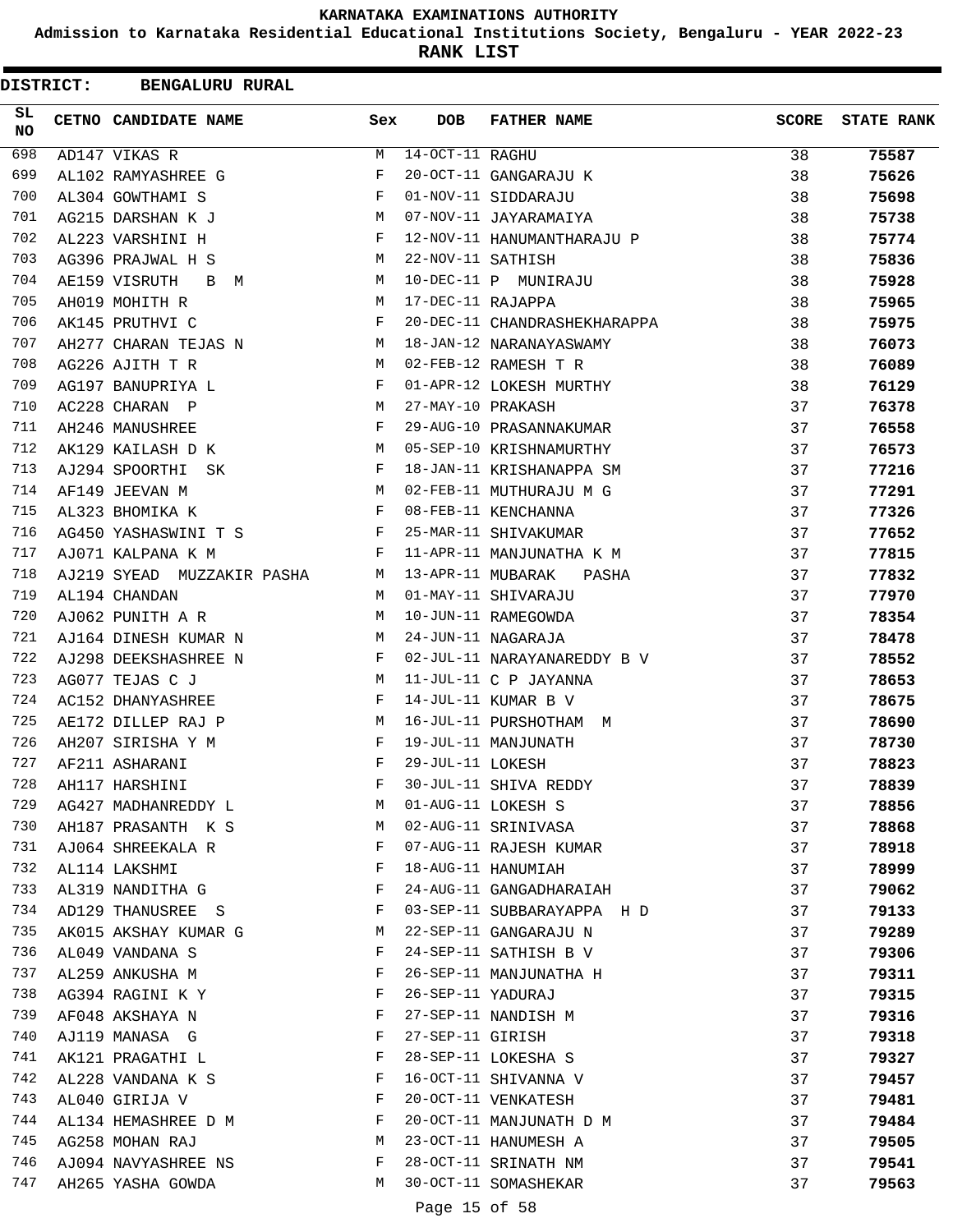**Admission to Karnataka Residential Educational Institutions Society, Bengaluru - YEAR 2022-23**

**RANK LIST**

|                 | <b>DISTRICT:</b> | <b>BENGALURU RURAL</b>     |     |                   |                             |              |                   |
|-----------------|------------------|----------------------------|-----|-------------------|-----------------------------|--------------|-------------------|
| SL<br><b>NO</b> |                  | CETNO CANDIDATE NAME       | Sex | <b>DOB</b>        | <b>FATHER NAME</b>          | <b>SCORE</b> | <b>STATE RANK</b> |
| 748             |                  | AK124 JAGADEESH            | M   |                   | 02-NOV-11 SHIVANNA          | 37           | 79580             |
| 749             |                  | AH235 SHREYA<br>AS         | F   |                   | 03-NOV-11 SHRINIVASA N      | 37           | 79595             |
| 750             |                  | AK137 KAVYASHREE K S       | F   |                   | 22-NOV-11 SIDDAGANGAIAH M   | 37           | 79711             |
| 751             |                  | AL010 TEJAS M              | М   | 24-NOV-11 MURTHY  |                             | 37           | 79720             |
| 752             |                  | AK311 THEJAS K C           | M   |                   | 24-NOV-11 CHANDRASHEKAR K P | 37           | 79721             |
| 753             |                  | AG299 VINUTH KUMAR R       | М   |                   | 03-DEC-11 RAVICHANDRA       | 37           | 79779             |
| 754             |                  | AK191 LIKHITH M            | M   |                   | 08-DEC-11 MAHADEVA          | 37           | 79804             |
| 755             |                  | AH132 KUSHI S              | F   |                   | 12-DEC-11 SRINIVAS K        | 37           | 79821             |
| 756             |                  | AG069 N MADHAN             | M   |                   | 17-DEC-11 NAGARAJU          | 37           | 79838             |
| 757             |                  | AH146 DEEKSHITH C          | М   |                   | 23-DEC-11 CHANNAKESHAVA C M | 37           | 79857             |
| 758             |                  | AD055 DANYATHA GOWDA N     | F   |                   | 18-FEB-12 NANJAPPA          | 37           | 79958             |
| 759             |                  | AD141 THANMAI              | F   |                   | 13-MAR-12 HARISH KUMAR N    | 37           | 79986             |
| 760             |                  | AH079 PRUTHVI              | F   |                   | 24-JAN-10 VENKATEGOWDA      | 36           | 80133             |
| 761             |                  | AD121 BHARATH NAYAK C      | М   |                   | 06-APR-10 CHANDRA L         | 36           | 80190             |
| 762             |                  | AD132 NIKILA PG            | F   |                   | 21-MAY-10 GANGADARA         | 36           | 80243             |
| 763             |                  | AG340 BRUNDASHREE K M      | F   |                   | 29-MAY-10 MAHESH K N        | 36           | 80252             |
| 764             |                  | AE131 R C DILEEP KUMAR     | М   |                   | 19-OCT-10 R D CHINNAPPA     | 36           | 80610             |
| 765             |                  | AK002 ARPITHA              | F   |                   | 21-OCT-10 DILEEPKUMAR       | 36           | 80625             |
| 766             |                  | AG050 USHA T               | F   |                   | 16-JAN-11 TAMME GOWDA T C   | 36           | 81117             |
| 767             |                  | AE111 NITHYA               | F   |                   | 28-JAN-11 MUNIRAJU          | 36           | 81178             |
| 768             |                  | AH110 DISHA                | F   |                   | 06-MAR-11 NAAGESHA B B      | 36           | 81428             |
| 769             |                  | AF143 SANJAY NAIKA         | М   |                   | 06-MAR-11 SURESH B N        | 36           | 81431             |
| 770             |                  | AE076 MANJARI K            | F   |                   | 08-MAR-11 KRISHNA REDDY     | 36           | 81444             |
| 771             |                  | AL024 MOHAN KUMAR C        | M   |                   | 18-MAR-11 CHIKKADASEGOWDA   | 36           | 81529             |
| 772             |                  | AH028 SHREYAS P            | M   | 29-MAR-11 PRAKASH |                             | 36           | 81613             |
| 773             |                  | AF119 CHETHAN KUMAR D H    | М   |                   | 05-APR-11 HARISH KUMAR D G  | 36           | 81679             |
| 774             |                  | AJ072 VEDANTHKUMAR         | M   |                   | 06-APR-11 TOPANNA C         | 36           | 81692             |
| 775             |                  | AC032 SAMPREETH A          | М   |                   | 29-APR-11 K ASHWATHNARAYAN  | 36           | 81891             |
| 776             |                  | AC363 NIDHISHREE K M       | F   | 02-MAY-11 MURTHY  | М                           | 36           | 81921             |
| 777             |                  | AG308 NITHIN R             | M   | 09-MAY-11 RAVI G  |                             | 36           | 81984             |
| 778             |                  | AK225 BINDUSHREE R         | F   |                   | 19-MAY-11 RAMA NAYAKA       | 36           | 82084             |
| 779             |                  | AF192 YASHAVANTH K M       | M   |                   | 19-MAY-11 MUNIKRISHNAPPA    | 36           | 82091             |
| 780             |                  | AH135 SALINI S D           | F   |                   | 23-MAY-11 DEVAJAJU D        | 36           | 82118             |
| 781             |                  | AC015 GOWTHAMI M           | F   |                   | 28-MAY-11 MUNIKRUSHNA       | 36           | 82154             |
| 782             |                  | AK283 RAJURAO S            | M   |                   | 08-JUN-11 SHIVAJIRAO J      | 36           | 82307             |
| 783             |                  | AC096 SAI SHREYAS NAYAKA S | М   |                   | 14-JUN-11 SURESH K A        | 36           | 82379             |
| 784             |                  | AH103 HARI PRASAD M        | M   |                   | 02-JUL-11 MUNIYAPPA         | 36           | 82579             |
| 785             |                  | AH040 SANJAN GOWDA M       | М   |                   | 19-JUL-11 MUNEGOWDA M       | 36           | 82760             |
| 786             |                  | AF120 PRAJWAL H            | М   | 03-AUG-11 HARISH  |                             | 36           | 82935             |
| 787             |                  | AE155 MEGHA<br>TS          | F   |                   | 04-AUG-11 SUBRAMANI         | 36           | 82946             |
| 788             |                  | AD115 NANDINI N            | F   |                   | 22-AUG-11 NARAYANASWAMY N   | 36           | 83085             |
| 789             |                  | AH279 VASTHALYA B          | F   |                   | 22-AUG-11 BASAVEGOWDA       | 36           | 83088             |
| 790             |                  | AH208 HARSHITH KUMAR SR    | М   |                   | 25-AUG-11 RAVI KUMAR SA     | 36           | 83109             |
| 791             |                  | AK178 GEETHA               | F   |                   | 10-SEP-11 GANGANNA          | 36           | 83239             |
| 792             |                  | AL207 PUNITH GOWDA         | М   |                   | 27-SEP-11 SRINIVAS          | 36           | 83357             |
| 793             |                  | AH081 GANESH<br>BR         | М   |                   | 17-OCT-11 RAMAKRISHNA<br>BV | 36           | 83489             |
| 794             |                  | AG044 LAVANYA M            | F   |                   | 25-OCT-11 MOHANKUMAR        | 36           | 83540             |
| 795             |                  | AH139 JAGAN N              | М   | 01-NOV-11 NAGARAJ |                             | 36           | 83600             |
| 796             |                  | AD085 AJITH M              | М   |                   | 09-NOV-11 MAHESH M          | 36           | 83650             |
| 797             |                  | AG108 NAYANA N             | F   |                   | 23-DEC-11 NARAYANASWAMI     | 36           | 83905             |
|                 |                  |                            |     | Page 16 of 58     |                             |              |                   |
|                 |                  |                            |     |                   |                             |              |                   |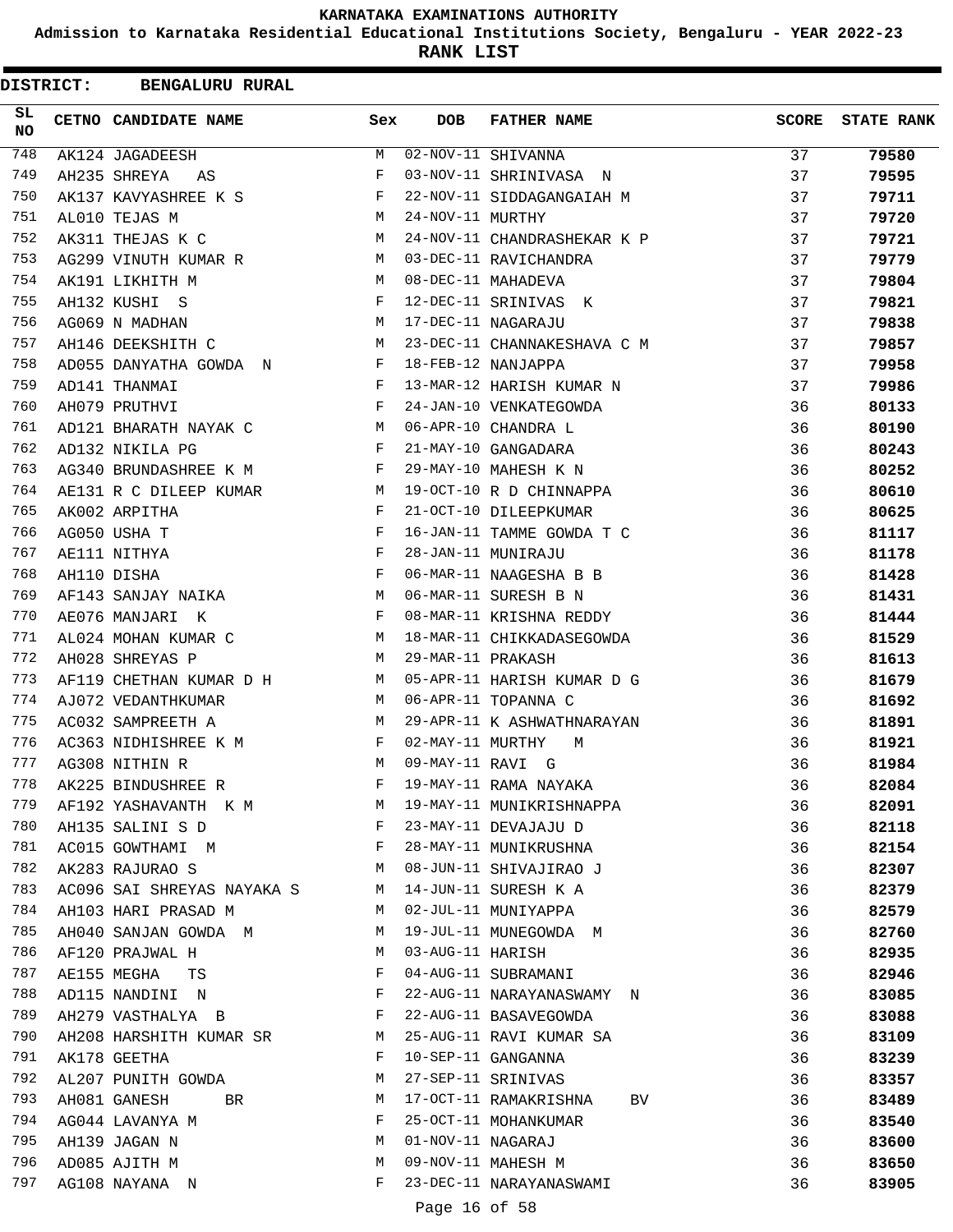**Admission to Karnataka Residential Educational Institutions Society, Bengaluru - YEAR 2022-23**

| <b>DISTRICT:</b> |  | <b>BENGALURU RURAL</b>    |     |                   |                                       |              |                   |
|------------------|--|---------------------------|-----|-------------------|---------------------------------------|--------------|-------------------|
| SL<br><b>NO</b>  |  | CETNO CANDIDATE NAME      | Sex | <b>DOB</b>        | <b>FATHER NAME</b>                    | <b>SCORE</b> | <b>STATE RANK</b> |
| 798              |  | AJ014 MUKESH E S          | M   | 30-JAN-12 SAMPATH |                                       | 36           | 84011             |
| 799              |  | AJ036 HEETHESH            | М   | 06-FEB-12 NAGARAJ |                                       | 36           | 84019             |
| 800              |  | AH006 KOMAL GOWDA         | М   | 04-MAR-12 ASHWATH |                                       | 36           | 84045             |
| 801              |  | AE162 THARUN M            | М   | 23-JUN-10 MURTHY  |                                       | 35           | 84304             |
| 802              |  | AJ252 NAGARAJ B           | М   |                   | 16-OCT-10 BEERANNA S                  | 35           | 84615             |
| 803              |  | AL100 PRAMODNAIK          | M   |                   | 10-NOV-10 LOKESHNAIK M C              | 35           | 84725             |
| 804              |  | AJ288 NAVANEETHGOWDA A    | M   |                   | 21-DEC-10 ASHOKA A                    | 35           | 84915             |
| 805              |  | AG023 SUPREETH KUMAR KOLI | M   |                   | 01-FEB-11 KUMAR KOLI                  | 35           | 85228             |
| 806              |  | AH072 LIKITHA V           | F   |                   | 11-FEB-11 VENKATESH                   | 35           | 85292             |
| 807              |  | AH264 DHANUSH GOWDA V     | М   |                   | 07-MAR-11 VIJAY KUMAR                 | 35           | 85469             |
| 808              |  | AG352 SANJANA N           | F   |                   | 13-MAR-11 NATARAJ C                   | 35           | 85526             |
| 809              |  | AE030 NARASIMHAMURTHI     | М   |                   | 20-MAR-11 SURESH B M                  | 35           | 85591             |
| 810              |  | AC250 NISHANTH D S        | M   |                   | 04-APR-11 SHASHIKUMAR                 | 35           | 85733             |
| 811              |  | AG497 YASHAS R            | М   |                   | 21-APR-11 RAMESH R                    | 35           | 85886             |
| 812              |  | AH217 SIRISHA N           | F   |                   | 28-APR-11 NAGARAJU M                  | 35           | 85950             |
| 813              |  | AF183 NAVYA               | F   |                   | 06-MAY-11 KUMARSWAMY                  | 35           | 86018             |
| 814              |  | AC365 PREETHAM            | М   | 13-MAY-11 MURTHY  |                                       | 35           | 86095             |
| 815              |  | AJ200 TEJASWINI N         | F   |                   | 24-MAY-11 NAGARAJU M                  | 35           | 86189             |
| 816              |  | AG020 KUMAR K M           | М   |                   | 28-MAY-11 MAHESH K P                  | 35           | 86229             |
| 817              |  | AD165 MITHUN N            | М   |                   | 05-JUN-11 NARASIMHAMURTHY             | 35           | 86348             |
| 818              |  | AE031 YASHASHWINI         | F   |                   | 15-JUN-11 MUNIRAJU                    | 35           | 86459             |
| 819              |  | AG269 AJAY P              | М   |                   | 27-JUN-11 PAPANNA G                   | 35           | 86565             |
| 820              |  | AG006 VARSHA N            | F   |                   | 29-JUN-11 NARENDRA M                  | 35           | 86592             |
| 821              |  | AH224 ABHILASH R          | M   |                   | 02-JUL-11 RAMANJINAPPA                | 35           | 86622             |
| 822              |  | AH193 JEEVAN BA           | М   |                   | 15-JUL-11 ANANTHA PRABHAKAR BM        | 35           | 86793             |
| 823              |  | AC282 ANUSHKA P           | F   |                   | 20-JUL-11 PRABHAKAR B R               | 35           | 86854             |
| 824              |  | AH042 UDAY N              | М   |                   | 09-AUG-11 NANDISH M                   | 35           | 87044             |
| 825              |  | AH115 CHANDANA M          | F   |                   | 18-AUG-11 MANJUNATHA                  | 35           | 87120             |
| 826              |  | AH032 LAYA SHREE          | F   |                   | 21-AUG-11 MANJUNATH                   | 35           | 87156             |
| 827              |  | AJ328 THASMAI SHREE V     | F   |                   | 02-SEP-11 D VISHWANATH                | 35           | 87254             |
| 828              |  | AG013 YUVARAJU R          | М   | 07-SEP-11 RAJA    |                                       | 35           | 87295             |
| 829              |  | AF162 DEEKSHITHA M        | F   |                   | 09-SEP-11 MANJUNATH D                 | 35           | 87306             |
| 830              |  | AK303 SAHANA M H          | F   |                   | 12-SEP-11 HANUMANTHARAJU M P          | 35           | 87333             |
| 831              |  | AG325 KOUSHIK NAIK        | M   |                   | 21-SEP-11 RAMESH NAIK                 | 35           | 87405             |
| 832              |  | AK201 KUSUMA H            | F   |                   | 21-SEP-11 HANUMANTHARAJU              | 35           | 87407             |
| 833              |  | AG244 NAYANA              | F   |                   | 02-OCT-11 VENKATESH                   | 35           | 87481             |
| 834              |  | AD202 HARIPRIYA R         | F   |                   | 19-OCT-11 RAMESH M                    | 35           | 87585             |
| 835              |  | AK184 KAVITHA N           | F   |                   | 20-OCT-11 NAGARAJU                    | 35           | 87599             |
| 836              |  | AC072 NAVYA               | F   |                   | 01-NOV-11 NAGARAJA                    | 35           | 87675             |
| 837              |  | AF152 NAVEEN B N          | М   | 02-NOV-11 NAGARAJ |                                       | 35           | 87682             |
| 838              |  | AH274 AJAY KUMAR          | M   |                   | 09-NOV-11 ANJINAPPA                   | 35           | 87720             |
| 839              |  | AD185 JANAVI M            | F   |                   | 22-NOV-11 CHANDRA MOHAN I M MOHAN I M | 35           | 87804             |
| 840              |  | AH271 TANVIKA S           | F   | 27-NOV-11 SATHISH |                                       | 35           | 87841             |
| 841              |  | AC041 DIGANTH S           | М   |                   | 28-NOV-11 PUTTASWAMY                  | 35           | 87846             |
| 842              |  | AG242 SANDEEPKUMAR C R    | M   |                   | 29-NOV-11 RAMESH C M                  | 35           | 87857             |
| 843              |  | AL248 HITAISHI P          | F   |                   | 14-DEC-11 PURUSHOTHAMA                | 35           | 87939             |
| 844              |  | AF072 SANGEETHA B R       | F   | 17-DEC-11 RAMAIAH |                                       | 35           | 87959             |
| 845              |  | AL180 HASEENA             | F   |                   | 31-DEC-11 JAMEER KHAN                 | 35           | 88029             |
| 846              |  | AE169 PAVITHRA M          | F   |                   | 10-JAN-12 MANJUNATH                   | 35           | 88071             |
| 847              |  | AH007 NAVYASHREE K C      | F   |                   | 18-JAN-12 CHANDRAPPA                  | 35           | 88086             |
|                  |  |                           |     | Page 17 of 58     |                                       |              |                   |
|                  |  |                           |     |                   |                                       |              |                   |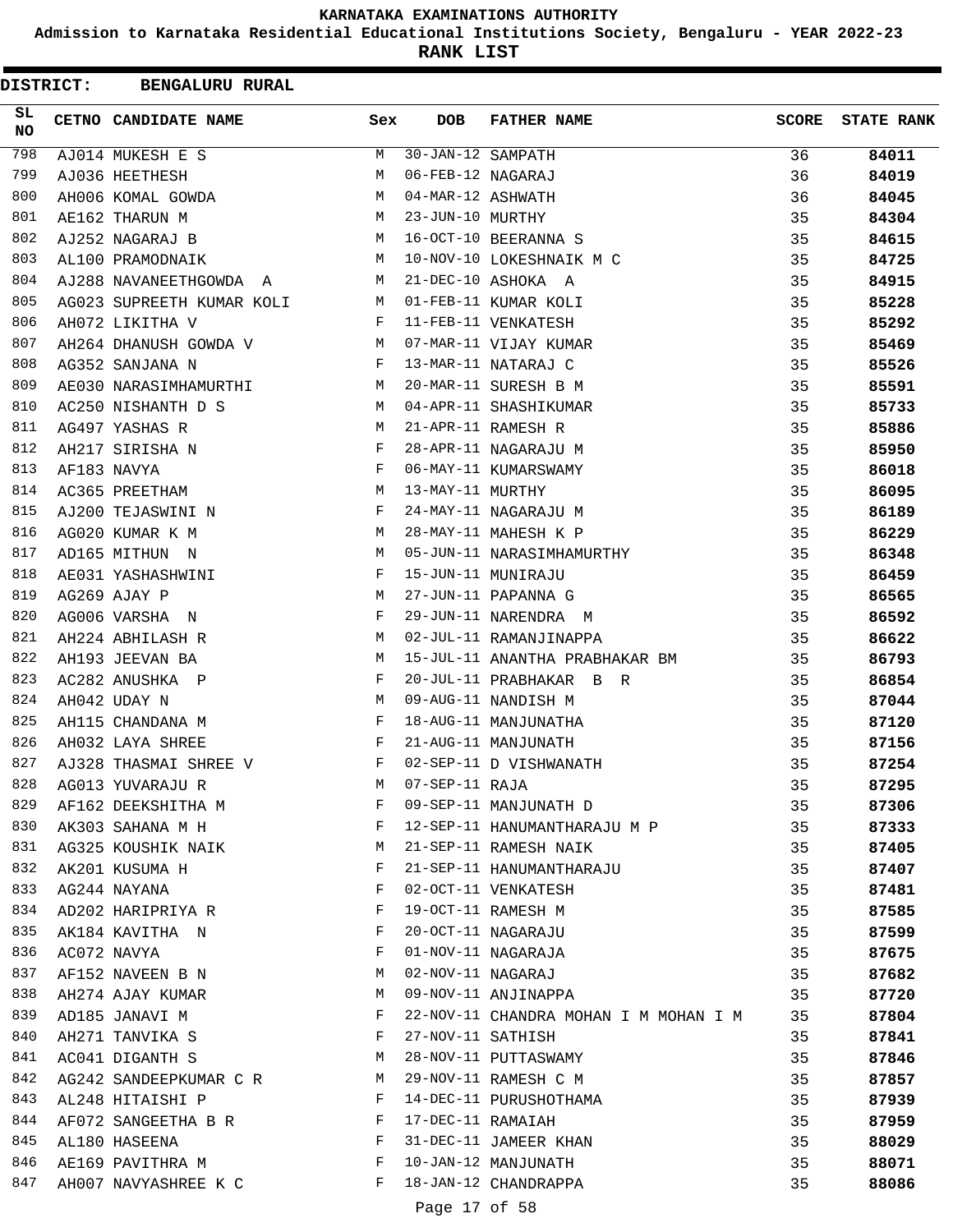**Admission to Karnataka Residential Educational Institutions Society, Bengaluru - YEAR 2022-23**

**RANK LIST**

| <b>DISTRICT:</b> |            | <b>BENGALURU RURAL</b>       |              |                   |                              |              |                   |
|------------------|------------|------------------------------|--------------|-------------------|------------------------------|--------------|-------------------|
| SL.<br><b>NO</b> |            | CETNO CANDIDATE NAME         | Sex          | DOB               | <b>FATHER NAME</b>           | <b>SCORE</b> | <b>STATE RANK</b> |
| 848              |            | AE103 THILAK GOWDA C         | M            |                   | 18-JAN-12 CHANDRAPPA C       | 35           | 88087             |
| 849              |            | AG423 DEEKSHITHA K C         | F            |                   | 15-FEB-12 CHANNAKESHAVA      | 35           | 88115             |
| 850              |            | AG271 NISHANTH<br>R          | M            |                   | 04-APR-12 RAJASHEKARHULLI    | 35           | 88144             |
| 851              |            | AL257 YUBRAJ KHADKA          | M            |                   | 12-JAN-09 LOKENDRA KUMAR     | 34           | 88182             |
| 852              |            | AG032 LAVANYA N              | F            |                   | 26-MAR-10 NARASAPPA          | 34           | 88344             |
| 853              |            | AJ309 POORNIMA D             | F            |                   | 25-OCT-10 N DEVARAJU         | 34           | 88811             |
| 854              |            | AC099 AKUL S                 | М            |                   | 16-NOV-10 SONNEGOWDA         | 34           | 88926             |
| 855              |            | AD076 KARTHIK K              | М            | 23-NOV-10 KUMAR M |                              | 34           | 88964             |
| 856              |            | AL302 CHETHAN HR             | М            | 16-DEC-10 RAMANNA |                              | 34           | 89099             |
| 857              |            | AC172 PREETHAM P             | M            |                   | 03-JAN-11 POOJAPPA           | 34           | 89272             |
| 858              |            | AC265 NAVYASREE M            | F            |                   | 25-JAN-11 MOHAN RAO R        | 34           | 89411             |
| 859              |            | AJ174 BHARGAVI M             | $\mathbf{F}$ |                   | 31-JAN-11 MUNIDARA           | 34           | 89444             |
| 860              |            | AH036 DEEKSHITHA S           | F            |                   | 17-FEB-11 SRIKANTH           | 34           | 89567             |
| 861              |            | AL030 PALLAVI S H            | F            |                   | 21-FEB-11 SHIVA KUMAR        | 34           | 89600             |
| 862              |            | AJ185 YASHASWINI             | F            |                   | 28-FEB-11 PREMKUMAR          | 34           | 89661             |
| 863              |            | AC294 BINDUSHREE             | $_{\rm F}$   |                   | 11-MAR-11 SHIVALINGAPPA      | 34           | 89752             |
| 864              |            | AG399 MANASWINI V            | $_{\rm F}$   |                   | 18-MAR-11 VENKATESH C R      | 34           | 89810             |
| 865              |            | AF076 JAYASHREE H P          | F            |                   | 20-MAR-11 PRAKASH KUMAR M    | 34           | 89826             |
| 866              |            | AJ149 C PREMAKUMRI           | F            |                   | 29-MAR-11 V CHALAPATHI       | 34           | 89914             |
| 867              |            | AH242 CHIRUVANTH N           | M            |                   | 04-APR-11 NARAYANASWAMY      | 34           | 89972             |
| 868              |            | AC221 BHUMIKA                | F            |                   | 08-APR-11 CHANDRAKANTHA      | 34           | 90005             |
| 869              |            | AG475 AKSHAY R               | M            |                   | 08-MAY-11 RAMAMURTHY T N     | 34           | 90300             |
| 870              |            | AG443 SANJAY B R             | M            |                   | 25-MAY-11 RANGASWAMY         | 34           | 90480             |
| 871              |            | AK034 AISHWARYA RAVI RATHOD  | F            |                   | 07-JUN-11 RAVI SOMALA RATHOD | 34           | 90629             |
| 872              |            | AC288 DHANANJAY KUMAR        | M            |                   | 23-JUN-11 RAVI KUMAR<br>M    | 34           | 90807             |
| 873              |            | AE101 SINCHANA YADAV B       | F            |                   | 23-JUN-11 BALAKRISHNA<br>Α   | 34           | 90813             |
| 874              |            | AD171 NAVANEETH GOWDA A S    | M            |                   | 28-JUN-11 SHIVANNA           | 34           | 90857             |
| 875              |            | AF206 VISHWAS A M            | M            |                   | 29-JUN-11 MUNIRAJ A H        | 34           | 90870             |
| 876              |            | AF004 GNANAVI T M            | $_{\rm F}$   |                   | 01-JUL-11 MUTTARAJU          | 34           | 90881             |
| 877              |            | AL084 HEMALATHA S            | F            |                   | 03-JUL-11 SRINIVASA          | 34           | 90913             |
| 878              |            | AG507 SOUMYA SURESH UMACHAGI | F            | 04-JUL-11 SURESH  |                              | 34           | 90934             |
| 879              |            | AH162 DHANUSH V              | M            |                   | 10-JUL-11 VENUGOPAL          | 34           | 90996             |
| 880              |            | AK167 GOWTHAMI               | F            | 15-JUL-11 BYLAPPA |                              | 34           | 91058             |
| 881              |            | AH100 AYUSH C                | М            |                   | 23-JUL-11 K CHANDRAPPA       | 34           | 91161             |
| 882              |            | AC018 KASTHURI DEVI          | F            |                   | 31-JUL-11 VENUGOPAL          | 34           | 91251             |
| 883              |            | AE070 NICHITHA               | F            |                   | 08-AUG-11 KRISHNA            | 34           | 91315             |
| 884              |            | AK324 YASHAVANTH G           | М            |                   | 08-AUG-11 GOVINDARAJU        | 34           | 91322             |
| 885              |            | AD217 KAVYA<br>M             | F            |                   | 15-AUG-11 MUNIRAJU           | 34           | 91391             |
| 886              | AG486 ASHA |                              | F            |                   | 24-AUG-11 THIMMARAJU         | 34           | 91466             |
| 887              |            | AK088 HARISHA R              | M            |                   | 28-AUG-11 RAMESH S           | 34           | 91498             |
| 888              |            | AC296 MADHUSHREE M           | F            |                   | 28-AUG-11 MUNIRAJU M         | 34           | 91499             |
| 889              |            | AL038 LAKSHMI R              | $\mathbf{F}$ |                   | 30-AUG-11 RAVI KUMAR         | 34           | 91517             |
| 890              |            | AD183 M RAMYASHREE           | F            |                   | 01-SEP-11 MUNEENDRA P        | 34           | 91535             |
| 891              |            | AD091 SHASHANK L             | М            |                   | 06-OCT-11 LOKESH S           | 34           | 91847             |
| 892              |            | AF054 DANUSHRI N C           | F            |                   | 07-OCT-11 CHANDRASHEKHAR N M | 34           | 91850             |
| 893              |            | AC006 PRAVEEN N              | M            | 08-OCT-11 NAGARAJ |                              | 34           | 91858             |
| 894              |            | AE192 PUNEETH KUMAR N M      |              |                   | 11-OCT-11 NARASIMHA M        | 34           | 91886             |
| 895              |            | AG472 LATHASHREE             | $\mathbf{F}$ |                   | 13-OCT-11 NAGARAJU           | 34           | 91898             |
| 896              |            | AE125 POOJA H                | F            |                   | 16-OCT-11 HANUMANTHAPPA      | 34           | 91917             |
| 897              |            | AJ232 SHREE ASHWIN S M       |              |                   | 23-OCT-11 SRINIVAS M         | 34           | 91977             |
|                  |            |                              |              | Page 18 of 58     |                              |              |                   |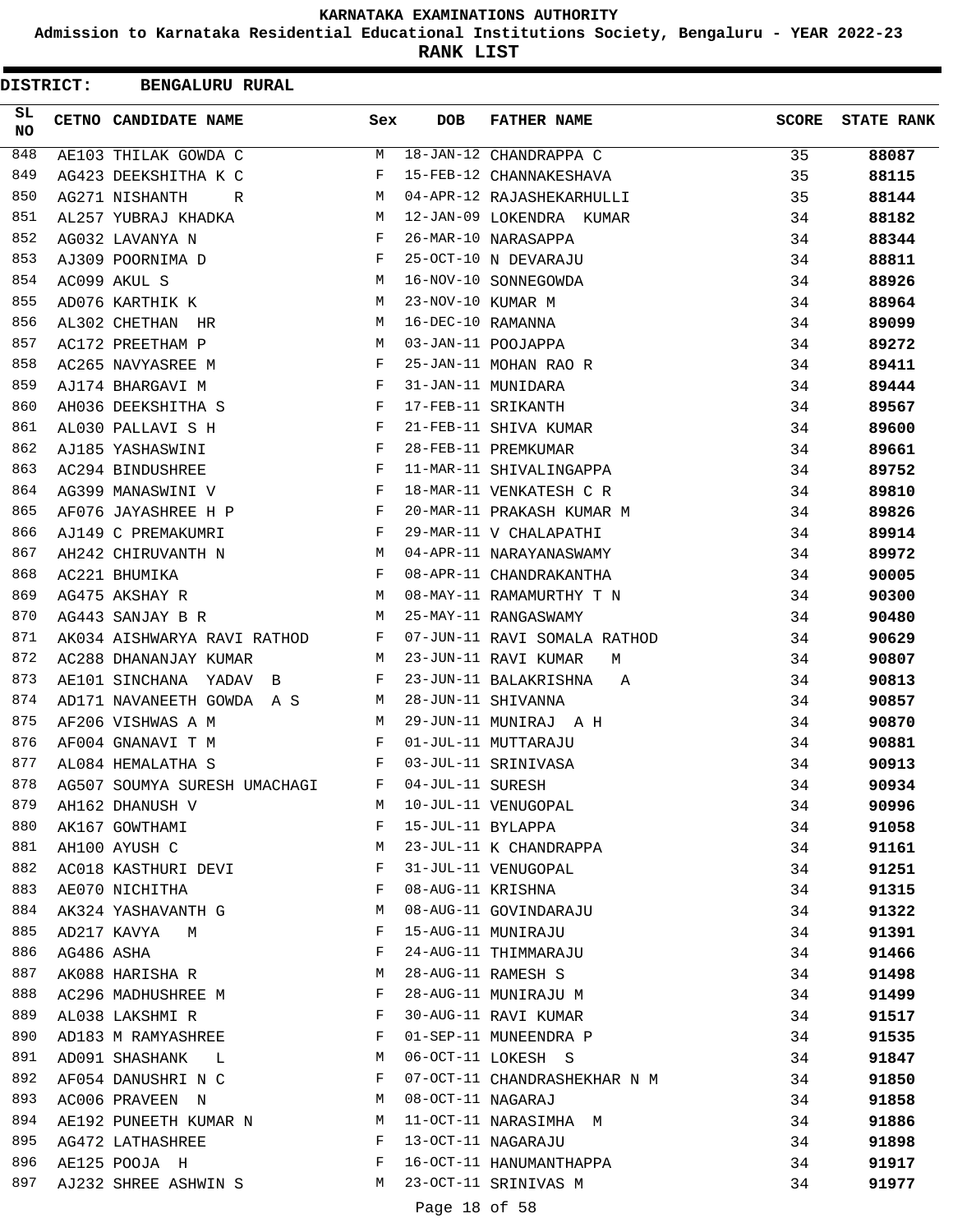**Admission to Karnataka Residential Educational Institutions Society, Bengaluru - YEAR 2022-23**

**RANK LIST**

 $\blacksquare$ 

| <b>DISTRICT:</b> | <b>BENGALURU RURAL</b>               |     |                   |                              |              |                   |
|------------------|--------------------------------------|-----|-------------------|------------------------------|--------------|-------------------|
| SL.<br><b>NO</b> | CETNO CANDIDATE NAME                 | Sex | <b>DOB</b>        | <b>FATHER NAME</b>           | <b>SCORE</b> | <b>STATE RANK</b> |
| 898              | AJ138 GOWTHAMI B S                   | F   |                   | 04-NOV-11 BASAVARAJU         | 34           | 92075             |
| 899              | AL171 SOORAJ S                       | М   |                   | 08-NOV-11 SOMASHEKHAR        | 34           | 92114             |
| 900              | AD067 KUSHAL M                       | М   |                   | 15-NOV-11 MANJUNATH          | 34           | 92159             |
| 901              | AG247 AFRIN BANU                     | F   | 17-NOV-11 ABDULLA |                              | 34           | 92173             |
| 902              | AC326 HRUTHWIK SU                    | M   | 17-NOV-11 UPENDRA |                              | 34           | 92175             |
| 903              | AK106 RANJITH R                      | М   | 25-NOV-11 RAJU    |                              | 34           | 92241             |
| 904              | AG253 MANASA S                       | F   |                   | 26-NOV-11 SURESH S M         | 34           | 92249             |
| 905              | AK126 SOWNDARYA D S                  | F   |                   | 28-NOV-11 SRINIVAS D M       | 34           | 92267             |
| 906              | AH178 DIKISHTH GS                    | М   |                   | 03-DEC-11 SURESH GM          | 34           | 92288             |
| 907              | AC190 ADARSH P                       | М   | 09-DEC-11 PANDU   |                              | 34           | 92319             |
| 908              | AL158 VIDHYA M                       | F   |                   | 10-DEC-11 MANJUNATH R        | 34           | 92332             |
| 909              | AG411 HITHAISHINI R                  | F   | 15-DEC-11 RAGHU S |                              | 34           | 92366             |
| 910              | AH263 BHAVANI M                      | F   |                   | 17-DEC-11 MANJUNATH          | 34           | 92377             |
| 911              | AF044 THEJAS R S                     | M   |                   | 22-DEC-11 SADASHIVA          | 34           | 92414             |
| 912              | AL080 BINDU B N                      | F   |                   | 01-JAN-12 NAGARAJU B V       | 34           | 92468             |
| 913              | AJ015 SHAYA                          | F   | 10-JAN-12 RAJESH  |                              | 34           | 92503             |
| 914              | AC159 DHANUSH A                      | М   |                   | 22-MAR-12 ASHOK M            | 34           | 92586             |
| 915              | AH258 KOMALA N                       | F   |                   | 29-JAN-10 NARASIMHAIAH       | 33           | 92753             |
| 916              | AD170 HARSHAVARDHAN R                | М   | 23-AUG-10 RAMU    |                              | 33           | 93053             |
| 917              | AK264 PREETHAM B R                   | M   |                   | 09-SEP-10 RAVI KUMAR B R     | 33           | 93108             |
| 918              | AC164 DEEPAK V                       | M   |                   | 17-SEP-10 VENKATESH          | 33           | 93143             |
| 919              | AJ087 PAVAN KUMAR HM                 | M   |                   | 03-NOV-10 MANJUNATHA         | 33           | 93363             |
| 920              | AG494 NANDITHKUMAR N                 | М   |                   | 30-NOV-10 NAVEENKUMAR        | 33           | 93501             |
| 921              | AH038 JAGAN A                        | M   | 02-FEB-11 ASHOK S |                              | 33           | 93995             |
| 922              | AH126 VIVEK N                        | M   |                   | 09-MAR-11 NAGARAJ M          | 33           | 94286             |
| 923              | AL110 ASHWINI S                      | F   |                   | 11-MAR-11 SRINIVASA S V      | 33           | 94301             |
| 924              | AK131 AKANKSHA KUMARI K              | F   |                   | 13-MAR-11 KAMESHWAR PANDIT   | 33           | 94312             |
| 925              | AJ021 ABHILASH B H                   | M   |                   | 07-APR-11 MUNIRAJU B V       | 33           | 94586             |
| 926              | AH190 VAISHNAVI K                    | F   |                   | 08-APR-11 KUBERA NAIK H      | 33           | 94609             |
| 927              | AG471 MANASHWINI A                   | F   |                   | 15-APR-11 ANANDH A           | 33           | 94677             |
| 928              | AF013 VISHAL KIRAN GOWDA             | М   |                   | 18-APR-11 RAVIKUMAR A        | 33           | 94702             |
| 929              | AD007 DHANUSH D                      | M   |                   | 18-MAY-11 DASEGOWDA          | 33           | 95014             |
| 930              | AC304 VIDYA SHREE S                  | F   |                   | 22-MAY-11 MANJUNATH C        | 33           | 95075             |
| 931              | AD074 LOHITHKUMAR                    | М   | 31-MAY-11 LOKESH  |                              | 33           | 95158             |
| 932              | AG061 PRUTHVIRAJU                    | M   |                   | 01-JUN-11 JAGADEESH          | 33           | 95183             |
| 933              | AL177 VEDIKA S                       | F   |                   | 02-JUN-11 SHIVA KUMAR T      | 33           | 95212             |
| 934              | AD106 ASHWANKUMAR M                  | М   |                   | 04-JUN-11 MUNI ANJINAPPA     | 33           | 95228             |
| 935              | AC120 PRIYA D                        | F   |                   | 06-JUN-11 DINESH KUMAR YADAV | 33           | 95266             |
| 936              | AH088 PRARTHANA R N                  | F   |                   | 08-JUN-11 NARAYANASWAMY      | 33           | 95291             |
| 937              | AC260 PRARTHANA                      | F   |                   | 10-JUN-11 RAVIKUMAR S N      | 33           | 95324             |
| 938              | AJ017 ABINAYA P                      | F   | 11-JUN-11 PRAKASH |                              | 33           | 95336             |
| 939              | AK144 NAGARATHNA                     | F   |                   | 14-JUN-11 CHIKKIREGOWDA      | 33           | 95361             |
| 940              |                                      | F   |                   | 20-JUN-11 PRADEEP N          | 33           |                   |
| 941              | AJ311 GANASHRI P<br>AL321 JEEVAN M R | М   | 21-JUN-11 RAJU M  |                              | 33           | 95432<br>95452    |
| 942              | AJ171 IQRAANJUM                      | F   | 03-JUL-11 JAMSHAD |                              | 33           | 95601             |
| 943              | AC254 PRASANNAKUMAR R                | М   |                   | 07-JUL-11 RAMESH M           | 33           | 95651             |
| 944              | AG355 LAKSHMI H                      | F   |                   | 08-JUL-11 HARISH P           | 33           | 95662             |
| 945              | AK299 YASHASHWINI S                  | F   |                   | 09-JUL-11 SHIVANNA           | 33           | 95682             |
| 946              | AG426 KUSHAL V                       | М   |                   | 14-JUL-11 VENKATESH B N      | 33           | 95738             |
| 947              | AD012 NAVANEETHA                     | F   |                   | 26-JUL-11 MUNIRAJU           | 33           |                   |
|                  |                                      |     |                   |                              |              | 95867             |

### Page 19 of 58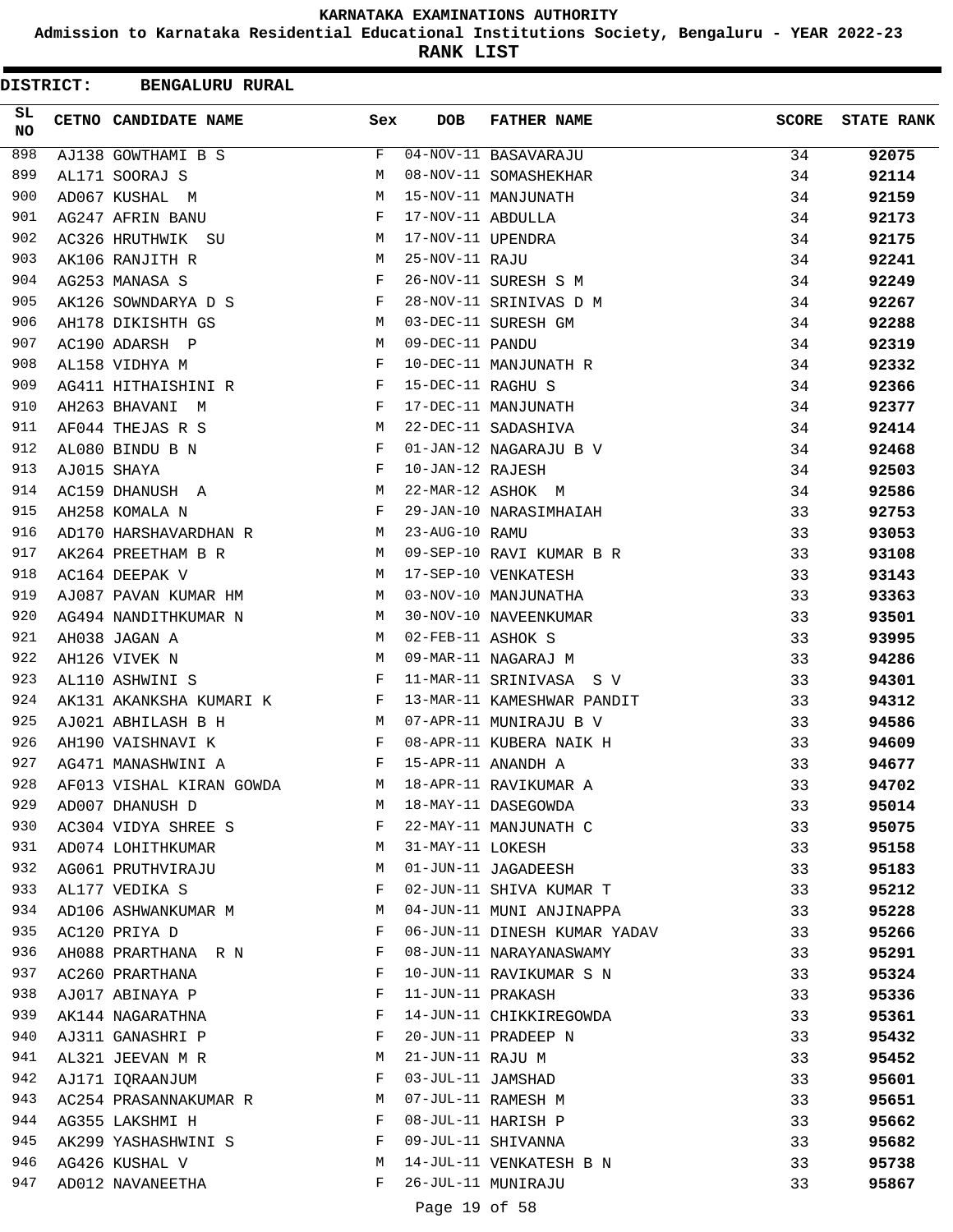**Admission to Karnataka Residential Educational Institutions Society, Bengaluru - YEAR 2022-23**

| <b>DISTRICT:</b> |         | <b>BENGALURU RURAL</b>   |     |                   |                             |              |                   |
|------------------|---------|--------------------------|-----|-------------------|-----------------------------|--------------|-------------------|
| SL<br><b>NO</b>  |         | CETNO CANDIDATE NAME     | Sex | <b>DOB</b>        | <b>FATHER NAME</b>          | <b>SCORE</b> | <b>STATE RANK</b> |
| 948              |         | AK014 MUTTUMANI          | F   |                   | 04-AUG-11 RANGASWAMY        | 33           | 95969             |
| 949              |         | AJ203 NISHANTH D M       | М   |                   | 08-AUG-11 MUNIANJINAPPA D M | 33           | 96018             |
| 950              |         | AH173 NITHYA<br>REDDY    | F   |                   | 08-AUG-11 O CHENGA REDDY    | 33           | 96019             |
| 951              |         | AL246 JAYANTH V          | М   |                   | 17-AUG-11 VENKATARAMU Y     | 33           | 96092             |
| 952              |         | AJ167 LIKHITH M          | F   |                   | 20-AUG-11 MANJUNATHA        | 33           | 96113             |
| 953              |         | AH238 KUMAR V            | М   |                   | 25-AUG-11 VEERAPPA K        | 33           | 96166             |
| 954              |         | AK100 MOKSHA MK          | F   |                   | 29-AUG-11 KARIBASAPPA MS    | 33           | 96201             |
| 955              |         | AC213 NISHA M            | F   |                   | 04-SEP-11 KADIRAPPA         | 33           | 96268             |
| 956              |         | AD082 JEEVAN S N         | M   |                   | 17-SEP-11 NAGARAJA          | 33           | 96377             |
| 957              |         | AK155 RAKESH B           | М   |                   | 29-SEP-11 BASAVARAJU        | 33           | 96465             |
| 958              |         | AC054 NAMITA L           | F   |                   | 13-OCT-11 LAKSHMIPATI       | 33           | 96596             |
| 959              |         | AF187 chandrashekar      | М   |                   | 23-OCT-11 THIMMANNA         | 33           | 96684             |
| 960              |         | AK163 NIKHITHA S         | F   |                   | 29-OCT-11 SRINIVAS T        | 33           | 96723             |
| 961              |         | AG328 SOMASHEKAR A       | М   | 19-NOV-11 ANANDA  |                             | 33           | 96914             |
| 962              |         | AG236 PAVANI             | F   |                   | 21-NOV-11 LAKSHMI NARAYANA  | 33           | 96924             |
| 963              | AJ310 S | SNEHA                    | F   | 09-DEC-11 SREEDHR |                             | 33           | 97037             |
| 964              |         | AK287 PUNITH K C         | M   |                   | 10-DEC-11 CHIKKEGOWDA       | 33           | 97041             |
| 965              |         | AL006 BINDU A            | F   |                   | 25-DEC-11 AVINASH R         | 33           | 97135             |
| 966              |         | AG101 SACHIN S R         | M   |                   | 29-DEC-11 RANGANATA         | 33           | 97164             |
| 967              |         | AC223 SHARAN K R         | М   |                   | 29-DEC-11 RAMACHANDRAPPA    | 33           | 97166             |
| 968              |         | AJ287 SUHASH<br>SR       | M   |                   | 30-DEC-11 RAVI KUMAR        | 33           | 97178             |
| 969              |         | AG248 CHETHAN KUMAR R    | М   | 02-JAN-12 RAMESH  |                             | 33           | 97209             |
| 970              |         | AE037 N VINUTH           | M   |                   | 05-JAN-12 D NAGAPPA         | 33           | 97226             |
| 971              |         | AG131 SANJAL A R         | F   |                   | 26-JAN-12 RAVIKUMAR A N     | 33           | 97261             |
| 972              |         | AC251 PREETHAM           | M   |                   | 11-FEB-12 VASUDEVA H        | 33           | 97285             |
| 973              |         | AH025 NISHANTH           | М   |                   | 16-FEB-12 MADHU CHANDRA     | 33           | 97288             |
| 974              |         | AD100 JAMUNA             | F   |                   | 18-FEB-12 ANADAKUMARA       | 33           | 97289             |
| 975              |         | AG036 SHRAVANI S N       | F   |                   | 20-FEB-12 NARASIMHAMURTHY   | 33           | 97295             |
| 976              |         | AH003 CHAITHANYASHREE R  | F   |                   | 14-JUN-12 RAGHU H S         | 33           | 97351             |
| 977              |         | AL058 DIGANTH S          | М   |                   | 23-DEC-09 SHREENIVAS        | 32           | 97431             |
| 978              |         | AL322 LINGARAJU          | М   |                   | 01-MAR-10 SHIVAPPA          | 32           | 97505             |
| 979              |         | AK285 SACHIN KUMAR D     | M   |                   | 06-APR-10 DINESH PRASAD     | 32           | 97544             |
| 980              |         | AH233 VISHWAS S N        | М   |                   | 18-APR-10 NATARAJA          | 32           | 97563             |
| 981              |         | AF098 NITHYA K           | F   |                   | 29-APR-10 KRISHNAPPA        | 32           | 97581             |
| 982              |         | AC019 NAVYASHRI H M      | F   |                   | 18-OCT-10 MANJUNATHA        | 32           | 98007             |
| 983              |         | AG161 GAYITHRI           | F   |                   | 11-DEC-10 MANJUNATHA B N    | 32           | 98314             |
| 984              |         | AC400 AJITH R            | М   |                   | 25-DEC-10 RAGHUNATH R       | 32           | 98379             |
| 985              |         | AF060 HEMANTH R D        | М   |                   | 20-JAN-11 DEVARAJ NAIK L    | 32           | 98674             |
| 986              |         | AG087 SHASHIKUMAR S      | М   |                   | 13-FEB-11 SHIVAKUMARA       | 32           | 98849             |
| 987              |         | AF166 PUNEETH V B        | М   |                   | 15-FEB-11 VIJAYKUMAR        | 32           | 98873             |
| 988              |         | AK114 BHAVYA G           | F   |                   | 01-MAR-11 GANGAHANUMAIAH    | 32           | 98967             |
| 989              |         | AK104 GOUTHAM GOWDA M    | М   |                   | 30-MAR-11 MANJUNATH C       | 32           | 99284             |
| 990              |         | AD234 PREETHI R          | F   | 04-APR-11 C RAJU  |                             | 32           | 99348             |
| 991              |         | AF009 TEJAS M            | М   |                   | 23-APR-11 MUNIRAJU          | 32           | 99545             |
| 992              |         | AL299 M PRAJWAL          | М   |                   | 15-MAY-11 MANJU NAIKA       | 32           | 99775             |
| 993              |         | AE105 GANAVI             | F   |                   | 04-JUN-11 MANJUNATH         | 32           | 100037            |
| 994              |         | AD102 VARSHA K           | F   |                   | 05-JUN-11 KOTRESH B K       | 32           | 100058            |
| 995              |         | AF147 HANUMANTHARAJU T D | М   |                   | 09-JUN-11 DODDAIAH          | 32           | 100114            |
| 996              |         | AE012 NIKHITH THAMAS C   | М   |                   | 14-JUN-11 CHANNAKRISHNA N   | 32           | 100188            |
| 997              |         | AL184 NANDITHA V         | F   |                   | 16-JUN-11 VENKATESH         | 32           | 100217            |
|                  |         |                          |     |                   |                             |              |                   |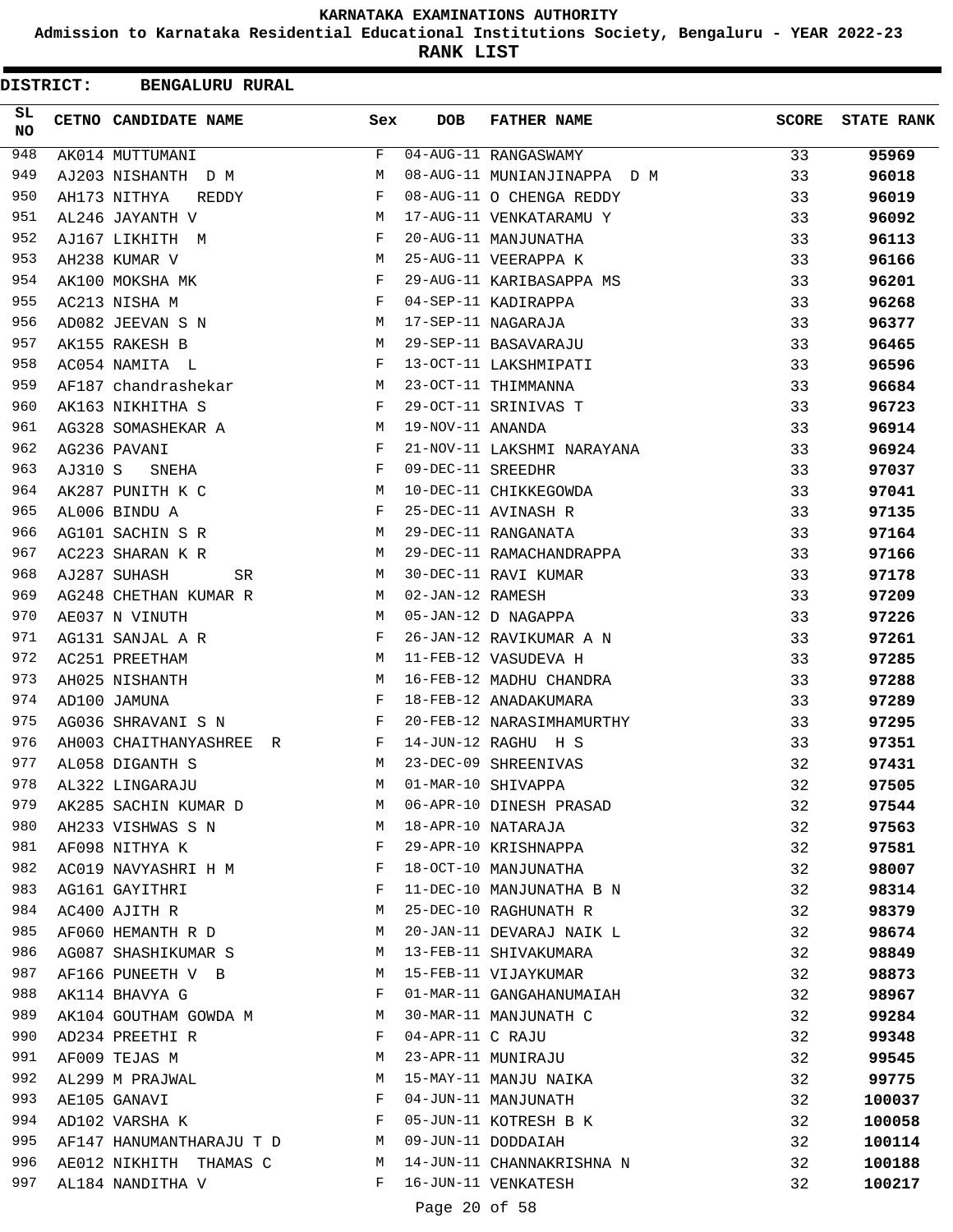**Admission to Karnataka Residential Educational Institutions Society, Bengaluru - YEAR 2022-23**

**RANK LIST**

| DISTRICT:       | <b>BENGALURU RURAL</b>                     |              |                   |                               |              |                   |
|-----------------|--------------------------------------------|--------------|-------------------|-------------------------------|--------------|-------------------|
| SL<br><b>NO</b> | CETNO CANDIDATE NAME                       | Sex          | <b>DOB</b>        | <b>FATHER NAME</b>            | <b>SCORE</b> | <b>STATE RANK</b> |
| 998             | AG407 YASHAVANTH CL                        | М            |                   | 16-JUN-11 LAKSHAMINARAYANA    | 32           | 100223            |
| 999             | AK160 BHUVAN S                             | М            |                   | 18-JUN-11 SHIVAKUMAR S        | 32           | 100249            |
| 1000            | AG158 AMRUTHA B H                          | F            |                   | 20-JUN-11 HANUMAIAH           | 32           | 100272            |
| 1001            | AG095 MANASA C N                           | F            |                   | 20-JUN-11 NARASIMHARAJU       | 32           | 100280            |
| 1002            | AK216 CHETHANA TS                          | F            |                   | 24-JUN-11 SHRINIVASA TS       | 32           | 100321            |
| 1003            | AE096 H R CHANDAN                          | M            |                   | 25-JUN-11 RAMESH C            | 32           | 100341            |
| 1004            | AK102 LOKESH M                             | М            |                   | 27-JUN-11 MUNIRAJU S V        | 32           | 100381            |
| 1005            | AH050 ASHIK A                              | М            |                   | 28-JUN-11 ANJINAPPA           | 32           | 100387            |
| 1006            | AK278 INCHARA V                            | F            |                   | 28-JUN-11 VENKATESHA          | 32           | 100390            |
| 1007            | AD096 PRUTHVI A M                          | $\mathbf{F}$ |                   | 07-JUL-11 AMBAREESH T         | 32           | 100511            |
| 1008            | AL231 NAVADEEP                             | М            |                   | 10-JUL-11 GOVINDAPPA          | 32           | 100538            |
| 1009            | AC021 MANISH A S                           | М            | 12-JUL-11 SURESHA |                               | 32           | 100569            |
| 1010            | AC390 ASHIKA S                             | F            |                   | 31-JUL-11 SRINIVASA C         | 32           | 100802            |
| 1011            | AC356 CHAMAN GOWDA M R M                   |              |                   | 17-AUG-11 MUNIRAJU P          | 32           | 101009            |
| 1012            | AG481 KAVYASHREE K                         | F            |                   | 17-AUG-11 KRISHNAPPA          | 32           | 101011            |
| 1013            | AG381 CHETAN S M                           | M            |                   | 22-AUG-11 MANJUNATHA          | 32           | 101059            |
| 1014            | AG162 GURUKIRAN                            | M            |                   | 24-AUG-11 GURUMURTHY          | 32           | 101077            |
| 1015            | AF161 HITHAISHINI D NAIK                   | $\mathbf{F}$ |                   | 26-AUG-11 DEEPU NAIK          | 32           | 101104            |
| 1016            | AH179 POOJA B N                            | $\mathbf{F}$ |                   | 31-AUG-11 NARAYANASWAMY       | 32           | 101150            |
| 1017            | AD128 MANOJ NAYAK M<br><b>Example 18</b> M |              |                   | 01-SEP-11 MANJUNATH C         | 32           | 101164            |
| 1018            | AF015 THANUSHREE N M                       | F            |                   | 02-SEP-11 MAHADEVA M          | 32           | 101179            |
| 1019            | AH192 PRASANTHGWODA K M M                  |              |                   | 15-SEP-11 MANJUNATHA KS       | 32           | 101279            |
| 1020            | AF113 KISHORE N                            | М            |                   | 21-SEP-11 NARASIMHAMURTHY     | 32           | 101330            |
| 1021            | AL197 M ARUNA                              | F            |                   | 22-SEP-11 M MANJUNATH         | 32           | 101344            |
| 1022            | AG157 MADHAN GOPAL N                       | M            |                   | 25-SEP-11 NAGARAJU S          | 32           | 101364            |
| 1023            | AH037 TEJAS N M                            | М            |                   | 30-SEP-11 MAHENDRA N G        | 32           | 101423            |
| 1024            | AF182 MANASA D                             | F            |                   | 06-OCT-11 DEVARAJU            | 32           | 101471            |
| 1025            | AL204 SHAMITHA H                           | F            |                   | 02-NOV-11 HANUMANTHARAJU K    | 32           | 101680            |
| 1026            | AG096 VISHAL R                             | М            |                   | 15-NOV-11 RUDRAPPA            | 32           | 101780            |
| 1027            | AG148 VIDYA S                              | F            |                   | 21-NOV-11 SHIVAKUMAR          | 32           | 101835            |
| 1028            | AC070 ANUSHKA P                            | F            |                   | 27-NOV-11 PILLAPPA M          | 32           | 101872            |
| 1029            | AG045 BHARATH M                            | M            |                   | 27-NOV-11 MUNIRAJU M          | 32           | 101873            |
| 1030            | AG035 THARUN C G                           | М            |                   | 10-DEC-11 GANGAIAH            | 32           | 101979            |
| 1031            | AF140 SANDYA B S                           | F            |                   | 11-DEC-11 SHIVAKUMAR B C      | 32           | 101985            |
| 1032            | AG016 DHANUSH N                            | М            |                   | 17-DEC-11 NANJUDAIAH          | 32           | 102026            |
| 1033            | AJ143 BHANU PRIYA B                        | F            |                   | 03-JAN-12 BATHYAPPA           | 32           | 102141            |
| 1034            | AL079 HEMANTH KUMAR N                      | M            |                   | 10-JAN-12 TULASIDAS N         | 32           | 102157            |
| 1035            | AE009 KALPASHREE S                         | F            |                   | 25-APR-12 SHANKAR BABU        | 32           | 102255            |
| 1036            | AJ078 NISHMITHA K                          | F            |                   | 30-APR-12 KEMPE GOWDA PJ      | 32           | 102257            |
| 1037            | AL284 BINDU KUMARI D                       | F            |                   | 01-JUN-09 DINESH PRASAD       | 31           | 102305            |
| 1038            | AE153 JEEVAN R                             | M            | 11-FEB-10 RAJU    |                               | 31           | 102399            |
| 1039            | AL175 SUBHAN                               | М            |                   | 15-APR-10 IMAM SAB            | 31           | 102458            |
| 1040            | AK314 NIRANJAN G                           | М            |                   | 30-APR-10 GOWRISH K R         | 31           | 102474            |
| 1041            | AL218 PAVAN A                              | M            |                   | 16-JUL-10 ANNAPPA P PATIL     | 31           | 102614            |
| 1042            | AC402 SHIVAKUMAR                           | M            |                   | 06-AUG-10 MANJUNATHA          | 31           | 102658            |
| 1043            | AF049 KIRAN                                | М            |                   | 02-SEP-10 MUDDAGANGAPPA K G   | 31           | 102754            |
|                 | 1044 AE119 BHAVITHKUMAR N                  | M            |                   | 15-OCT-10 NARAYANASWAMY       | 31           | 102931            |
|                 | 1045 AC321 HARSHAN M                       | M            |                   | 26-NOV-10 MANJUNATHA          | 31           | 103137            |
| 1046            | AC367 INDHU S INDHU S                      | F            |                   | 16-JAN-11 SRINIVASA SRINIVASA | 31           | 103527            |
| 1047            | AK119 CHANDAN M G                          | M            |                   | 25-JAN-11 GIRISH M B          | 31           | 103587            |
|                 |                                            |              | Page 21 of 58     |                               |              |                   |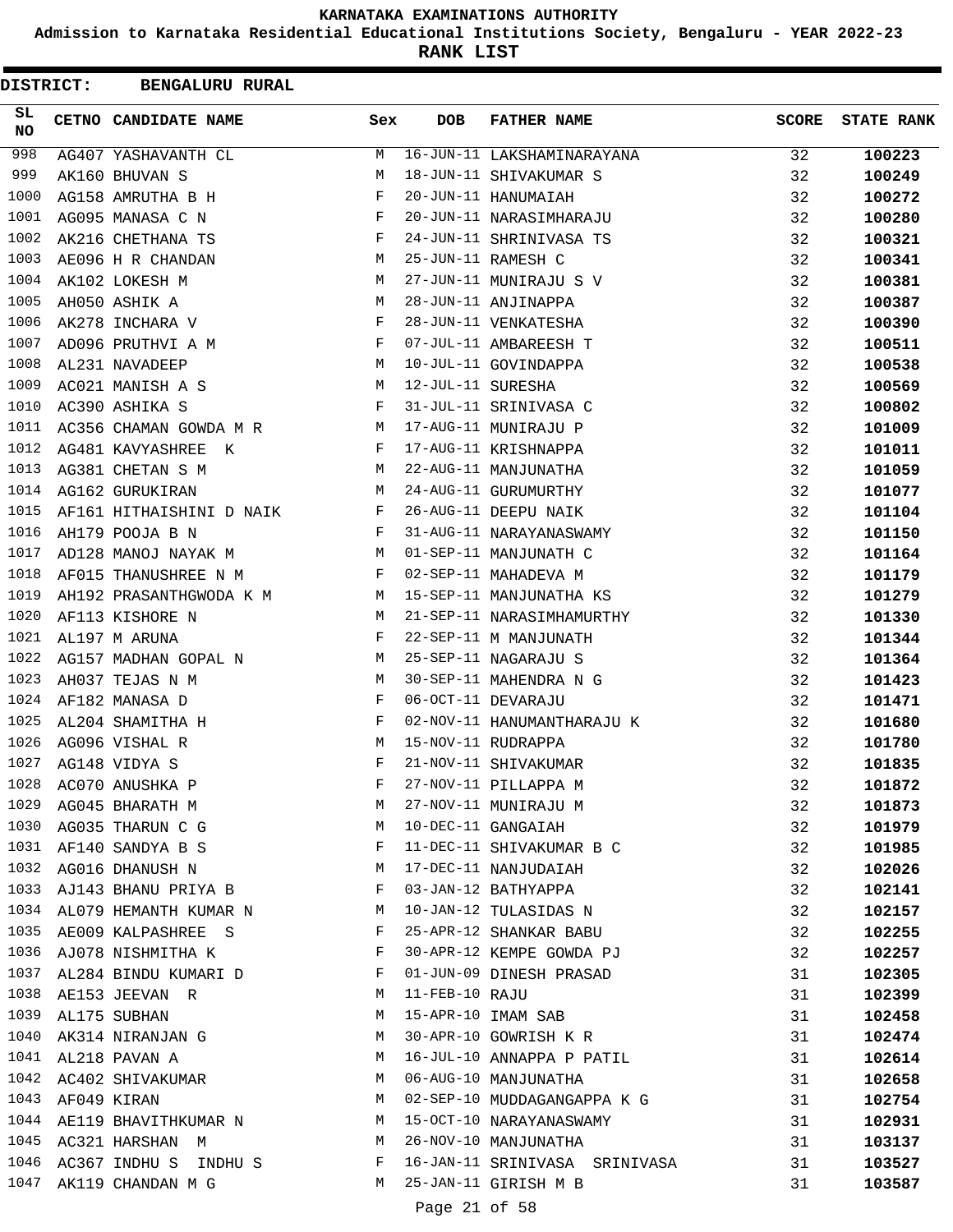**Admission to Karnataka Residential Educational Institutions Society, Bengaluru - YEAR 2022-23**

**RANK LIST**

| <b>DISTRICT:</b> | <b>BENGALURU RURAL</b>     |     |                   |                            |              |                   |
|------------------|----------------------------|-----|-------------------|----------------------------|--------------|-------------------|
| SL.<br>NO.       | CETNO CANDIDATE NAME       | Sex | <b>DOB</b>        | <b>FATHER NAME</b>         | <b>SCORE</b> | <b>STATE RANK</b> |
| 1048             | AF135 VINAY SOHAM K S      | М   |                   | 18-FEB-11 SURESHA K K      | 31           | 103784            |
| 1049             | AE035 GANESH A             | М   |                   | 22-FEB-11 HANUMANTHA       | 31           | 103818            |
| 1050             | AE120 GANGOTHRI            | F   |                   | 03-MAR-11 HANUMATHARAYAPPA | 31           | 103905            |
| 1051             | AG064 ABHIJITH N A         | M   |                   | 24-MAR-11 ASHWATHNARYANA A | 31           | 104098            |
| 1052             | AE022 VISHWANATH R         | M   | 09-APR-11 RAGHU   |                            | 31           | 104293            |
| 1053             | AK026 RAJESHWARI           | F   | 25-APR-11 RAJESH  |                            | 31           | 104475            |
| 1054             | AD116 HEMASAGAR            | M   |                   | 09-MAY-11 RAVIKUMARA       | 31           | 104619            |
| 1055             | AE187 MADAN GOWDA L        | M   |                   | 12-MAY-11 LOKESH KM        | 31           | 104659            |
| 1056             | AC317 AKHUL P              | М   |                   | 21-MAY-11 PRADEEP CP       | 31           | 104768            |
| 1057             | AG010 DIVYASHREE R         | F   |                   | 26-MAY-11 R K RAJA         | 31           | 104828            |
| 1058             | AL003 MANASA               | F   | 08-JUN-11 LOKESH  |                            | 31           | 105036            |
| 1059             | AL297 AYUSH<br>A           | М   |                   | 14-JUN-11 ANJINAMURTHY     | 31           | 105126            |
| 1060             | AE021 NITHYASHREE R        | F   |                   | 14-JUN-11 K RAMESH         | 31           | 105133            |
| 1061             | AK018 SUSHMITHA S          | F   |                   | 22-JUN-11 SHIVANNA         | 31           | 105225            |
| 1062             | AH225 CHETHAN S P          | M   |                   | 24-JUN-11 PRATHAP N        | 31           | 105243            |
| 1063             | AD081 INDUSHREE M          | F   |                   | 25-JUL-11 MUNIRAJU C       | 31           | 105659            |
| 1064             | AK149 BRUNDA N             | F   | 04-AUG-11 NATARAJ |                            | 31           | 105779            |
| 1065             | AK237 NITHYASHREE M        | F   |                   | 07-AUG-11 MANJUNATHA V     | 31           | 105822            |
| 1066             | AG314 HARSHA A             | М   |                   | 17-AUG-11 AMBARISHA        | 31           | 105947            |
| 1067             | AF191 SPANDANA A           | F   |                   | 22-AUG-11 ANANDA KUMAR M   | 31           | 105995            |
| 1068             | AC027 VARSHINI G           | F   | 22-AUG-11 GOPALA  |                            | 31           | 105996            |
| 1069             | AL303 DIVYASHREE N         | F   |                   | 13-SEP-11 NAGARAJU S M     | 31           | 106203            |
| 1070             | AH026 MUYIN PASHA          | M   |                   | 24-SEP-11 MANSOOR PASHA    | 31           | 106308            |
| 1071             | AJ154 MITHUN V B           | М   |                   | 25-SEP-11 BYREGOWDA        | 31           | 106314            |
| 1072             | AH248 HARSHITHA M          | F   |                   | 26-SEP-11 MANJUNATHA       | 31           | 106323            |
| 1073             | AG414 SATHYNARAYANA<br>S   | M   |                   | 30-SEP-11 SUBRAMANI C      | 31           | 106361            |
|                  | 1074 AJ276 LITHESH D R     | M   |                   | 14-OCT-11 RAJESH T         | 31           | 106476            |
| 1075             | AK206 ADITHYA T G          | М   |                   | 15-OCT-11 GANGANNA T       | 31           | 106477            |
| 1076             | AH212 YASHAS N             | М   |                   | 18-OCT-11 NAGARAJ C        | 31           | 106507            |
| 1077             | AF065 MONISHA R            | F   |                   | 25-OCT-11 RAMA MURTHY S    | 31           | 106551            |
| 1078             | AF210 HEMANTH P            | М   |                   | 16-NOV-11 PRAKASH N        | 31           | 106725            |
| 1079             | AC066 SHARATH GOWDA K      | М   |                   | 29-NOV-11 KARI GOEDA       | 31           | 106836            |
|                  | 1080 AC315 SANTHOSHGOWDA M | M   |                   | 03-DEC-11 MUNEGOWDA        | 31           | 106865            |
|                  | 1081 AH092 LAHAN GOWDA M   | М   |                   | 09-DEC-11 MUNIRAJA         | 31           | 106908            |
|                  | 1082 AJ301 MEGHANA H       | F   |                   | 10-DEC-11 HARISHA B        | 31           | 106914            |
| 1083             | AL052 JEEVAN K             | М   | 26-DEC-11 KUMAR   |                            | 31           | 107028            |
| 1084             | AC292 MANISH KUMAR D M     | М   |                   | 12-JAN-12 MADHU BABU D     | 31           | 107113            |
| 1085             | AE110 NALINA N             | F   |                   | 20-JAN-12 R N NAGARAJU     | 31           | 107123            |
| 1086             | AF214 KUSUMA N             | F   |                   | 05-FEB-12 NARAYANA         | 31           | 107142            |
| 1087             | AC345 MOKSHITH M           | M   |                   | 10-MAR-12 MUNIRAJU M       | 31           | 107171            |
| 1088             | AK063 RACHANA L A          | F   |                   | 08-APR-12 ARUN KUMAR H     | 31           | 107190            |
| 1089             | AD083 SNEHA L              | F   |                   | 18-APR-12 LAKSHMAN         | 31           | 107192            |
| 1090             | AJ303 CHAITHRA M           | F   |                   | 19-MAY-12 MANJUNATHA GR    | 31           | 107200            |
| 1091             | AE189 SUMANTH              | М   | 14-MAR-10 BHASKAR |                            | 30           | 107394            |
| 1092             | AH114 SHIVA<br>A           | М   |                   | 24-APR-10 ANJINAPPA        | 30           | 107446            |
|                  | 1093 AL241 RIHAN PASHA     | M   |                   | 09-JUL-10 DADAPEER         | 30           | 107572            |
|                  | 1094 AH136 BHARANI D M     | F   |                   | 25-JUL-10 MANJUNATHA       | 30           | 107597            |
| 1095             | AD015 NIKHIT GOWDA M       | М   |                   | 21-OCT-10 MANJUNATHA       | 30           | 107952            |
|                  | 1096 AD154 PRAJWAL M       | М   |                   | 02-NOV-10 MUNIYAPPA BM     | 30           | 108040            |
|                  | 1097 AJ299 PADMA CHARAN S  | М   |                   | 03-NOV-10 SRINIVASA        | 30           | 108043            |
|                  |                            |     |                   |                            |              |                   |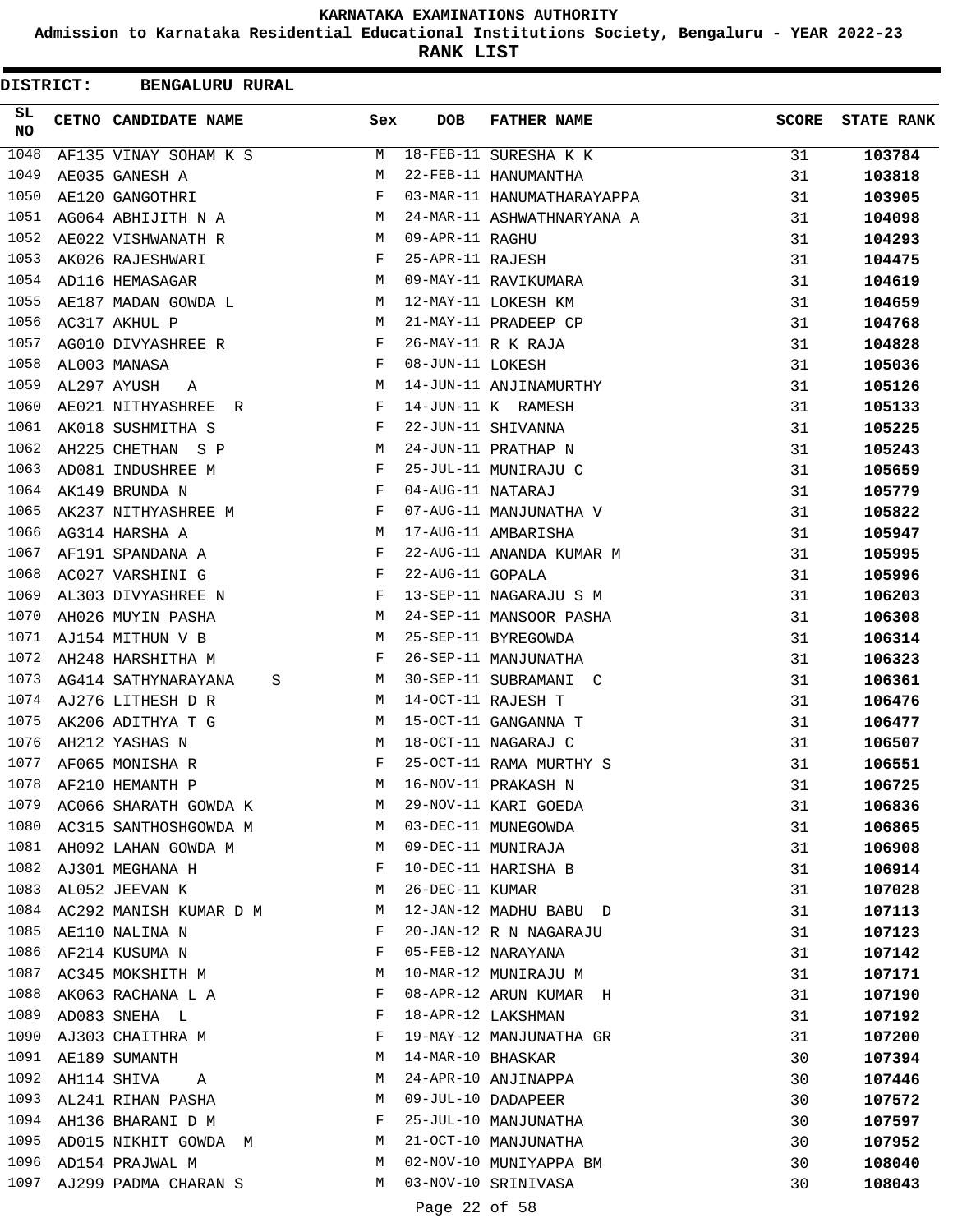**Admission to Karnataka Residential Educational Institutions Society, Bengaluru - YEAR 2022-23**

**RANK LIST**

| DISTRICT: | <b>BENGALURU RURAL</b>  |              |                   |                               |              |                   |
|-----------|-------------------------|--------------|-------------------|-------------------------------|--------------|-------------------|
| SL<br>NO. | CETNO CANDIDATE NAME    | Sex          | <b>DOB</b>        | <b>FATHER NAME</b>            | <b>SCORE</b> | <b>STATE RANK</b> |
| 1098      | AK305 MADESHA           | М            | 13-NOV-10 MALAPPA |                               | 30           | 108111            |
| 1099      | AL210 YESHWANTH C       | М            |                   | 04-DEC-10 CHIKKANNA           | 30           | 108232            |
| 1100      | AE099 GIRIDHAR Y R      | М            |                   | 11-DEC-10 RAJANNA Y K         | 30           | 108267            |
| 1101      | AC308 NIDHI SHREE S     | F            |                   | 28-JAN-11 SOMANATHA M L       | 30           | 108687            |
| 1102      | AG177 CHETHAN M NAIK    | М            |                   | 09-FEB-11 MANJU NAIK          | 30           | 108773            |
| 1103      | AK105 N LOCHAN          | М            | 11-FEB-11 NAGESH  |                               | 30           | 108794            |
| 1104      | AG086 MITHUN T A        | М            | 16-FEB-11 ANAND   |                               | 30           | 108838            |
| 1105      | AL147 TEJAS H           | М            |                   | 24-FEB-11 HANUMAIAH H         | 30           | 108902            |
| 1106      | AG446 YASHWANTH P       | M            |                   | 26-FEB-11 PRASANNA KUMAR      | 30           | 108922            |
| 1107      | AF084 DEEPIKA M         | F            |                   | 10-MAR-11 MANJUNATH           | 30           | 109030            |
| 1108      | AL164 H K THARA         | F            |                   | 22-MAR-11 H K KUMAR           | 30           | 109158            |
| 1109      | AH073 NANDAKUMAR N      | M            | 22-MAR-11 NAGESH  |                               | 30           | 109160            |
| 1110      | AK064 NAGASHREE D S     | F            |                   | 24-MAR-11 SHIVANNA            | 30           | 109180            |
| 1111      | AF030 BHOOMIKA S        | F            |                   | 27-MAR-11 SATHISH S           | 30           | 109206            |
| 1112      | AJ304 KARTHIKYAN        | М            |                   | 09-APR-11 SHANKARAPPA         | 30           | 109331            |
| 1113      | AJ049 NISHANTH          | М            | 15-APR-11 NAGESH  |                               | 30           | 109389            |
| 1114      | AG225 BHAGATH V         | M            |                   | 18-APR-11 VINAY B             | 30           | 109416            |
| 1115      | AJ241 BHAVITH GOWDA G R | M            |                   | 20-MAY-11 RAJASHEKAR V        | 30           | 109778            |
| 1116      | AF011 JEEVITHA N P      | F            |                   | 22-MAY-11 PRASANNA            | 30           | 109797            |
| 1117      | AH031 SAHANA K S        | F            |                   | 29-MAY-11 SRINIVASA K M       | 30           | 109898            |
| 1118      | AC002 PRIYANKA A        | F            |                   | 31-MAY-11 ANJINAPPA K         | 30           | 109921            |
| 1119      | AC095 YASHWANTH R       | М            |                   | 15-JUN-11 RAMACHANDRA         | 30           | 110171            |
| 1120      | AJ266 PRAJWAL RAVI      | М            | 17-JUN-11 RAVI    |                               | 30           | 110195            |
| 1121      | AK003 GANAVI V          | F            |                   | 28-JUN-11 VENKATAPATHI        | 30           | 110349            |
| 1122      | AH232 KISHAN            | М            |                   | 29-JUN-11 MANJUNATHA          | 30           | 110365            |
| 1123      | AL088 ARCHANA R         | F            |                   | 03-JUL-11 RAMANJINAPPA        | 30           | 110423            |
| 1124      | AL004 MITHUN B G        | М            |                   | 09-JUL-11 GANGARAJU           | 30           | 110520            |
| 1125      | AH043 CHETHANA M        | F            |                   | 11-JUL-11 MUNIRAJU            | 30           | 110540            |
| 1126      | AC056 NITHIN R          | М            | 11-JUL-11 RAJANNA |                               | 30           | 110547            |
| 1127      | AC107 BHUVAN NAYAK G    | М            |                   | 13-JUL-11 GANGADHAR           | 30           | 110567            |
|           | 1128 AK316 LAKSHMI K    | F            |                   | 29-JUL-11 KEMPEGOWDA C        | 30           | 110784            |
| 1129      | AL191 R HEMANTH         | М            |                   | 30-JUL-11 RAMANJINAIAH        | 30           | 110792            |
|           | 1130 AL262 POORNIMA H   | F            |                   | 04-AUG-11 HAREESH C           | 30           | 110857            |
|           | 1131 AF078 ANU L        | F            |                   | 07-AUG-11 LAKSHMIPATHI N      | 30           | 110886            |
|           | 1132 AD180 GANGOOTHRI   | F            |                   | 07-AUG-11 SANJIVAPPA          | 30           | 110887            |
| 1133      | AL033 NIKIL S           | М            |                   | 08-AUG-11 SATHISH KUMAR H     | 30           | 110898            |
| 1134      | AH105 ARUN KUMAR M      | М            |                   | 19-AUG-11 LATE MANJUNATHA     | 30           | 111027            |
|           | 1135 AK120 LIKITH       | М            | 20-AUG-11 RAJU    |                               | 30           | 111038            |
|           | 1136 AC111 NANDINI N    | F            |                   | 26-AUG-11 NARASIMHAMURTHY     | 30           | 111097            |
|           | 1137 AD059 HEMALATHA S  | F            |                   | 30-AUG-11 SRINIVAS            | 30           | 111134            |
|           | 1138 AC348 KEERTHANA S  | F            |                   | 30-AUG-11 SHANKARA            | 30           | 111136            |
|           | 1139 AK007 SHREYAS B N  | M            |                   | 09-SEP-11 NAGESH T            | 30           | 111229            |
| 1140      | AG357 SUKANYA           | F            |                   | 13-SEP-11 HANUMANTHARAYAPPA H | 30           | 111268            |
| 1141      | AJ040 SUMANTH GOWDA R   | M            |                   | 15-SEP-11 RADHA KRISHNA       | 30           | 111282            |
| 1142      | AK058 ARPITHA           | F            |                   | 23-SEP-11 GANGAIAH            | 30           | 111343            |
| 1143      | AJ075 DEEPTHI K         | F            | 12-OCT-11 KIRAN   |                               | 30           | 111524            |
|           | 1144 AF156 NIHARIKA T G | $\mathbf{F}$ |                   | 22-OCT-11 GIRISH T N          | 30           | 111618            |
|           | 1145 AJ321 CHATURYA C   | F            |                   | 23-OCT-11 CHANDRAPPA K M      | 30           | 111624            |
|           | 1146 AJ009 VINUTHA B C  | F            |                   | 24-OCT-11 CHANDRAPPA          | 30           | 111638            |
|           | 1147 AE095 GURUKIRAN R  | M            |                   | 04-NOV-11 RAMESHA K           | 30           | 111725            |
|           |                         |              | Page 23 of 58     |                               |              |                   |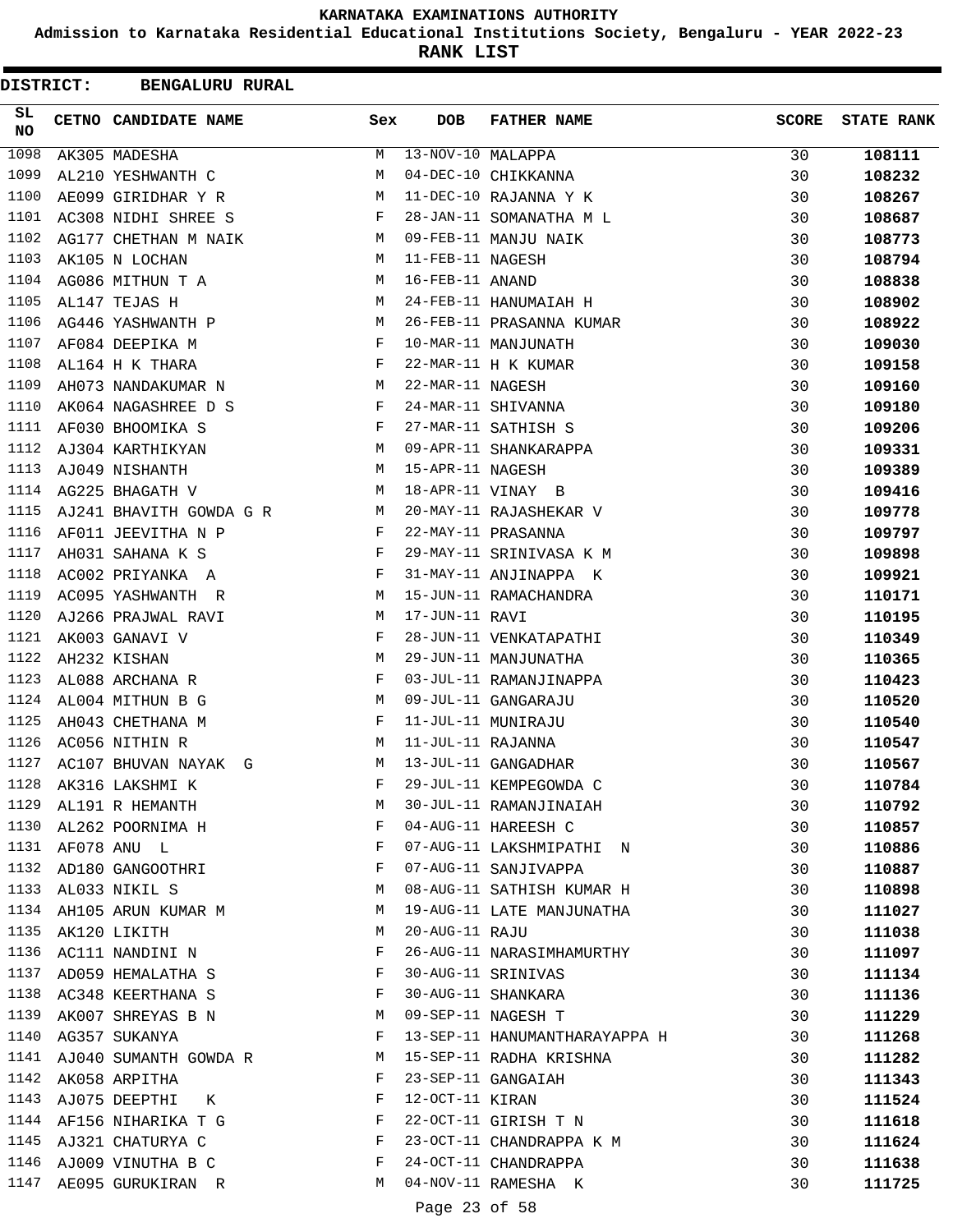**Admission to Karnataka Residential Educational Institutions Society, Bengaluru - YEAR 2022-23**

| <b>DISTRICT:</b> | <b>BENGALURU RURAL</b>                                               |              |                   |                                                 |              |                   |
|------------------|----------------------------------------------------------------------|--------------|-------------------|-------------------------------------------------|--------------|-------------------|
| SL<br>NO         | CETNO CANDIDATE NAME                                                 | Sex          | <b>DOB</b>        | <b>FATHER NAME</b>                              | <b>SCORE</b> | <b>STATE RANK</b> |
| 1148             | AK072 HARSHINI A                                                     | F            |                   | 15-NOV-11 AMBARISH                              | 30           | 111842            |
| 1149             | AJ279 ARYA B                                                         | M            |                   | 21-NOV-11 BASAVARJ                              | 30           | 111889            |
| 1150             | AG448 PRADEEP B                                                      | М            |                   | 22-NOV-11 BASAVALINGAPPA                        | 30           | 111901            |
| 1151             | AL068 NITHYA SHREE N B                                               | $\mathbf{F}$ |                   | 25-NOV-11 BUCHANNA                              | 30           | 111926            |
| 1152             | AF160 KISHOR C                                                       | M            |                   | 27-NOV-11 CHIKKANNA N                           | 30           | 111952            |
| 1153             | AL160 SOHAN GOWDA L                                                  | M            |                   | 03-DEC-11 LOKESH G                              | 30           | 112001            |
| 1154             | AD127 HARSHAVARDHAN KR                                               | M            |                   | 14-DEC-11 RAGHU KP                              | 30           | 112062            |
| 1155             | AD003 MEGHANA                                                        | F            |                   | 16-DEC-11 RAMACHANDRA                           | 30           | 112077            |
| 1156             | AC075 TEJASGOWDA MH                                                  | М            | 21-DEC-11 HARISH  |                                                 | 30           | 112118            |
| 1157             | AH200 NANDAN H K                                                     | М            |                   | 24-DEC-11 KARAGE GOWDA                          | 30           | 112136            |
| 1158             | AJ123 SHIRISHA K M                                                   | F            |                   | 29-DEC-11 MUNIRAJU                              | 30           | 112169            |
| 1159             | AK133 INCHARA L                                                      | F            |                   | 05-JAN-12 LAKSHMAN A                            | 30           | 112215            |
| 1160             | AE102 VISHAKA N                                                      | F            |                   | 06-JAN-12 NARASIMHAMURTHI                       | 30           | 112221            |
| 1161             | $\mathbf{F}$ and $\mathbf{F}$ and $\mathbf{F}$<br>AG114 NAVYASHREE K |              |                   | 15-JAN-12 KUMAR A L                             | 30           | 112239            |
| 1162             | AF008 MANOJ K                                                        | M            |                   | 30-JAN-12 KRISHNAPPA N                          | 30           | 112264            |
| 1163             | AJ007 RAKSHA S                                                       | F            |                   | 12-FEB-12 SIDDAGANGA                            | 30           | 112280            |
| 1164             | AJ142 TARUN                                                          | М            | 15-FEB-12 MUNIRAJ |                                                 | 30           | 112283            |
| 1165             | AH017 BHAVANA HA                                                     | F            |                   | 18-FEB-12 ANJINAPPA                             | 30           | 112285            |
| 1166             | AG295 KEERTHIRAJ                                                     | M            |                   | 28-FEB-12 LOKESH M                              | 30           | 112300            |
| 1167             | AG156 RAMYA                                                          | F            |                   | 22-MAR-12 MANJUNATHA P                          | 30           | 112314            |
| 1168             | AG034 KUSHLKUMAR T                                                   | М            |                   | 27-APR-12 TYAGARAJU S                           | 30           | 112328            |
| 1169             | AG088 VENKATESH T G                                                  | M            |                   | 03-DEC-09 GOVINDRAJU                            | 29           | 112438            |
| 1170             | AD062 UMME SABIHA                                                    | F            |                   | 01-JAN-10 NASIR M D                             | 29           | 112484            |
| 1171             | AH172 SHAIKH IRFAN                                                   | М            | 05-JAN-10 ASIF    |                                                 | 29           | 112490            |
| 1172             | AD232 GOVARDHAN NAYAKA S G                                           | M            |                   | 01-JUL-10 GANESH S P                            | 29           | 112714            |
| 1173             | AJ227 SHREYASBABU                                                    | М            |                   | 16-OCT-10 RAMMURTHY                             | 29           | 113067            |
| 1174             | AG321 PRASHNATHKUMARYANGALI                                          | M            | 29-OCT-10 KUMAR   |                                                 | 29           | 113127            |
| 1175             | AG359 DIVAKAR K L                                                    | М            |                   | 13-DEC-10 LAKSHMINARAYANA K G                   | 29           | 113395            |
| 1176             | AC381 CHARITHA                                                       | F            |                   | 21-JAN-11 CHANNAKESHAVA                         | 29           | 113802            |
| 1177             | AD005 MITHUN KUMAR A                                                 | M            | 07-FEB-11 ASHOK J |                                                 | 29           | 113942            |
| 1178             | AJ053 INDHU P M                                                      | F            |                   | 11-FEB-11 MUNIRAJU P K                          | 29           | 113989            |
| 1179             | AJ217 VISMAYA M                                                      | F            |                   | 13-FEB-11 MUNIRAJU                              | 29           | 114012            |
| 1180             | AC085 SAGAR C DALAWAI                                                | М            |                   | 18-FEB-11 CHANNABASAPPA SIKINDRAPPA<br>DALAWAYI | 29           | 114058            |
|                  | 1181 AG103 KUSUMA BAI                                                | F            |                   | 04-APR-11 HARISH NAIK                           | 29           | 114503            |
| 1182             | AL078 KUMUDA M                                                       | F            |                   | 10-APR-11 MANJUNATH                             | 29           | 114578            |
| 1183             | AD104 SRUJAN M                                                       | М            |                   | 28-APR-11 MUNIRAJU A                            | 29           | 114798            |
|                  | 1184 AG334 RAKESH NAIK                                               | М            |                   | 14-MAY-11 LALUNAIK                              | 29           | 114993            |
| 1185             | AL063 SIDDARAJU M                                                    | М            |                   | 20-MAY-11 MURALIDHAR S                          | 29           | 115071            |
| 1186             | AK298 PAVITHRA B                                                     | F            |                   | 05-JUN-11 BETTARAJU                             | 29           | 115298            |
| 1187             | AH241 A R HEMANTH KUMAR                                              | M            |                   | 06-JUN-11 RAVIKUMAR                             | 29           | 115306            |
|                  | 1188 AG168 MONISHA C                                                 | F            |                   | 08-JUN-11 CHANDRU N                             | 29           | 115349            |
| 1189             | AF145 PAVAN G A                                                      | М            |                   | 10-JUN-11 ASHOK KUMAR G K                       | 29           | 115380            |
| 1190             | AG126 MANOJ M A                                                      | M            |                   | 11-JUN-11 ANANDA M N                            | 29           | 115390            |
| 1191             | AE028 NIRANJAN B R                                                   | M            |                   | 11-JUN-11 RAMANJINAPPA N                        | 29           | 115391            |
|                  | 1192 AH149 BHANUSHERR C M                                            | F            |                   | 16-JUN-11 MUNIRAJU C C                          | 29           | 115468            |
| 1193             | AG164 JEEVAN GOWDA R                                                 | M            |                   | 18-JUN-11 RADHAKRISHNA                          | 29           | 115491            |
| 1194             | AC069 SHEKHAR N                                                      | М            | 19-JUN-11 NAGESHA |                                                 | 29           | 115514            |
| 1195             | AF115 GAGAN N                                                        | М            |                   | 20-JUN-11 NARASIMHARAJU                         | 29           | 115524            |
|                  | 1196 AG075 SKANDASHREE                                               | F            | 22-JUN-11 MURUGAN |                                                 | 29           | 115559            |
|                  |                                                                      |              |                   |                                                 |              |                   |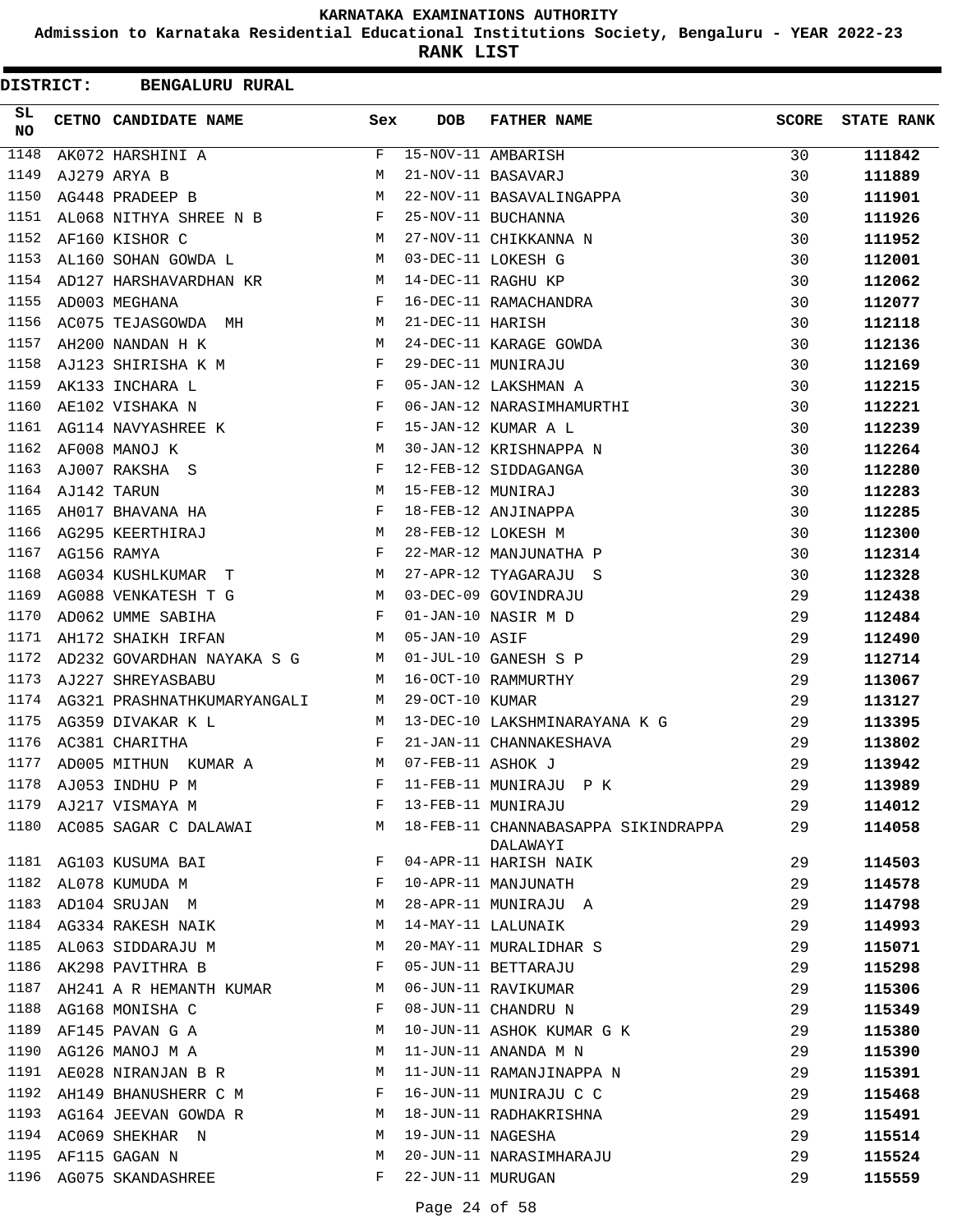**Admission to Karnataka Residential Educational Institutions Society, Bengaluru - YEAR 2022-23**

**RANK LIST**

| <b>DISTRICT:</b> | <b>BENGALURU RURAL</b>    |             |                   |                                |              |                   |
|------------------|---------------------------|-------------|-------------------|--------------------------------|--------------|-------------------|
| SL.<br><b>NO</b> | CETNO CANDIDATE NAME      | Sex         | <b>DOB</b>        | <b>FATHER NAME</b>             | <b>SCORE</b> | <b>STATE RANK</b> |
| 1197             | AG502 MANASA B            | $\mathbf F$ |                   | 24-JUN-11 BLAKRISHNA K         | 29           | 115589            |
| 1198             | AE133 H M HEMAVATHI       | F           |                   | 03-JUL-11 MUNIRAJU             | 29           | 115728            |
| 1199             | AC097 MANOOP<br>т к       | М           |                   | 06-JUL-11 KUMAR T M            | 29           | 115778            |
| 1200             | AC020 ROHITH GOWDA M      | M           |                   | 08-JUL-11 MUNEGOWDA            | 29           | 115806            |
| 1201             | AG033 MANOJ N             | M           |                   | 12-JUL-11 NARASIMHA MURTHY     | 29           | 115850            |
| 1202             | AG256 KAVYASRIBAI         | F           |                   | 20-JUL-11 SRINIVASANAIK        | 29           | 115942            |
| 1203             | AD146 SUPRIYA             | F           |                   | 21-JUL-11 PRABHAKARA           | 29           | 115961            |
| 1204             | AJ213 SANJAY KRISHNA K    | М           |                   | 23-JUL-11 KRISHNA R            | 29           | 115988            |
| 1205             | AH145 HARSHA              | M           | 25-JUL-11 GOPI    |                                | 29           | 116003            |
| 1206             | AK143 KRUTHI B R          | F           |                   | 28-JUL-11 RAMAKRISHNAIAH       | 29           | 116048            |
| 1207             | AD103 NIKHITHA            | F           |                   | 29-JUL-11 MANJUNATHA           | 29           | 116071            |
| 1208             | AL014 SHASHANK B M        | M           |                   | 04-AUG-11 MANJUNATH            | 29           | 116145            |
| 1209             | AG409 SINCHANA L          | F           |                   | 09-AUG-11 LOKESH K N           | 29           | 116203            |
| 1210             | AF157 SHREEJA V           | F           |                   | 13-AUG-11 VISHWANATH           | 29           | 116249            |
| 1211             | AK224 DEEKSHITH H         | M           |                   | 17-AUG-11 HULIYAPPA            | 29           | 116286            |
| 1212             | AL077 CHETHAN D           | М           |                   | 19-AUG-11 DEVARAJU             | 29           | 116308            |
| 1213             | AJ180 KAVYA S             | F           |                   | 24-AUG-11 LATE SHANKARAPPA     | 29           | 116371            |
| 1214             | AK049 MOHANKUMAR H C M    |             |                   | 29-AUG-11 CHANNABASAVADEVARU   | 29           | 116436            |
| 1215             | AL315 GOWTHAM K R         | M           |                   | 10-SEP-11 RAVIKUMAR            | 29           | 116570            |
| 1216             | AJ116 DIVYA               | F           |                   | 14-SEP-11 NARASIMHAPPA         | 29           | 116618            |
| 1217             | AK249 THIRUMALESH R       | M           | 22-SEP-11 RAMESH  |                                | 29           | 116699            |
| 1218             | AL163 PRASHANTHKUMAR S D  | M           |                   | 25-SEP-11 DAYANANDA            | 29           | 116718            |
| 1219             | AL298 SUSHMITHA S         | F           |                   | 25-SEP-11 SIDDALINGAPPA        | 29           | 116720            |
| 1220             | AD004 LAHARI PRIYA L      | F           |                   | 30-SEP-11 LOKESH N             | 29           | 116763            |
| 1221             | AH175 TEJASHWINI<br>G     | F           |                   | 30-SEP-11 GAJENDRA KUMAR KUMAR | 29           | 116769            |
| 1222             | AJ002 THARUN M            | М           |                   | 05-OCT-11 MUNIRAJU             | 29           | 116814            |
| 1223             | AL290 VIJAYALAKSHMI N     | F           |                   | 06-OCT-11 NARASIMHAIAH         | 29           | 116823            |
| 1224             | AF020 HARSHITHA L         | F           |                   | 09-OCT-11 LAKSHMIPATHI         | 29           | 116845            |
| 1225             | AG405 SOUJANYA N          | F           |                   | 10-OCT-11 NAGARAJU             | 29           | 116866            |
| 1226             | AD023 KUSHAL GOWDA K N    | М           |                   | 18-OCT-11 NANJE GOWDA          | 29           | 116952            |
| 1227             | AC133 CHANDANA            | F           |                   | 01-NOV-11 RAMADASU             | 29           | 117079            |
| 1228             | AC350 GIRIDHAR B R        | М           |                   | 03-NOV-11 RAVIBABU B H         | 29           | 117100            |
| 1229             | AC168 DUSHYANTH GOWDA T P | F           |                   | 07-NOV-11 RAVIKUMAR            | 29           | 117132            |
| 1230             | AK148 ANKITHA             | F           |                   | 11-NOV-11 NAGARAJU             | 29           | 117181            |
|                  | 1231 AJ018 DILEEP KUMAR M | М           |                   | 15-NOV-11 MANJUNATHA           | 29           | 117214            |
| 1232             | AG477 KOUSALYA K          | F           |                   | 15-NOV-11 A KRISHNAPPA         | 29           | 117218            |
| 1233             | AG076 ANJANAREDDY R       | M           | 16-NOV-11 RAMESH  |                                | 29           | 117223            |
| 1234             | AD191 SUCHITH C           | М           |                   | 20-NOV-11 CHANDRAPPA M         | 29           | 117264            |
| 1235             | AL263 R NITHYASHREE       | F           | 03-DEC-11 RAVI N  |                                | 29           |                   |
| 1236             | AE142 ANUSHREE B          | F           |                   | 04-DEC-11 BALARAJU             | 29           | 117346            |
| 1237             |                           | M           |                   |                                |              | 117349            |
| 1238             | AJ041 MOHAN KUMAR K       | F           |                   | 09-DEC-11 KRISHNAPPA           | 29           | 117385            |
|                  | AC256 SAKSHI V            |             |                   | 10-DEC-11 VIJAYAKUMAR S        | 29           | 117395            |
| 1239             | AK052 HARSHITH GOWDA S    | М           |                   | 13-DEC-11 SHIVANNA H           | 29           | 117414            |
| 1240             | AJ193 DHANUSH             | М           | 18-DEC-11 MURTHY  |                                | 29           | 117450            |
| 1241             | AH089 SHRAVANI            | F           | 26-DEC-11 NATARAJ |                                | 29           | 117517            |
| 1242             | AG363 SYED RIYAN          | F           |                   | 26-DEC-11 SYEAD JAMEER         | 29           | 117520            |
| 1243             | AL155 SAHANA S R          | F           |                   | 29-DEC-11 RENUKA PRASAD S B    | 29           | 117539            |
|                  | 1244 AL198 VASANTA KUMAR  | M           |                   | 01-JAN-12 NAGARAJU             | 29           | 117582            |
| 1245             | AC149 KRUTHIKA K V        | F           |                   | 08-JAN-12 VENKATESH N          | 29           | 117605            |
| 1246             | AF122 C CHANDAN           | M           |                   | 15-JAN-12 CHANNAGANGAIAH       | 29           | 117621            |
|                  |                           |             | Page 25 of 58     |                                |              |                   |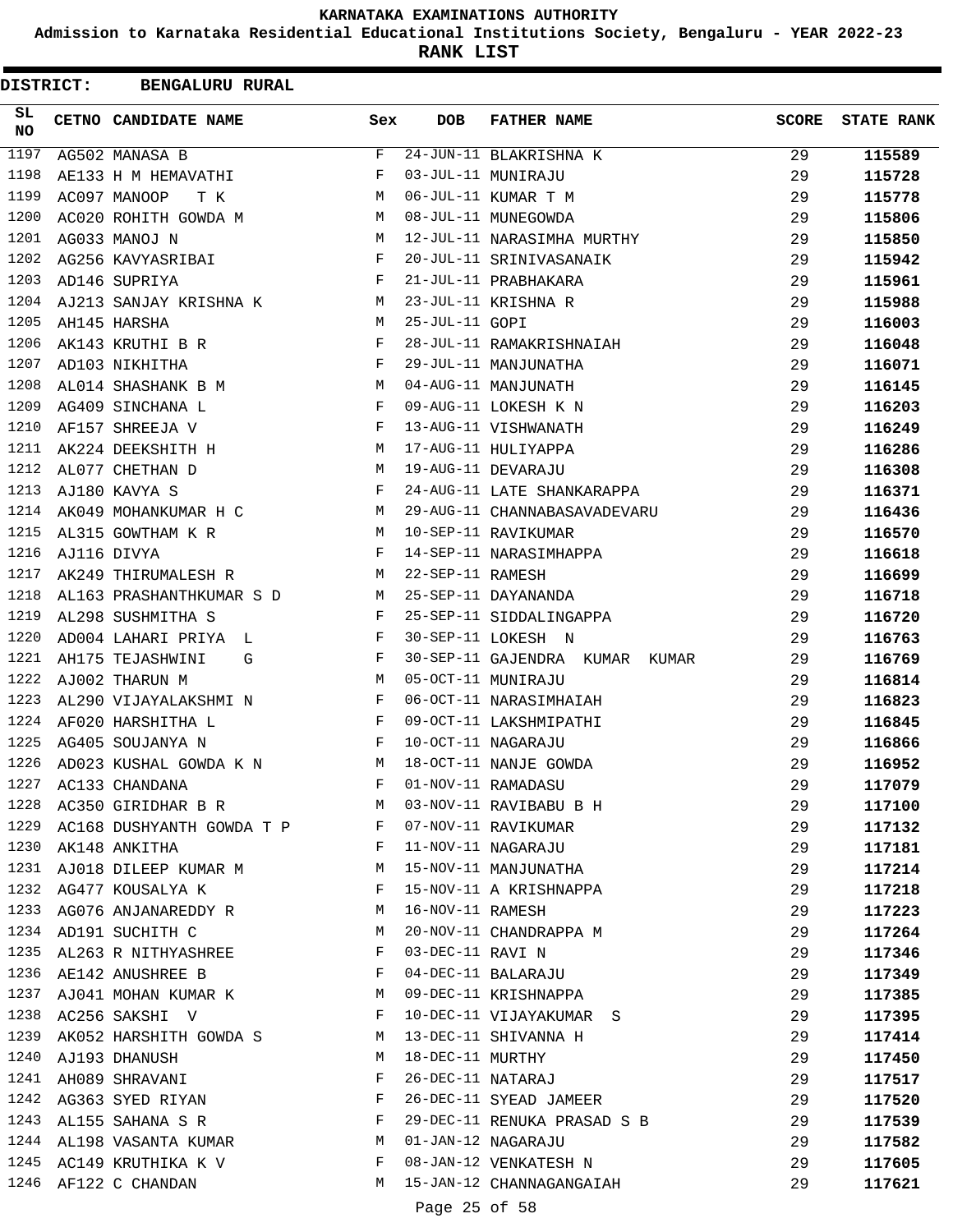**Admission to Karnataka Residential Educational Institutions Society, Bengaluru - YEAR 2022-23**

**RANK LIST**

| <b>DISTRICT:</b> |                  | <b>BENGALURU RURAL</b>                   |              |                   |                                |       |                   |
|------------------|------------------|------------------------------------------|--------------|-------------------|--------------------------------|-------|-------------------|
| SL<br>NO.        |                  | CETNO CANDIDATE NAME                     | Sex          | <b>DOB</b>        | <b>FATHER NAME</b>             | SCORE | <b>STATE RANK</b> |
| 1247             |                  | AG092 SUDEEPA HG                         | М            |                   | 27-JAN-12 GANGANARASAIAH       | 29    | 117656            |
| 1248             |                  | AF202 HARISWAROOP                        | M            |                   | 05-FEB-12 MANJUNATHA H         | 29    | 117670            |
| 1249             |                  | AC117 A R SANGAMKUMAR                    | M            |                   | 22-FEB-12 A N RAVIKUMAR        | 29    | 117688            |
| 1250             |                  | AJ155 LOCHAN<br>BN                       | M            | 18-MAY-12 NAGESH  |                                | 29    | 117738            |
| 1251             |                  | AG306 VIVEK H M                          | M            |                   | 07-JUN-12 MUNIRAJU H J         | 29    | 117742            |
| 1252             |                  | AE093 AKHILESH M                         | M            | 25-APR-10 MADESH  |                                | 28    | 118023            |
| 1253             |                  | AL301 DEVENDRA                           | М            | 23-JUN-10 KANNAN  |                                | 28    | 118109            |
| 1254             |                  | AG504 NAVYA B R                          | F            |                   | 06-JUL-10 RUDRESH S            | 28    | 118130            |
| 1255             |                  | AF043 SPOORTHI R                         | $\mathbf{F}$ |                   | 20-JUL-10 RAVICHANDRA          | 28    | 118156            |
| 1256             |                  | AL178 SANIYA                             | F            |                   | 11-NOV-10 MAHABOOB             | 28    | 118606            |
| 1257             |                  | AJ115 CHARAN H M                         | М            |                   | 30-DEC-10 MUNIKRISHNA          | 28    | 118866            |
| 1258             |                  | AG184 PRIYANKA R P                       | F            |                   | 30-DEC-10 PRASANNA KUMAR R V   | 28    | 118870            |
| 1259             |                  | AF092 RANJITHA G                         | F            |                   | 30-DEC-10 GOVINDARAJU          | 28    | 118873            |
| 1260             |                  | AJ197 AMULYA S                           | $\mathbf{F}$ | 18-JAN-11 SURESH  |                                | 28    | 119103            |
| 1261             |                  | AJ092 PUNITH K S                         | M            | 25-JAN-11 SATHISH |                                | 28    | 119160            |
| 1262             |                  | AG210 GEETHA C                           | F            |                   | 11-FEB-11 CHOWDAPPA R C        | 28    | 119277            |
| 1263             |                  | AH206 DANUSH S                           | M            | 07-MAR-11 SRIDHAR |                                | 28    | 119485            |
| 1264             |                  | AC197 LAKSHITH GOWDA U<br>M <sub>N</sub> |              |                   | 10-MAR-11 UMAPATHI K R         | 28    | 119527            |
| 1265             |                  | AC180 CHAITHRA B R                       | $\mathbf{F}$ |                   | 16-MAR-11 RAMAREDDY            | 28    | 119589            |
| 1266             |                  | AC259 NIKIL NAYAK S                      | M            | 23-MAR-11 SRI RAM |                                | 28    | 119648            |
| 1267             |                  | AG356 PRARTHANA S                        | F            |                   | 02-APR-11 SRINIVASA            | 28    | 119752            |
| 1268             |                  | AG282 ROHITH A                           | M            | 25-APR-11 ASHOKA  |                                | 28    | 120019            |
| 1269             |                  | AG227 BYRESH K                           | М            |                   | 25-MAY-11 KRISHNA MURTHY       | 28    | 120329            |
| 1270             |                  | AL234 AMITH C N                          | М            |                   | 29-MAY-11 NAGABHUSHAN C N      | 28    | 120370            |
| 1271             |                  | AG169 ROHITH GOWDA M R M                 |              |                   | 07-JUN-11 RANGANATH GOWDA M R  | 28    | 120529            |
| 1272             |                  | AG019 K M BRUNDA                         | $\mathbf{F}$ |                   | 16-JUN-11 K T MUNIRAJU         | 28    | 120659            |
| 1273             |                  | AL137 M P GAJENDRA                       | M            |                   | 20-JUN-11 PRAKASH M V          | 28    | 120718            |
| 1274             |                  | AC354 SANDYASHREE C U                    | F            |                   | 25-JUN-11 CHOUDAYYA            | 28    | 120789            |
| 1275             |                  | AD225 VIKRAM L                           | М            |                   | 27-JUN-11 LAKSHMI NARAYANA K V | 28    | 120824            |
| 1276             |                  | AD060 MOHITHKUMAR M A                    | М            |                   | 05-JUL-11 ANANDKUMAR M A       | 28    | 120925            |
|                  |                  | 1277 AG412 PAVAN KUMAR                   | M            |                   | 06-JUL-11 SUNIL KUMAR          | 28    | 120938            |
|                  | 1278 AC309 AKASH |                                          | M            | 11-JUL-11 HARISH  |                                | 28    | 121010            |
|                  |                  | 1279 AG274 NANDINI                       | F            | 08-AUG-11 RAMESH  |                                | 28    | 121376            |
|                  |                  | 1280 AG205 LAKSHMANA H                   | M            |                   | 12-AUG-11 HANUMANTHA           | 28    | 121433            |
|                  |                  | 1281 AK197 CHETHANA S                    | F            |                   | 20-AUG-11 SRINIVAS             | 28    | 121541            |
| 1282             |                  | AJ008 SUCHITHRA D M                      | F            |                   | 27-AUG-11 MANJUNATHA           | 28    | 121634            |
| 1283             |                  | AH205 BHANUPRIYA G R                     | F            |                   | 28-AUG-11 RAMAMURTHY           | 28    | 121637            |
|                  |                  | 1284 AG102 VAYSHNAVI                     | F            |                   | 03-SEP-11 VENKATANARASIMHACHAR | 28    | 121711            |
|                  |                  | 1285 AL128 BIMALA                        | F            |                   | 06-SEP-11 NAGESHMURTHI H S     | 28    | 121739            |
| 1286             |                  | AJ258 LAKSHMAN                           | M            |                   | 11-SEP-11 KRISHNAPPA           | 28    | 121794            |
| 1287             |                  | <b>M</b><br>AK032 KISHOR G               |              |                   | 20-SEP-11 GURUPRASAD T         | 28    | 121866            |
|                  |                  | 1288 AC179 SURAJITH S KULAL              |              |                   | M 21-SEP-11 SUDHAKAR KULAL     | 28    | 121880            |
|                  |                  | 1289 AF050 SHIVASANGAPPA GOWDA           |              |                   | M 22-SEP-11 JAGADISH           | 28    | 121887            |
| 1290             |                  | AE165 PUNEETH GOWDA Y H                  | M            |                   | 28-SEP-11 HARISH Y C           | 28    | 121951            |
| 1291             |                  | AG216 HANUMANTHARAJ                      | M            |                   | 30-SEP-11 VENKATESHAIAH        | 28    | 121972            |
| 1292             |                  | AG470 SANJANA T                          | F            |                   | 08-OCT-11 THIMMARAJU           | 28    | 122051            |
|                  |                  | 1293 AJ237 CHIRANTH KUMAR R M            |              |                   | 12-OCT-11 RAMANAJIPPA          | 28    | 122086            |
|                  |                  | 1294 AF130 CHETHANKUMAR M                | M            |                   | 13-OCT-11 MUNIRAJU M           | 28    | 122095            |
|                  |                  | 1295 AG159 HARSHITHA G                   | F            |                   | 20-OCT-11 GANGADHARA           | 28    | 122169            |
|                  |                  | 1296 AC176 RANJITH S                     | M            |                   | 31-OCT-11 SUBRAMANI            | 28    | 122281            |
|                  |                  |                                          |              |                   |                                |       |                   |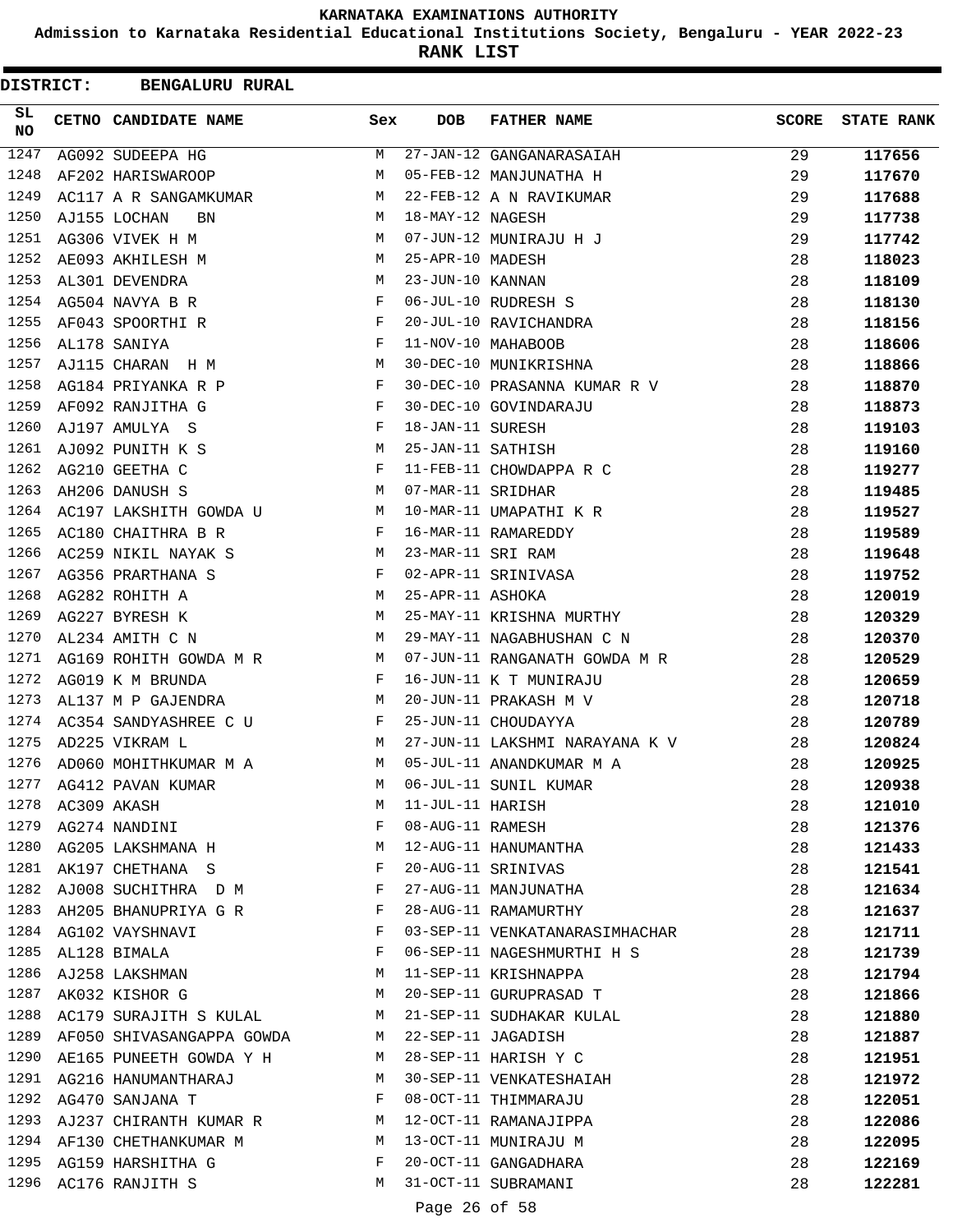**Admission to Karnataka Residential Educational Institutions Society, Bengaluru - YEAR 2022-23**

**RANK LIST**

| DISTRICT:        |            | <b>BENGALURU RURAL</b>    |              |                   |                                         |              |                   |
|------------------|------------|---------------------------|--------------|-------------------|-----------------------------------------|--------------|-------------------|
| SL.<br><b>NO</b> |            | CETNO CANDIDATE NAME      | Sex          | <b>DOB</b>        | <b>FATHER NAME</b>                      | <b>SCORE</b> | <b>STATE RANK</b> |
| 1297             |            | AK152 MAALA               | F            |                   | 19-NOV-11 NEELAPPA                      | 28           | 122458            |
| 1298             |            | AH211 CHETHAN S K         | M            |                   | 07-DEC-11 KRISHNAPPA S C                | 28           | 122596            |
| 1299             |            | AK263 VIRUPAKSHA N        | M            |                   | 10-DEC-11 NANJUNDAPPA                   | 28           | 122625            |
| 1300             |            | AL017 PRIYANKA            | F            |                   | 20-DEC-11 GOVINDARAJU                   | 28           | 122691            |
| 1301             |            | AH221 CHANDAN<br>Ρ        | М            |                   | 22-DEC-11 PRABHAKARA<br>AL              | 28           | 122703            |
| 1302             |            | AJ059 NANDISH N           | М            |                   | 23-DEC-11 NARAYANASWAMY                 | 28           | 122714            |
| 1303             | AC270 BABU |                           | M            | 01-JAN-12 RAJU    |                                         | 28           | 122789            |
| 1304             |            | AH214 DEEPAK LV           | M            |                   | 01-JAN-12 VENKATESH LN                  | 28           | 122792            |
| 1305             |            | AG273 NITHIN KUMAR K      | M            |                   | 01-JAN-12 KRISHNAPPA                    | 28           | 122805            |
| 1306             |            | AD166 ARUN M              | M            |                   | 05-JAN-12 D MURTHY                      | 28           | 122826            |
| 1307             |            | AK036 PUNITH S            | M            |                   | 15-JAN-12 SIDDARAJU                     | 28           | 122852            |
| 1308             |            | AL187 GOWTHAM B S         | M            |                   | 25-JAN-12 SHIVANNA                      | 28           | 122878            |
| 1309             |            | AL097 SURYA C M           | M            |                   | 31-JAN-12 MUNIANJINAIAH                 | 28           | 122893            |
| 1310             |            | AG080 TEJAS G             | М            |                   | 13-FEB-12 GANGADHAR                     | 28           | 122908            |
| 1311             |            | AG322 NANDINI B CHALAVADI | F            |                   | 28-MAR-12 BASAVARAJ PARASAPPA CHALAVADI | 28           | 122944            |
| 1312             |            | AD040 CHALLA DIVYA THEJA  | F            |                   | 02-APR-12 CHALLA VENKATA RAO            | 28           | 122946            |
| 1313             |            | AF196 TEJAS S U           | M            | 08-APR-12 UMESH S |                                         | 28           | 122951            |
| 1314             |            | AC302 MITHUN B S          | M            |                   | 01-MAY-12 SHRIDHARA B K                 | 28           | 122960            |
| 1315             |            | AL013 MOULYA              | $\mathbf{F}$ | 29-MAY-12 JAYARAM |                                         | 28           | 122973            |
| 1316             |            | AG228 GAGAN               | M            | 10-JUL-09 RAMU    |                                         | 27           | 123032            |
| 1317             |            | AG261 NANDAN REDDY L      | M            |                   | 19-FEB-10 LAKSHMINARAYANA N             | 27           | 123171            |
| 1318             |            | AC281 NISHANTH B R        | M            |                   | 26-AUG-10 RAMESH B H                    | 27           | 123473            |
| 1319             |            | AG206 GOWTHAM HM          | M            |                   | 28-OCT-10 MANJUNATH                     | 27           | 123764            |
| 1320             |            | AG003 DARSHAN D           | M            |                   | 16-NOV-10 DEVARAJU                      | 27           | 123888            |
| 1321             |            | AC009 SUSHANTH B          | M            |                   | 12-DEC-10 BASAVARAJU N                  | 27           | 124022            |
| 1322             |            | AH153 THANUSHREE          | F            |                   | 28-JAN-11 CHANDRASHEKAR                 | 27           | 124454            |
| 1323             |            | AH169 YASHWANTH R         | M            | 30-JAN-11 RAVI    |                                         | 27           | 124470            |
| 1324             |            | AK194 RAVIKUMAR N         | M            |                   | 02-FEB-11 NARASIMHAIAH                  | 27           | 124487            |
| 1325             |            | AF190 CHETHAN P           | M            |                   | 10-FEB-11 PRAKASH P M                   | 27           | 124556            |
| 1326             |            | AH091 KANTH RAJ M         | M            |                   | 16-FEB-11 MANJUNATHA                    | 27           | 124611            |
| 1327             |            | AG466 TEJASWINI M         | F            |                   | 23-MAR-11 MUNEGOWDA M                   | 27           | 124947            |
| 1328             |            | AD200 MOHAMMED RABBAN     | M            |                   | 25-MAR-11 YASIN BAIG                    | 27           | 124961            |
| 1329             |            | AL028 VASUDEVA D          | M            | 12-APR-11 DAMODAR |                                         | 27           | 125153            |
| 1330             |            | AG183 PAVAN R             | М            | 15-APR-11 RAJA    |                                         | 27           | 125191            |
| 1331             |            | AG369 RANJITH M           | M            | 18-APR-11 MURTHY  |                                         | 27           | 125219            |
| 1332             |            | AJ121 PRASANNAKUMAR M     | M            |                   | 21-APR-11 MUNIRAPPA M                   | 27           | 125258            |
| 1333             |            | AG238 SHASHANKNAIK G      | M            |                   | 05-MAY-11 GOPALNAIK                     | 27           | 125424            |
| 1334             |            | AK286 VARSHINI D R        | F            |                   | 06-MAY-11 RAMACHANDRA                   | 27           | 125442            |
| 1335             |            | AE141 ANNAPOORNESHWARI    | $\mathbf{F}$ |                   | 13-MAY-11 VENKATESH                     | 27           | 125516            |
| 1336             |            | AJ333 bhanupriya r        | F            |                   | 28-MAY-11 ramesh a                      | 27           | 125719            |
| 1337             |            | AG223 MADHU E             | М            |                   | 09-JUN-11 ESHWARAYYA K M                | 27           | 125898            |
| 1338             |            | AG135 POORNIMA R          | F            |                   | 11-JUN-11 RENUKUMARA                    | 27           | 125941            |
| 1339             |            | AG186 YASHASWINI B R      | $\mathbf{F}$ | 15-JUN-11 RAMESH  |                                         | 27           | 125989            |
| 1340             |            | AJ011 DEEKSHITH S         | M            |                   | 23-JUN-11 SANDEEPA R                    | 27           | 126086            |
| 1341             |            | AK142 ARCHANA B M         | F            |                   | 24-JUN-11 MUNIRAJU                      | 27           | 126100            |
| 1342             |            | AD033 HEMANTHAKUMAR       | М            |                   | 03-JUL-11 APPAIAH                       | 27           | 126221            |
| 1343             |            | AH278 PUNITH B V          | M            |                   | 07-JUL-11 VENKATARAMANAPPA              | 27           | 126302            |
|                  |            | 1344 AD239 DHRUVAN M S    | M            |                   | 11-JUL-11 SRINIVAS D M                  | 27           | 126360            |
| 1345             |            | AL005 THARUN R            | M            | 27-JUL-11 RAMESH  |                                         | 27           | 126589            |
| 1346             |            | AL276 MANOJAKUMAR         | M            |                   | 02-AUG-11 VENKATESH M                   | 27           | 126657            |
|                  |            |                           |              | Page 27 of 58     |                                         |              |                   |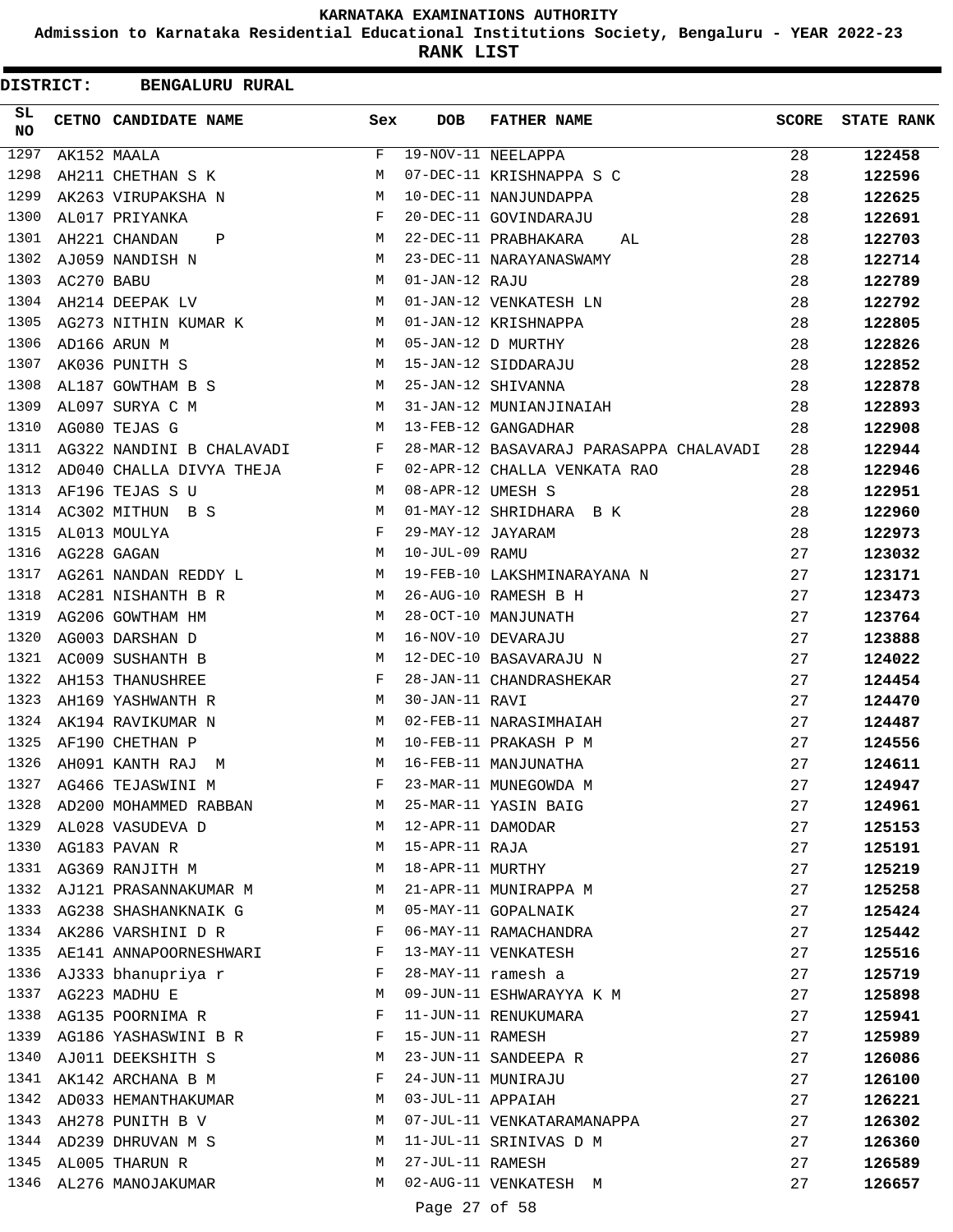**Admission to Karnataka Residential Educational Institutions Society, Bengaluru - YEAR 2022-23**

**RANK LIST**

 $\blacksquare$ 

| DISTRICT: | <b>BENGALURU RURAL</b>                                         |              |                   |                                          |              |                   |
|-----------|----------------------------------------------------------------|--------------|-------------------|------------------------------------------|--------------|-------------------|
| SL.<br>NO | CETNO CANDIDATE NAME                                           | Sex          | <b>DOB</b>        | <b>FATHER NAME</b>                       | <b>SCORE</b> | <b>STATE RANK</b> |
| 1347      | AK204 PUNITH                                                   | M            |                   | 04-AUG-11 SIDDARAJU                      | 27           | 126689            |
| 1348      | AG203 YASHODHA K S                                             | F            |                   | 08-AUG-11 SHIVASHANKAR A                 | 27           | 126749            |
| 1349      | AL095 YASHAS KAVALI                                            | M            |                   | 09-AUG-11 ARJUN KAVALI                   | 27           | 126760            |
| 1350      | AK138 VEENA                                                    | F            | 23-AUG-11 UMESH   |                                          | 27           | 126902            |
| 1351      | AF046 MADHUSMITHA S                                            | F            |                   | 29-AUG-11 SRINIVAS                       | 27           | 126958            |
| 1352      | AC128 MAHENDRA L<br>M <sub>N</sub>                             |              |                   | 29-AUG-11 LAKKAPPA                       | 27           | 126959            |
| 1353      | AG027 NAYANA B S                                               | F            |                   | 01-SEP-11 SRINIVAS                       | 27           | 126986            |
| 1354      | <b>M</b><br>AK168 NARESHA                                      |              |                   | 05-SEP-11 NAGARAJU                       | 27           | 127028            |
| 1355      | AL227 DAYANANDA H                                              | M            |                   | 12-SEP-11 HUCHHAMUNIYAPPA                | 27           | 127095            |
| 1356      | AG469 LAXMI SIDDAPPA AGARKHED F                                |              |                   | 24-SEP-11 SIDDAPPA AGARKHED              | 27           | 127215            |
| 1357      | AG181 MAHALAKSHMI                                              | F            |                   | 24-SEP-11 DHANANJAYA                     | 27           | 127216            |
| 1358      | $\mathbb F$ . The set of $\mathbb F$<br>AG024 PRIYA D N        |              |                   | 27-SEP-11 NAGARAJU                       | 27           | 127255            |
| 1359      | AE089 H N MANESH                                               | M            |                   | 07-OCT-11 LATE NARAYANASWAMY             | 27           | 127358            |
| 1360      | AL316 VARSHA KR                                                | F            |                   | 16-OCT-11 RAGHAVENDRA                    | 27           | 127449            |
| 1361      | AJ275 VEDAVAN R                                                | M            |                   | 17-OCT-11 RAMESH A                       | 27           | 127459            |
| 1362      | AD205 ROHITH MR                                                | M            |                   | 19-OCT-11 RAVIKUMAR                      | 27           | 127484            |
| 1363      | AJ206 MAMATHA ST                                               | $\mathbf{F}$ |                   | 21-OCT-11 TYAGARAJ                       | 27           | 127499            |
| 1364      | AH124 SUBHASH K N<br><b>M</b>                                  |              |                   | 25-OCT-11 NAGARAJ K V K V                | 27           | 127535            |
| 1365      | AG150 NANDINI P                                                | F            |                   | 26-OCT-11 PILLAPPAIA                     | 27           | 127539            |
| 1366      | AC013 NISHANTH M                                               | M            |                   | 28-OCT-11 MUNIRAJU M                     | 27           | 127561            |
| 1367      | AK082 SUBAN ALI H                                              | M            |                   | 01-NOV-11 HUSEN PASHA                    | 27           | 127595            |
| 1368      | AC037 PREETHAM GOWDA R                                         | M            |                   | 06-NOV-11 RAKESH KUMARA                  | 27           | 127639            |
| 1369      | AC061 JEEVAN N                                                 | M            |                   | 07-NOV-11 NAGARAJU A                     | 27           | 127651            |
| 1370      | AG454 LIKHITH T N                                              | M            |                   | 10-NOV-11 NANJEGOWDA                     | 27           | 127675            |
| 1371      | AL016 SANDESH C A                                              | M            |                   | 14-NOV-11 CHANDRASHEKAR                  | 27           | 127724            |
| 1372      | AD031 SHIRISHA G                                               | F            | 15-NOV-11 GIRIRAJ |                                          | 27           | 127736            |
| 1373      | AL293 BRUNDA K S                                               | F            |                   | 01-DEC-11 SRINIVASA K H                  | 27           | 127871            |
| 1374      | $\mathbf{F}$ and $\mathbf{F}$ and $\mathbf{F}$<br>AD140 USHA S |              |                   | 06-DEC-11 SHIVAPPA                       | 27           | 127910            |
| 1375      | AC102 SNEHA V                                                  | $\mathbf{F}$ |                   | 12-DEC-11 VENAKTESH                      | 27           | 127961            |
| 1376      | AJ085 M HEMANTH GOWDA                                          | M            |                   | 14-DEC-11 MANJUNATH                      | 27           | 127975            |
| 1377      | AH049 MURALIYADAV M                                            | M            |                   | 25-DEC-11 MANJUNATH                      | 27           | 128041            |
|           | 1378 AG491 SHREYAS V                                           | M            |                   | 27-DEC-11 VENKATESH                      | 27           | 128065            |
|           | 1379 AG283 SHWETHA BHAI                                        | F            |                   | 27-DEC-11 GOPAL NAIK                     | 27           | 128066            |
| 1380      | AL185 FATHIMA                                                  | F            |                   | 31-DEC-11 MAHAMOOD LALA BAB              | 27           | 128086            |
| 1381      | AJ120 MANOJ NAYAK                                              | М            | 12-JAN-12 MAHESH  |                                          | 27           | 128145            |
| 1382      | AJ295 GOWTHAMI N                                               | F            |                   | 26-JAN-12 NARAYANAPPA                    | 27           | 128175            |
|           | 1383 AC274 SIRISHA S                                           | F            |                   |                                          | 27           | 128232            |
| 1384      | AC161 LAKSHMI                                                  | F            |                   | 21-MAR-12 SRINIVAS K<br>10-APR-12 RAVI C | 27           | 128240            |
| 1385      | AL127 NARASIMHA P                                              | M            |                   | 16-APR-09 PULLAIAH                       | 26           | 128295            |
| 1386      | <b>M</b><br>AK033 KUSHAL                                       |              |                   | 17-AUG-09 NARAYANASWAMY H                | 26           | 128317            |
|           | 1387 AJ220 LAKSHMEESHA S M                                     | M            |                   | 04-APR-10 MAHESH S C                     | 26           | 128479            |
| 1388      | AG320 KAVERI                                                   | $\mathbf{F}$ |                   | 02-AUG-10 GOVINDA                        | 26           | 128657            |
| 1389      | AC242 SUNIL V                                                  | М            |                   | 11-DEC-10 VENKATESH                      | 26           | 129248            |
| 1390      | AL235 THARUN KUMAR M M                                         |              |                   | 31-DEC-10 MUNI KRISHNA M                 | 26           | 129356            |
|           | 1391 AK265 YASHAS KUMAR N R M                                  |              |                   | 30-JAN-11 RAVI KUMAR CV                  | 26           | 129680            |
| 1392      | AH013 MOHAN S D<br>M <sub>N</sub>                              |              |                   | 19-FEB-11 DYAVAPPA                       | 26           | 129835            |
| 1393      | AG509 VYSHNAVI A F                                             |              |                   | 17-MAR-11 ANJINAPPA B N                  | 26           | 130086            |
| 1394      | AH185 MONISH GOWDA H M M                                       |              |                   | 19-MAR-11 MANJUNATH H C                  | 26           | 130105            |
| 1395      | AK050 AMULYA H                                                 | $\mathbf{F}$ |                   | 26-APR-11 HANUMAIAH                      | 26           | 130503            |
| 1396      | AD037 SRILAKSHMI B                                             | F            |                   | 04-MAY-11 BALAMURUGAN A                  | 26           | 130602            |
|           |                                                                |              |                   |                                          |              |                   |

Page 28 of 58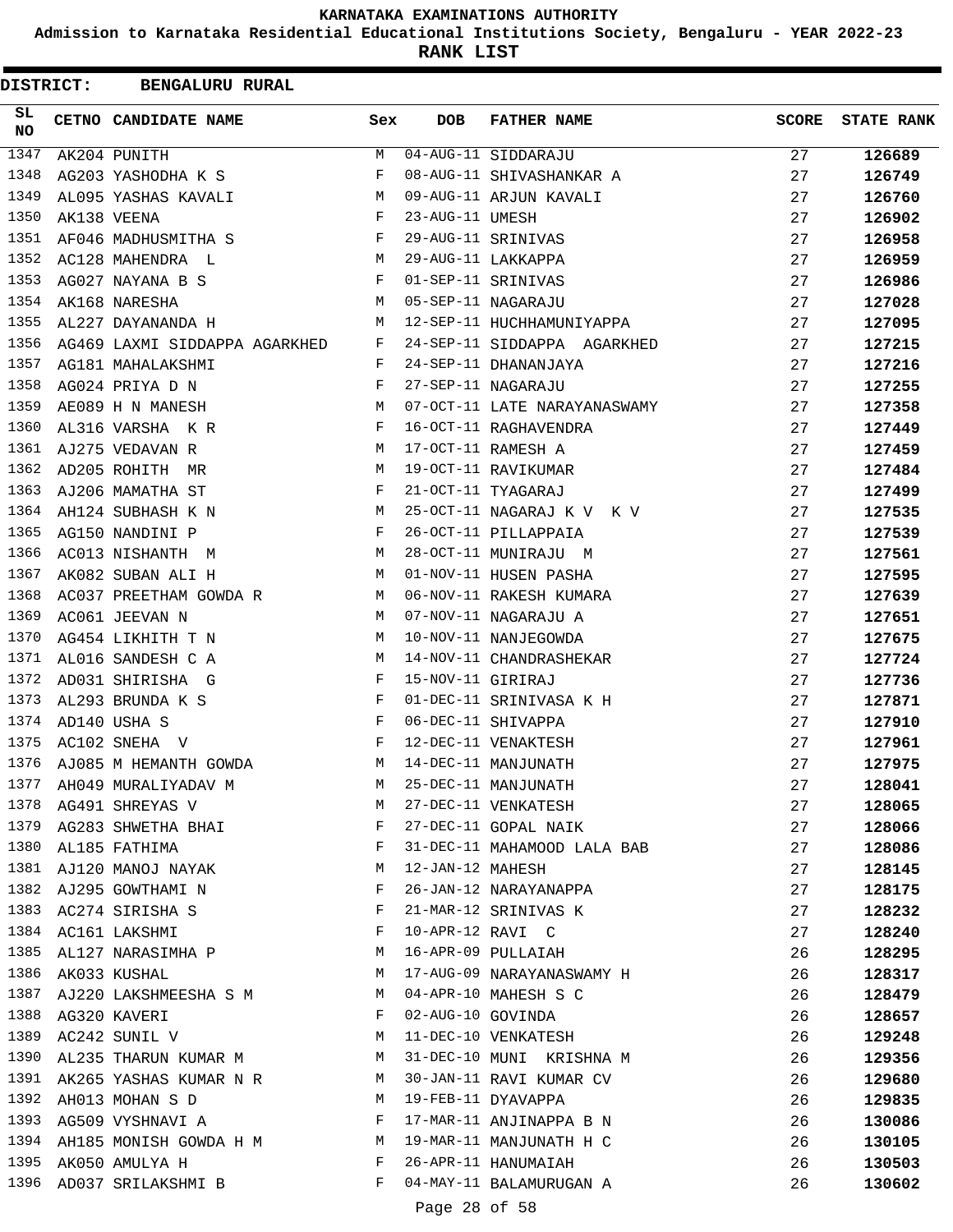**Admission to Karnataka Residential Educational Institutions Society, Bengaluru - YEAR 2022-23**

**RANK LIST**

|           | <b>DISTRICT:</b> | <b>BENGALURU RURAL</b>                                                          |              |                   |                                                                             |              |                   |
|-----------|------------------|---------------------------------------------------------------------------------|--------------|-------------------|-----------------------------------------------------------------------------|--------------|-------------------|
| SL.<br>NO |                  | CETNO CANDIDATE NAME                                                            | Sex          | <b>DOB</b>        | <b>FATHER NAME</b>                                                          | <b>SCORE</b> | <b>STATE RANK</b> |
| 1397      |                  | AK317 YASHAS M                                                                  | M            | 19-MAY-11 MADHU B |                                                                             | 26           | 130766            |
| 1398      |                  | AG147 RANJITH G R                                                               | М            |                   | 23-MAY-11 RANGASWAMY G R                                                    | 26           | 130800            |
| 1399      |                  | AJ222 Bhagyakarbanda                                                            | $_{\rm F}$   |                   | 26-MAY-11 Lakshmanakarabanda                                                | 26           | 130828            |
| 1400      |                  | AF038 DHANUSHA                                                                  | F            |                   | 27-MAY-11 VENKATESH                                                         | 26           | 130842            |
| 1401      |                  | AG153 GURUPRASAD S M                                                            | M            |                   | 01-JUN-11 MANJUNATH                                                         | 26           | 130913            |
| 1402      |                  | AC389 MEGHANA BS                                                                | F            |                   | 08-JUN-11 SHANKARA BM                                                       | 26           | 131026            |
| 1403      |                  | AG187 NAVYA SHREE R                                                             | F            |                   | 08-JUN-11 RAVIKUMAR N KUMAR N                                               | 26           | 131027            |
| 1404      |                  | AH276 NUTHANGOWDA                                                               | М            |                   | 14-JUN-11 MOHANKUMAR                                                        | 26           | 131116            |
| 1405      |                  | AH029 ARUN KUMAR S H                                                            | М            |                   | 17-JUN-11 HANUMANTHAPPA                                                     | 26           | 131146            |
| 1406      |                  | AJ209 BHAGYASHREE                                                               | F            |                   | 17-JUN-11 SIDDHAPPA POOJARI                                                 | 26           | 131147            |
| 1407      |                  | AF099 LAKSHMINARAYANA KM                                                        | M            |                   | 17-JUN-11 MAHESH S                                                          | 26           | 131150            |
| 1408      |                  | AD050 KISHAN S                                                                  | M            |                   | 30-JUN-11 SRINIVAS                                                          | 26           | 131313            |
| 1409      |                  | AG335 JEEVANNAIK G                                                              | M            |                   | 02-JUL-11 GOPALNAIK                                                         | 26           | 131339            |
| 1410      |                  | AG117 HARSHITH GOWDA M                                                          | M            | 03-JUL-11 MURALI  |                                                                             | 26           | 131351            |
| 1411      |                  | AF097 MANJULA H                                                                 | F            |                   | 04-JUL-11 HANUMANTHARAPPA                                                   | 26           | 131366            |
| 1412      |                  | AE083 SUJAY GOWDA                                                               | M            |                   | 04-JUL-11 VENKATEGOWDA                                                      | 26           | 131370            |
| 1413      |                  | AG174 DARSHAN NAIK                                                              | М            |                   | 05-JUL-11 SHANKAR NAIK                                                      | 26           | 131374            |
| 1414      |                  | AE126 DHANUSH                                                                   | M            |                   | 14-JUL-11 MUNIKRISHNA                                                       | 26           | 131520            |
| 1415      |                  | AD018 KUSHAL                                                                    | M            |                   | 06-AUG-11 MUNIRAJU                                                          | 26           | 131838            |
| 1416      |                  | AJ157 PRANEETH                                                                  | М            |                   | 10-AUG-11 MUNISWAMYGOWDA                                                    | 26           | 131884            |
| 1417      |                  | AK044 GOWRI M                                                                   | F            |                   | 31-AUG-11 MAHADEVA                                                          | 26           | 132106            |
| 1418      |                  | AC279 BYRESH GOWDA M                                                            | М            |                   | 08-SEP-11 MUNISHAMIGOWDA M                                                  | 26           | 132190            |
| 1419      |                  | AD029 DEEPIKA K M                                                               | $\mathbf{F}$ |                   | 14-SEP-11 MANJUNATH                                                         | 26           | 132259            |
| 1420      |                  | AC284 VISHAL<br>TM                                                              | М            |                   | 19-SEP-11 MUNIRAJU                                                          | 26           | 132307            |
| 1421      |                  | AE097 GURUPRASAD                                                                | М            | 21-SEP-11 RAMU    |                                                                             | 26           | 132323            |
| 1422      |                  | AD237 PRAGATHI K M                                                              | F            |                   | 01-OCT-11 MUNEGOWDA                                                         | 26           | 132433            |
| 1423      |                  | AF062 BHAGYALAKSHMI                                                             | F            |                   | 02-OCT-11 SURESH BABU                                                       | 26           | 132439            |
| 1424      |                  | AD010 NEHA N                                                                    | F            |                   | 10-OCT-11 NAVEEN KUMAR                                                      | 26           | 132513            |
| 1425      |                  | AK066 VISHWAS C                                                                 | M            | 17-OCT-11 CHANDRA |                                                                             | 26           | 132572            |
| 1426      |                  | AJ214 HAMSASHREE N A                                                            | F            | 19-OCT-11 ANANDA  |                                                                             | 26           | 132580            |
| 1427      |                  | AH288 SHASHANK R                                                                | M            |                   | 22-OCT-11 RAMACHANDRAPPA T K                                                | 26           | 132607            |
|           |                  | 1428 AK312 MOHITHA C                                                            | $\mathbf{F}$ |                   | 23-OCT-11 CHANNEGOWDA                                                       | 26           | 132616            |
|           |                  | $1420$ ANJIZ PROHANA B<br>1429 AH182 RACHANA B                                  | $\mathbf{F}$ |                   | 27-OCT-11 BASAVARAJU                                                        | 26           | 132654            |
|           |                  | $\mathbf{F}^{\top}$<br>1430 AG189 BRUNDA N                                      |              |                   | 30-OCT-11 NANDEESH V                                                        | 26           | 132672            |
| 1431      |                  | AD207 SRINIVASA D                                                               | М            |                   | 31-OCT-11 DEVRAJ                                                            | 26           | 132686            |
| 1432      |                  | AK195 MUNENDRA S                                                                | М            |                   | 03-NOV-11 SURESH M                                                          | 26           | 132707            |
|           | 1433 AK231 HUDHA |                                                                                 | F            | 04-NOV-11 ABDUL   |                                                                             | 26           | 132715            |
|           |                  | 1434 AJ314 VISHMAPRIYA F                                                        |              | 11-NOV-11 ANAND   |                                                                             | 26           | 132786            |
| 1435      |                  | $\mathbf{F}$ and the contract of the contract of $\mathbf{F}$<br>AH023 VEEDHA A |              |                   | 13-NOV-11 ANANDKUMAR                                                        | 26           | 132803            |
|           |                  | 1436 AF116 SRIKANTH S M                                                         |              | 23-NOV-11 SHEKAR  |                                                                             | 26           | 132896            |
|           |                  | 1437 AE081 JASHVANTH GOWDA R M 29-NOV-11 RAJANNA C                              |              |                   |                                                                             | 26           | 132948            |
|           |                  | 1438 AC165 NANDINI KUMARI B F                                                   |              |                   | 02-DEC-11 BALIRAM PRASAD                                                    | 26           | 132977            |
| 1439      |                  | AH196 KARTHIK R                                                                 | М            |                   | 11-DEC-11 RAMESH N                                                          | 26           | 133033            |
| 1440      | AL286 ASHA       |                                                                                 | F            |                   | 12-DEC-11 MANJUNATH                                                         | 26           | 133036            |
|           |                  | 1441 AH188 INCHARA A $$\rm F$$                                                  |              | 13-DEC-11 ASHOK   |                                                                             | 26           | 133049            |
|           |                  |                                                                                 |              |                   | 1442 AK276 ANKITHA HADIMANI                   F    19-DEC-11 ANAND HADIMANI | 26           | 133092            |
| 1443      |                  | <b>M</b><br>AF001 SWAROOP N                                                     |              |                   | 29-DEC-11 NARAYANA SWAMY                                                    | 26           | 133164            |
|           |                  | 1444 AL021 AKASHA ASHOKA MUGALI M 01-JAN-12 ASHOKA MUGALI                       |              |                   |                                                                             | 26           | 133188            |
|           |                  | 1445 AG430 MAHALAKSHMI L V F                                                    |              |                   | 03-JAN-12 VENKATESHA L M                                                    | 26           | 133228            |
| 1446      |                  | AE127 HEMANTHAKUMAR B M M                                                       |              |                   | 10-JAN-12 MUNIYAPPA                                                         | 26           | 133246            |
|           |                  |                                                                                 |              | Page 29 of 58     |                                                                             |              |                   |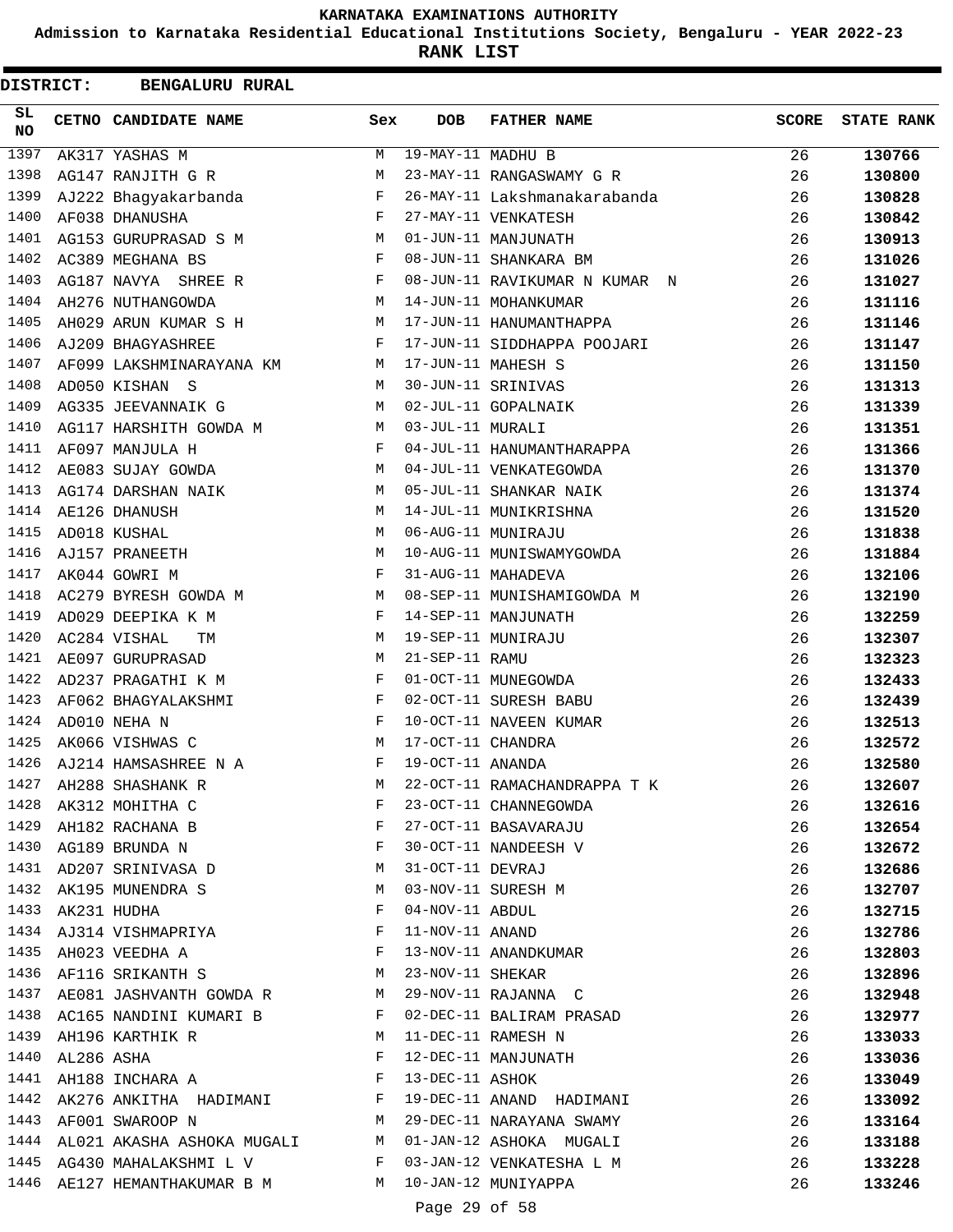**Admission to Karnataka Residential Educational Institutions Society, Bengaluru - YEAR 2022-23**

**RANK LIST**

| <b>DISTRICT:</b> | <b>BENGALURU RURAL</b>    |              |                   |                                             |              |                   |
|------------------|---------------------------|--------------|-------------------|---------------------------------------------|--------------|-------------------|
| SL.<br>NO.       | CETNO CANDIDATE NAME      | Sex          | <b>DOB</b>        | <b>FATHER NAME</b>                          | <b>SCORE</b> | <b>STATE RANK</b> |
| 1447             | AG257 YASHWITHA G NAIKA   | F            |                   | 19-JAN-12 GANGADHAR NAIKA                   | 26           | 133275            |
| 1448             | AJ083 HARSHAVARDHANA      | М            |                   | 25-JAN-12 NARASIMHA                         | 26           | 133284            |
| 1449             | AC131 RAMYA               | F            |                   | 09-FEB-12 CHANDRAPPA                        | 26           | 133312            |
| 1450             | AK085 JAYA SHREE M        | F            |                   | 18-FEB-12 MOHAN KUMAR M N                   | 26           | 133318            |
| 1451             | AF094 BHAVANA             | F            |                   | 16-MAR-12 KUMARASWAMY                       | 26           | 133338            |
| 1452             | AJ010 KUSUMANJALI HN      | $\mathbf{F}$ | 30-MAR-12 RAJU HN |                                             | 26           | 133346            |
| 1453             | AJ172 UMME KULSUM         | F            | 05-JAN-10 ASIF    |                                             | 25           | 133503            |
| 1454             | AC181 KISHORE D           | М            |                   | 14-FEB-10 DODDAAPAYYA P                     | 25           | 133536            |
| 1455             | AH231 CHAITANYA V         | М            |                   | 15-APR-10 VEERENDRA V                       | 25           | 133597            |
| 1456             | AD124 KRUTHIKA N          | F            |                   | 02-JUL-10 NAGARAJU M C                      | 25           | 133710            |
| 1457             | AL107 DARSHAN<br>M        | М            |                   | 31-JUL-10 MANJUNATHA G R                    | 25           | 133756            |
| 1458             | AK108 K SAKAMMA           | F            |                   | 18-AUG-10 N KRUSTNA NAIK                    | 25           | 133804            |
| 1459             | AG312 HARSHANAIK          | М            |                   | 05-FEB-11 MUNISWAMYNAIK                     | 25           | 134797            |
| 1460             | AK109 NETRAVATHI ARAUNASI | F            |                   | 24-FEB-11 KALAKAPPA SIDDRAMAPPA<br>ARAUNASI | 25           | 134945            |
| 1461             | AC324 MANOJ N             | M            |                   | 04-MAR-11 NAGESHA A                         | 25           | 135012            |
| 1462             | AG166 PUSHPA N V          | F            |                   | 21-MAR-11 VENKATESHA MURTHY N               | 25           | 135176            |
| 1463             | AC382 NANDAN R            | М            |                   | 23-MAR-11 RAMANJINAPPA<br>B M               | 25           | 135189            |
| 1464             | AG073 SRINIVASA V         | M            |                   | 06-APR-11 VENKATESHA M                      | 25           | 135349            |
| 1465             | AJ006 MITHUNBHARGAV       | M            |                   | 16-APR-11 CHIKKAPPAYYA                      | 25           | 135444            |
| 1466             | AG366 M RAGHAVENDRA       | M            |                   | 04-MAY-11 MARKANDAPPA                       | 25           | 135637            |
| 1467             | AJ208 HARSHITHA R         | $\mathbf{F}$ | 09-MAY-11 RAJAPPA |                                             | 25           | 135687            |
| 1468             | AH104 DARSHAN R           | M            | 16-MAY-11 RAVI C  |                                             | 25           | 135761            |
| 1469             | AF073 LAKSHMI TR          | F            |                   | 19-MAY-11 RAMANJINAPPA                      | 25           | 135784            |
| 1470             | AJ050 CHANDUSHREE         | F            |                   | 29-MAY-11 MALLESH C N                       | 25           | 135890            |
| 1471             | AE017 VINAY               | М            |                   | 09-JUN-11 M MUNIRAJ M                       | 25           | 136044            |
| 1472             | AC272 SANDYA              | F            | 11-JUN-11 GOVINDA |                                             | 25           | 136073            |
| 1473             | AK090 RUDRESHA C          | M            |                   | 24-JUN-11 CHOWDAIAH                         | 25           | 136235            |
| 1474             | AK067 AAMIR AFRIDI        | М            |                   | 28-JUN-11 MOHAMMAD AFTAB                    | 25           | 136289            |
| 1475             | AH201 NANDAKISHOR C P     | M            |                   | 02-JUL-11 PRAKASH C                         | 25           | 136351            |
| 1476             | AK079 THANUSHREE M        |              |                   | 11-JUL-11 MANJUNATHA                        | 25           | 136480            |
| 1477             | AJ244 NAYANKUMAR          | М            |                   | 13-JUL-11 MUNIRAJU                          | 25           | 136502            |
| 1478             | AG425 SNEHA HN            | F            |                   | 19-JUL-11 NAVEEN KUMAR HS                   | 25           | 136581            |
| 1479             | AG370 PAVITRA             | F            |                   | 01-AUG-11 SHESHAPPA                         | 25           | 136755            |
| 1480             | AH122 RAGINI T M          | F            |                   | 05-AUG-11 TAMMEGOWDA                        | 25           | 136796            |
| 1481             | AH155 ABHI N              | М            |                   | 11-AUG-11 NARAYANASWAMY                     | 25           | 136852            |
| 1482             | AF142 LOCHANA N           | F            |                   | 20-AUG-11 NARAYANA NAIK                     | 25           | 136955            |
| 1483             | AF199 NIKITHA N H         | F            |                   | 25-AUG-11 HARISH N                          | 25           | 137015            |
| 1484             | AG199 YOGITHA H U         | F            | 05-SEP-11 UMESH   |                                             | 25           | 137123            |
| 1485             | AL200 NAAGAASHREE         | F            | 09-SEP-11 ESHWAR  |                                             | 25           | 137165            |
| 1486             | AC380 TARUN BG            | М            |                   | 10-SEP-11 GANGARAJA                         | 25           | 137187            |
| 1487             | AG503 SIRISHA L           | F            |                   | 11-SEP-11 LOKESH D N                        | 25           | 137196            |
| 1488             | AJ326 KEERTHANA           | F            |                   | 20-SEP-11 MANJUNATHA G N                    | 25           | 137278            |
| 1489             | AJ313 NANDAN<br>М         | М            |                   | 01-OCT-11 MUNIKRISHNA                       | 25           | 137379            |
| 1490             | AG204 BHUVANA N           | F            |                   | 10-OCT-11 NAGENDRA                          | 25           | 137446            |
| 1491             | AC183 PRATHAPRAJ M        | М            |                   | 15-OCT-11 MUNIRAJU M                        | 25           | 137503            |
| 1492             | AD094 KEERTHAN S          | М            |                   | 17-OCT-11 SHEENAPPA                         | 25           | 137518            |
| 1493             | AF075 MANOJ L             | М            | 21-OCT-11 LOKESH  |                                             | 25           | 137556            |
| 1494             |                           | М            |                   | 01-NOV-11 MURULESH K M                      | 25           |                   |
| 1495             | AC318 JAGAN M             | M            |                   |                                             |              | 137644            |
|                  | AH267 SHARATHKUMAR B M    |              |                   | 03-NOV-11 MOHANKUMAR B S                    | 25           | 137657            |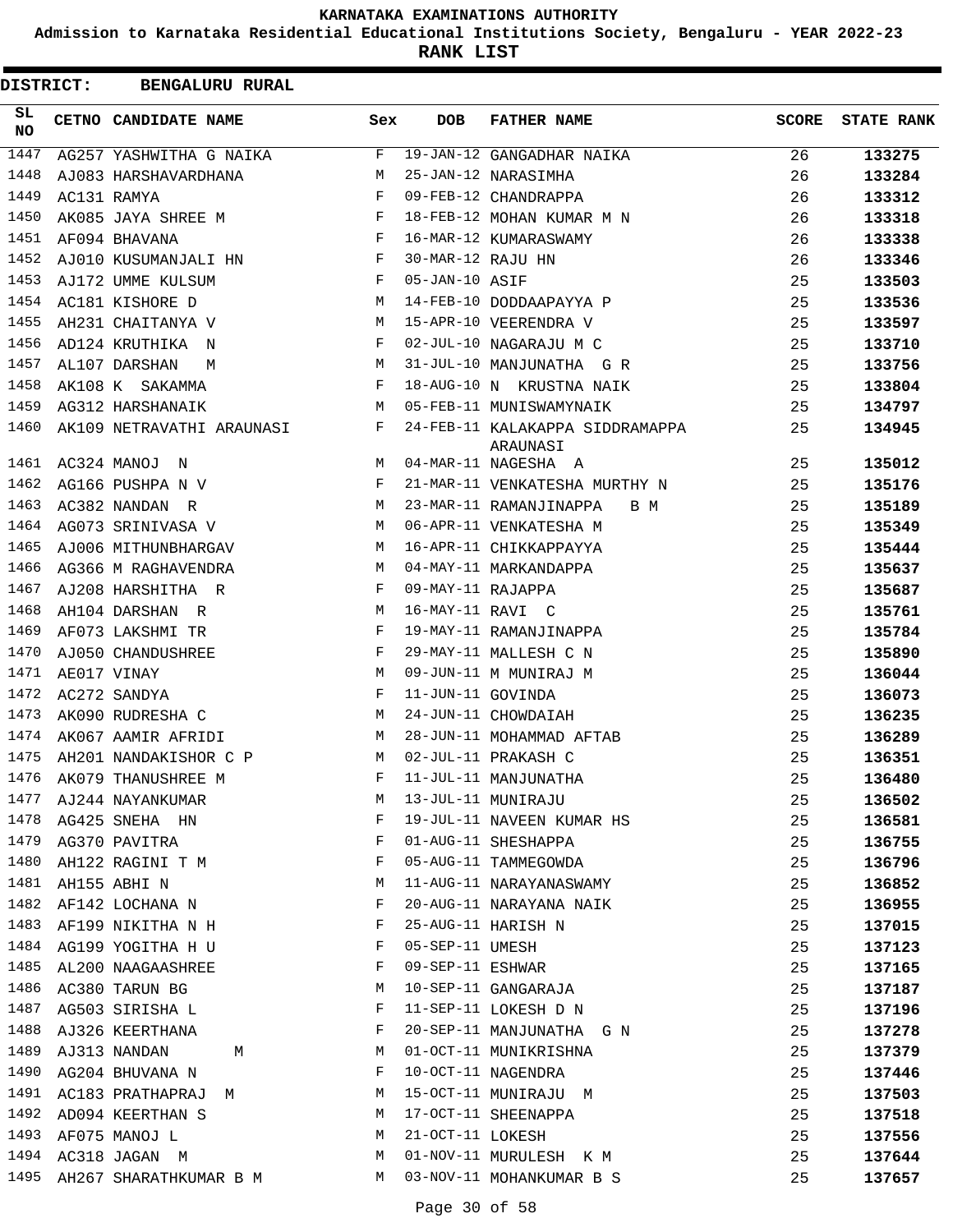**Admission to Karnataka Residential Educational Institutions Society, Bengaluru - YEAR 2022-23**

**RANK LIST**

| <b>DISTRICT:</b> | <b>BENGALURU RURAL</b>                                                                                                              |              |                   |                                                 |              |                   |
|------------------|-------------------------------------------------------------------------------------------------------------------------------------|--------------|-------------------|-------------------------------------------------|--------------|-------------------|
| SL.<br>NO        | CETNO CANDIDATE NAME                                                                                                                | Sex          | <b>DOB</b>        | <b>FATHER NAME</b>                              | <b>SCORE</b> | <b>STATE RANK</b> |
| 1496             | AH041 GAJANANDA K                                                                                                                   | M            |                   | 08-NOV-11 KRISHNAPPA A C                        | 25           | 137692            |
| 1497             | AK207 LAVANYA                                                                                                                       | F            | 10-NOV-11 GOPALA  |                                                 | 25           | 137709            |
| 1498             | AD019 NITHIN K P M                                                                                                                  |              | 16-NOV-11 PRAKASH |                                                 | 25           | 137762            |
| 1499             | AH198 HARSHITHA M F                                                                                                                 |              |                   | 17-NOV-11 MUNISWAMY                             | 25           | 137766            |
| 1500             | AE005 NIROSHA Y M                                                                                                                   | F            |                   | 19-NOV-11 MANJUNATHA                            | 25           | 137782            |
| 1501             | AG122 LAKSHMI J                                                                                                                     | F            |                   | 07-DEC-11 JANARDHAN                             | 25           | 137923            |
| 1502             | AH266 ULLAS K G                                                                                                                     | M            |                   | 09-DEC-11 GIRISH K V                            | 25           | 137940            |
| 1503             | AJ063 VARSHASRE                                                                                                                     | F            | 10-DEC-11 MUNIRAJ |                                                 | 25           | 137951            |
| 1504             | AG192 THARUN J NAIK                                                                                                                 | M            |                   | 24-DEC-11 JAGADISH NAIK H S                     | 25           | 138043            |
| 1505             | AH222 YATHISHGWODA K M M 01-JAN-12 MUNNEGWODA                                                                                       |              |                   |                                                 | 25           | 138115            |
| 1506             | AE060 VEDHASHREE<br>and the state of the state of the state of the state of the state of the state of the state of the state of the |              |                   | 21-JAN-12 VENKATESHA                            | 25           | 138176            |
| 1507             | $\mathbf{F}$<br>AK150 GOWTHAMI M                                                                                                    |              |                   | 25-JAN-12 MOHAN K G                             | 25           | 138181            |
| 1508             | $\mathbf{F}^{(1)}$ and $\mathbf{F}^{(2)}$<br>AG287 ANJALI N                                                                         |              |                   | 07-FEB-12 NAJEGOWDA                             | 25           | 138204            |
| 1509             | AG170 MEGHANA N                                                                                                                     | $\mathbf{F}$ |                   | 06-MAR-12 NAGARAJU S                            | 25           | 138236            |
| 1510             | AC210 MOHITH GOWDA G A M                                                                                                            |              |                   | 08-MAR-12 ANAND KUMAR G C                       | 25           | 138237            |
| 1511             | M<br>AJ327 VINAYA S                                                                                                                 |              |                   | 25-APR-12 SRINIVAS                              | 25           | 138263            |
| 1512             | AJ221 MYTHRI R                                                                                                                      | $\mathbf{F}$ |                   | 30-APR-12 RAJAPPA M                             | 25           | 138264            |
| 1513             | AG379 BRUNDHA C K $$\rm F$$                                                                                                         |              |                   | 11-NOV-09 KENCHE GOWDA                          | 24           | 138363            |
| 1514             | M <sub>N</sub><br>AC173 ANIL R                                                                                                      |              |                   | 17-OCT-10 RAMANJINI                             | 24           | 138880            |
| 1515             | <b>M</b><br>AJ291 MAYURA S                                                                                                          |              |                   | 10-NOV-10 SRINIVASA M                           | 24           | 139017            |
| 1516             | AK166 RATHNA D                                                                                                                      | F            | 25-DEC-10 DEVARAJ |                                                 | 24           | 139229            |
| 1517             | AJ043 HARSHAN KUMAR V M                                                                                                             |              |                   | 16-FEB-11 VENKATESH Y                           | 24           | 139602            |
| 1518             | AK321 HEMANTH GOWDA N S M                                                                                                           |              |                   | 16-MAR-11 SIDDHARAJU                            | 24           | 139823            |
| 1519             | AK315 VISMITHA S                                                                                                                    | F            |                   | 21-APR-11 SRINIVASA V                           | 24           | 140142            |
| 1520             | M<br>AG496 SYED IBRAHIM                                                                                                             |              |                   | 08-MAY-11 SYED KHALEEL                          | 24           | 140331            |
| 1521             | AK171 PRAJWALGOWDA N M 13-MAY-11 NAGENDRA S N                                                                                       |              |                   |                                                 | 24           | 140375            |
| 1522             | AD137 KEERTHI M<br>$\mathbf{F}$ and the set of $\mathbf{F}$ .                                                                       |              |                   | 14-MAY-11 MUNIRAJU                              | 24           | 140386            |
| 1523             | $M_{\rm H}$<br>AF185 PUNEETH RAJ H C                                                                                                |              |                   | 14-MAY-11 CHELUVARAJU                           | 24           | 140388            |
|                  | 1524 AC299 JALASHREE R                                                                                                              | $\mathbb{F}$ |                   | 22-MAY-11 RAMESHA H                             | 24           | 140457            |
| 1525             | AH093 LAKSHMINARAYANA                                                                                                               | M            | 22-MAY-11 MAHESH  |                                                 | 24           | 140459            |
| 1526             | AG463 MAHESHNAIK                                                                                                                    | M            |                   | 09-JUN-11 KUMARNAIK                             | 24           | 140704            |
| 1527             | AL313 MARUTHI K N                                                                                                                   | M            |                   | 10-JUN-11 NARAYANA SWAMY                        | 24           | 140717            |
|                  | 1528 AH109 MEGHANA K                                                                                                                | F            |                   | 21-JUN-11 KESHAVA KN                            | 24           | 140839            |
| 1529             | AG374 LOHITH G                                                                                                                      | M            |                   | 26-JUN-11 GOVINDARAJU                           | 24           | 140908            |
| 1530             | AC335 SujanDeepak N                                                                                                                 | M            |                   | 05-JUL-11 Natraj N                              | 24           | 141014            |
| 1531             | AL243 MANJUNATHA                                                                                                                    | М            |                   | 13-JUL-11 MALLIKURJUNA                          | 24           | 141100            |
|                  | 1532 AC043 SHANKAR D                                                                                                                | M            |                   | 15-JUL-11 DEVARAJA S                            | 24           | 141132            |
| 1533             | AK111 CHANDAN T S                                                                                                                   | M            |                   | 22-JUL-11 SHIVAKUMAR T B                        | 24           | 141195            |
| 1534             | AG052 LOKESH S                                                                                                                      | M            |                   | 24-JUL-11 SOMASHEKAR A                          | 24           | 141221            |
| 1535             | AH195 USHA RANI K                                                                                                                   | F            |                   | 28-JUL-11 KRISHANAPPA                           | 24           | 141283            |
|                  | 1536 AC082 JEEVAN S                                                                                                                 | M            |                   | 30-JUL-11 SUBRAMANI B K                         | 24           | 141293            |
| 1537             | AF003 ABHIGAL ARON                                                                                                                  | F            |                   | 03-AUG-11 MUDDAPPA A                            | 24           | 141340            |
| 1538             |                                                                                                                                     | М            |                   |                                                 |              |                   |
| 1539             | AD078 ARJUN<br>AC155 JAYASHREE M                                                                                                    | F            |                   | 06-AUG-11 MANJUNATHA<br>09-AUG-11 MUDDU NAGARAJ | 24<br>24     | 141374            |
| 1540             |                                                                                                                                     | M            |                   | 19-AUG-11 CHANDRAPPA                            |              | 141410            |
| 1541             | AJ001 GOWTHAM BC                                                                                                                    | M            |                   | 22-AUG-11 HANUMANAIK                            | 24           | 141507            |
| 1542             | AG418 ADITHYA H NAIK                                                                                                                | F            |                   | 16-SEP-11 SHIVAKUMAR                            | 24           | 141524            |
| 1543             | AG235 SUREKHA                                                                                                                       | F            |                   | 21-SEP-11 SIDDARAJU                             | 24           | 141767            |
|                  | AG332 SHIRISHA A S                                                                                                                  |              |                   |                                                 | 24           | 141818            |
| 1545             | 1544 AF212 KARTHIK TM                                                                                                               | M<br>М       |                   | 22-SEP-11 MUTHARAJU                             | 24           | 141825            |
|                  | AK222 MANOJ C                                                                                                                       |              |                   | 23-OCT-11 CHIKKANARASAIAH                       | 24           | 142050            |
|                  |                                                                                                                                     |              | Page 31 of 58     |                                                 |              |                   |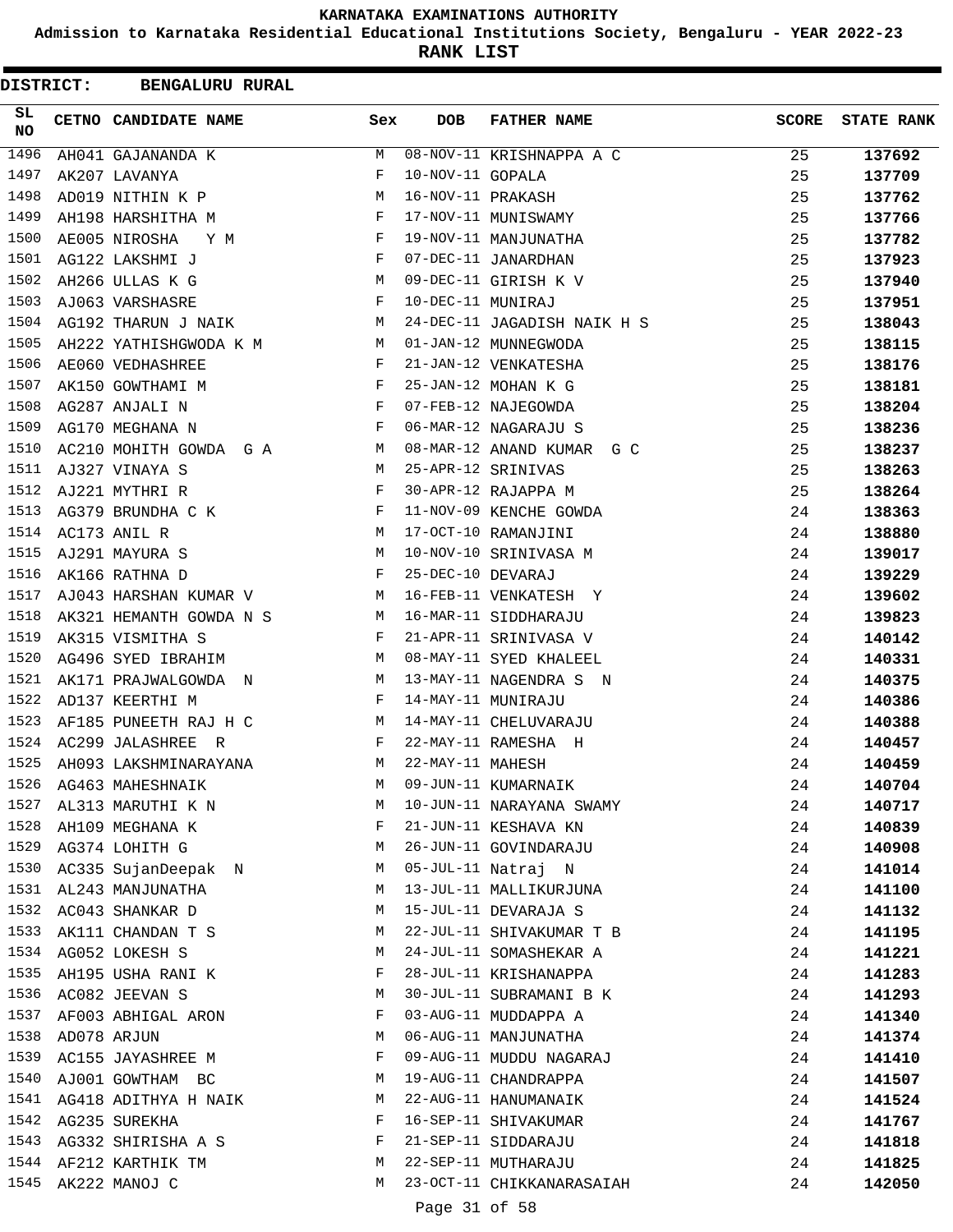**Admission to Karnataka Residential Educational Institutions Society, Bengaluru - YEAR 2022-23**

| <b>DISTRICT:</b> | <b>BENGALURU RURAL</b>           |     |                   |                                             |              |                   |
|------------------|----------------------------------|-----|-------------------|---------------------------------------------|--------------|-------------------|
| SL<br>NO         | CETNO CANDIDATE NAME             | Sex | DOB               | <b>FATHER NAME</b>                          | <b>SCORE</b> | <b>STATE RANK</b> |
| 1546             | AF108 ROOPA                      | F   |                   | 27-OCT-11 GANGADHAR                         | 24           | 142074            |
| 1547             | AF070 NITHIN TN                  | M   |                   | 29-OCT-11 NARASIMHAMURTHY                   | 24           | 142092            |
| 1548             | AD125 GAGAN R                    | М   | 04-NOV-11 RAMANNA |                                             | 24           | 142141            |
| 1549             | AH273 SANJAY M                   | М   |                   | 05-NOV-11 MUNIKRISHNA G                     | 24           | 142151            |
| 1550             | AC188 SIDDU S                    | М   |                   | 10-NOV-11 SABANNA B                         | 24           | 142197            |
| 1551             | AG005 VISHRUTH P                 | М   |                   | 13-NOV-11 PRAKASH V                         | 24           | 142220            |
| 1552             | AD112 PAVAN KUMAR N              | М   |                   | 20-NOV-11 NARAYANASWAMY                     | 24           | 142277            |
| 1553             | AD056 PRUTHVI RAJ S              | М   |                   | 22-NOV-11 SHANKAR B A                       | 24           | 142299            |
| 1554             | AF213 SAGAR H N                  | М   |                   | 26-NOV-11 VENKATESH                         | 24           | 142328            |
| 1555             | AG185 SHRAVANI S                 | F   |                   | 28-NOV-11 SRINIVASA                         | 24           | 142348            |
| 1556             | AJ003 ABHISHEK R                 | M   | 01-DEC-11 RAJU    |                                             | 24           | 142367            |
| 1557             | AE091 SOWJANYA K                 | F   | 03-DEC-11 KUMAR M |                                             | 24           | 142386            |
| 1558             | AD224 DARSHAN B                  | М   | 06-DEC-11 BALAPPA |                                             | 24           | 142409            |
| 1559             | AC156 VENKATESH GURUNATH LAMANI  | M   |                   | 06-DEC-11 GURUNATH SHIVAJI LAMANI           | 24           | 142417            |
| 1560             | AJ133 NADIYA KHANAM<br>M         | F   |                   | 09-DEC-11 MAHAMOD KALU                      | 24           | 142431            |
| 1561             | AG120 THILESH KUMAR              | M   | 20-DEC-11 RAVI    |                                             | 24           | 142505            |
| 1562             | AG079 NIRANJAN R                 | М   |                   | 04-JAN-12 RUDRESH V                         | 24           | 142614            |
| 1563             | AC278 KOHAL GOWDA V M            | М   |                   | 09-JAN-12 MADHU V M                         | 24           | 142622            |
| 1564             | AH137 PREKSHITHA                 | F   |                   | 12-JAN-12 SHIVAPPA                          | 24           | 142629            |
| 1565             | AF177 BHOOMIKA C N               | F   |                   | 13-JAN-12 NATARAJU                          | 24           | 142631            |
| 1566             | AF022 R REKHA LAKSHMI            | F   |                   | 11-MAR-12 RAMACHANDRA                       | 24           | 142696            |
| 1567             | AG022 MOWRYA C                   | M   |                   | 14-SEP-12 CHANDRASHEKHAR P                  | 24           | 142741            |
| 1568             | AH141 RADHA KUMARI<br>M          | F   |                   | 01-JAN-09 MOHAN ROY                         | 23           | 142752            |
| 1569             | AH229 KAVYA SHRI                 | F   |                   | 10-MAY-10 MUNIKRISHNA                       | 23           | 142912            |
| 1570             | AJ305 VEERBADRA                  | M   |                   | 01-JUL-10 VIJAYKUMAR                        | 23           | 142985            |
| 1571             | AH282 VINEET S KANAKA            | M   |                   | 21-OCT-10 SHANKAR S KANAKA                  | 23           | 143249            |
| 1572             | AG250 ANKITHA R                  | F   | 11-NOV-10 RAMESHA |                                             | 23           | 143310            |
| 1573             | AG015 MITRA BINDA V              | F   |                   | 18-NOV-10 VISHWANATH B T                    | 23           | 143334            |
| 1574             | AC106 AKSHAYKUMAR<br>M M         | M   |                   | 22-DEC-10 MUNIANJINAPPA                     | 23           | 143473            |
| 1575             | AF129 PREETHAM BASAPPA DODDAMANI | M   |                   | 25-DEC-10 BASAVARAJ MAILARAPPA<br>DODDAMANI | 23           | 143493            |
| 1576             | AC394 SHREYAS R                  | М   | 06-JAN-11 RAJAPPA |                                             | 23           | 143643            |
| 1577             | AD071 SINCHANA K                 | F   |                   | 06-FEB-11 KRISHNAPPA                        | 23           | 143827            |
|                  | 1578 AC212 M MOHAN               | М   |                   | 19-FEB-11 MUNIRAJU N                        | 23           | 143896            |
| 1579             | AG344 REKHA N                    | F   |                   | 12-MAR-11 NARASIMHA                         | 23           | 144040            |
| 1580             | AF057 MOHANKUMARA M A            | М   |                   | 06-APR-11 AMBARISH B                        | 23           | 144244            |
| 1581             | AF106 CHETHAN NAIK               | М   |                   | 09-APR-11 NARAYANANAIK                      | 23           | 144271            |
|                  | 1582 AL074 SHIVAKUMAR            | М   |                   | 14-APR-11 HANUMANTHAPPA                     | 23           | 144310            |
| 1583             | AJ145 GUNASHEKAR SL              | M   |                   | 27-APR-11 LOKESH K                          | 23           | 144399            |
| 1584             | AF197 THEJUS B M                 | М   |                   | 16-MAY-11 MUTHEGOWDA                        | 23           | 144584            |
| 1585             | AC029 BHARATH B N                | М   |                   | 21-MAY-11 NAGARAJU B R                      | 23           | 144616            |
| 1586             | AJ210 ANITHA                     | F   |                   | 27-MAY-11 SHIVARAJA                         | 23           | 144669            |
| 1587             | AC195 BHANUSHRI S                | F   |                   | 18-JUN-11 SHIVAKUMAR                        | 23           | 144928            |
| 1588             | AG520 LIKHITHA N                 | F   |                   | 27-JUN-11 NAVEENKUMAR                       | 23           | 145020            |
| 1589             | AG025 VINAY GS                   | M   |                   | 30-JUN-11 SIDDAPPA                          | 23           | 145059            |
| 1590             | AJ290 KUSHAL GOWDA V             | М   |                   | 01-JUL-11 VENKATESH                         | 23           | 145064            |
| 1591             | AE146 NANDAN S N                 | M   |                   | 02-JUL-11 MURTHY N                          | 23           | 145074            |
| 1592             | AD158 NIVEDITHA<br>B L           | F   |                   | 05-JUL-11 LAKSHMINARAYANA                   | 23           | 145102            |
| 1593             | AE088 GIRISH T                   | М   |                   | 14-AUG-11 THIRUMALAPPA                      | 23           | 145462            |
|                  | 1594 AJ134 SUPREETHA K C         | F   |                   | 15-AUG-11 CHANNAKESHAVA                     | 23           | 145480            |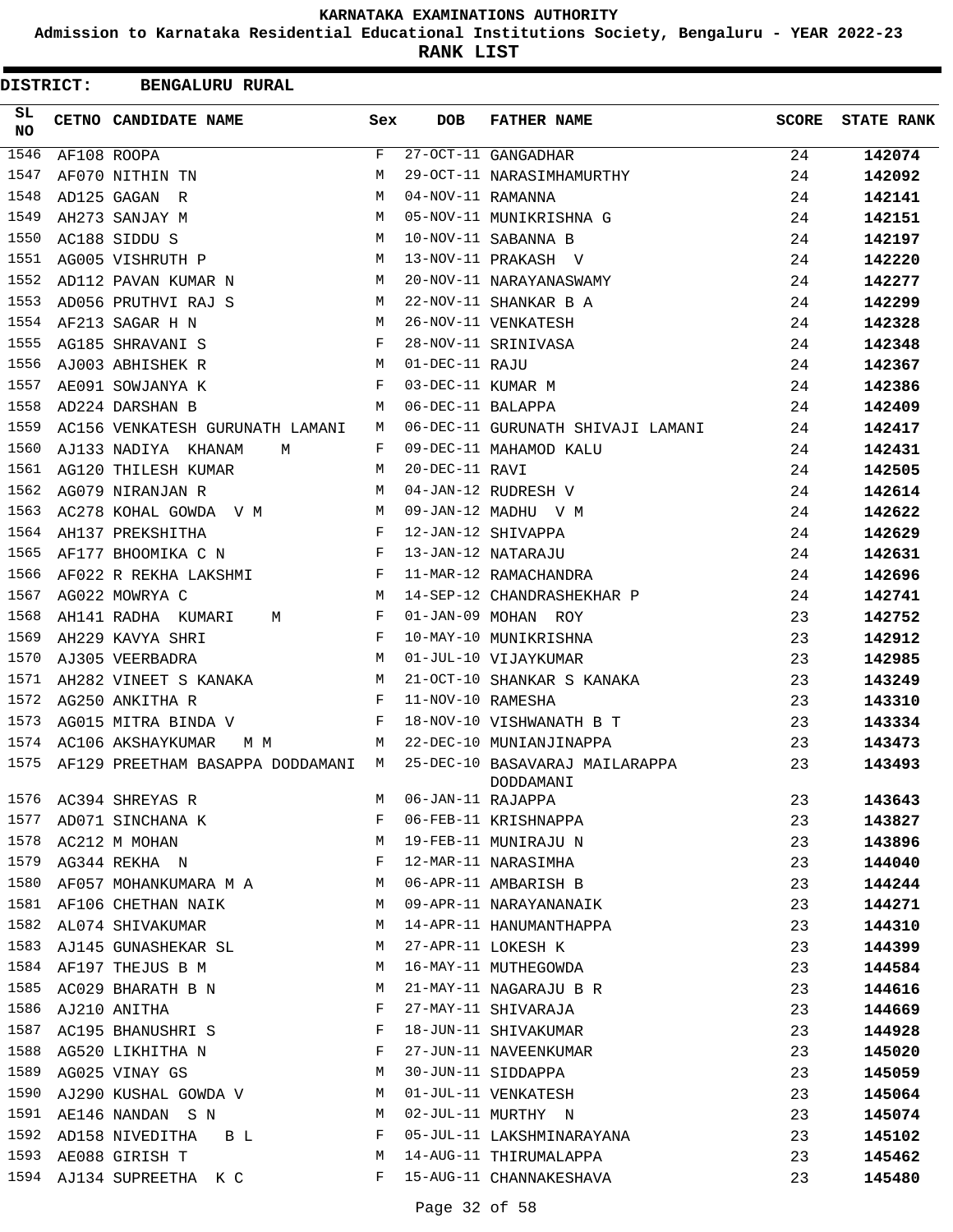**Admission to Karnataka Residential Educational Institutions Society, Bengaluru - YEAR 2022-23**

| <b>DISTRICT:</b> |            | <b>BENGALURU RURAL</b>                                                            |     |                   |                                 |              |                   |
|------------------|------------|-----------------------------------------------------------------------------------|-----|-------------------|---------------------------------|--------------|-------------------|
| SL.<br><b>NO</b> |            | CETNO CANDIDATE NAME                                                              | Sex | <b>DOB</b>        | <b>FATHER NAME</b>              | <b>SCORE</b> | <b>STATE RANK</b> |
| 1595             |            | AH167 NISHANTH T                                                                  | M   |                   | 21-AUG-11 THIMMARAYAPPA M       | 23           | 145523            |
| 1596             |            | AK291 HARSHVARDHAN B M                                                            | M   |                   | 27-AUG-11 MANJUNATH B R         | 23           | 145573            |
| 1597             |            | AC074 DIKSHITH R                                                                  | M   |                   | 10-OCT-11 LATE RAJU             | 23           | 145929            |
| 1598             |            | AG201 LOKESH A                                                                    | M   |                   | 14-OCT-11 ANAND A               | 23           | 145967            |
| 1599             |            | AG018 VARSHITHA YADAV G                                                           | M   |                   | 16-OCT-11 GANGADHARA            | 23           | 145979            |
| 1600             |            | AG478 NITHIN KUMAR S                                                              | M   |                   | 02-NOV-11 SHIVAKUMAR            | 23           | 146091            |
| 1601             |            | AL057 VINOD KUMAR                                                                 | M   |                   | 25-NOV-11 LATE CHINNAPPA        | 23           | 146255            |
| 1602             |            | AF134 BINDHUSHRI BAI                                                              | F   |                   | 27-NOV-11 RAJENDRA NAIK         | 23           | 146269            |
| 1603             |            | AH099 BHAVANI<br>AV                                                               | F   |                   | 28-NOV-11 VENKATESH             | 23           | 146278            |
| 1604             |            | AH085 KOUSHIK D                                                                   | М   | 06-DEC-11 DEVARAJ |                                 | 23           | 146326            |
| 1605             |            | AK127 BHEERAPPA                                                                   | М   |                   | 25-DEC-11 SABARADDY             | 23           | 146432            |
| 1606             |            | AF069 MONIKA GN                                                                   | F   |                   | 30-DEC-11 NAGARAJU              | 23           | 146468            |
| 1607             |            | $\mathbf{F}$ and the contract of the contract of $\mathbf{F}$<br>AG323 SINCHANA M |     |                   | 31-DEC-11 MUNIRAJU              | 23           | 146476            |
| 1608             |            | AJ325 GOKULGOWDA M N M                                                            |     |                   | 20-FEB-12 NAGESH M E            | 23           | 146561            |
| 1609             |            | AK261 CHINMAYEE R                                                                 | F   |                   | 20-APR-12 RAMACHANDRA           | 23           | 146585            |
| 1610             |            | AD087 KISHORE KUMAR B N<br><b>M</b>                                               |     |                   | 08-JUN-12 NARAYANASWAMY         | 23           | 146602            |
| 1611             |            | AJ297 POORVI K                                                                    | F   | 21-NOV-12 KUMAR N |                                 | 23           | 146610            |
| 1612             |            | AJ132 SANTHOSH                                                                    | М   |                   | 01-JUL-09 HANAMANTRAYA BADIGERA | 22           | 146638            |
| 1613             |            | AL071 KALPANA A                                                                   | F   |                   | 30-SEP-09 ANJANA MURTHY         | 22           | 146651            |
| 1614             |            | AK244 ANJAPPA                                                                     | М   |                   | 20-MAR-10 HANUMAPPA             | 22           | 146752            |
| 1615             |            | AF018 NITHIN C                                                                    | M   | 28-MAR-10 CHELUVA |                                 | 22           | 146758            |
| 1616             |            | M<br>AJ147 MANOJ A                                                                |     |                   | 31-MAR-10 ANAND KUMAR M         | 22           | 146760            |
| 1617             |            | AL121 DEEKSHITHA M                                                                | F   |                   | 16-NOV-10 MANJUNATHA K R        | 22           | 147177            |
| 1618             |            | AD105 PRIYANKA M                                                                  | F   |                   | 21-FEB-11 MUNISHAMAPPA          | 22           | 147682            |
| 1619             |            | AJ113 PRAJWAL HN                                                                  | M   | 24-MAR-11 NAGESH  |                                 | 22           | 147889            |
| 1620             |            | AL226 AKASH MYAGERI MYAGERI                                                       | M   | 29-APR-11 RAJU    |                                 | 22           | 148139            |
| 1621             |            | AG083 AJAY R                                                                      | M   |                   | 01-MAY-11 RAMANJINAIAH          | 22           | 148151            |
| 1622             |            | AE075 DHANUSH HR                                                                  | М   |                   | 20-MAY-11 RENU KUMAR            | 22           | 148299            |
| 1623             |            | AH077 VEDANTH CHOWDHRY                                                            | M   |                   | 02-JUN-11 RAJESH CHOWDHRY       | 22           | 148435            |
| 1624             |            | AG124 YASHWANTH L                                                                 | M   |                   | 15-JUN-11 LAKSHMINARAYANA       | 22           | 148562            |
| 1625             |            | AC225 SHASHANK N                                                                  | M   |                   | 19-JUN-11 NARAYANASWAMY         | 22           | 148599            |
| 1626             |            | AH181 MANU D M                                                                    | M   |                   | 20-JUN-11 MANJUNATHA            | 22           | 148607            |
| 1627             |            | AL250 SHARATH G                                                                   | M   |                   | 29-JUN-11 GOPALAIAH             | 22           | 148689            |
| 1628             |            | AH065 YASHWANTH GANESHA KUKER M                                                   |     |                   | 18-JUL-11 GANESHA KUKER         | 22           | 148872            |
|                  |            | 1629 AC353 NITHYASHREE N                                                          | F   |                   | 24-JUL-11 A NARAYANASWAMY       | 22           | 148914            |
| 1630             |            | AF074 VARSHINI K C                                                                | F   |                   | 30-JUL-11 CHANDRASHEKER         | 22           | 148972            |
| 1631             |            | AK157 SNEHANA                                                                     | F   |                   | 09-AUG-11 KADRAIAH              | 22           | 149049            |
| 1632             |            | AJ140 NANDEEPKUMAR M                                                              | M   |                   | 10-AUG-11 MANJUNATH<br>M        | 22           | 149059            |
|                  |            | 1633 AC301 SUPRIYA M                                                              | F   |                   | 16-AUG-11 MANJUNATHA            | 22           | 149095            |
| 1634             |            | AF165 KEERTHAN RAJ A N                                                            | M   |                   | 30-AUG-11 NAGARAJU              | 22           | 149199            |
| 1635             |            | AH244 MURALI KRISHNA                                                              | M   | 08-SEP-11 NAGARAJ |                                 | 22           | 149271            |
| 1636             | AJ259 RAMU |                                                                                   | M   |                   | 11-SEP-11 KRISHNAPPA            | 22           | 149295            |
| 1637             |            | AC342 ALIYA N                                                                     | F   |                   | 15-SEP-11 NISAR AHAMED          | 22           | 149322            |
| 1638             |            | AG440 RAKSHITH M                                                                  | М   |                   | 29-SEP-11 MUNIYAPPA S           | 22           | 149412            |
| 1639             |            | AD089 PRABHU S                                                                    | М   |                   | 30-SEP-11 SHANKARAPPA           | 22           | 149424            |
| 1640             |            | AL324 USMAN KHAN                                                                  | F   |                   | 29-OCT-11 RAFIQ KHAN            | 22           | 149618            |
|                  |            | 1641 AG110 ARCHANA K H                                                            | F   |                   | 14-NOV-11 HANUMANTHARAJU        | 22           | 149706            |
|                  |            | 1642 AG518 KOUSALYA A                                                             | F   |                   | 14-NOV-11 ANJINAPPA             | 22           | 149711            |
| 1643             |            | AH024 KUSHALGOWDA V                                                               | M   |                   | 15-NOV-11 VIJAYKUMAR S M        | 22           | 149719            |
| 1644             |            | AC169 KOMALA TM                                                                   | F   |                   | 26-NOV-11 MUNEGOWDA TM          | 22           | 149787            |
|                  |            |                                                                                   |     | Page 33 of 58     |                                 |              |                   |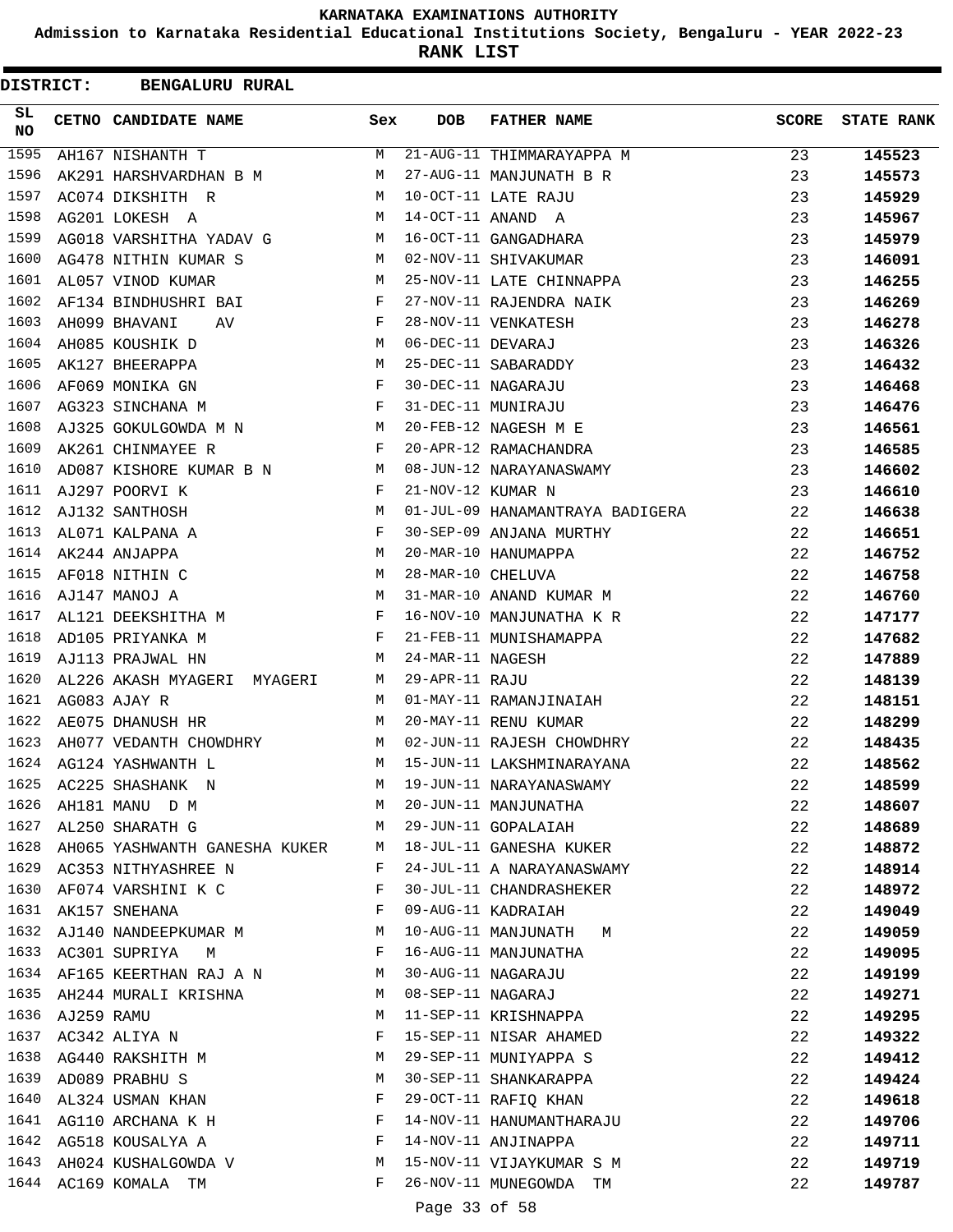**Admission to Karnataka Residential Educational Institutions Society, Bengaluru - YEAR 2022-23**

**RANK LIST**

 $\blacksquare$ 

|           | DISTRICT: | <b>BENGALURU RURAL</b>     |     |                   |                               |              |                   |
|-----------|-----------|----------------------------|-----|-------------------|-------------------------------|--------------|-------------------|
| SL<br>NO. |           | CETNO CANDIDATE NAME       | Sex | <b>DOB</b>        | <b>FATHER NAME</b>            | <b>SCORE</b> | <b>STATE RANK</b> |
| 1645      |           | AF056 SHREYA R             | F   |                   | 30-NOV-11 RAMAKRISHNA         | 22           | 149823            |
| 1646      |           | AL245 DHANUSH S            | М   |                   | 04-DEC-11 SHEKAR M            | 22           | 149838            |
| 1647      |           | AL118 CHAITRA J            | F   |                   | 06-DEC-11 JAGADISH N          | 22           | 149846            |
| 1648      |           | AD095 MITHUN GOWDA<br>D R  | M   |                   | 16-DEC-11 RAVI KUMAR D C      | 22           | 149903            |
| 1649      |           | AF186 SINCHANA H S         | F   |                   | 16-DEC-11 SUBRAMANI           | 22           | 149906            |
| 1650      |           | AE137 NIHARIKA<br>D N      | F   |                   | 22-DEC-11 DINESH KUMAR<br>S N | 22           | 149932            |
| 1651      |           | AH058 NIKITH R             | М   | 01-JAN-12 RAVI    |                               | 22           | 149997            |
| 1652      |           | AF055 KUSHAL J             | М   |                   | 02-JAN-12 JAYASHANKAR K       | 22           | 150007            |
| 1653      |           | AD045 LOHITH K             | М   |                   | 06-JAN-12 KUPENDRA            | 22           | 150017            |
| 1654      |           | AC093 KEERTHAN S           | М   |                   | 09-JAN-12 LATE SHIVA          | 22           | 150026            |
| 1655      |           | AG464 VIDYA B              | F   |                   | 03-MAR-12 BALARAJU            | 22           | 150079            |
| 1656      |           | AG428 HEMANTHA T G         | M   |                   | 07-MAR-12 GOWRISHANKAR N      | 22           | 150081            |
| 1657      |           | AH120 MANOJ N              | М   |                   | 23-APR-10 NAGARAJA            | 21           | 150276            |
| 1658      |           | AL173 MARUTHI M            | M   |                   | 05-OCT-10 MANJUNATHA K C      | 21           | 150514            |
| 1659      |           | AC275 RAKSHITHA C          | F   |                   | 15-OCT-10 CHANDRAPPA          | 21           | 150547            |
| 1660      |           | AJ159 CHARAN               | М   | 16-DEC-10 LOKESH  |                               | 21           | 150733            |
| 1661      |           | AL067 SANJAY S             | М   |                   | 30-DEC-10 SIDDARAJU           | 21           | 150781            |
| 1662      |           | AK175 MASIRA               | F   |                   | 06-FEB-11 KALEE MULLA         | 21           | 151007            |
| 1663      |           | AK091 MANOJA               | М   |                   | 18-FEB-11 DODDAIAH            | 21           | 151052            |
| 1664      |           | AK266 BHARATH A            | М   |                   | 27-FEB-11 ANIL KUMAR          | 21           | 151099            |
| 1665      |           | AG449 NANDANKUMAR C        | M   |                   | 17-MAR-11 CHANDRASHEKHAR      | 21           | 151185            |
| 1666      |           | AK271 SUNIL P K            | М   |                   | 30-APR-11 KOLLAPPA            | 21           | 151463            |
| 1667      |           | AK165 ADARSHA              | М   |                   | 02-MAY-11 MANJUNATHA          | 21           | 151469            |
| 1668      |           | AG434 RAKSHA M             | F   |                   | 15-MAY-11 MANJUNATH           | 21           | 151579            |
| 1669      |           | AC243 RAJEESH R            | М   | 12-JUN-11 RAMESH  |                               | 21           | 151804            |
| 1670      |           | AJ037 Yashas M             | М   |                   | 15-JUN-11 Manjunatha          | 21           | 151829            |
| 1671      |           | AF172 KUSHAL               | М   |                   | 30-JUN-11 VARADARAJU          | 21           | 151932            |
| 1672      |           | AH268 NIRANJAN S           | M   |                   | 12-JUL-11 SHRINIVAS           | 21           | 152033            |
| 1673      |           | AC364 NITHIN M             | М   |                   | 23-JUL-11 MANJUNATHA          | 21           | 152109            |
| 1674      |           | AG074 AJAY NAIKA K         | М   |                   | 25-JUL-11 KUMAR NAIKA         | 21           | 152113            |
|           |           | 1675 AG113 PRAVEENA V      | M   |                   | 26-JUL-11 VENKATESH           | 21           | 152124            |
| 1676      |           | AH176 KAVYA S A            | F   |                   | 27-JUL-11 ASHWATH S A         | 21           | 152129            |
|           |           | 1677 AG234 SOUMYA          | F   |                   | 30-JUL-11 KEMPANARASAIAH      | 21           | 152158            |
|           |           | 1678 AH108 PRATHAP T       | M   |                   | 03-AUG-11 THYAGARAJU          | 21           | 152180            |
|           |           | 1679 AG380 CHARAN S M      | M   |                   | 22-AUG-11 MANJUNATHA          | 21           | 152312            |
| 1680      |           | AD190 DHEERAJGOWDA         | М   |                   | 14-SEP-11 CHANDRAPPA          | 21           | 152437            |
|           |           | 1681 AH227 MOHITH D R      | М   | 17-SEP-11 RAJANNA |                               | 21           | 152449            |
|           |           | 1682 AF184 PRASHANTHA      | M   |                   | 29-SEP-11 MANJUNATH           | 21           | 152514            |
|           |           | 1683 AJ189 HARSHITHA       | F   | 23-OCT-11 NAGESH  |                               | 21           | 152638            |
|           |           | 1684 AH140 SHREYAS KUMAR V | M   |                   | 23-OCT-11 VIJIKUMAR           | 21           | 152640            |
|           |           | 1685 AL062 AISHWARYA       | F   |                   | 12-NOV-11 HANUMANTARAYAPPA    | 21           | 152753            |
|           |           | 1686 AK023 PUSHPA          | F   | 23-NOV-11 KUMAR   |                               | 21           | 152816            |
|           |           | 1687 AK246 AKASH P R       | М   |                   | 09-DEC-11 RAVI KUMAR          | 21           | 152902            |
|           |           | 1688 AG040 ALIYA BANU      | F   | 12-DEC-11 ROSHAN  |                               | 21           | 152919            |
| 1689      |           | AH119 KUSHI S              | F   |                   | 17-DEC-11 SUBRAMANI           | 21           | 152949            |
|           |           | 1690 AF028 THANUJA         | F   |                   | 21-DEC-11 NAGARAJU            | 21           | 152972            |
|           |           | 1691 AK203 BRUNDHA A S     | F   |                   | 07-FEB-12 SIDDAGANGAIAH A H   | 21           | 153092            |
|           |           | 1692 AK323 PRAJWAL         | M   |                   | 05-FEB-11 SHIVAPPA            | 20           | 153874            |
|           |           | 1693 AH143 PRAJVAL R       | М   |                   | 21-FEB-11 RADISH M            | 20           | 153932            |
|           |           | 1694 AL109 YASHAS M L      | М   |                   | 25-FEB-11 LOKESH M B          | 20           | 153951            |

Page 34 of 58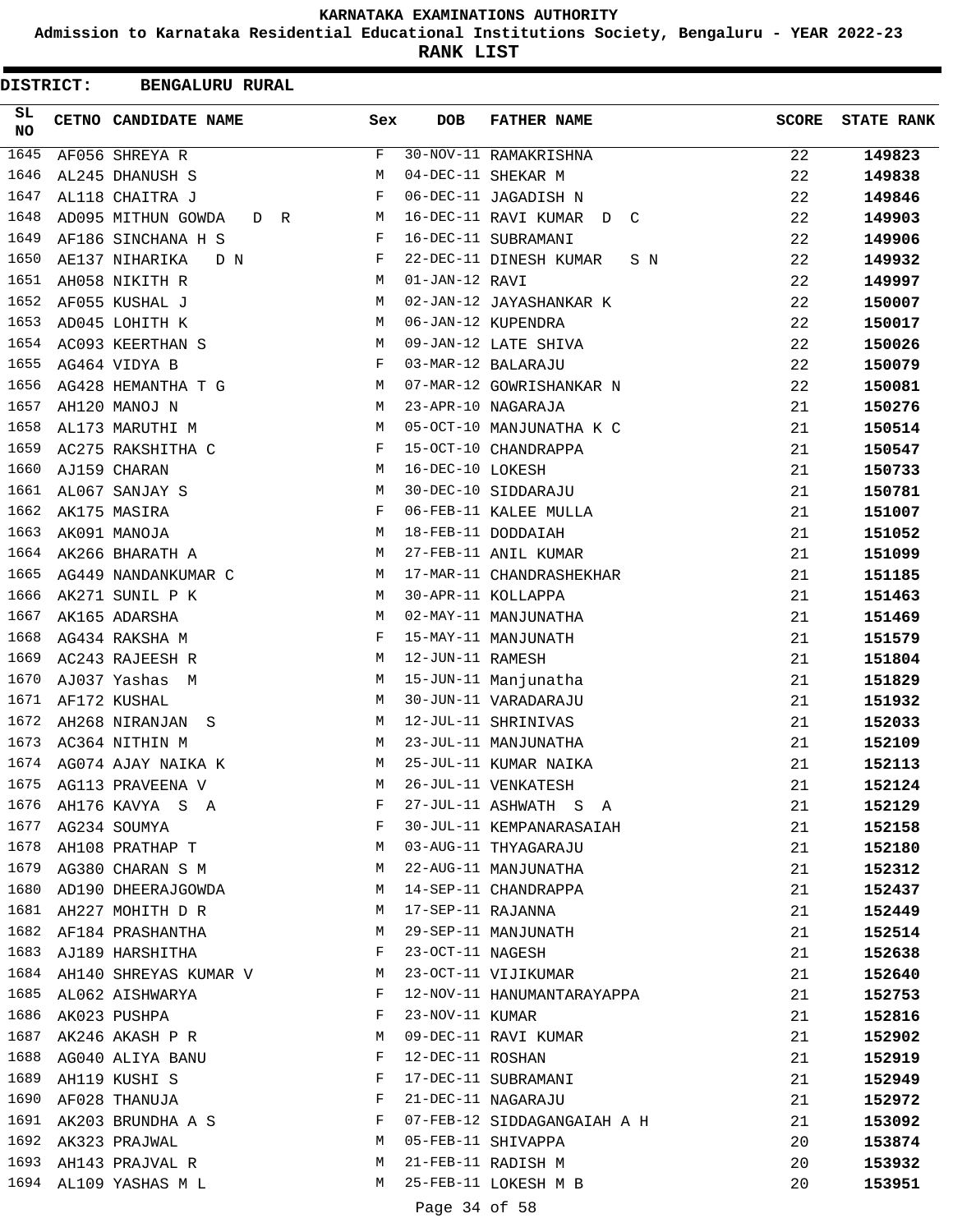**Admission to Karnataka Residential Educational Institutions Society, Bengaluru - YEAR 2022-23**

**RANK LIST**

| <b>DISTRICT:</b> | <b>BENGALURU RURAL</b>                                              |                    |                   |                                  |              |                   |
|------------------|---------------------------------------------------------------------|--------------------|-------------------|----------------------------------|--------------|-------------------|
| SL.<br><b>NO</b> | CETNO CANDIDATE NAME                                                | Sex                | <b>DOB</b>        | <b>FATHER NAME</b>               | <b>SCORE</b> | <b>STATE RANK</b> |
| 1695             | AD111 NISARGA S                                                     | $\mathbf{F}% _{0}$ |                   | 13-APR-11 SIDDESHAPPA            | 20           | 154152            |
| 1696             | AL059 KUSHAL A                                                      | M                  |                   | 04-JUN-11 ANJANAMURTHY           | 20           | 154432            |
| 1697             | AL081 ALIYA                                                         | F                  |                   | 07-JUN-11 SADIQ PASHA            | 20           | 154455            |
| 1698             | AG391 PAVAN KARTHIK H N M                                           |                    |                   | 11-JUN-11 NAGARAJU H N           | 20           | 154487            |
| 1699             | AF010 AMULYA K                                                      | F                  | 29-JUL-11 KUMAR   |                                  | 20           | 154788            |
| 1700             | $M_{\rm H}$<br>AC316 MANOJ GOWDA R M                                |                    |                   | 02-AUG-11 MUNEGOWDA R H          | 20           | 154814            |
| 1701             | AL310 DEEKSHITHA                                                    | F                  |                   | 19-AUG-11 LINGARAJU              | 20           | 154892            |
| 1702             | AL026 RAMYA                                                         | F                  |                   | 30-AUG-11 THIPPESHA              | 20           | 154951            |
| 1703             | AF077 PRITHAM                                                       | M                  |                   | 31-AUG-11 BASAVARAJU             | 20           | 154960            |
| 1704             | AG360 DHANUSH R                                                     | M                  |                   | 01-NOV-11 RAGHAVENDRA NAIK       | 20           | 155259            |
| 1705             | AC239 VINAY KUMAR P                                                 | M                  |                   | 15-NOV-11 PRAKASHA T             | 20           | 155337            |
| 1706             | AD034 GOWTHAM NAYAK                                                 | M                  |                   | 18-NOV-11 JAGADISH AT            | 20           | 155345            |
| 1707             | AH075 DEEKSHITH RAJ S B                                             | M                  |                   | 03-DEC-11 BASAVARAJ S K          | 20           | 155417            |
| 1708             | AK047 HUSEN KHAN                                                    | M                  |                   | 05-DEC-11 TAALIB KHAN            | 20           | 155426            |
| 1709             | AL037 BRUNDA HC                                                     | F                  |                   | 21-JAN-12 CHANDRASHEKAR HK       | 20           | 155565            |
| 1710             | $\mathbf{F}$ and $\mathbf{F}$ and $\mathbf{F}$<br>AD035 M KEERTHANA |                    |                   | 27-JAN-12 MANJUNATHA             | 20           | 155574            |
| 1711             | AC124 CHANDRASHEKAR R M                                             |                    | 01-OCT-12 RAJANNA |                                  | 20           | 155640            |
| 1712             | AK186 SHIVARAJA                                                     | M                  |                   | 13-NOV-10 HUSENAPPA              | 19           | 155969            |
| 1713             | AK259 VAIBHAV K                                                     | M                  | 19-DEC-10 KIRAN   |                                  | 19           | 156070            |
| 1714             | AK065 BHUMIKA B                                                     | F                  | 21-DEC-10 BYRAPPA |                                  | 19           | 156073            |
| 1715             | AG529 PAVAN KUMAR B M                                               |                    |                   | 11-JAN-11 MUNIRAJU               | 19           | 156174            |
| 1716             | AG511 RAKSHITHA B                                                   | F                  |                   | 14-JAN-11 BASAVARAJU             | 19           | 156179            |
| 1717             | AH060 ZEENATH QURESHI                                               | F                  |                   | 10-APR-11 MOHMMED RAFEEQ QURESHI | 19           | 156460            |
| 1718             | AL135 AKASHA                                                        | M                  |                   | 25-MAY-11 SHIVAKUMARA            | 19           | 156654            |
| 1719             | AK289 MANOJ M                                                       | M                  |                   | 05-JUL-11 MANJUNATHA             | 19           | 156874            |
| 1720             | $\mathbf{M}$<br>AL036 RITHIN S                                      |                    |                   | 05-AUG-11 SATHISH J              | 19           | 157045            |
| 1721             | AH204 SYEDA IRAM FATHIMA F                                          |                    |                   | 01-SEP-11 SYED MUKTHAR AHMED     | 19           | 157172            |
| 1722             | AH022 HEMAVATHI R                                                   | F                  |                   | 22-SEP-11 RAMAKRISHNAPPA         | 19           | 157246            |
| 1723             | $\mathbf{F}$ and $\mathbf{F}$ and $\mathbf{F}$<br>AJ047 MOUNISHA S  |                    |                   | 29-SEP-11 SOMASHEKAR             | 19           | 157268            |
| 1724             | AC024 THARAN NAYAK M                                                | M                  |                   | 10-OCT-11 MANJUNATHA             | 19           | 157310            |
| 1725             | AD073 TRISHA M                                                      | F                  |                   | 28-OCT-11 MANJUNATH              | 19           | 157386            |
| 1726             | AL087 GOWTHAMI                                                      | F                  |                   | 04-NOV-11 LOKESH ACHAR T M       | 19           | 157402            |
| 1727             | AH284 ANUSHREE<br>R                                                 | F                  |                   | 02-DEC-11 RAMAKRISHNA            | 19           | 157506            |
|                  | 1728 AG444 NIRANJAN NAIK                                            | M                  |                   | 08-DEC-11 JAYARAM NAIK           | 19           | 157525            |
|                  | 1729 AG510 KESHAVAMURTHY N                                          | M                  |                   | 09-DEC-11 NARASIMHAMURTHY        | 19           | 157533            |
| 1730             | AC071 GAJANGOWDA C R                                                | M                  |                   | 15-DEC-11 RAJKUMAR               | 19           | 157565            |
| 1731             | AL195 POOJA KUMARI                                                  | F                  |                   | 28-DEC-11 SANJITH SHARMA         | 19           | 157602            |
| 1732             | AC226 DEEPIKA C                                                     | М                  |                   | 15-JAN-12 CHIKKAMUNIYAPPA        | 19           | 157650            |
|                  | 1733 AK243 HRUTHIK S                                                | М                  |                   | 26-MAY-12 SHANKAR S              | 19           | 157708            |
|                  | 1734 AG058 MANOJ S                                                  | M                  |                   | 07-SEP-10 SANTHOSHKUMAR          | 18           | 157889            |
|                  | 1735 AC167 VIDHYASHREE V                                            | F                  |                   | 16-JAN-11 VENKATESHMURTHY V      | 18           | 158179            |
|                  | 1736 AK297 AJAY R                                                   | M                  | 02-FEB-11 RAJU TS |                                  | 18           | 158223            |
|                  | 1737 AG465 SUBRAMANI M                                              | M                  |                   | 19-APR-11 MANJUNATHA             | 18           | 158488            |
| 1738             | AG395 TEJAS                                                         | M                  |                   | 19-APR-11 NAGARAJU               | 18           | 158489            |
| 1739             | AH260 SHASHANK FARNADDIES                                           | M                  |                   | 25-APR-11 RALPHFERNANDIES        | 18           | 158504            |
| 1740             | AJ179 GOUTHAM GOWDA                                                 | M                  |                   | 27-APR-11 LOKESH K R             | 18           | 158508            |
|                  | 1741 AD148 CHANDANA S 2A                                            | F                  |                   | 06-JUN-11 SHIVAKUMAR B L         | 18           | 158674            |
|                  | 1742 AC104 SHRAVANI                                                 | F                  |                   | 16-JUL-11 MALLESHA               | 18           | 158864            |
|                  | 1743 AL201 VARSHITA P                                               | F                  |                   | 22-JUL-11 PRAKASHBABU            | 18           | 158891            |
|                  | 1744 AL142 KAYLANI                                                  | F                  |                   | 02-AUG-11 KRISHNAPPA             | 18           | 158940            |
|                  |                                                                     |                    | Page 35 of 58     |                                  |              |                   |
|                  |                                                                     |                    |                   |                                  |              |                   |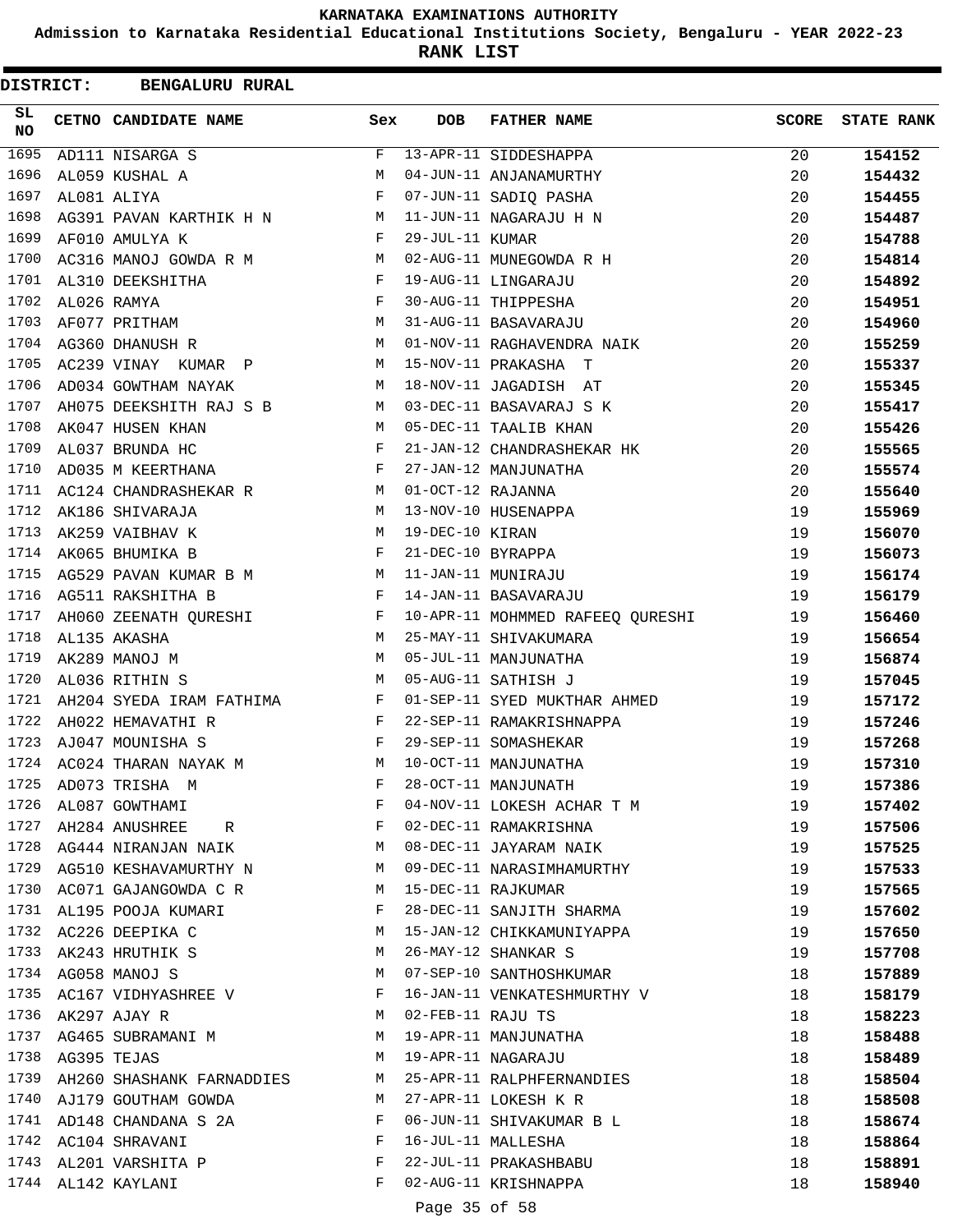**Admission to Karnataka Residential Educational Institutions Society, Bengaluru - YEAR 2022-23**

**RANK LIST**

| <b>DISTRICT:</b> |             | <b>BENGALURU RURAL</b>           |              |                   |                            |              |                   |
|------------------|-------------|----------------------------------|--------------|-------------------|----------------------------|--------------|-------------------|
| SL<br>NO.        |             | CETNO CANDIDATE NAME             | Sex          | <b>DOB</b>        | <b>FATHER NAME</b>         | <b>SCORE</b> | <b>STATE RANK</b> |
| 1745             |             | AL252 MOHAMMED MUBARAK           | М            |                   | 15-AUG-11 ANWAR HUSSAIN    | 18           | 158991            |
| 1746             |             | AL086 NAYANA SHREE M             | F            |                   | 17-AUG-11 MANJUNATH M      | 18           | 159002            |
| 1747             |             | AJ292 UJWAL                      | М            |                   | 22-AUG-11 NARAYANASWAMI    | 18           | 159033            |
| 1748             |             | AF179 KAILASH A R                | М            | 25-AUG-11 RAVI    |                            | 18           | 159048            |
| 1749             |             | AG278 MANOHARA N                 | M            |                   | 01-SEP-11 NARASIMHAMURTHY  | 18           | 159074            |
| 1750             |             | AC233 P JAYANTH                  | M            |                   | 08-SEP-11 POOJAPPA         | 18           | 159102            |
| 1751             |             | AG371 PRITHVI GOWDA S            | М            |                   | 28-SEP-11 SURESH S M       | 18           | 159166            |
| 1752             |             | AG129 AJAYA NAYAKA A             | M            | 29-SEP-11 ANANDA  |                            | 18           | 159168            |
| 1753             |             | AJ144 NEHA M                     | F            |                   | 25-OCT-11 MANJUNATHA       | 18           | 159249            |
| 1754             |             | AG065 CHETHAN M G                | М            |                   | 08-NOV-11 GANGADHARA M     | 18           | 159293            |
| 1755             |             | AG130 KUSUMA                     | F            |                   | 14-NOV-11 CHANDRAPPA       | 18           | 159309            |
| 1756             |             | AH147 HARISH M R                 | M            |                   | 26-NOV-11 RAMESH M H       | 18           | 159350            |
| 1757             |             | AF201 VARUN M V                  | М            |                   | 30-DEC-11 VENKATESH M G    | 18           | 159453            |
| 1758             |             | AF034 PUNARNAVA                  | М            | 13-AUG-10 MALAIAH |                            | 17           | 159639            |
| 1759             |             | AD099 GAYATHRI R                 | F            |                   | 11-SEP-10 RAMAMURTHY       | 17           | 159665            |
| 1760             |             | AK087 YOGESH                     | М            |                   | 26-MAR-11 GANGARAJU T      | 17           | 160019            |
| 1761             |             | AK255 ADVIYA TAHURA              | F            | 10-JUN-11 KALIM   |                            | 17           | 160258            |
| 1762             |             | AH118 KISHAN H C                 | М            |                   | 30-JUN-11 R CHANDRAPPA     | 17           | 160338            |
| 1763             |             | AJ100 MANISH R                   | М            |                   | 06-JUL-11 RAJESH N K       | 17           | 160371            |
| 1764             |             | AE132 POORNITHA G N              | F            |                   | 15-AUG-11 NARASIMAIAH      | 17           | 160517            |
| 1765             |             | AG116 BINDU<br>G<br>$\mathbb{P}$ | F            |                   | 22-SEP-11 PRASANNAKUMAR    | 17           | 160626            |
| 1766             |             | AF089 HARSHITRHA R               | F            | 17-OCT-11 RAJA    |                            | 17           | 160703            |
| 1767             |             | AH033 HARISH S B                 | М            |                   | 19-OCT-11 BEERAPPA<br>SV   | 17           | 160710            |
| 1768             |             | AG252 JAGANATHA                  | М            |                   | 10-NOV-11 MUNIRAJU         | 17           | 160775            |
| 1769             |             | AC053 SHESHUGIRI N               | M            |                   | 18-NOV-11 NARASIMHAMURTHY  | 17           | 160801            |
| 1770             |             | AG125 ABHISHEK R                 | М            |                   | 17-DEC-11 RAVIKUMARA       | 17           |                   |
| 1771             |             |                                  | M            |                   | 01-JAN-12 KANTHARAJU       |              | 160886            |
| 1772             | AE015 JAGAN |                                  | F            |                   | 01-JAN-12 MUNIYAPPA        | 17           | 160916            |
| 1773             |             | AH113 MEGHANA M                  |              |                   |                            | 17           | 160921            |
|                  |             | AD107 CHANDAN M                  | М            |                   | 01-MAR-12 MANJUNATH        | 17           | 160954            |
| 1774             |             | AG285 SHREYAS GOWDA              | М            |                   | 12-MAY-12 RANGANATHA B M   | 17           | 160970            |
| 1775             | AC244 ASHOK |                                  | M            |                   | 02-AUG-10 VENKATESH        | 16           | 161075            |
| 1776             |             | AF029 AKHILESH G                 | M            |                   | 19-DEC-10 GANGADHARA       | 16           | 161224            |
|                  |             | 1777 AG167 TANUJA V              | $\mathbf{F}$ |                   | 13-JAN-11 VENKATESH        | 16           | 161311            |
|                  |             | 1778 AK235 SINDHURA S            | F            |                   | 04-MAR-11 SHIVAKUMAR S S   | 16           | 161413            |
|                  |             | 1779 AL115 DARSHAN R             | М            |                   | 19-MAR-11 RAMANJINI        | 16           | 161450            |
| 1780             |             | AG383 MOUNASHREE G               | F            |                   | 15-APR-11 GAJENDRA         | 16           | 161534            |
| 1781             |             | AK009 SHREYASH N                 | M            |                   | 19-JUN-11 NARASIMHA MURTHY | 16           | 161742            |
| 1782             |             | AG160 VIKAS                      | М            |                   | 17-JUL-11 ANANDA M         | 16           | 161830            |
|                  |             | 1783 AG351 VINUTHA               | F            |                   | 19-SEP-11 CHANDRAKUMAR     | 16           | 162034            |
|                  |             | 1784 AG445 NIKHIL KUMAR          | M            |                   | 13-OCT-11 MANJUNATHA       | 16           | 162099            |
|                  |             | 1785 AH165 HEMANTH K P           | M            | 22-OCT-11 PUJAPPA |                            | 16           | 162123            |
|                  |             | 1786 AK031 RAKESH M              | M            |                   | 26-OCT-11 MANJUNATHA M R   | 16           | 162131            |
|                  |             | 1787 AL208 TEJASWINE VR          | $\mathbf{F}$ | 24-NOV-11 RAJANNA |                            | 16           | 162210            |
| 1788             |             | AG393 LAKSHMIDEVAMMA V           | F            |                   | 29-NOV-11 VENKATACHALA     | 16           | 162226            |
| 1789             |             | AG233 NAYANA M                   | F            |                   | 30-NOV-11 MANJUNATHA       | 16           | 162231            |
| 1790             | AC119 AJAY  |                                  | М            |                   | 20-JAN-12 CHELUVARAJ       | 16           | 162328            |
|                  |             | 1791 AC121 KUSUMA H              | F            | 30-MAR-12 HEMANNA |                            | 16           | 162351            |
|                  |             | 1792 AG198 YESHAVANTHA Y         | M            |                   | 04-APR-12 YELLAPPA         | 16           | 162353            |
|                  |             | 1793 AK252 SADIYA BANU S         | F            |                   | 22-FEB-11 SANA ULLA        | 15           | 162706            |
|                  |             | 1794 AD240 AKASH U               | М            |                   | 12-MAY-11 UMASHANKAR A     | 15           | 162882            |
|                  |             |                                  |              | Page 36 of 58     |                            |              |                   |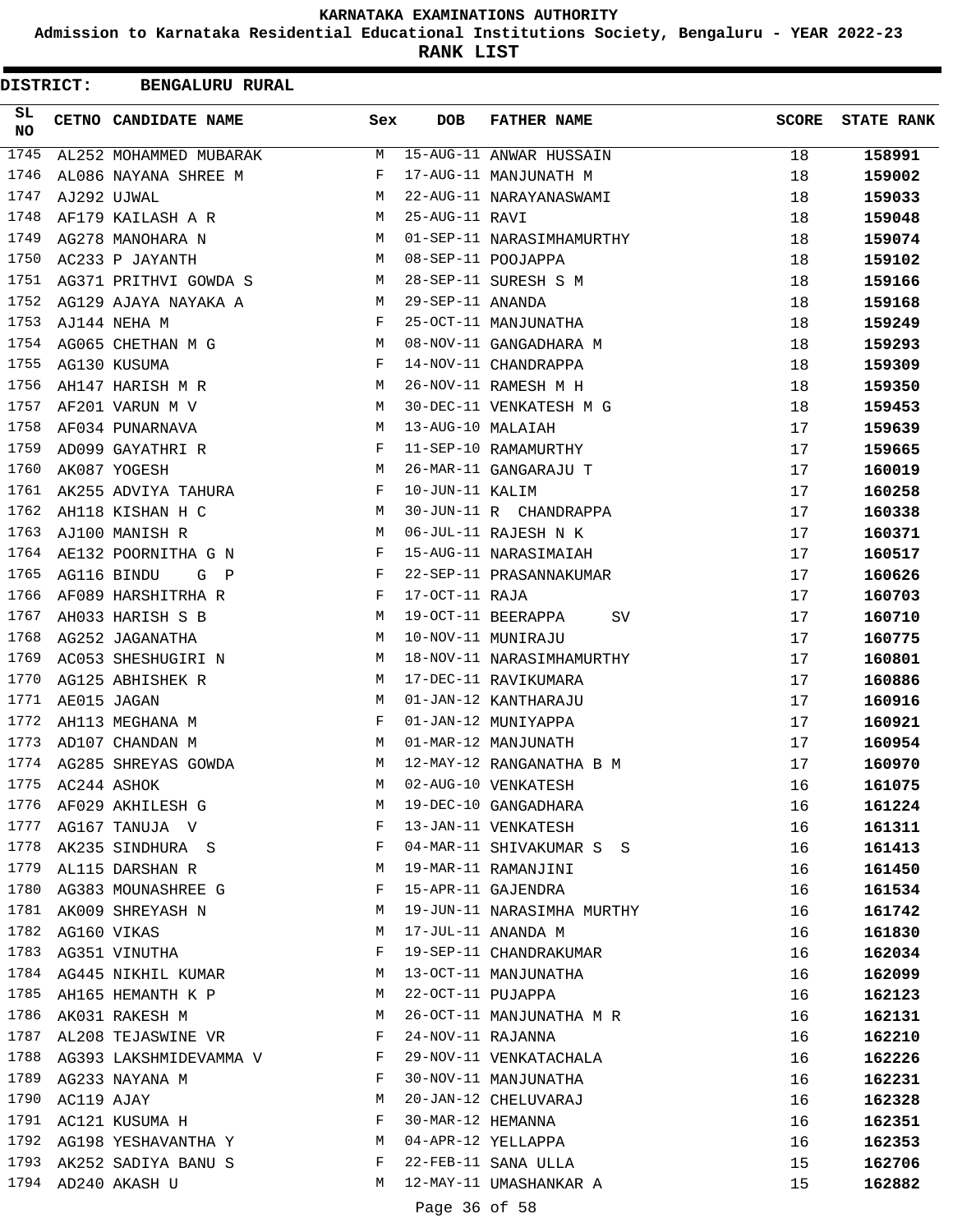**Admission to Karnataka Residential Educational Institutions Society, Bengaluru - YEAR 2022-23**

**RANK LIST**

| <b>DISTRICT:</b> |            | <b>BENGALURU RURAL</b>                                 |        |                                |                                                    |              |                   |
|------------------|------------|--------------------------------------------------------|--------|--------------------------------|----------------------------------------------------|--------------|-------------------|
| SL<br><b>NO</b>  |            | CETNO CANDIDATE NAME                                   | Sex    | <b>DOB</b>                     | <b>FATHER NAME</b>                                 | <b>SCORE</b> | <b>STATE RANK</b> |
| 1795             |            | AF087 NAVEEN R                                         | M      | $\overline{08}$ -AUG-11 RAJU K |                                                    | 15           | 163155            |
| 1796             |            | AG202 KUSHI R                                          | F      |                                | 21-AUG-11 RAVI KUMAR                               | 15           | 163187            |
| 1797             |            | AF101 RAMU G                                           | М      |                                | 12-SEP-11 GANGADHARA                               | 15           | 163238            |
| 1798             |            | AC134 HARSHITH KUMAR                                   | M      |                                | 21-SEP-11 SURESH S C                               | 15           | 163269            |
| 1799             | AD069 UDAY |                                                        | М      |                                | 21-OCT-11 CHITRAPPA                                | 15           | 163347            |
| 1800             |            | AH138 DEEKSHITH KUMAR V                                | M      |                                | 23-OCT-11 VIJIKUMAR                                | 15           | 163349            |
| 1801             |            | AH261 THRISHA                                          | F      |                                | 19-NOV-11 NARASIMAIAH                              | 15           | 163415            |
| 1802             |            | AC374 KRUTHIKA D V                                     | F      |                                | 21-NOV-11 VENKATASWAMY D G                         | 15           | 163419            |
| 1803             |            | AC038 JOHN PAUL R                                      | М      |                                | 21-APR-09 FRANCIS RAJU                             | 14           | 163563            |
| 1804             |            | AE036 ABDULREHAMAN                                     | М      |                                | 02-JUN-10 FAIZULLA                                 | 14           | 163612            |
| 1805             |            | AG390 MAHESHA                                          | М      |                                | 29-OCT-10 MANJUNATHA                               | 14           | 163696            |
| 1806             |            | AG493 LIKHITHA                                         | F      |                                | 30-MAY-11 VENKATESH                                | 14           | 164118            |
| 1807             |            | AG172 HEMALATHA R                                      | F      |                                | 06-JUN-11 RAVIKUMAR                                | 14           | 164147            |
| 1808             |            | AJ139 MOHAN S N                                        | M      |                                | 09-JUN-11 NARAYANASWAMY                            | 14           | 164152            |
| 1809             |            | AG422 CHARANTEJA R                                     | M      |                                | 23-JUL-11 RAMAMURTHY N                             | 14           | 164282            |
| 1810             |            | AH009 SUJAN M                                          | М      |                                | 12-SEP-11 LATE MANJUNATH                           | 14           | 164409            |
| 1811             |            | AF181 LAVANYA H R                                      | F      |                                | 29-SEP-11 RAVI H A                                 | 14           | 164444            |
| 1812             |            | AD020 SHARATH B E                                      | M      |                                | 07-NOV-11 EREGOWDA                                 | 14           | 164522            |
| 1813             |            | AL043 GOUSE PEER                                       | M      | 05-DEC-11 FAYAZ                |                                                    | 14           | 164577            |
| 1814             |            | AC267 NITYASHRI N                                      | F      | 07-DEC-11 NAVIN                |                                                    | 14           | 164584            |
| 1815             |            | AC081 H M ABHISHEK                                     | М      |                                | 27-JAN-12 C MUNIYAPPA                              | 14           | 164664            |
| 1816             |            | AF174 PALLAVI                                          | F      |                                | 12-FEB-12 NAGARAJU                                 | 14           | 164672            |
| 1817             |            | AG365 SYIAHD YASIN                                     | M      |                                | 18-MAR-12 SYIAHD APSARA                            | 14           | 164679            |
| 1818             |            | AJ261 THRISHA                                          | F      | 14-JUL-12 DINESH               |                                                    | 14           | 164687            |
| 1819             |            | AK218 BHAGRAVI R                                       | F      |                                | 15-JAN-10 RANGASWAMY                               | 13           | 164724            |
| 1820             |            | AK055 SHIVANAG                                         | М      |                                | 11-APR-11 YAMANOORAPPA MAILAPUR                    | 13           | 165119            |
| 1821             |            | AK267 KUSHA ASHOK GADAR                                | M      |                                | 30-MAY-11 ASHOK NAGAPPA GADAR                      | 13           | 165220            |
| 1822             |            | AL267 LAVA ASHOK GADAR                                 | M      |                                | 30-MAY-11 ASHOK NAGAPPA GADAR                      | 13           | 165221            |
| 1823             |            | AF167 RAAGINI M                                        | F      |                                | 08-JUL-11 MUNIRAJU                                 | 13           | 165349            |
|                  |            | 1824 AC352 MITHUN S                                    | M      | 09-JUL-11 SURESH               |                                                    | 13           | 165351            |
| 1825             |            | AJ065 VISHALGANESHA KUKER                              | M      |                                | 18-JUL-11 GANESHA KUKRE                            | 13           | 165375            |
| 1826             |            | AC078 SHREENIDHI                                       | M      |                                | 08-DEC-11 NARAYANASWAMY                            | 13           | 165672            |
| 1827             |            | AJ004 DEEKSHITH                                        | F      | 15-DEC-11 MUNIRAJ              |                                                    | 13           | 165685            |
|                  |            | 1828 AG275 NANDITHA                                    | F      |                                | 27-DEC-11 MUDDUKRISNA                              | 13           | 165706            |
|                  |            | 1829 AC012 LAVANYA R                                   | F      |                                | 03-JAN-12 RUDRAPPA                                 | 13           | 165726            |
| 1830             |            | AF170 ABHIMANYU L                                      | М      | 13-FEB-12 LOKESHA              |                                                    | 13           | 165745            |
| 1831             |            | AL117 HEMANTH M                                        | М      |                                | 21-JUL-12 LATE MANJUNATH                           | 13           | 165761            |
| 1832             |            | AL085 PAVAN U                                          | M      |                                | 06-DEC-08 HUCHAPPA                                 | 12           | 165765            |
|                  |            | 1833 AK221 BHOOMIKA B R                                | F      |                                | 05-MAY-10 RAJANNA B N                              | 12           | 165817            |
|                  |            | 1834 AG489 PREETHAM S                                  | М      | 02-DEC-10 SURESH               |                                                    | 12           | 165948            |
| 1835             |            | AG136 DIGANTH S                                        | М      | 10-JAN-11 SHANKAR              |                                                    | 12           |                   |
|                  |            | 1836 AG059 VIDHYASHREE R                               | F      |                                | 05-MAY-11 RAMANGINYA                               | 12           | 166030            |
|                  |            | 1837 AG043 ABHILASH T A                                | M      |                                | 04-JUL-11 ANJANACHAR                               |              | 166215            |
| 1838             |            | AJ125 HARSHITHA Y                                      | F      | 15-JUL-11 YATIRAJ              |                                                    | 12<br>12     | 166357            |
| 1839             |            | AG498 ARUN A                                           | М      |                                | 11-OCT-11 ANJINAPPA                                | 12           | 166392            |
| 1840             |            |                                                        | М      |                                | 12-OCT-11 BASAVARAJ B S                            |              | 166573            |
|                  |            | AK288 CHIRAG B<br>1841 AF125 LIKITHA K                 | F      | 05-NOV-11 KUMAR                |                                                    | 12           | 166575            |
|                  |            |                                                        |        |                                |                                                    | 12           | 166614            |
|                  |            | 1842 AG523 RISHIKESHAVACHARYA<br>1843 AK076 KASHINATHA | M<br>M |                                | 23-NOV-11 VEERENDRACHARYA<br>05-APR-10 SHANKARAPPA | 12           | 166648            |
|                  |            |                                                        |        |                                |                                                    | 11           | 166797            |
|                  |            | 1844 AG310 MUNENDRA K                                  | M      |                                | 10-APR-11 KRISHNAPPA                               | 11           | 167100            |

Page 37 of 58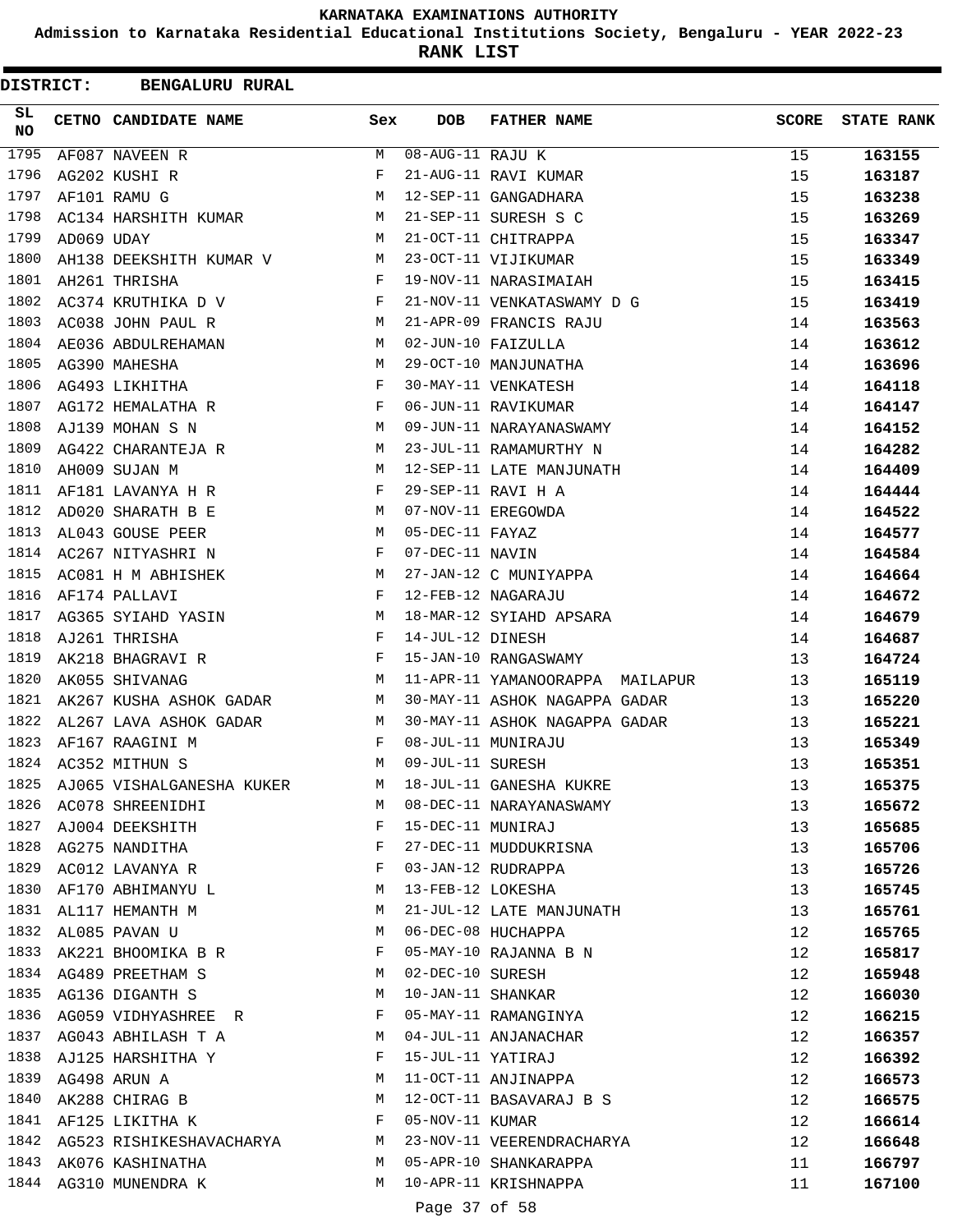**Admission to Karnataka Residential Educational Institutions Society, Bengaluru - YEAR 2022-23**

**RANK LIST**

| DISTRICT: |            | <b>BENGALURU RURAL</b>                                               |                                                |                   |                           |              |                   |
|-----------|------------|----------------------------------------------------------------------|------------------------------------------------|-------------------|---------------------------|--------------|-------------------|
| SL<br>NO  |            | CETNO CANDIDATE NAME                                                 | Sex                                            | <b>DOB</b>        | <b>FATHER NAME</b>        | <b>SCORE</b> | <b>STATE RANK</b> |
| 1845      |            | AL076 SHARANAPPA                                                     | M                                              |                   | 04-MAY-11 SHANKARAPPA     | 11           | 167138            |
| 1846      |            | AJ201 YUVAN GOWDA N B                                                | М                                              |                   | 06-MAY-11 BHASKAR N S     | 11           | 167146            |
| 1847      |            | AK056 ASHWANITH                                                      | M                                              |                   | 28-JUN-11 GOPALAKRISHNA   | 11           | 167275            |
| 1848      |            | AE106 BHUMIKA TM                                                     | F                                              |                   | 16-JUL-11 MUNIYAPPA       | 11           | 167314            |
| 1849      |            | AC031 SHIREESHA                                                      | $\mathbf{F}$                                   |                   | 05-SEP-11 VENKATESHAPPA   | 11           | 167444            |
| 1850      |            | AD179 MANUKUMAR L                                                    | M                                              | 15-OCT-11 LOKESH  |                           | 11           | 167514            |
| 1851      |            | AH259 PRASHANTH M                                                    | М                                              |                   | 21-NOV-11 MANJUNATH N     | 11           | 167585            |
| 1852      |            | AH071 CHAITHANYA D M                                                 | F                                              |                   | 16-DEC-11 MANJUNATH       | 11           | 167621            |
| 1853      |            | AD051 VARALAKSHMI S                                                  | F                                              |                   | 20-JAN-12 SHIVARAJA       | 11           | 167654            |
| 1854      |            | AJ135 AMARANARAYANA K M                                              |                                                |                   | 30-JAN-12 MANJUNATHA C    | 11           | 167659            |
| 1855      |            | AH161 DIVYA KUMARI                                                   | F                                              |                   | 22-SEP-09 SHANKAR SHARMA  | 10           | 167688            |
| 1856      |            | AC286 MADANGOUDA H A H A                                             | M                                              |                   | 18-MAR-11 ANANDKUMAR H V  | 10           | 167990            |
| 1857      |            | AJ284 CHANDAN KUMAR M                                                | M                                              | 05-APR-11 MUNAIAH |                           | 10           | 168015            |
| 1858      | AH048 AJAY |                                                                      | M                                              | 02-AUG-11 ASOK    |                           | 10           | 168258            |
| 1859      |            | AF088 VARSHINI C M                                                   | F                                              |                   | 16-OCT-11 MUTHARAMAIAH    | 10           | 168385            |
| 1860      |            | AH223 MEHADI H                                                       | М                                              |                   | 17-OCT-11 HUSEN KHAN      | 10           | 168386            |
| 1861      |            | AK074 BHARATH                                                        | M                                              |                   | 02-NOV-11 GANGAPPA        | 10           | 168411            |
| 1862      |            | AG457 SADIYA PHALAK                                                  | F                                              |                   | 19-NOV-11 NADEEM PASHA    | 10           | 168439            |
| 1863      |            | AF133 SUSHEELA                                                       | F                                              |                   | 01-JAN-10 DHARMAPPA       | 9            | 168568            |
| 1864      |            | AC255 DEVARAJU S                                                     | M                                              |                   | 20-APR-10 SHARANAPPA      | 9            | 168583            |
| 1865      |            | AK077 MUZAMIL                                                        | М                                              |                   | 07-JAN-11 RAIMAN DULLA    | 9            | 168710            |
| 1866      |            | AF164 JAGANNATHA RAO M S M                                           |                                                |                   | 08-MAY-11 SHANKAR RAO     | 9            | 168851            |
| 1867      |            | AG522 UMAKANT M                                                      | M                                              |                   | 01-JUN-11 MAHADEVA T      | 9            | 168892            |
| 1868      |            | AJ106 HARSHA N                                                       | М                                              |                   | 16-JUL-11 NAVEEN C T      | 9            | 168973            |
| 1869      |            | AK151 HEMANTH KUMAR                                                  | М                                              |                   | 31-JUL-11 LATE SRINIVAS   | 9            | 169004            |
| 1870      |            | AK325 THANU SHREE                                                    | F                                              | 07-AUG-11 LOKESH  |                           | 9            | 169020            |
| 1871      |            | AK301 DEEPIKA                                                        | F                                              | 10-OCT-11 KANNAN  |                           | 9            | 169119            |
| 1872      |            | AG315 JEEVITHA H                                                     | F                                              |                   | 29-OCT-11 HANUMANTHA RAJU | 9            | 169149            |
| 1873      |            | AD230 TANUSHREE K                                                    | F                                              |                   | 07-NOV-11 KEMPANNA        | 9            | 169161            |
| 1874      |            | AC166 SIRISHA M                                                      | F                                              |                   | 01-JAN-12 MUNIYAPPA M     | 9            | 169230            |
| 1875      |            | AC312 MANOJ KUMAR DG                                                 | M                                              | 14-APR-11 GOPALA  |                           | 8            | 169461            |
|           |            | 1876 AJ127 CHAITHANYA C G                                            | F                                              |                   | 07-OCT-11 GANGADHAR C N   | 8            | 169724            |
|           |            | 1877 AH095 RAKSHITHA S                                               | $\mathbf{F}$ and $\mathbf{F}$ and $\mathbf{F}$ |                   | 15-OCT-11 SRINIVASA       | 8            | 169730            |
|           |            | 1878 AK024 BHARATH KT                                                | M                                              |                   | 07-NOV-11 THIMMAIAH       | 8            | 169758            |
|           |            | 1879 AG171 GAGANA S                                                  | F                                              |                   | 21-FEB-12 SATHISH P N     | 8            | 169828            |
| 1880      |            | AC287 CHARAN TEJ G C                                                 | M                                              |                   | 10-MAR-12 CHANDRA G C     | 8            | 169832            |
| 1881      |            | AG336 YASMIN S                                                       | F                                              |                   | 04-JUL-11 SHAKSHAVOLLI    | 7            | 170123            |
| 1882      |            | AJ032 ARJUN G                                                        | M                                              |                   | 08-AUG-11 GANGADHAR       | 7            | 170168            |
|           |            | 1883 AG527 H N RENUKADEVI                                            | F                                              |                   | 30-SEP-11 NAGARAJU H K    | 7            |                   |
|           |            | 1884 AF079 HEMALATHA R<br>$\mathbf{F}$ and the state of $\mathbf{F}$ |                                                |                   | 17-NOV-11 RAVICHANDRA     | 7            | 170222<br>170274  |
|           |            | 1885 AH257 SUBBARAYA CHARI M                                         |                                                |                   | 19-JAN-12 NARAYANA SWAMI  | 7            |                   |
|           |            |                                                                      |                                                |                   | 18-FEB-12 MANJUNATH       | 7            | 170312            |
|           |            | 1886 AJ052 DHANUSHGOWDA K M                                          |                                                |                   |                           |              | 170320            |
| 1888      |            | 1887 AK122 LAYA N B                                                  | $\mathbf{F}$<br>М                              |                   | 09-JUN-12 NARAYANA        | 7            | 170328            |
|           |            | AE161 NITHIN                                                         |                                                |                   | 24-JAN-11 PRAKASHA        | 6            | 170431            |
| 1889      |            | AE130 PURUSHOTHAM R                                                  | M                                              | 11-JUN-11 RAMANNA |                           | 6            | 170541            |
|           |            | 1890 AJ027 PAVANKUMAR C                                              | M                                              | 25-JUL-11 CHANDRU |                           | 6            | 170595            |
|           |            | 1891 AD028 JEEVAN C                                                  | М                                              |                   | 08-SEP-11 CHIKKASIDAPPA   | 6            | 170643            |
| 1892      |            | AG429 NISHA                                                          | F                                              |                   | 29-OCT-11 RAGHAVENDRA     | 6            | 170675            |
| 1893      |            | AE174 MANASVI V                                                      | F                                              |                   | 08-MAR-12 VENKATESH M     | 6            | 170738            |
|           |            | 1894 AL159 YOGESH L                                                  | М                                              |                   | 09-AUG-11 LAKSHMANA       | 5            | 170973            |
|           |            |                                                                      |                                                | Page 38 of 58     |                           |              |                   |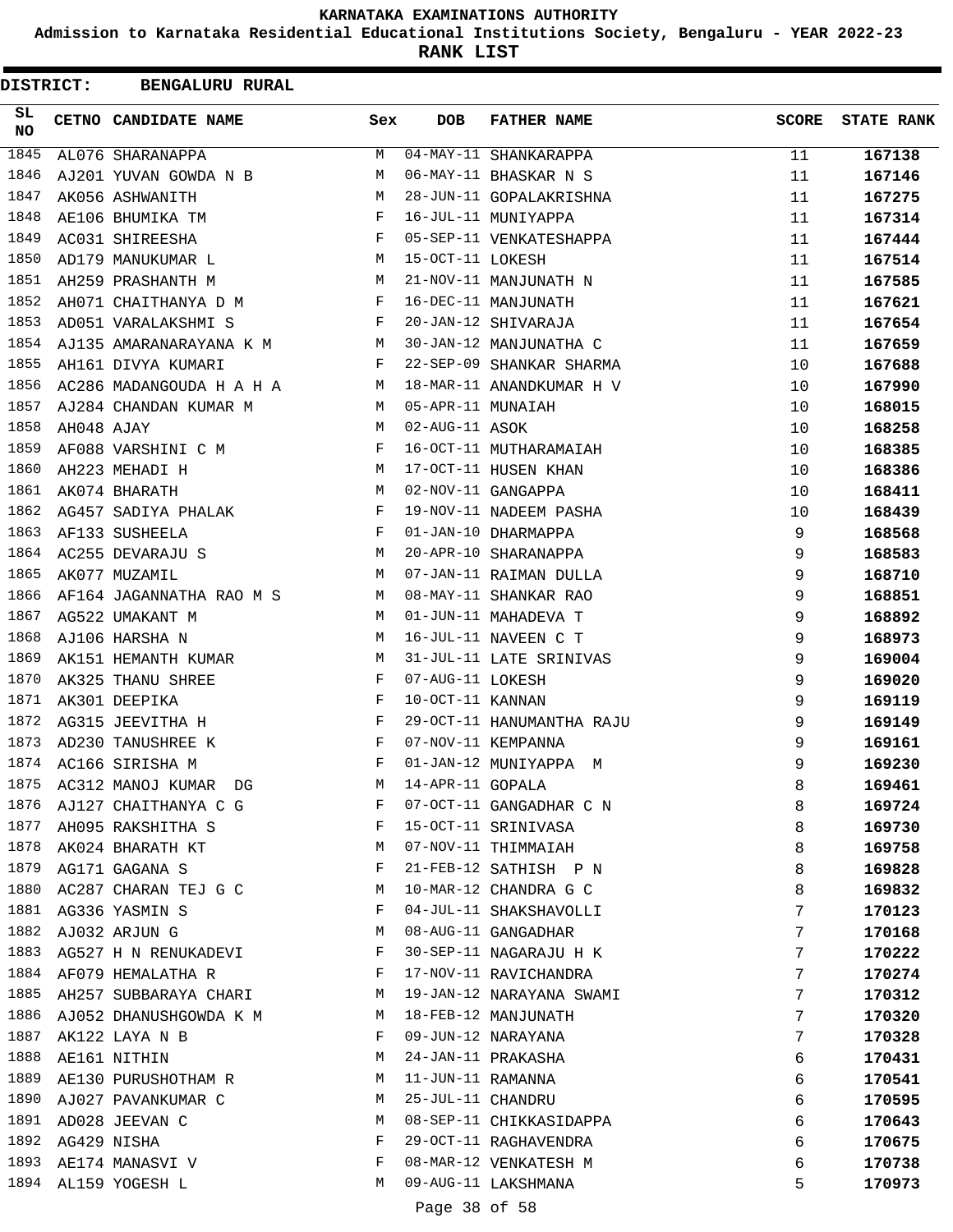**Admission to Karnataka Residential Educational Institutions Society, Bengaluru - YEAR 2022-23**

| <b>DISTRICT:</b> |                  | <b>BENGALURU RURAL</b>                                                                                                                                        |                                        |                   |                                                                                       |              |                   |
|------------------|------------------|---------------------------------------------------------------------------------------------------------------------------------------------------------------|----------------------------------------|-------------------|---------------------------------------------------------------------------------------|--------------|-------------------|
| SL<br>NO         |                  | CETNO CANDIDATE NAME                                                                                                                                          | Sex                                    | <b>DOB</b>        | <b>FATHER NAME</b>                                                                    | <b>SCORE</b> | <b>STATE RANK</b> |
| 1895             |                  | AE100 LAVANYA B                                                                                                                                               | F                                      | 17-AUG-11 BABU V  |                                                                                       | 5            | 170979            |
| 1896             |                  | AG521 DEEPIKA K V                                                                                                                                             | F                                      |                   | 31-OCT-11 VENKATESH                                                                   | 5            | 171026            |
| 1897             |                  | AG461 MANAVI S                                                                                                                                                | F                                      |                   | 19-NOV-11 SANNA GUDDAIAH                                                              | 5            | 171038            |
| 1898             |                  | $\mathbf{F}^{\mathcal{A}}$<br>AL116 NANDINI R                                                                                                                 |                                        |                   | 05-DEC-11 RAVIKUMAR                                                                   | 5            | 171050            |
| 1899             |                  | AC141 ADHINARAYANA T P M                                                                                                                                      |                                        |                   | 17-DEC-11 PRAKASH T K                                                                 | 5            | 171061            |
| 1900             |                  | AG212 MADHU K R                                                                                                                                               | M                                      | 30-AUG-11 RAMAIAH |                                                                                       | 4            | 171264            |
| 1901             |                  | M<br>AC150 KUSHAL V                                                                                                                                           |                                        |                   | 19-FEB-12 VEERABHADRA                                                                 | 4            | 171326            |
| 1902             |                  | AL148 ANKITHA B                                                                                                                                               | F                                      |                   | 13-JUN-11 BASAVARAJU K H                                                              | 3            | 171420            |
| 1903             |                  | AK008 POORVIKA K G                                                                                                                                            | F                                      |                   | 28-SEP-11 GANGARAJU V                                                                 | 3            | 171461            |
| 1904             |                  | AJ269 KAVYA M                                                                                                                                                 | F                                      |                   | 09-MAY-11 MANJUNATHA                                                                  | 2            | 171555            |
| 1905             |                  | $\mathbf{F}$<br>AG350 SINDHU B R                                                                                                                              |                                        |                   | 13-AUG-11 RAVICHANDRA                                                                 | 2            | 171593            |
| 1906             |                  | AD079 MONIKA V                                                                                                                                                | $\mathbf{F}$                           |                   | 17-AUG-11 VENKATESH                                                                   | 2            | 171595            |
| 1907             |                  | AD066 BHAVYASHREE M                                                                                                                                           | $_{\rm F}$                             |                   | 11-APR-12 MANJUNATH T N                                                               | 2            | 171647            |
| 1908             |                  | AG104 SANJANA K                                                                                                                                               | F                                      |                   | 28-MAR-11 KRISHNAPPA                                                                  | 1            | 171697            |
| 1909             |                  | $\mathbf{F}$ and $\mathbf{F}$<br>AK257 JENISA KHADKA                                                                                                          |                                        |                   | 02-MAY-11 LOKENDRA KUMAR                                                              | 1            | 171708            |
| 1910             |                  | AK269 NAVYASHREE                                                                                                                                              | F                                      |                   | 18-MAY-11 NARASIMHAMURTHY                                                             | 1            | 171712            |
| 1911             |                  | AL103 GEETHA                                                                                                                                                  | F                                      |                   | 24-MAY-11 VENKATESH B                                                                 | $\mathbf{1}$ | 171715            |
| 1912             |                  | AJ122 ROHITHKUMAR M                                                                                                                                           | М                                      |                   | 10-JUL-11 MUNIKRISHNAPPA                                                              | 1            | 171730            |
| 1913             |                  | AC076 THANUSHREE V                                                                                                                                            | $\mathbf{F}$ . The set of $\mathbf{F}$ |                   | 05-OCT-11 JAGADISHA                                                                   | 1            | 171754            |
| 1914             |                  | AG291 NITHIN TK                                                                                                                                               | М                                      |                   | 05-JUL-11 KRUSHNAMURTHY                                                               | 0            | 171849            |
| 1915             |                  | AG060 HEMASHREE S                                                                                                                                             | $\mathbf{F}$                           |                   | 10-MAY-11 SRINIVASA                                                                   | ABSENT       |                   |
| 1916             |                  | AG127 SATISH S N                                                                                                                                              | М                                      |                   | 01-DEC-11 NARAYANASWAMY                                                               | ABSENT       |                   |
| 1917             |                  | AG012 SHRAVANI V                                                                                                                                              | $\mathbf{F}$                           |                   | 01-JAN-12 VENKATESH                                                                   | ABSENT       |                   |
| 1918             |                  | AC060 JEEVAN N                                                                                                                                                | M                                      |                   | 15-JUL-11 NARAYANASWAMY                                                               | ABSENT       |                   |
| 1919             |                  | AE058 BHAGAVAN                                                                                                                                                | М                                      | 01-JAN-10 BABU    |                                                                                       | ABSENT       |                   |
| 1920             |                  | AE157 LIKIL KUMAR M                                                                                                                                           | M                                      | 07-DEC-11 MUNESH  |                                                                                       | ABSENT       |                   |
| 1921             |                  | AE163 DEEKSHITHA M                                                                                                                                            | $\mathbf{F}$                           |                   | 21-MAR-12 MANJUNATHA G                                                                | ABSENT       |                   |
| 1922             |                  | AC125 ABHIRAM A                                                                                                                                               | M                                      |                   | 14-DEC-11 ANJINAPP                                                                    | ABSENT       |                   |
| 1923             |                  | AE173 LEKHANA B                                                                                                                                               | F                                      |                   | 31-JAN-12 BACHE GOWDA                                                                 | ABSENT       |                   |
| 1924             |                  | AE029 DHANUSH<br>V                                                                                                                                            | M                                      |                   | 07-NOV-11 VENKATESH                                                                   | ABSENT       |                   |
|                  |                  |                                                                                                                                                               |                                        |                   | 06-SEP-11 PUTTAIAH<br>28-JUL-11 NAGARAJ                                               | ABSENT       |                   |
|                  |                  |                                                                                                                                                               |                                        |                   |                                                                                       | ABSENT       |                   |
|                  |                  |                                                                                                                                                               |                                        |                   |                                                                                       | ABSENT       |                   |
|                  |                  |                                                                                                                                                               |                                        |                   | 1928 AF107 KUMARA NAYAK K N $_{\rm M}$ 30-JAN-12 NARAYANA NAYAK N N $_{\rm N}$ ABSENT |              |                   |
|                  |                  | 1929 AG402 DARSHAN N                                                                                                                                          |                                        |                   | M 18-APR-12 NARASIMHAMURTHI                                                           | ABSENT       |                   |
|                  |                  | 1929 AG402 DARSHASWINI S<br>1930 AL270 YASHASWINI S                                                                                                           |                                        |                   | 25-MAR-11 SRINIVASAIAH P                                                              | ABSENT       |                   |
|                  |                  | 1931 AG068 KUSUMA F                                                                                                                                           |                                        |                   | 30-JUN-11 NAGARAJU                                                                    | ABSENT       |                   |
|                  |                  | 1932 AL189 BHAGYALAKSHMI K C F                                                                                                                                |                                        |                   | 18-APR-11 CHANDRAPPA                                                                  | ABSENT       |                   |
|                  |                  | 1933 AL099 VISHNU K M                                                                                                                                         |                                        |                   |                                                                                       | ABSENT       |                   |
|                  |                  | 1934 AL168 PREETHI S                                                                                                                                          | $\mathbf{F}$ . The $\mathbf{F}$        |                   | 30-DEC-11 KUMAR V<br>04-JUL-11 SHIVAPPA G                                             | ABSENT       |                   |
|                  |                  | 1935 AD077 POOJITH N M                                                                                                                                        |                                        |                   | 10-JUN-11 NARASIMHA M                                                                 | ABSENT       |                   |
|                  |                  | 1936 AE064 SHIVAKUMAR M                                                                                                                                       |                                        |                   | 05-APR-11 THIMMAPPA                                                                   | ABSENT       |                   |
|                  |                  | 1937 AE180 JANAVI D M $F$                                                                                                                                     |                                        |                   | 17-JUN-11 MANJUNATH                                                                   | ABSENT       |                   |
|                  | 1938 AD151 HUSNA |                                                                                                                                                               |                                        |                   | 30-JAN-11 LATE MAHABOOB PASHA                                                         | ABSENT       |                   |
| 1939             |                  | $\begin{array}{ccc}\n & - & - & \cdot & \cdot & \cdot & \cdot \\ \text{AD151 HUSNA} & & & & \text{F} \\ \text{AL220 BHAVANA} & & & & \text{F} \\ \end{array}$ |                                        |                   | 21-MAY-11 KRISHNA M                                                                   | ABSENT       |                   |
| 1940             |                  | AL179 SUFIYA SULTHANA F                                                                                                                                       |                                        |                   | 28-JUN-11 SALMAN PASHA                                                                | ABSENT       |                   |
|                  |                  | 1941 AK037 ANJANGOWDA G M<br>1942 AK176 SHAISTA F                                                                                                             |                                        |                   |                                                                                       | ABSENT       |                   |
|                  |                  |                                                                                                                                                               |                                        |                   | 07-JUN-11 GIRISHKUMAR R<br>26-JAN-11 SYED RIYAZ<br>09-NOV-11 ANJINAPPA                | ABSENT       |                   |
|                  |                  | 1943 AD032 CHETHAN A M                                                                                                                                        |                                        |                   |                                                                                       | ABSENT       |                   |
|                  |                  | 1944 AC044 KALYAN M                                                                                                                                           | M                                      |                   | 11-DEC-11 MANJUNATH S                                                                 | ABSENT       |                   |
|                  |                  |                                                                                                                                                               |                                        | Page 39 of 58     |                                                                                       |              |                   |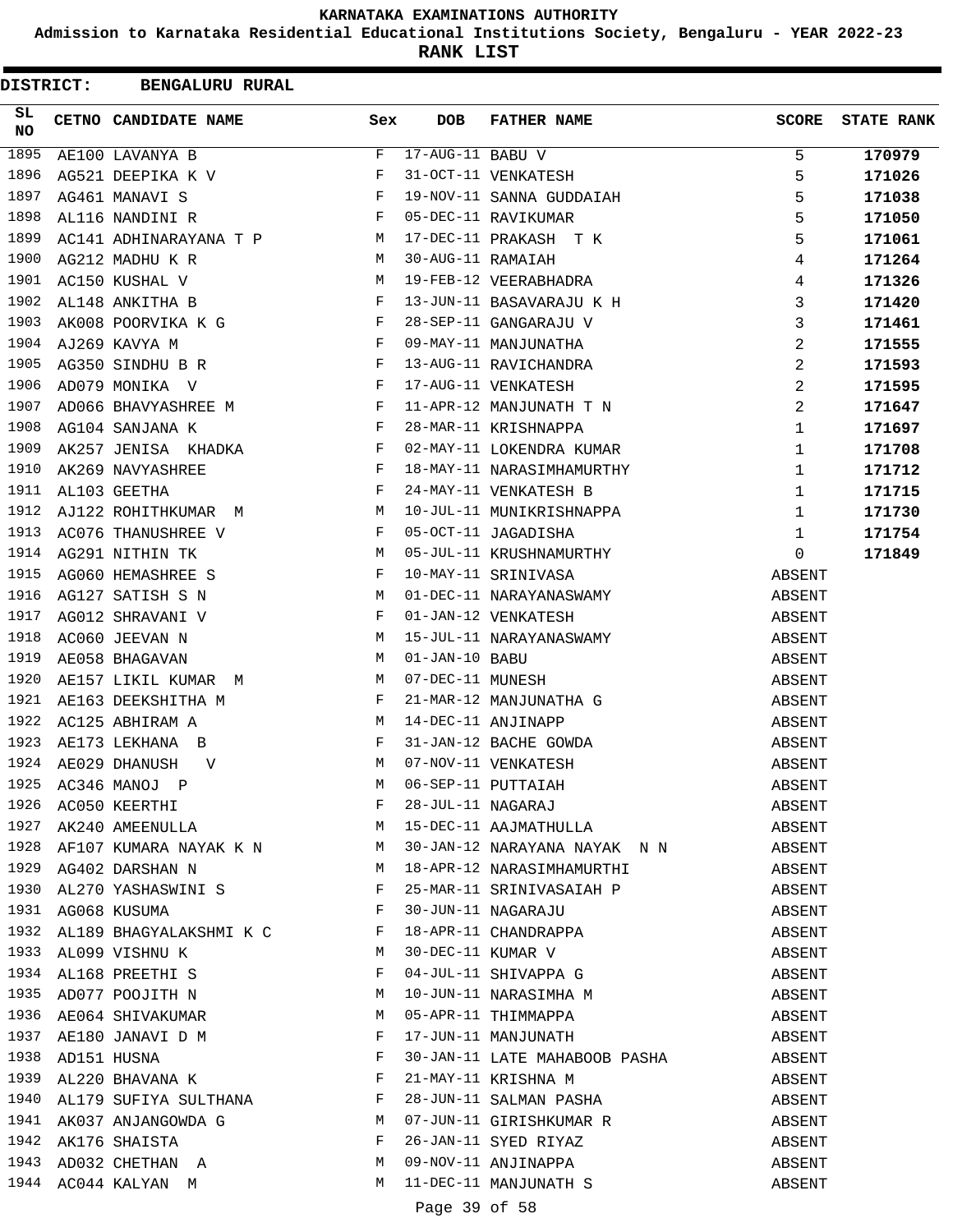**Admission to Karnataka Residential Educational Institutions Society, Bengaluru - YEAR 2022-23**

**RANK LIST**

|          |                  | <b>DISTRICT: BENGALURU RURAL</b>                                                                                                                                                                                                              |              |                  |                                                                                                                                                                                                                                                             |              |                   |
|----------|------------------|-----------------------------------------------------------------------------------------------------------------------------------------------------------------------------------------------------------------------------------------------|--------------|------------------|-------------------------------------------------------------------------------------------------------------------------------------------------------------------------------------------------------------------------------------------------------------|--------------|-------------------|
| SL<br>NO |                  | CETNO CANDIDATE NAME                                                                                                                                                                                                                          | Sex          | <b>DOB</b>       | FATHER NAME                                                                                                                                                                                                                                                 | <b>SCORE</b> | <b>STATE RANK</b> |
| 1945     |                  | $AC403$ RUBEENA KHANAM F                                                                                                                                                                                                                      |              |                  | 28-AUG-10 ASLAM PASHA<br>01-APR-11 KATAPPA<br>15-DEC-11 ASHOK A<br>11-MAY-11 MANJUNATH<br>10-NOV-11 MURTHY<br>21-JUN-11 MUNEGOWDA K K<br>08-APR-11 SUAIK TANGERY                                                                                            | ABSENT       |                   |
| 1946     |                  |                                                                                                                                                                                                                                               |              |                  |                                                                                                                                                                                                                                                             | ABSENT       |                   |
| 1947     |                  |                                                                                                                                                                                                                                               |              |                  |                                                                                                                                                                                                                                                             | ABSENT       |                   |
| 1948     |                  | AD142 AMULNARAYAN K M<br>AD135 SRUJAN A M<br>AC126 VANDANA M F<br>AD156 ANNAPURNA F                                                                                                                                                           |              |                  |                                                                                                                                                                                                                                                             | ABSENT       |                   |
| 1949     |                  |                                                                                                                                                                                                                                               |              |                  |                                                                                                                                                                                                                                                             | ABSENT       |                   |
| 1950     |                  | AC045 MILANGOWDA K M F                                                                                                                                                                                                                        |              |                  |                                                                                                                                                                                                                                                             | ABSENT       |                   |
| 1951     | AC198 RIHAN      | AC198 RIHAN<br>AC307 SOHAN KUMAR A S<br>AC307 SOHAN KUMAR A S<br>AC231 TANUSHREE S<br>F 06-AUG-11 SHIVAKUMAR G                                                                                                                                |              |                  |                                                                                                                                                                                                                                                             | ABSENT       |                   |
| 1952     |                  |                                                                                                                                                                                                                                               |              |                  |                                                                                                                                                                                                                                                             | ABSENT       |                   |
| 1953     |                  |                                                                                                                                                                                                                                               |              |                  |                                                                                                                                                                                                                                                             | ABSENT       |                   |
| 1954     |                  | $\mathbf{F}$<br>AD058 PRARTHANA                                                                                                                                                                                                               |              |                  | 25-JUN-11 SIJAN PHILIP                                                                                                                                                                                                                                      | ABSENT       |                   |
| 1955     |                  | AG263 SHASHANK GOWDA T C<br>AH157 PALANE R<br>PRESERVE R                                                                                                                                                                                      |              |                  | 25-JUN-11 SIJAN PHILIP<br>15-APR-12 CHANDRASHEKAR S<br>13-MAY-11 RAJGOPAL<br>15-JUN-11 LAKSHMANA<br>19-JUN-11 ALLABAKASH<br>17-SEP-11 LOKESH K T<br>07-MAR-11 PRAKASH M<br>04-AUG-10 KRISHNAPPA<br>02-OCT-11 NANDEESH A<br>03-OCT-10 GANGARAJU<br>01-JAN-12 | ABSENT       |                   |
| 1956     |                  |                                                                                                                                                                                                                                               |              |                  |                                                                                                                                                                                                                                                             | ABSENT       |                   |
| 1957     |                  | AE024 AMULYA L<br>AF095 SANIYA F<br>AG460 LAYASRI F<br>AE147 CHARVI H P F                                                                                                                                                                     |              |                  |                                                                                                                                                                                                                                                             | ABSENT       |                   |
| 1958     |                  |                                                                                                                                                                                                                                               |              |                  |                                                                                                                                                                                                                                                             | ABSENT       |                   |
| 1959     |                  |                                                                                                                                                                                                                                               |              |                  |                                                                                                                                                                                                                                                             | ABSENT       |                   |
| 1960     |                  |                                                                                                                                                                                                                                               |              |                  |                                                                                                                                                                                                                                                             | ABSENT       |                   |
| 1961     |                  | $\mathbf{F}$ and $\mathbf{F}$ and $\mathbf{F}$<br>AC142 LAVANYA K                                                                                                                                                                             |              |                  |                                                                                                                                                                                                                                                             | ABSENT       |                   |
| 1962     |                  |                                                                                                                                                                                                                                               |              |                  |                                                                                                                                                                                                                                                             | ABSENT       |                   |
| 1963     |                  | AD120 YASHASWINI N<br>AE019 PAVANI G<br>F                                                                                                                                                                                                     |              |                  |                                                                                                                                                                                                                                                             | ABSENT       |                   |
| 1964     |                  | $\mathbf{F}$<br>AF126 CHANDHANA H                                                                                                                                                                                                             |              |                  | 01-JAN-12 HANUMANTHARAYAPPA                                                                                                                                                                                                                                 | ABSENT       |                   |
| 1965     |                  |                                                                                                                                                                                                                                               |              |                  |                                                                                                                                                                                                                                                             | ABSENT       |                   |
| 1966     |                  |                                                                                                                                                                                                                                               |              |                  |                                                                                                                                                                                                                                                             | ABSENT       |                   |
| 1967     |                  |                                                                                                                                                                                                                                               |              |                  |                                                                                                                                                                                                                                                             | ABSENT       |                   |
| 1968     |                  |                                                                                                                                                                                                                                               |              |                  |                                                                                                                                                                                                                                                             | ABSENT       |                   |
| 1969     |                  | AF126 CHANDHANA H<br>AD219 RASHMI B L<br>AE179 BHUVANESH D H<br>AC236 MANIKYASHREE K<br>AE038 S MANIJUNATH M US-JUL-11 HARISH D N<br>AC236 MANIKYASHREE K<br>F 26-SEP-11 KESHAVAMURTY C<br>AE038 S MANJUNATH M 09-APR-12 SATISH<br>AF189 VIDY |              |                  |                                                                                                                                                                                                                                                             | ABSENT       |                   |
| 1970     |                  |                                                                                                                                                                                                                                               |              |                  |                                                                                                                                                                                                                                                             | ABSENT       |                   |
| 1971     |                  |                                                                                                                                                                                                                                               |              |                  |                                                                                                                                                                                                                                                             | ABSENT       |                   |
| 1972     |                  |                                                                                                                                                                                                                                               |              |                  |                                                                                                                                                                                                                                                             | ABSENT       |                   |
| 1973     |                  |                                                                                                                                                                                                                                               |              |                  |                                                                                                                                                                                                                                                             | ABSENT       |                   |
|          |                  | 1974 AJ243 MANASA R                                                                                                                                                                                                                           |              |                  |                                                                                                                                                                                                                                                             | ABSENT       |                   |
| 1975     |                  |                                                                                                                                                                                                                                               |              |                  |                                                                                                                                                                                                                                                             | ABSENT       |                   |
| 1976     |                  |                                                                                                                                                                                                                                               |              |                  |                                                                                                                                                                                                                                                             | ABSENT       |                   |
|          | 1977 AH228 NAVYA | AL296 MOHITH A<br>AK193 NETHRAVATHI NF<br>AH228 NAVYAFI                                                                                                                                                                                       |              |                  | 08-JUN-11 ANILKUMAR R<br>23-DEC-11 NAGARAJU<br>25-NOV-11 RAMAMURTHY                                                                                                                                                                                         | ABSENT       |                   |
|          |                  | 1978 AH066 BHUVANA S $$\rm F$$                                                                                                                                                                                                                |              | 07-OCT-11 SURESH |                                                                                                                                                                                                                                                             | ABSENT       |                   |
|          |                  | 1979 AK045 ULLASINI M                                                                                                                                                                                                                         | $\mathbf{F}$ |                  | 11-NOV-11 MALLIKARJUNA C N                                                                                                                                                                                                                                  | ABSENT       |                   |
| 1980     |                  | $\mathbf M$<br>AL317 YASHAS M                                                                                                                                                                                                                 |              |                  | 24-DEC-11 MANJUNATHA T S                                                                                                                                                                                                                                    | ABSENT       |                   |
| 1981     |                  | AJ188 CHARMI C                                                                                                                                                                                                                                | F            |                  | 20-DEC-11 CHANDRASHEKAR C                                                                                                                                                                                                                                   | ABSENT       |                   |
|          |                  | 1982 AG490 VIKAS R                                                                                                                                                                                                                            | М            |                  |                                                                                                                                                                                                                                                             | ABSENT       |                   |
|          |                  | 1983 AF180 KISHAN K B                                                                                                                                                                                                                         | M            |                  | 05-MAY-11 RAJASHEKAR<br>01-JUL-11 BHASKAR                                                                                                                                                                                                                   | ABSENT       |                   |
|          |                  | 1984 AK217 KAMALAKSHI B V F                                                                                                                                                                                                                   |              |                  | 17-SEP-11 VAJRAMUNIYAPPA                                                                                                                                                                                                                                    | ABSENT       |                   |
|          |                  | 1985 AL126 SAMRUDHI R F                                                                                                                                                                                                                       |              |                  | 06-NOV-11 RAMANJANEYA R                                                                                                                                                                                                                                     | ABSENT       |                   |
|          |                  |                                                                                                                                                                                                                                               |              |                  |                                                                                                                                                                                                                                                             | ABSENT       |                   |
|          |                  | 1986 AG221 MAHESH M<br>1987 AF208 ARJUN K M                                                                                                                                                                                                   |              |                  |                                                                                                                                                                                                                                                             | ABSENT       |                   |
| 1988     |                  | AJ046 SHABRIN P $F$                                                                                                                                                                                                                           |              |                  | 01-JAN-12 GURURAJ<br>20-FEB-11 KONDAPPA<br>08-JUL-11 PYAREJAN                                                                                                                                                                                               | ABSENT       |                   |
| 1989     |                  | AH130 SONU KUMAR PURVE M                                                                                                                                                                                                                      |              |                  | 27-AUG-09 DILIP POORVE                                                                                                                                                                                                                                      | ABSENT       |                   |
| 1990     |                  | $\mathbf{F}$<br>AG338 KHUSHI R                                                                                                                                                                                                                |              |                  |                                                                                                                                                                                                                                                             | ABSENT       |                   |
|          |                  |                                                                                                                                                                                                                                               |              |                  |                                                                                                                                                                                                                                                             | ABSENT       |                   |
|          |                  | 1991 AF033 MANJUNATH V $M$ 1992 AD098 P BUMIKA F                                                                                                                                                                                              |              |                  | 18-JUL-11 RAMAIAH<br>20-SEP-11 VENKATESH<br>28-NOV-11 PRABHAKAR                                                                                                                                                                                             | ABSENT       |                   |
|          |                  | 1993 AG078 DIVYA SHREE U F                                                                                                                                                                                                                    |              |                  | 27-JUN-11 UDAYKUMAR N                                                                                                                                                                                                                                       | ABSENT       |                   |
|          |                  | 1994 AG400 PAVITHRA N                                                                                                                                                                                                                         | $F -$        |                  | 29-SEP-11 NANJUNDA                                                                                                                                                                                                                                          | ABSENT       |                   |
|          |                  |                                                                                                                                                                                                                                               |              |                  |                                                                                                                                                                                                                                                             |              |                   |

Page 40 of 58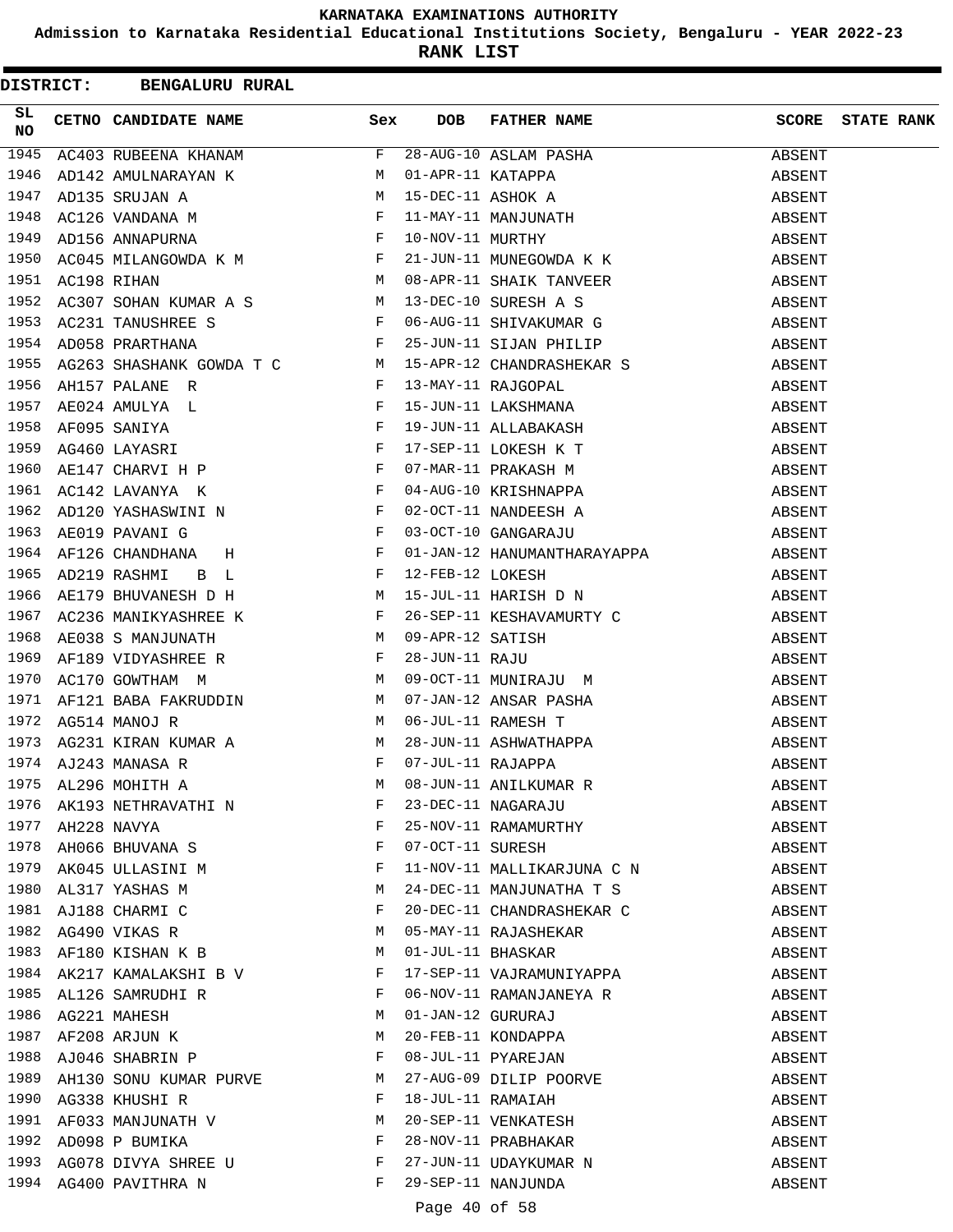**Admission to Karnataka Residential Educational Institutions Society, Bengaluru - YEAR 2022-23**

|           |                  | DISTRICT: BENGALURU RURAL                                                          |              |               |                                                                       |        |                         |
|-----------|------------------|------------------------------------------------------------------------------------|--------------|---------------|-----------------------------------------------------------------------|--------|-------------------------|
| SL<br>NO. |                  | <b>Sex</b><br>CETNO CANDIDATE NAME                                                 |              | <b>DOB</b>    | FATHER NAME                                                           |        | <b>SCORE</b> STATE RANK |
|           |                  |                                                                                    |              |               |                                                                       |        |                         |
|           |                  |                                                                                    |              |               |                                                                       |        |                         |
|           |                  |                                                                                    |              |               |                                                                       |        |                         |
|           |                  |                                                                                    |              |               |                                                                       |        |                         |
|           |                  |                                                                                    |              |               |                                                                       |        |                         |
|           |                  |                                                                                    |              |               |                                                                       |        |                         |
|           |                  |                                                                                    |              |               |                                                                       |        |                         |
| 2002      |                  | AJ184 THEJASWINI S H F 23-NOV-11 HANUMANTHEGOWDA S P ABSENT                        |              |               |                                                                       |        |                         |
|           |                  |                                                                                    |              |               |                                                                       |        |                         |
|           |                  |                                                                                    |              |               |                                                                       |        |                         |
|           |                  |                                                                                    |              |               |                                                                       |        |                         |
|           |                  |                                                                                    |              |               |                                                                       |        |                         |
|           |                  |                                                                                    |              |               |                                                                       |        |                         |
|           |                  |                                                                                    |              |               |                                                                       |        |                         |
|           |                  |                                                                                    |              |               |                                                                       |        |                         |
|           |                  |                                                                                    |              |               |                                                                       |        |                         |
|           |                  | 2011 AJ081 ARUN S                                                                  |              |               |                                                                       | ABSENT |                         |
| 2012      |                  |                                                                                    |              |               |                                                                       | ABSENT |                         |
| 2013      |                  |                                                                                    |              |               |                                                                       | ABSENT |                         |
| 2014      |                  |                                                                                    |              |               |                                                                       | ABSENT |                         |
| 2015      |                  |                                                                                    |              |               |                                                                       | ABSENT |                         |
| 2016      |                  |                                                                                    |              |               |                                                                       |        |                         |
|           | 2017 AK304 DIVYA |                                                                                    |              |               |                                                                       |        |                         |
| 2018      |                  |                                                                                    |              |               |                                                                       |        |                         |
| 2019      |                  |                                                                                    |              |               |                                                                       |        |                         |
| 2020      |                  |                                                                                    |              |               |                                                                       |        |                         |
| 2021      |                  |                                                                                    |              |               |                                                                       |        |                         |
| 2022      |                  |                                                                                    |              |               |                                                                       |        |                         |
| 2023      |                  |                                                                                    |              |               |                                                                       |        |                         |
|           |                  | 2024 AC385 PUNYASHREE D                                                            |              |               | 04-AUG-11 DODDAMUNEGOWDA                                              | ABSENT |                         |
| 2025      |                  | AE170 INCHANA K                                                                    | F            |               |                                                                       | ABSENT |                         |
| 2026      |                  | AD208 GANGOTHRI V F                                                                |              |               | 25-JUL-11 KRISHNAPPA                                                  | ABSENT |                         |
|           |                  |                                                                                    |              |               | 20-MAY-11 VENKATESHA T T                                              |        |                         |
|           |                  | 2027 AK019 MOHAMMED SUFIYAN PASHA M 11-AUG-10 S SADIQ PASHA<br>2028 AK041 GAGANA   | $\mathbf{F}$ |               |                                                                       | ABSENT |                         |
|           |                  | 2029 AK153 MEGHASHREE L                                                            | $\mathbf{F}$ |               | 10-SEP-11 B G DEVARAJU<br>19-NOV-11 LOKESH                            | ABSENT |                         |
|           |                  |                                                                                    |              |               | 19-NOV-11 LOKESH<br>15-JUL-11 VENKATESHACHAR                          | ABSENT |                         |
| 2030      |                  | AK051 BHOOMIKA V F<br>2031 AL008 ANKITHA S                                         |              |               |                                                                       | ABSENT |                         |
|           |                  |                                                                                    |              |               | 15-OCT-11 SIDDAGANGAIAH                                               | ABSENT |                         |
|           |                  | 2032 AG349 NETHRA N $$\rm F$$                                                      |              |               | 24-MAY-11 NARAYANA SWAMY                                              | ABSENT |                         |
|           |                  | 2033 AG111 PUNITH M V                                                              | M            |               | 06-APR-12 VIJAYAKUMAR<br>04-JAN-11 MURALI<br>24-APR-11 MANJAIAH       | ABSENT |                         |
|           |                  | 2034 AC059 CHARAN                                                                  | M            |               |                                                                       | ABSENT |                         |
|           |                  | 2035 AL193 DANUSH M                                                                | M            |               |                                                                       | ABSENT |                         |
|           |                  |                                                                                    |              |               | 05-OCT-11 UDAY R NAIK<br>20-OCT-11 DHANANJAYA                         | ABSENT |                         |
|           |                  |                                                                                    |              |               |                                                                       | ABSENT |                         |
|           |                  | 2036 AL230 JESHNA F<br>2037 AL236 ANURADHA F<br>2038 AL291 DESIKA M<br>2030 1938 L |              |               | 04-JUL-11 MANJUNATHA                                                  | ABSENT |                         |
|           |                  | 2039 AC399 CHIRU S M                                                               |              |               | 07-SEP-10 SRINIVAS MURTHY<br>15-FEB-12 TOUFEEK<br>18-NOV-11 MUNEENDRA | ABSENT |                         |
|           |                  | 2040 AD048 ABDUL ROUF M                                                            |              |               |                                                                       | ABSENT |                         |
|           |                  | 2041 AD097 RAKSHITHA M                                                             |              |               |                                                                       | ABSENT |                         |
|           |                  | 2042 AD136 AKSHITH GOWDA N M 17-NOV-10 NANJEGOWDA                                  |              |               |                                                                       | ABSENT |                         |
|           |                  | M<br>2043 AD152 MONISH                                                             |              |               | 10-OCT-11 KIRAN<br>04-APR-11 MOHAN MK                                 | ABSENT |                         |
|           |                  | 2044 AD155 KRUTHIK M                                                               | M            |               |                                                                       | ABSENT |                         |
|           |                  |                                                                                    |              | Page 41 of 58 |                                                                       |        |                         |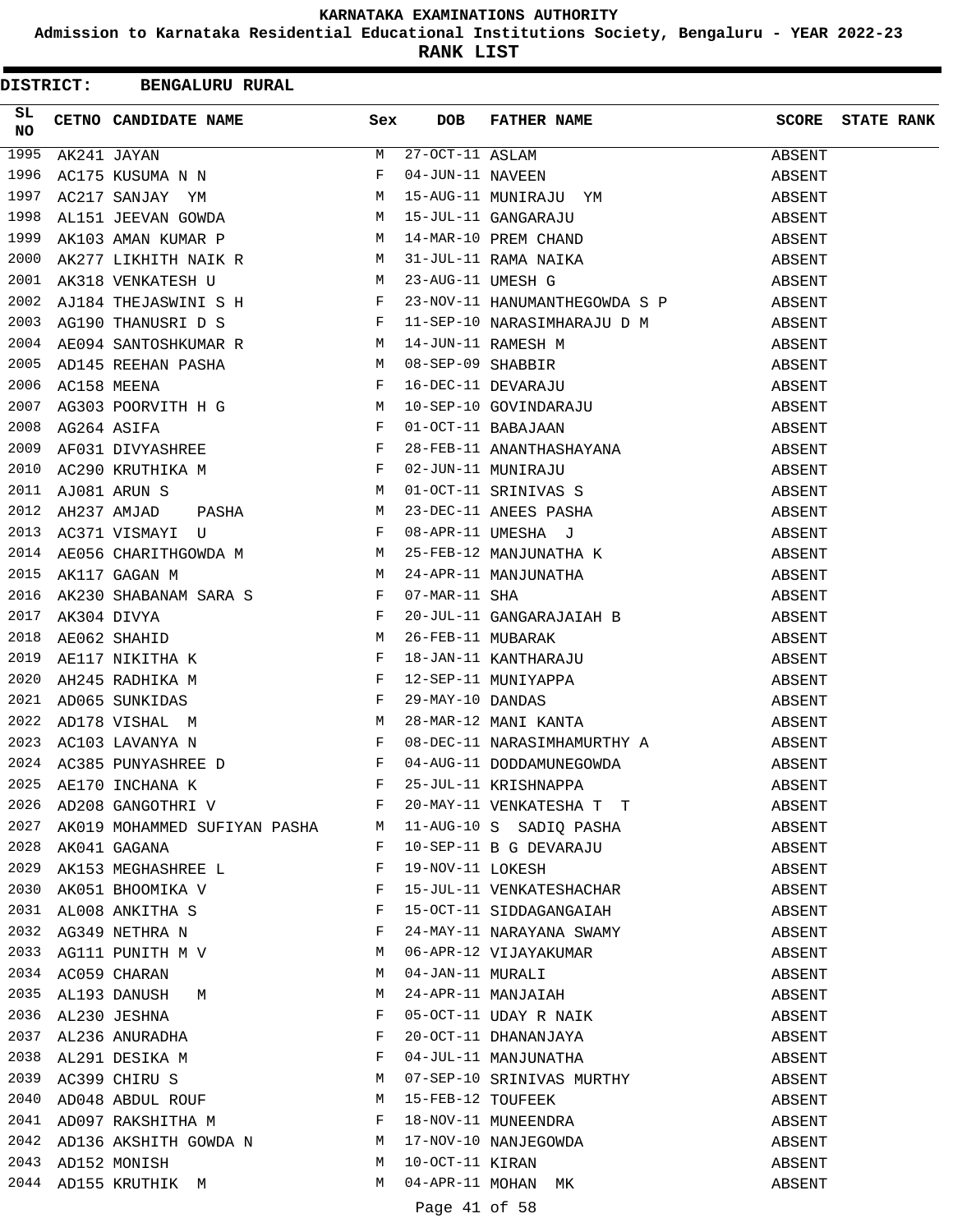**Admission to Karnataka Residential Educational Institutions Society, Bengaluru - YEAR 2022-23**

|                 |  | <b>DISTRICT: BENGALURU RURAL</b>                                                                                  |     |               |                                                                                                                              |              |                   |
|-----------------|--|-------------------------------------------------------------------------------------------------------------------|-----|---------------|------------------------------------------------------------------------------------------------------------------------------|--------------|-------------------|
| SL<br><b>NO</b> |  | CETNO CANDIDATE NAME                                                                                              | Sex | <b>DOB</b>    | FATHER NAME                                                                                                                  | <b>SCORE</b> | <b>STATE RANK</b> |
| 2045            |  | AD175 JEEVAN M                                                                                                    | M   |               | 24-APR-11 MANJUNATH<br>11-JUN-11 RAJANIKANTH                                                                                 | ABSENT       |                   |
| 2046            |  | AD189 KALYANKUMAR R M                                                                                             |     |               |                                                                                                                              | ABSENT       |                   |
| 2047            |  | AD192 MADHUSUDHAN L M                                                                                             |     |               |                                                                                                                              | ABSENT       |                   |
| 2048            |  | $\mathbb F$<br>AD204 JYOTI G                                                                                      |     |               | 10-NOV-11 LOKESH R<br>29-JUL-11 GORANTLA<br>16-DEC-11 SRINIVAS<br>18-AUG-11 MANJUNATH                                        | ABSENT       |                   |
| 2049            |  | AD206 YASHWANTH S M                                                                                               |     |               |                                                                                                                              | ABSENT       |                   |
| 2050            |  | AE020 VIKASA M<br>AE033 MANASA K F F F<br>AE041 SUMANTHA N M<br>AE061 THANU F                                     |     |               |                                                                                                                              | ABSENT       |                   |
| 2051            |  |                                                                                                                   |     |               | 05-NOV-11 KESHAVAMURTHY                                                                                                      | ABSENT       |                   |
| 2052            |  |                                                                                                                   |     |               |                                                                                                                              | ABSENT       |                   |
| 2053            |  |                                                                                                                   |     |               | 18-JUL-11 NAGARAJU<br>30-SEP-10 VEERESH<br>30-DEC-11 MANOHARA V<br>20-JUN-11 SIDDARAJU<br>14-JUL-11 MUNIMARAPPA P            | ABSENT       |                   |
| 2054            |  | AE090 SUPRITHA M F                                                                                                |     |               |                                                                                                                              | ABSENT       |                   |
| 2055            |  | $\mathbf M$<br>AK313 GURUPRASAD                                                                                   |     |               |                                                                                                                              | ABSENT       |                   |
| 2056            |  | AE136 DHANANJAY KUMAR M                                                                                           |     |               |                                                                                                                              | ABSENT       |                   |
| 2057            |  | AE149 MADHUSHREE D M F                                                                                            |     |               | 09-NOV-10 MAHESH KUMAR                                                                                                       | ABSENT       |                   |
| 2058            |  | AF036 KOUSHIK GOWDA A<br>AF151 DEEKSHITHA<br>AF198 GANGOTHRI F<br>AF200 PAVAN K V M<br>AF200 PAVAN K V M          |     |               | 12-DEC-11 ASHOK GP<br>06-NOV-11 MUNIRAJU<br>03-JAN-11 NAGARAJU<br>15-AUG-10 VENKATESH                                        | ABSENT       |                   |
| 2059            |  |                                                                                                                   |     |               |                                                                                                                              | ABSENT       |                   |
| 2060            |  |                                                                                                                   |     |               |                                                                                                                              | ABSENT       |                   |
| 2061            |  |                                                                                                                   |     |               |                                                                                                                              | ABSENT       |                   |
| 2062            |  | AF215 TEJAS V N M                                                                                                 |     |               | 26-JUN-11 NARASIMHAMURTHY                                                                                                    | ABSENT       |                   |
| 2063            |  |                                                                                                                   |     |               | 19-AUG-11 KRISHNA MURTHY                                                                                                     | ABSENT       |                   |
| 2064            |  |                                                                                                                   |     |               | 15-JUL-11 SOMASHEKARAIAH                                                                                                     | ABSENT       |                   |
| 2065            |  | AG011 KISHOR T K<br>AL300 JYOTHIKA S F<br>AL325 GAYANA S F                                                        |     |               | 30-MAR-11 SRINIVASAIAH                                                                                                       | ABSENT       |                   |
| 2066            |  | AG021 JANARDHANA K R M                                                                                            |     |               | 14-APR-12 RANGARAJU<br>29-APR-12 MOHANKUMAR K                                                                                | ABSENT       |                   |
| 2067            |  | AG100 HEMASHREE M                                                                                                 |     |               |                                                                                                                              | ABSENT       |                   |
| 2068            |  | AG106 SANIDYA                                                                                                     |     |               | 12-APR-10 MUNINDRA N                                                                                                         | ABSENT       |                   |
| 2069            |  | AG149 MAMATHA                                                                                                     |     |               | 19-MAR-11 KRISHNAPPA                                                                                                         | ABSENT       |                   |
| 2070            |  |                                                                                                                   |     |               | 15-NOV-11 NARAYANAPPA                                                                                                        | ABSENT       |                   |
| 2071            |  | AG149 MAMAIRA<br>AG151 KEERTHANA N<br>AG178 GOWTHAM<br>AG240 BHANU TEJ G<br>AG270 SOHAN D<br>AG281 LEKHANA R<br>F |     |               | 14-AUG-11 CHIKKARAJU<br>28-NOV-11 GIRISH                                                                                     | ABSENT       |                   |
| 2072            |  |                                                                                                                   |     |               |                                                                                                                              | ABSENT       |                   |
| 2073            |  |                                                                                                                   |     |               | 30-DEC-11 DINESH KUMAR H V                                                                                                   | ABSENT       |                   |
|                 |  | 2074 AG281 LEKHANA R                                                                                              |     |               | 20-AUG-11 RAVI NAIK                                                                                                          | ABSENT       |                   |
|                 |  | 2075 AG296 SHOBITHA S<br>2076 AG337 NAGARAJU N M<br>2077 AG387 VARSHINI F<br>2078 AG398 THANUJA N F               |     |               | 19-MAR-12 SANJEEVA<br>05-FEB-10 NINGAPPA<br>09-NOV-11 GAJENDRA<br>03-AUG-11 NARACTICLE                                       | ABSENT       |                   |
|                 |  |                                                                                                                   | M   |               |                                                                                                                              | ABSENT       |                   |
|                 |  |                                                                                                                   |     |               |                                                                                                                              | ABSENT       |                   |
|                 |  |                                                                                                                   |     |               | 03-AUG-11 NARASIMHAIAH                                                                                                       | ABSENT       |                   |
|                 |  | 2079 AG480 TEJAS REDDY M                                                                                          |     |               | 30-SEP-11 MUNIRAJAREDDY                                                                                                      | ABSENT       |                   |
|                 |  | 2080 AG492 MANIKANTA KH                                                                                           | M   |               | 13-NOV-11 KN HARISH                                                                                                          | ABSENT       |                   |
|                 |  | 2081 AG508 VAISHNAVI R                                                                                            |     |               | 07-JAN-12 RAMANJINAPPA                                                                                                       | ABSENT       |                   |
|                 |  |                                                                                                                   |     |               | 2082 AG528 RAPHIYA<br>2083 AG419 NARASIMHAMURTHY K M 27-FEB-12 KADARAPPA<br>2084 AD187 SRINIVASA G V M 09-DEC-11 VENKATARAJU | ABSENT       |                   |
|                 |  |                                                                                                                   |     |               |                                                                                                                              | ABSENT       |                   |
|                 |  |                                                                                                                   |     |               |                                                                                                                              | ABSENT       |                   |
|                 |  | 2085 AL125 LIKITH GOWDA H M                                                                                       |     |               | 06-APR-11 MANJUNATHA H L                                                                                                     | ABSENT       |                   |
|                 |  | $\mathbf{F}$<br>2086 AL104 HINDU N                                                                                |     |               |                                                                                                                              | ABSENT       |                   |
|                 |  | M <sub>N</sub><br>2087 AC300 NITHIN M                                                                             |     |               |                                                                                                                              | ABSENT       |                   |
| 2088            |  | AE112 PREM KUMAR K C M                                                                                            |     |               | -- MAGARAJU<br>07-AUG-11 MANJUNATHA<br>04-AUG-10 LATE CHANDRE                                                                | ABSENT       |                   |
| 2089            |  | AD080 AJAY D R                                                                                                    | M   |               | 29-APR-10 RAVIKUMAR                                                                                                          | ABSENT       |                   |
| 2090            |  | AD049 CHRANTH B B                                                                                                 | M   |               | 10-NOV-11 B H BABA                                                                                                           | ABSENT       |                   |
|                 |  | 2091 AC067 YOGESH S<br>2092 AD042 NAVARATHNA                                                                      | M   |               | 15-MAR-12 SHIVAKUMAR B S                                                                                                     | ABSENT       |                   |
|                 |  |                                                                                                                   | F   |               | 24-OCT-11 SIDDAPPA                                                                                                           | ABSENT       |                   |
|                 |  | 2093 AC017 VINAY KUMAR M                                                                                          |     |               | 13-FEB-11 MANJUNATH                                                                                                          | ABSENT       |                   |
|                 |  | 2094 AC049 SUMITHRA E                                                                                             | F   |               | 30-JUN-10 EERESHKUMAR                                                                                                        | ABSENT       |                   |
|                 |  |                                                                                                                   |     | Page 42 of 58 |                                                                                                                              |              |                   |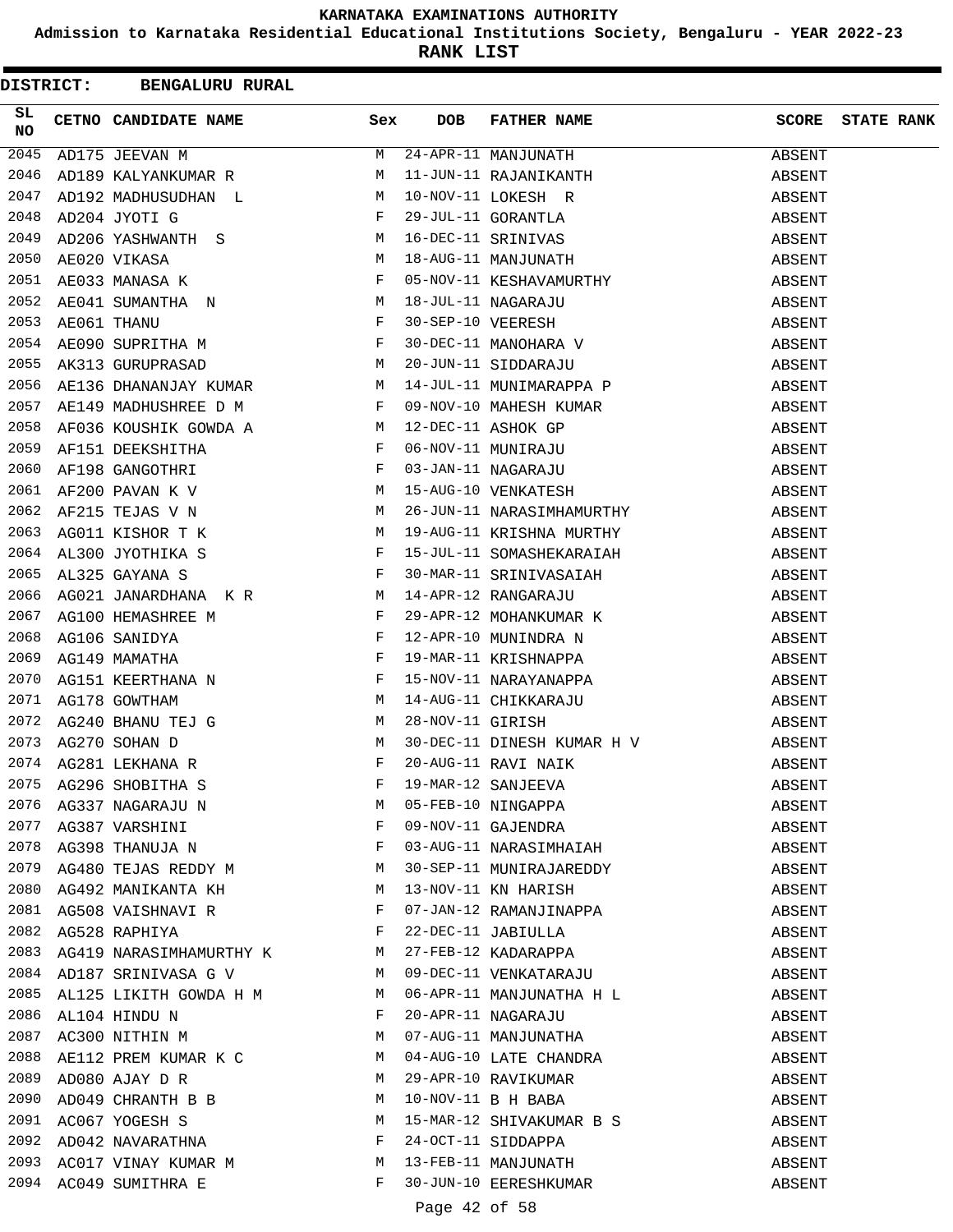**Admission to Karnataka Residential Educational Institutions Society, Bengaluru - YEAR 2022-23**

**RANK LIST**

|                 |  | DISTRICT: BENGALURU RURAL                                                                                                                                                                                                                        |              |                   |                                                                                                                                      |              |                   |
|-----------------|--|--------------------------------------------------------------------------------------------------------------------------------------------------------------------------------------------------------------------------------------------------|--------------|-------------------|--------------------------------------------------------------------------------------------------------------------------------------|--------------|-------------------|
| SL<br><b>NO</b> |  | CETNO CANDIDATE NAME Sex                                                                                                                                                                                                                         |              | DOB               | FATHER NAME                                                                                                                          | <b>SCORE</b> | <b>STATE RANK</b> |
| 2095            |  | AC110 MONIKA<br>$\begin{array}{c} \begin{array}{ccc} & & & \text{F} \\ \text{R} & & & \text{F} \\ & & \text{F} \\ & & \text{F} \\ \text{C} & & & \text{F} \end{array} \\ \text{C} & & & \text{F} \end{array}$                                    |              |                   | 08-JUN-11 MUNIRAJU<br>04-DEC-11 RAMU<br>27-MAR-11 VIRUPAKSHAPPA                                                                      | ABSENT       |                   |
| 2096            |  | AC145 KAVANA<br>R                                                                                                                                                                                                                                |              |                   |                                                                                                                                      | ABSENT       |                   |
| 2097            |  | AC146 KAVERI                                                                                                                                                                                                                                     |              |                   |                                                                                                                                      | ABSENT       |                   |
| 2098            |  | AC148 AKSHAY D                                                                                                                                                                                                                                   |              |                   | 13-APR-11 DEELIP KUMAR<br>30-DEC-11 CHOWDAPPA                                                                                        | ABSENT       |                   |
| 2099            |  | AC203 SINCHANA C                                                                                                                                                                                                                                 |              |                   |                                                                                                                                      | ABSENT       |                   |
| 2100            |  | $AC208$ SHIREESHA J A<br>$AC222$ $NFI$ $R$                                                                                                                                                                                                       |              |                   | $28-\text{DEC}-11$ ANJINAPPA J V<br>16 MAV 11 DAILYNA –                                                                              | ABSENT       |                   |
| 2101            |  | M<br>AC232 AKIL R                                                                                                                                                                                                                                |              |                   | 16-MAY-11 RAJANNA E                                                                                                                  | ABSENT       |                   |
| 2102            |  | ------ ----- --<br>AC305 MOHAMMED REHAN M                                                                                                                                                                                                        |              |                   | 30-DEC-10 BASHEER AHMED                                                                                                              | ABSENT       |                   |
| 2103            |  | $\mathbf{F}$ and $\mathbf{F}$ and $\mathbf{F}$<br>AC320 LAVANYA M                                                                                                                                                                                |              |                   | 28-JUN-11 MANJUNATHA S V<br>16-NOV-11 BABA<br>20-FEB-11 UMESH<br>05-OCT-11 MAHESH N                                                  | ABSENT       |                   |
| 2104            |  | AC351 HASHMEENTAJ $$\rm F$$                                                                                                                                                                                                                      |              |                   |                                                                                                                                      | ABSENT       |                   |
| 2105            |  | AG505 PANCHITH HU NAGSOS AN HURTA SHI MARARA NA MARARA NA MARARA NA MARARA NA MARARA NA MARARA NA MARARA NA MA<br>A MARARA NA MARARA NA MARARA NA MARARA NA MARARA NA MARARA NA MARARA NA MARARA NA MARARA NA MARARA NA MARARA N                 |              |                   |                                                                                                                                      | ABSENT       |                   |
| 2106            |  |                                                                                                                                                                                                                                                  |              |                   |                                                                                                                                      | ABSENT       |                   |
| 2107            |  | AC227 GAGANAKUMARA N M                                                                                                                                                                                                                           |              |                   | 20-DEC-11 NARAYANASWAMI                                                                                                              | ABSENT       |                   |
| 2108            |  | M<br>AE086 GAGAN M                                                                                                                                                                                                                               |              |                   |                                                                                                                                      | ABSENT       |                   |
| 2109            |  | AF146 ABHIRAM K<br>AG140 NAVEEN R M<br>AG046 SAHANA N F                                                                                                                                                                                          |              |                   | 09-OCT-11 MANU KUMAR<br>15-JAN-12 KEMPEGOWDA<br>14-SEP-11 RAMESH<br>31-JUL-11 NAGARAJU<br>24-FEB-12 VENKATESH<br>13-DEC-11 ANJINAPPA | ABSENT       |                   |
| 2110            |  |                                                                                                                                                                                                                                                  |              |                   |                                                                                                                                      | ABSENT       |                   |
| 2111            |  |                                                                                                                                                                                                                                                  |              |                   |                                                                                                                                      | ABSENT       |                   |
| 2112            |  | $\mathbf{F}$ and $\mathbf{F}$<br>AF204 SOWMYA V                                                                                                                                                                                                  |              |                   |                                                                                                                                      | ABSENT       |                   |
| 2113            |  |                                                                                                                                                                                                                                                  |              |                   |                                                                                                                                      | ABSENT       |                   |
| 2114            |  |                                                                                                                                                                                                                                                  |              |                   |                                                                                                                                      | ABSENT       |                   |
| 2115            |  | AG251 HITESH A M<br>AF040 SUHANA BHANU F<br>AF114 APPU M<br>AG277 USHA T                                                                                                                                                                         |              |                   | 07-APR-10 VAZEER AHAMED<br>02-JUN-11 HANUMAYA                                                                                        | ABSENT       |                   |
| 2116            |  |                                                                                                                                                                                                                                                  |              |                   | 15-OCT-11 THIMMARAJU T                                                                                                               | ABSENT       |                   |
| 2117            |  | $AG082 SHARANYA \quad K \ \ V \qquad \qquad F$                                                                                                                                                                                                   |              |                   |                                                                                                                                      | ABSENT       |                   |
| 2118            |  | AG313 BINDHU SHREE R $$\rm F$$                                                                                                                                                                                                                   |              |                   | 27-DEC-11 VENKATESH<br>03-JAN-12 RUDHRAIAH                                                                                           | ABSENT       |                   |
| 2119            |  | AG055 RUDRESH K V M                                                                                                                                                                                                                              |              |                   | 31-AUG-11 VENKATESHA                                                                                                                 | ABSENT       |                   |
| 2120            |  | $\mathbf{F}$ . The set of the set of the set of the set of the set of the set of the set of the set of the set of the set of the set of the set of the set of the set of the set of the set of the set of the set of the set of t<br>AG519 ramya |              |                   |                                                                                                                                      | ABSENT       |                   |
| 2121            |  |                                                                                                                                                                                                                                                  |              |                   | 21-JAN-12 sathish<br>03-JUL-11 GIRISH<br>17-JUL-11 RAJANNA<br>08-JUL-11 ADINARAYANA<br>18-DEC-10 NAGESHA                             | ABSENT       |                   |
| 2122            |  | AG259 HEMANTHKUMAR<br>AF093 VENUGOPAL M<br>AG401 ANITHA H N<br>AF093 VENUGOPAL                                                                                                                                                                   |              |                   |                                                                                                                                      | ABSENT       |                   |
| 2123            |  |                                                                                                                                                                                                                                                  |              |                   |                                                                                                                                      | ABSENT       |                   |
|                 |  | $\mathbf{F}$<br>2124 AG180 LAKSHMI H N                                                                                                                                                                                                           |              |                   |                                                                                                                                      | ABSENT       |                   |
|                 |  |                                                                                                                                                                                                                                                  |              |                   | 07-DEC-10 SIDDALINGAIAH                                                                                                              | ABSENT       |                   |
|                 |  | $\begin{tabular}{lllllllll} 2125 & AG138 & AJAY & S & & & M \\ 2126 & AG286 & KUSHAL & M & & & M \\ 2127 & AG515 & ANUSHA & M & M & & & F \\ \end{tabular}$                                                                                      | M            |                   | 08-JAN-12 MANJUNATHA M R                                                                                                             | ABSENT       |                   |
|                 |  |                                                                                                                                                                                                                                                  |              |                   | 10-JUL-10 MUNI SWAMY                                                                                                                 | ABSENT       |                   |
|                 |  | 2128 AC303 HITHESH V M                                                                                                                                                                                                                           |              |                   | 16-NOV-11 VENU GOPAL D A                                                                                                             | ABSENT       |                   |
|                 |  | 2129 AE166 MANU PRIYA $M$                                                                                                                                                                                                                        |              |                   | 11-NOV-09 MANJUNATHA                                                                                                                 | ABSENT       |                   |
|                 |  | 2130 AC123 THASMIYA B                                                                                                                                                                                                                            | $\mathbf{F}$ |                   | 26-APR-12 BABA JAN                                                                                                                   | ABSENT       |                   |
| 2131            |  | M <sub>N</sub><br>AE025 VASEEM                                                                                                                                                                                                                   |              | 23-JAN-12 BASHA   |                                                                                                                                      | ABSENT       |                   |
| 2132            |  | AD215 UMME IMAN                                                                                                                                                                                                                                  | F            |                   | 28-DEC-11 MAHABOOB PASHA                                                                                                             | ABSENT       |                   |
|                 |  | 2133 AG173 NAGASHRI T M                                                                                                                                                                                                                          | $\mathbf{F}$ |                   | 10-SEP-11 MANJUNATH N                                                                                                                | ABSENT       |                   |
|                 |  | 2134 AG384 SARASWATHI                                                                                                                                                                                                                            | F            |                   | 08-JAN-11 NARASIMHAMURTHY                                                                                                            | ABSENT       |                   |
|                 |  | 2135 AF163 LAKSHMI N R                                                                                                                                                                                                                           | F            |                   | 11-FEB-11 RAMACHANDRA                                                                                                                | ABSENT       |                   |
|                 |  |                                                                                                                                                                                                                                                  | M            |                   | 17-AUG-11 PAPANNA                                                                                                                    | ABSENT       |                   |
|                 |  |                                                                                                                                                                                                                                                  | F            |                   | 22-NOV-11 PURUSHOTHTHAMA                                                                                                             | ABSENT       |                   |
|                 |  | 2136 AJ245 YASHVANTH P<br>2137 AK017 KUSHI<br>2138 AK134 DEEPU BORA                                                                                                                                                                              | M            |                   | 23-DEC-11 KAMAL BORA                                                                                                                 | ABSENT       |                   |
| 2139            |  | AK174 SHASHANK S                                                                                                                                                                                                                                 | M            |                   | 26-APR-11 SHASHIKUMAR M                                                                                                              | ABSENT       |                   |
| 2140            |  | AK177 SANTHOSH S                                                                                                                                                                                                                                 | M            |                   | 03-AUG-10 SURESH                                                                                                                     | ABSENT       |                   |
|                 |  |                                                                                                                                                                                                                                                  | F            |                   |                                                                                                                                      | ABSENT       |                   |
|                 |  | 2141 AK179 FOUJIYA<br>2142 AK223 VISHWAS                                                                                                                                                                                                         | M            |                   | 29-DEC-11 NAYAZ KHAN<br>01-JAN-12 RUDRESH                                                                                            | ABSENT       |                   |
|                 |  | 2143 AK233 NAGESH S                                                                                                                                                                                                                              | M            |                   | 08-AUG-11 SIDDARAJU                                                                                                                  | ABSENT       |                   |
|                 |  | 2144 AL082 HARSHITHGOWDA S                                                                                                                                                                                                                       | M            | 18-JAN-11 SIDDESH |                                                                                                                                      | ABSENT       |                   |
|                 |  |                                                                                                                                                                                                                                                  |              |                   |                                                                                                                                      |              |                   |

# Page 43 of 58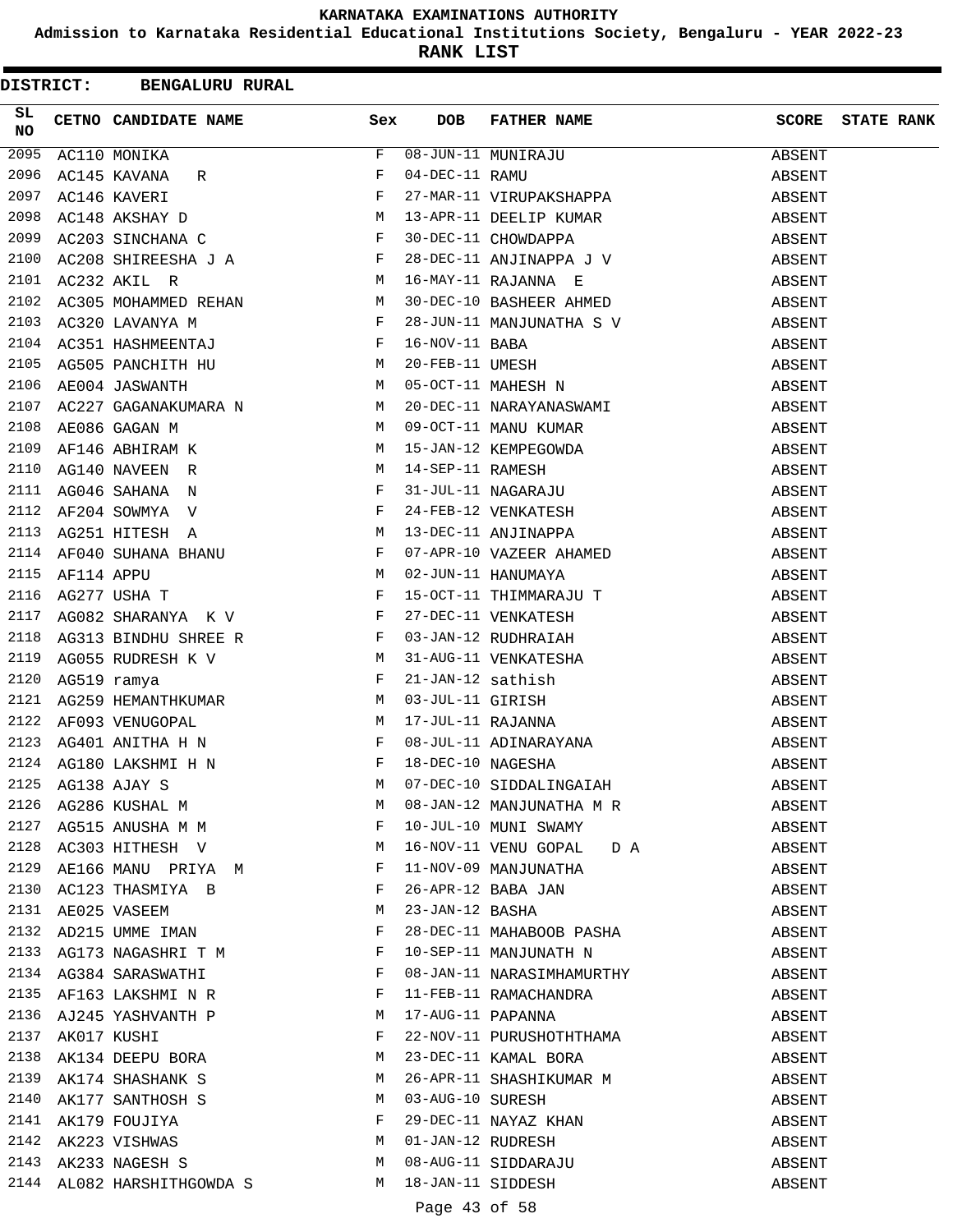**Admission to Karnataka Residential Educational Institutions Society, Bengaluru - YEAR 2022-23**

|                 |                  | DISTRICT: BENGALURU RURAL                                                                                                                                                                                                |              |                 |                                                                                                                                                                                        |        |                         |
|-----------------|------------------|--------------------------------------------------------------------------------------------------------------------------------------------------------------------------------------------------------------------------|--------------|-----------------|----------------------------------------------------------------------------------------------------------------------------------------------------------------------------------------|--------|-------------------------|
| SL<br><b>NO</b> |                  | CETNO CANDIDATE NAME Sex                                                                                                                                                                                                 |              | <b>DOB</b>      | FATHER NAME                                                                                                                                                                            |        | <b>SCORE</b> STATE RANK |
|                 |                  | THE MUSS MUSKAN F<br>2146 AC162 SHIVRAM M<br>2147 AE092 SUHAS M M M<br>2148 AE027 SUMAN M M<br>2149 AL229 MUSKAN A F<br>2150 AC062 ALIYA<br>2150 AC062 ALIYA FIRDOUS F<br>2151 AC310 ALIYA FIRDOUS F<br>2152 AE150 TEJAS |              |                 | 07-JAN-11 BABAJAN<br>18-NOV-11 KUMAR<br>20-DEC-11 MUNIKRISHNA<br>20-SEP-11 SHASHIKUMAR S                                                                                               | ABSENT |                         |
|                 |                  |                                                                                                                                                                                                                          |              |                 |                                                                                                                                                                                        | ABSENT |                         |
|                 |                  |                                                                                                                                                                                                                          |              |                 |                                                                                                                                                                                        | ABSENT |                         |
|                 |                  |                                                                                                                                                                                                                          |              |                 |                                                                                                                                                                                        | ABSENT |                         |
|                 |                  |                                                                                                                                                                                                                          |              |                 |                                                                                                                                                                                        | ABSENT |                         |
|                 |                  |                                                                                                                                                                                                                          |              |                 | 28-JUN-11 AMZAD KHAN<br>13-FEB-12 RIYAZ<br>10-MAY-11 SYED ARSHAD ULLA                                                                                                                  | ABSENT |                         |
|                 |                  |                                                                                                                                                                                                                          |              |                 |                                                                                                                                                                                        | ABSENT |                         |
|                 |                  |                                                                                                                                                                                                                          |              |                 | 03-MAR-11 ANANDA KUMAR                                                                                                                                                                 | ABSENT |                         |
| 2153            |                  | AE150 TEJAS<br>AC047 AMEENA<br>AE047 HAFSA<br>F                                                                                                                                                                          |              |                 | 18-FEB-11 JAVEED PASHA                                                                                                                                                                 | ABSENT |                         |
| 2154            |                  |                                                                                                                                                                                                                          |              |                 |                                                                                                                                                                                        | ABSENT |                         |
| 2155            |                  | AD196 HEENA KOUSER F<br>AC393 LIKITH R M<br>AC319 LAKSHMI K F                                                                                                                                                            |              |                 | 19-APR-12 AJMAL PASHA<br>21-JUL-11 DADAPEER<br>26-MAR-12 RAGHAVENDRA                                                                                                                   | ABSENT |                         |
| 2156            |                  |                                                                                                                                                                                                                          |              |                 |                                                                                                                                                                                        | ABSENT |                         |
|                 |                  | 2157 AC319 LAKSHMI K                                                                                                                                                                                                     |              |                 | 10-JUL-11 KRISHNAMURTHY                                                                                                                                                                | ABSENT |                         |
|                 |                  | 2158 AC063 HUDU FIRDOSE F                                                                                                                                                                                                |              |                 | 06-AUG-11 ANSAR PASHA                                                                                                                                                                  | ABSENT |                         |
|                 |                  | 2159 AC370 VINODKUMAR K                                                                                                                                                                                                  |              |                 | 16-JUN-11 KESHEVAMURTHY                                                                                                                                                                | ABSENT |                         |
| 2160            |                  | AC269 SUPRIYA F<br>AE087 NITHIN M                                                                                                                                                                                        |              |                 | 13-MAY-11 TIRUMALESH                                                                                                                                                                   | ABSENT |                         |
| 2161            |                  |                                                                                                                                                                                                                          |              |                 | 05-JUL-11 VENKATESH                                                                                                                                                                    | ABSENT |                         |
| 2162            |                  | AC276 PRAJWAL N M                                                                                                                                                                                                        |              |                 | 03-SEP-11 NAVEENKUMAR                                                                                                                                                                  | ABSENT |                         |
| 2163            |                  |                                                                                                                                                                                                                          |              |                 |                                                                                                                                                                                        | ABSENT |                         |
|                 | 2164 AD122 IRFAN | AD016 SUSHMITH S<br>AD122 IRFAN M 01-AUG-11 JAHEER                                                                                                                                                                       |              |                 |                                                                                                                                                                                        | ABSENT |                         |
| 2165            |                  | M <sub>N</sub><br>AD164 KEERTHIRAJ S                                                                                                                                                                                     |              |                 | 18-APR-11 SHESHAPPA<br>01-AUG-11 JAHEER<br>02-MAR-12 SRIKRISHNA                                                                                                                        | ABSENT |                         |
|                 |                  | 2166 AC026 BANNEGANDLA PRASHANTHA F<br>KUMARI                                                                                                                                                                            |              |                 | 07-JUN-10 BANNEGANDLA THAMAS ABSENT                                                                                                                                                    |        |                         |
|                 |                  |                                                                                                                                                                                                                          |              |                 | 04-AUG-11 MUSGHUBAR RAHMAAN                                                                                                                                                            | ABSENT |                         |
|                 |                  | E ADISSIMARIAN<br>2167 ADISSIMATE PROVINCE<br>2168 AC344 AJAY R                                                                                                                                                          |              |                 |                                                                                                                                                                                        | ABSENT |                         |
| 2169            |                  |                                                                                                                                                                                                                          |              |                 |                                                                                                                                                                                        | ABSENT |                         |
| 2170            |                  |                                                                                                                                                                                                                          |              |                 |                                                                                                                                                                                        | ABSENT |                         |
|                 |                  |                                                                                                                                                                                                                          |              |                 |                                                                                                                                                                                        | ABSENT |                         |
|                 |                  |                                                                                                                                                                                                                          |              |                 | 2171 AE007 GREESHMA A<br>2172 AC116 DHEERAJ M<br>2173 AE073 AKASH S M 19-MAR-11 SHIVAKUMAR<br>2174 AC178 AKASH B M 03-JAN-11 BALAKRISHNA<br>2174 AC178 AKASH B M 03-JAN-11 BALAKRISHNA | ABSENT |                         |
|                 |                  |                                                                                                                                                                                                                          |              |                 |                                                                                                                                                                                        | ABSENT |                         |
|                 |                  |                                                                                                                                                                                                                          |              |                 |                                                                                                                                                                                        | ABSENT |                         |
|                 |                  |                                                                                                                                                                                                                          |              |                 |                                                                                                                                                                                        | ABSENT |                         |
|                 |                  | 2176 AC077 POORVITH N M                                                                                                                                                                                                  |              |                 |                                                                                                                                                                                        | ABSENT |                         |
|                 |                  | 2177 AD212 KUSHAL M<br>2178 AD002 BHAVANA                                                                                                                                                                                | M            |                 | 10-JUN-11 NARASIMHA M<br>01-JUL-11 MUNIRAJU<br>28-NOV-11 LOKESH                                                                                                                        | ABSENT |                         |
|                 |                  |                                                                                                                                                                                                                          | $\mathbf{F}$ |                 |                                                                                                                                                                                        | ABSENT |                         |
|                 |                  | 2179 AC384 KEERTHANA P A F                                                                                                                                                                                               |              |                 | 07-MAY-11 ANJINAPPA G                                                                                                                                                                  | ABSENT |                         |
|                 |                  | 2180 AE065 AKASH P M M                                                                                                                                                                                                   |              |                 | 21-DEC-11 MANIKANTA<br>04-SEP-11 BABU P<br>04-NOV-11 RAMAJANEYA H                                                                                                                      | ABSENT |                         |
|                 |                  | 2181 AC003 JOSHIKA B $F$<br>2182 AD022 SUSHMITHA R $F$                                                                                                                                                                   |              |                 |                                                                                                                                                                                        | ABSENT |                         |
|                 |                  |                                                                                                                                                                                                                          |              |                 |                                                                                                                                                                                        | ABSENT |                         |
| 2183            |                  | AC252 VIKAS                                                                                                                                                                                                              | M            |                 | 08-DEC-11 SRINIVAS                                                                                                                                                                     | ABSENT |                         |
| 2184            |                  | AD194 NAGESH B M                                                                                                                                                                                                         | M            |                 | 08-APR-11 MUNIYALLAPPA                                                                                                                                                                 | ABSENT |                         |
|                 |                  | 2185 AD057 MAHALAKHSHMI                                                                                                                                                                                                  | $\mathbf{F}$ |                 | 02-MAR-11 MUNIRAJU                                                                                                                                                                     | ABSENT |                         |
|                 |                  | 2186 AC214 ARBEEN TAJ                                                                                                                                                                                                    | $\mathbf{F}$ |                 | 23-DEC-11 SYED HYDER PASHA                                                                                                                                                             | ABSENT |                         |
|                 |                  | 2187 AC048 SYED ZABI M                                                                                                                                                                                                   |              | 19-JUN-11 SADAM |                                                                                                                                                                                        | ABSENT |                         |
| 2188            |                  | $\overline{\mathbf{F}}$<br>AC160 ARFIYA                                                                                                                                                                                  |              |                 | 24-APR-12 RIZWAN PASHA                                                                                                                                                                 | ABSENT |                         |
|                 |                  | 2189 AE191 VARSHINI S R                                                                                                                                                                                                  | $\mathbf{F}$ |                 |                                                                                                                                                                                        | ABSENT |                         |
| 2190            |                  | AD182 VISHNAVI D                                                                                                                                                                                                         | F            |                 | 23-MAR-11 RAVI S N<br>08-JUL-11 DATTARAJ<br>29-DEC-11 KHALANDAR                                                                                                                        | ABSENT |                         |
|                 |                  | 2191 AC401 SAQIB PASHA K M                                                                                                                                                                                               |              |                 |                                                                                                                                                                                        | ABSENT |                         |
|                 |                  | 2192 AC216 ALIYA                                                                                                                                                                                                         | F            |                 | 26-DEC-11 ZABI ULLA                                                                                                                                                                    | ABSENT |                         |
|                 |                  | 2193 AE121 MUSKAN A                                                                                                                                                                                                      | F            |                 | 25-OCT-11 ALLAH BAKHASH                                                                                                                                                                | ABSENT |                         |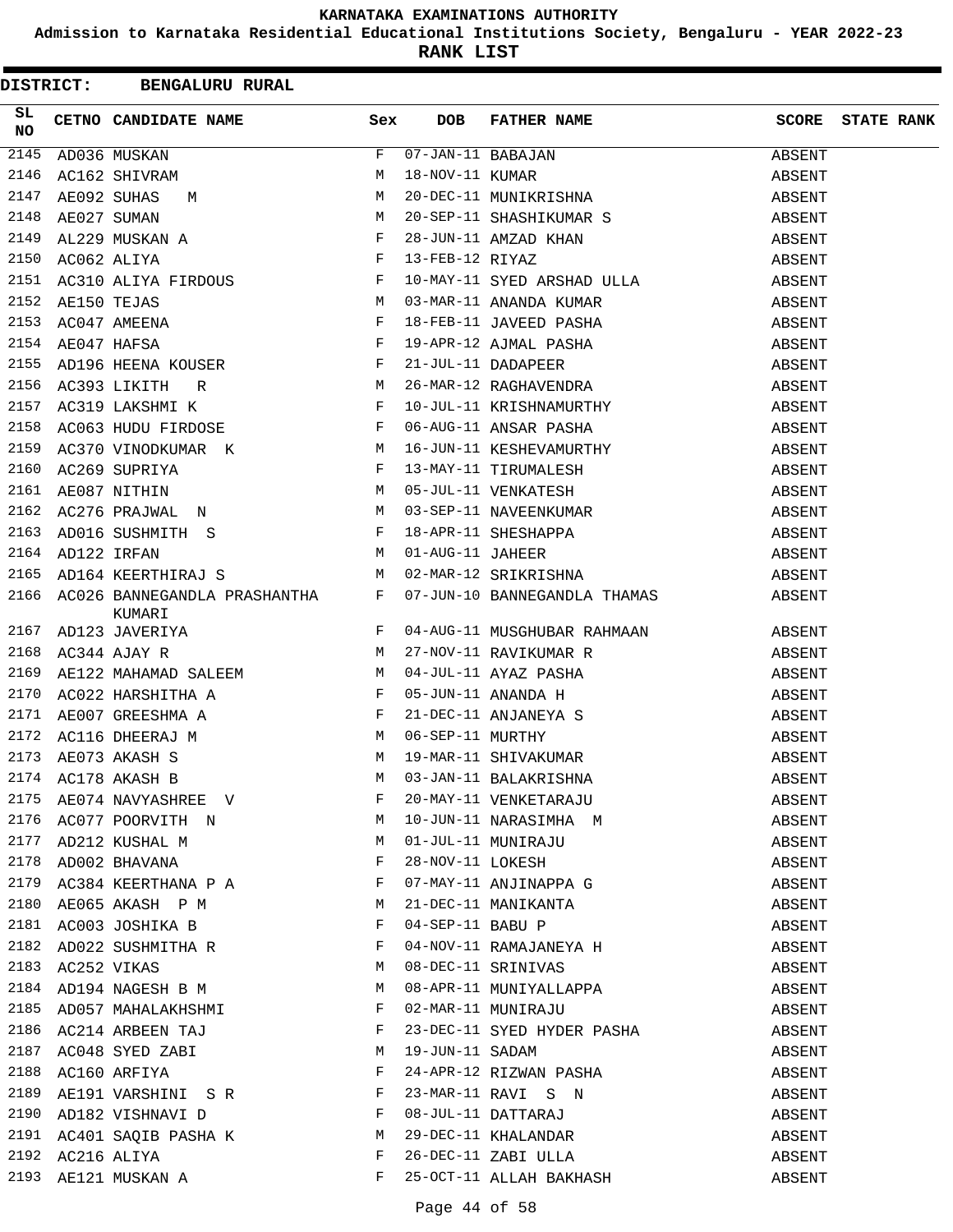**Admission to Karnataka Residential Educational Institutions Society, Bengaluru - YEAR 2022-23**

|                 |                 | DISTRICT: BENGALURU RURAL                                                                                                                                                                                                                             |              |                  |                                                                                                                                                                                                                                          |        |                   |
|-----------------|-----------------|-------------------------------------------------------------------------------------------------------------------------------------------------------------------------------------------------------------------------------------------------------|--------------|------------------|------------------------------------------------------------------------------------------------------------------------------------------------------------------------------------------------------------------------------------------|--------|-------------------|
| SL<br><b>NO</b> |                 | CETNO CANDIDATE NAME Sex                                                                                                                                                                                                                              |              | DOB.             | FATHER NAME                                                                                                                                                                                                                              | SCORE  | <b>STATE RANK</b> |
| 2194            |                 | AD027 TANUSHREE S                                                                                                                                                                                                                                     | $F -$        |                  | 23-NOV-11 SHANKAR M                                                                                                                                                                                                                      | ABSENT |                   |
| 2195            |                 | AC355 SUBRAMANI N M                                                                                                                                                                                                                                   |              |                  | 07-JAN-12 NARAYANA MURTHY                                                                                                                                                                                                                | ABSENT |                   |
| 2196            |                 |                                                                                                                                                                                                                                                       |              |                  | 17-JUN-11 SRINIVAS                                                                                                                                                                                                                       | ABSENT |                   |
| 2197            |                 |                                                                                                                                                                                                                                                       |              |                  | 03-JAN-11 UMESH MC                                                                                                                                                                                                                       | ABSENT |                   |
| 2198            |                 |                                                                                                                                                                                                                                                       |              |                  | 14-MAY-05 NARASIMHA MURTHY                                                                                                                                                                                                               | ABSENT |                   |
| 2199            |                 |                                                                                                                                                                                                                                                       |              |                  | 24-JUN-11 VENUGOPAL K R                                                                                                                                                                                                                  | ABSENT |                   |
| 2200            |                 |                                                                                                                                                                                                                                                       |              |                  | 03-SEP-11 CHIKKAMUTHARAJU                                                                                                                                                                                                                | ABSENT |                   |
| 2201            |                 |                                                                                                                                                                                                                                                       |              |                  | 08-MAY-11 BALAKRISHNAIAH                                                                                                                                                                                                                 | ABSENT |                   |
| 2202            |                 |                                                                                                                                                                                                                                                       |              |                  | 17-NOV-11 SHIVAJI RAO                                                                                                                                                                                                                    | ABSENT |                   |
| 2203            |                 | $\mathbb{R}^n$ . The set of the set of the set of the set of the set of the set of the set of the set of the set of the set of the set of the set of the set of the set of the set of the set of the set of the set of the set of<br>AG208 LAVANYA HS |              |                  | 05-JAN-12 SADASHIVA HN<br>28-JAN-12 MALLESH HC<br>17 JAN 12 THERREALESH HC                                                                                                                                                               | ABSENT |                   |
| 2204            |                 | AG182 MITHANGOWDA HM M<br>AG487 MOHAN HT M<br>AG487 MOHAN HT M<br>AE054 CHINCHALA F<br>AC025 KAVITHA F<br>AE068 PRATHIMA F<br>AK219 YALLAMMA F<br>AK219 YALLAMMA F                                                                                    |              |                  |                                                                                                                                                                                                                                          | ABSENT |                   |
| 2205            |                 |                                                                                                                                                                                                                                                       |              |                  | 17-JAN-12 THIMMARAJU HR<br>09-JUL-11 NAGESH<br>17-MAR-10 RAVANAPPA<br>27-AUG-11 DURGESH<br>07-AUG-10 VENKATESH                                                                                                                           | ABSENT |                   |
| 2206            |                 |                                                                                                                                                                                                                                                       |              |                  |                                                                                                                                                                                                                                          | ABSENT |                   |
| 2207            |                 |                                                                                                                                                                                                                                                       |              |                  |                                                                                                                                                                                                                                          | ABSENT |                   |
| 2208            |                 |                                                                                                                                                                                                                                                       |              |                  |                                                                                                                                                                                                                                          | ABSENT |                   |
| 2209            |                 |                                                                                                                                                                                                                                                       |              |                  |                                                                                                                                                                                                                                          | ABSENT |                   |
| 2210            |                 | AK180 MOHAMMEED KAIF M                                                                                                                                                                                                                                |              |                  | 07-APR-11 SADDIQ PASHA                                                                                                                                                                                                                   | ABSENT |                   |
| 2211            |                 |                                                                                                                                                                                                                                                       |              |                  |                                                                                                                                                                                                                                          | ABSENT |                   |
| 2212            |                 |                                                                                                                                                                                                                                                       |              |                  |                                                                                                                                                                                                                                          | ABSENT |                   |
| 2213            |                 |                                                                                                                                                                                                                                                       |              |                  |                                                                                                                                                                                                                                          | ABSENT |                   |
| 2214            |                 |                                                                                                                                                                                                                                                       |              |                  |                                                                                                                                                                                                                                          | ABSENT |                   |
| 2215            |                 |                                                                                                                                                                                                                                                       |              |                  | AL065 NAGARAJU H $\mu$ 28-FEB-11 HANUMANTHAPPA<br>AL051 GANGADARA M 10-JUL-11 HANUMANTHAPPA<br>AC263 VENU M 30-JUN-11 MURALI<br>AD090 PRUTHVI J M 07-DEC-11 JAYARAJ<br>AC222 CHANDRASHEKHAR S M 03-AUG-11 SABANNA<br>AE069 GOVARDHAN M 2 | ABSENT |                   |
| 2216            |                 |                                                                                                                                                                                                                                                       |              |                  |                                                                                                                                                                                                                                          | ABSENT |                   |
| 2217            |                 |                                                                                                                                                                                                                                                       |              |                  |                                                                                                                                                                                                                                          | ABSENT |                   |
| 2218            |                 | AD160 SHAIK MOHAMMED YUSUF M                                                                                                                                                                                                                          |              |                  | 07-DEC-10 MOHAMMED HANEEF                                                                                                                                                                                                                | ABSENT |                   |
| 2219            |                 | ADOO1 SUFIYA F<br>AD188 SUMAYA F<br>AE143 NIHARIKA F<br>AF176 ANUSHITHA H F<br>AE181 NITHIN M                                                                                                                                                         |              | 01-AUG-11 NADEEM |                                                                                                                                                                                                                                          | ABSENT |                   |
| 2220            |                 |                                                                                                                                                                                                                                                       |              | 20-MAR-12 MOULA  |                                                                                                                                                                                                                                          | ABSENT |                   |
| 2221            |                 |                                                                                                                                                                                                                                                       |              |                  | 11-DEC-11 SHANKARA                                                                                                                                                                                                                       | ABSENT |                   |
| 2222            |                 |                                                                                                                                                                                                                                                       |              |                  |                                                                                                                                                                                                                                          | ABSENT |                   |
|                 |                 | 2223 AE181 NITHIN                                                                                                                                                                                                                                     |              |                  | 10-OCT-11 HANUMANTHARAJU<br>20-JAN-11 MANJUNATHA                                                                                                                                                                                         | ABSENT |                   |
|                 |                 | 2224 AE104 VARSHINI<br>2225 AE001 NOORAIN                                                                                                                                                                                                             | F            |                  | 06-AUG-11 VENKATESH<br>03-MAY-12 KHADAR PASHA<br>22-JAN-11 AJAZ PASHA                                                                                                                                                                    | ABSENT |                   |
|                 |                 |                                                                                                                                                                                                                                                       | F            |                  |                                                                                                                                                                                                                                          | ABSENT |                   |
|                 |                 | 2226 AD144 REEHAN PASHA M                                                                                                                                                                                                                             |              |                  |                                                                                                                                                                                                                                          | ABSENT |                   |
|                 | 2227 AC065 SAIF |                                                                                                                                                                                                                                                       | M            |                  | 03-NOV-11 WASEEM AKRAM                                                                                                                                                                                                                   | ABSENT |                   |
|                 |                 |                                                                                                                                                                                                                                                       | M            |                  |                                                                                                                                                                                                                                          | ABSENT |                   |
|                 |                 | 2228 AD233 SHABAZ<br>2229 AC329 SHAFIYA                                                                                                                                                                                                               | F            |                  |                                                                                                                                                                                                                                          | ABSENT |                   |
| 2230            |                 | AC234 SHAFIYA                                                                                                                                                                                                                                         | F            |                  | 04-DEC-11 NIZAMUDDIN<br>08-NOV-11 MUNNA<br>04-DEC-11 NIZAMUDDIN                                                                                                                                                                          | ABSENT |                   |
|                 |                 | 2231 AE048 SHAIK ALFAZ PASHA M                                                                                                                                                                                                                        |              |                  | 21-JUL-09 JAVEED PASHA                                                                                                                                                                                                                   | ABSENT |                   |
|                 |                 |                                                                                                                                                                                                                                                       |              |                  |                                                                                                                                                                                                                                          | ABSENT |                   |
|                 |                 |                                                                                                                                                                                                                                                       |              |                  |                                                                                                                                                                                                                                          | ABSENT |                   |
|                 |                 | $\begin{tabular}{lllllllll} 2232 & \texttt{AC001 NAVYASRI} & \texttt{N} & \texttt{F}\\ 2233 & \texttt{AD203 A SNEHA} & \texttt{F}\\ 2234 & \texttt{AD138 VIMALATHA} & \texttt{F}\\ \end{tabular}$                                                     |              |                  | 04-JUL-11 NARAYANSWAMY<br>25-MAY-11 ANAND<br>17-OCT-11 DEVRAJ                                                                                                                                                                            | ABSENT |                   |
|                 |                 | 2235 AC211 DEEKSHITH B M M                                                                                                                                                                                                                            |              |                  | 24-DEC-11 MUNIRAJU N                                                                                                                                                                                                                     | ABSENT |                   |
|                 |                 | 2236 AE188 ADARSH                                                                                                                                                                                                                                     | M            |                  |                                                                                                                                                                                                                                          | ABSENT |                   |
|                 |                 | 2237 AE152 AKSHAYA                                                                                                                                                                                                                                    | F            |                  |                                                                                                                                                                                                                                          | ABSENT |                   |
| 2238            |                 | AG455 PRASHANTH KUMAR GM M                                                                                                                                                                                                                            |              |                  | 01-JAN-13 ROHITH KUMAR<br>10-JAN-12 MUNIRAJU<br>10-JUN-11 MARIYAPPA                                                                                                                                                                      | ABSENT |                   |
| 2239            |                 | $\mathbf{F}$<br>AF141 SAHANA S                                                                                                                                                                                                                        |              |                  | 12-AUG-11 SANTHOSHA H                                                                                                                                                                                                                    | ABSENT |                   |
|                 |                 |                                                                                                                                                                                                                                                       | F            |                  |                                                                                                                                                                                                                                          | ABSENT |                   |
|                 |                 | 2240 AF080 SINCHANA<br>2241 AK039 TANUJA BS                                                                                                                                                                                                           | $\mathbf{F}$ |                  | 17-AUG-11 LATE RAMESH<br>17-JUN-11 SHIVAKUMAR                                                                                                                                                                                            | ABSENT |                   |
|                 |                 | 2242 AK162 YASHASWINI M                                                                                                                                                                                                                               |              |                  | 26-NOV-11 MANJUNATHA M                                                                                                                                                                                                                   | ABSENT |                   |
|                 |                 | 2243 AL216 CHINMAYI M                                                                                                                                                                                                                                 | F            |                  | 18-AUG-11 MANJUNATH R                                                                                                                                                                                                                    | ABSENT |                   |
|                 |                 |                                                                                                                                                                                                                                                       |              |                  |                                                                                                                                                                                                                                          |        |                   |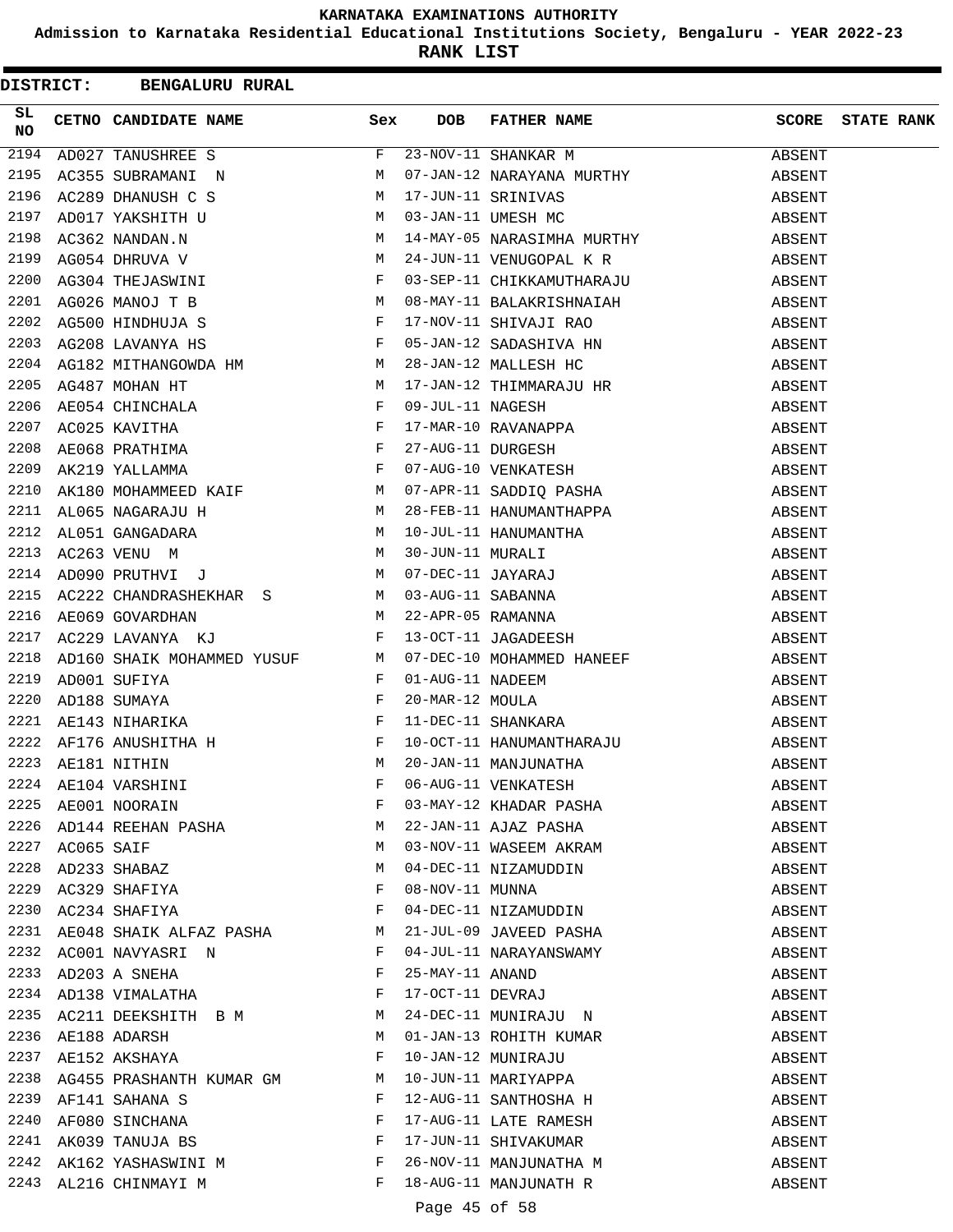**Admission to Karnataka Residential Educational Institutions Society, Bengaluru - YEAR 2022-23**

**RANK LIST**

|          |  | <b>DISTRICT: BENGALURU RURAL</b>                                                                                                                                                           |              |     |                                                                                                                                                                                                                                                                                                                                                                                                                                   |        |                         |
|----------|--|--------------------------------------------------------------------------------------------------------------------------------------------------------------------------------------------|--------------|-----|-----------------------------------------------------------------------------------------------------------------------------------------------------------------------------------------------------------------------------------------------------------------------------------------------------------------------------------------------------------------------------------------------------------------------------------|--------|-------------------------|
| SL<br>NO |  | CETNO CANDIDATE NAME Sex                                                                                                                                                                   |              | DOB | FATHER NAME                                                                                                                                                                                                                                                                                                                                                                                                                       |        | <b>SCORE</b> STATE RANK |
| 2244     |  | AL251 HEENA F<br>AK239 TAZYEEN KOUSER F<br>AL274 NYANCY F<br>AK281 MOKSHA F<br>AT353 DALIA SULTUALER                                                                                       |              |     |                                                                                                                                                                                                                                                                                                                                                                                                                                   |        |                         |
| 2245     |  |                                                                                                                                                                                            |              |     |                                                                                                                                                                                                                                                                                                                                                                                                                                   |        |                         |
| 2246     |  |                                                                                                                                                                                            |              |     |                                                                                                                                                                                                                                                                                                                                                                                                                                   |        |                         |
| 2247     |  |                                                                                                                                                                                            |              |     |                                                                                                                                                                                                                                                                                                                                                                                                                                   |        |                         |
| 2248     |  |                                                                                                                                                                                            |              |     |                                                                                                                                                                                                                                                                                                                                                                                                                                   |        |                         |
| 2249     |  | AL253 RAZIA SULTHANA F<br>AL154 POOJA J F<br>AK020 AYESHA F<br>AL196 MUKUNDA M<br>AL192 MAIMUNNISA F                                                                                       |              |     |                                                                                                                                                                                                                                                                                                                                                                                                                                   |        |                         |
| 2250     |  |                                                                                                                                                                                            |              |     |                                                                                                                                                                                                                                                                                                                                                                                                                                   |        |                         |
| 2251     |  |                                                                                                                                                                                            |              |     |                                                                                                                                                                                                                                                                                                                                                                                                                                   |        |                         |
| 2252     |  |                                                                                                                                                                                            |              |     |                                                                                                                                                                                                                                                                                                                                                                                                                                   |        |                         |
|          |  | 2253 AL186 BIBI AYISHA<br>2254 AL046 SAHERA BANU F<br>2255 AL242 VIKAS H M<br>2256 AL023 BALAJI S M<br>2257 AL020 ARJUNA P M<br>2258 AL172 CUANDRIVA V U                                   |              |     |                                                                                                                                                                                                                                                                                                                                                                                                                                   |        |                         |
|          |  |                                                                                                                                                                                            |              |     |                                                                                                                                                                                                                                                                                                                                                                                                                                   |        |                         |
|          |  |                                                                                                                                                                                            |              |     |                                                                                                                                                                                                                                                                                                                                                                                                                                   |        |                         |
|          |  |                                                                                                                                                                                            |              |     |                                                                                                                                                                                                                                                                                                                                                                                                                                   |        |                         |
|          |  |                                                                                                                                                                                            |              |     |                                                                                                                                                                                                                                                                                                                                                                                                                                   |        |                         |
| 2258     |  |                                                                                                                                                                                            |              |     |                                                                                                                                                                                                                                                                                                                                                                                                                                   |        |                         |
| 2259     |  | AL172 CHANDRIKA K H<br>AL141 M HEMANTH M                                                                                                                                                   |              |     | 01-JAN-12 MAHADEVAIAH M S ABSENT                                                                                                                                                                                                                                                                                                                                                                                                  |        |                         |
| 2260     |  | M <sub>N</sub><br>AD075 GAGAN N R                                                                                                                                                          |              |     | 07-OCT-11 RAMAKRISHNA N                                                                                                                                                                                                                                                                                                                                                                                                           | ABSENT |                         |
|          |  | 2261 AG143 VENKATESHA B S M                                                                                                                                                                |              |     |                                                                                                                                                                                                                                                                                                                                                                                                                                   | ABSENT |                         |
|          |  | 2262 AD108 HARSHITHA B                                                                                                                                                                     | $\mathbf{F}$ |     | 18-JUN-11 SHREENIVASAMURTHY<br>21-JAN-11 BATHIYAPPA                                                                                                                                                                                                                                                                                                                                                                               | ABSENT |                         |
| 2263     |  |                                                                                                                                                                                            |              |     |                                                                                                                                                                                                                                                                                                                                                                                                                                   |        |                         |
|          |  | 2264 AC073 AKSHATA                                                                                                                                                                         |              |     |                                                                                                                                                                                                                                                                                                                                                                                                                                   | ABSENT |                         |
| 2265     |  | AD134 KEERTHANA BH<br>AC073 AKSHATA F<br>AD026 RAKSHITHA F                                                                                                                                 |              |     |                                                                                                                                                                                                                                                                                                                                                                                                                                   | ABSENT |                         |
| 2266     |  |                                                                                                                                                                                            |              |     |                                                                                                                                                                                                                                                                                                                                                                                                                                   | ABSENT |                         |
| 2267     |  |                                                                                                                                                                                            |              |     |                                                                                                                                                                                                                                                                                                                                                                                                                                   |        |                         |
|          |  |                                                                                                                                                                                            |              |     | 21-JAN-11 BATHIYAPPA<br>20-SEP-11 HARISH B N<br>02-SEP-11 HANAMANTH<br>02-DEC-09 ANNAPPA<br>08-MAY-11 VENKATESH<br>04-FEB-12 NAGESHA<br>20-AUG-10 THIMMAPPA<br>05-JUN-10 BABU<br>21-JUN-11 ARJUN<br>ADUZO KAKSHITHA $F$ 02-DEC-09 ANNAPPA ABSENT ADO13 GANGOTHRI D V $F$ 08-MAY-11 VENKATESH AEO13 KEERTHANA N $F$ 04-FEB-12 NAGESHA ABSENT ADO64 IRESHA M 20-AUG-10 THIMMAPPA ABSENT ADI31 HARISH M $F$ 05-JUN-11 ARJUN ABSENT A |        |                         |
| 2268     |  |                                                                                                                                                                                            |              |     |                                                                                                                                                                                                                                                                                                                                                                                                                                   |        |                         |
| 2269     |  |                                                                                                                                                                                            |              |     |                                                                                                                                                                                                                                                                                                                                                                                                                                   |        |                         |
| 2270     |  |                                                                                                                                                                                            |              |     |                                                                                                                                                                                                                                                                                                                                                                                                                                   |        |                         |
| 2271     |  |                                                                                                                                                                                            |              |     |                                                                                                                                                                                                                                                                                                                                                                                                                                   |        |                         |
| 2272     |  | 2273 AE134 MANJUNATHA K S M                                                                                                                                                                |              |     |                                                                                                                                                                                                                                                                                                                                                                                                                                   | ABSENT |                         |
|          |  |                                                                                                                                                                                            |              |     |                                                                                                                                                                                                                                                                                                                                                                                                                                   | ABSENT |                         |
|          |  | $2274 \quad AK084 \quad GOKULA \quad B \quad V \qquad \qquad M$<br>$2275 \quad AL260 \quad MEGHANA \quad K \qquad \qquad F$<br>$2276 \quad AL027 \quad SUBRAMANYA \quad P \qquad \qquad M$ |              |     | 30-NOV-11 VENKATARAMAIAH<br>31-JUL-11 KUMAR                                                                                                                                                                                                                                                                                                                                                                                       | ABSENT |                         |
|          |  |                                                                                                                                                                                            |              |     |                                                                                                                                                                                                                                                                                                                                                                                                                                   | ABSENT |                         |
|          |  |                                                                                                                                                                                            |              |     | 02-SEP-11 PRAKASH T S                                                                                                                                                                                                                                                                                                                                                                                                             | ABSENT |                         |
|          |  | 2277 AD198 MADHUSUDAN M                                                                                                                                                                    |              |     | 16-NOV-11 MUNIRAJU<br>06-JUL-11 NISAR<br>05-JUN-10 ARSHAD ULLA KHAN                                                                                                                                                                                                                                                                                                                                                               | ABSENT |                         |
|          |  | M<br>2278 AC215 MOHAMMED N                                                                                                                                                                 |              |     |                                                                                                                                                                                                                                                                                                                                                                                                                                   | ABSENT |                         |
| 2279     |  | AD199 MOHAMMED YOUSUFF M                                                                                                                                                                   |              |     |                                                                                                                                                                                                                                                                                                                                                                                                                                   | ABSENT |                         |
| 2280     |  | AC196 NAGMA BANU F                                                                                                                                                                         |              |     | 13-MAY-12 MATHEEN PASHA                                                                                                                                                                                                                                                                                                                                                                                                           | ABSENT |                         |
| 2281     |  | AL041 MANASA H                                                                                                                                                                             | $\mathbf{F}$ |     | 01-NOV-11 HANUMANTHARAJU<br>06-MAR-11 SADIQULLA                                                                                                                                                                                                                                                                                                                                                                                   | ABSENT |                         |
| 2282     |  | AK253 SHUHEB S<br>AK253 SHUHEB S                                                                                                                                                           | M            |     |                                                                                                                                                                                                                                                                                                                                                                                                                                   | ABSENT |                         |
| 2283     |  |                                                                                                                                                                                            | М            |     | 08-OCT-11 SURESHBABU T                                                                                                                                                                                                                                                                                                                                                                                                            | ABSENT |                         |
|          |  | 2284 AK116 MARUTHI H                                                                                                                                                                       | M            |     | 01-JUN-11 HANUMANTHARAYAPPA                                                                                                                                                                                                                                                                                                                                                                                                       | ABSENT |                         |
| 2285     |  | AL169 SOUJAN C                                                                                                                                                                             | M            |     | 22-JUN-11 CHANDRA SHEKHAR M                                                                                                                                                                                                                                                                                                                                                                                                       | ABSENT |                         |
| 2286     |  | AK053 NAVEENKUMAR                                                                                                                                                                          | M            |     | 17-MAY-11 VENKATESH                                                                                                                                                                                                                                                                                                                                                                                                               | ABSENT |                         |
| 2287     |  | AL211 HEMANTH G                                                                                                                                                                            | M            |     | 01-JAN-12 GOPALKRISHNA                                                                                                                                                                                                                                                                                                                                                                                                            | ABSENT |                         |
| 2288     |  | AL075 YOGESH G                                                                                                                                                                             | М            |     | 09-AUG-11 GOVINDRAJU                                                                                                                                                                                                                                                                                                                                                                                                              | ABSENT |                         |
| 2289     |  | AL047 VARSHINI R<br>AVO46 ARRITU                                                                                                                                                           | $\mathbf{F}$ |     |                                                                                                                                                                                                                                                                                                                                                                                                                                   | ABSENT |                         |
| 2290     |  | AK046 ARFATH<br>AK046 ARFATH<br>AK238 FAKRUDDIN                                                                                                                                            | M            |     | 16-JAN-11 RAJANNA<br>04-APR-11 FEROZ KHAN<br>31-JUL-11 KALIM                                                                                                                                                                                                                                                                                                                                                                      | ABSENT |                         |
| 2291     |  |                                                                                                                                                                                            | M            |     |                                                                                                                                                                                                                                                                                                                                                                                                                                   | ABSENT |                         |
|          |  | 2292 AL238 ARAHAN AHAMAD                                                                                                                                                                   | M            |     | 19-APR-11 SIKANDAR AHAMAD                                                                                                                                                                                                                                                                                                                                                                                                         | ABSENT |                         |
|          |  | 2293 AL101 NANDAN KUMAR                                                                                                                                                                    | M            |     | 01-JAN-12 MANTUN THAKUR                                                                                                                                                                                                                                                                                                                                                                                                           | ABSENT |                         |

Page 46 of 58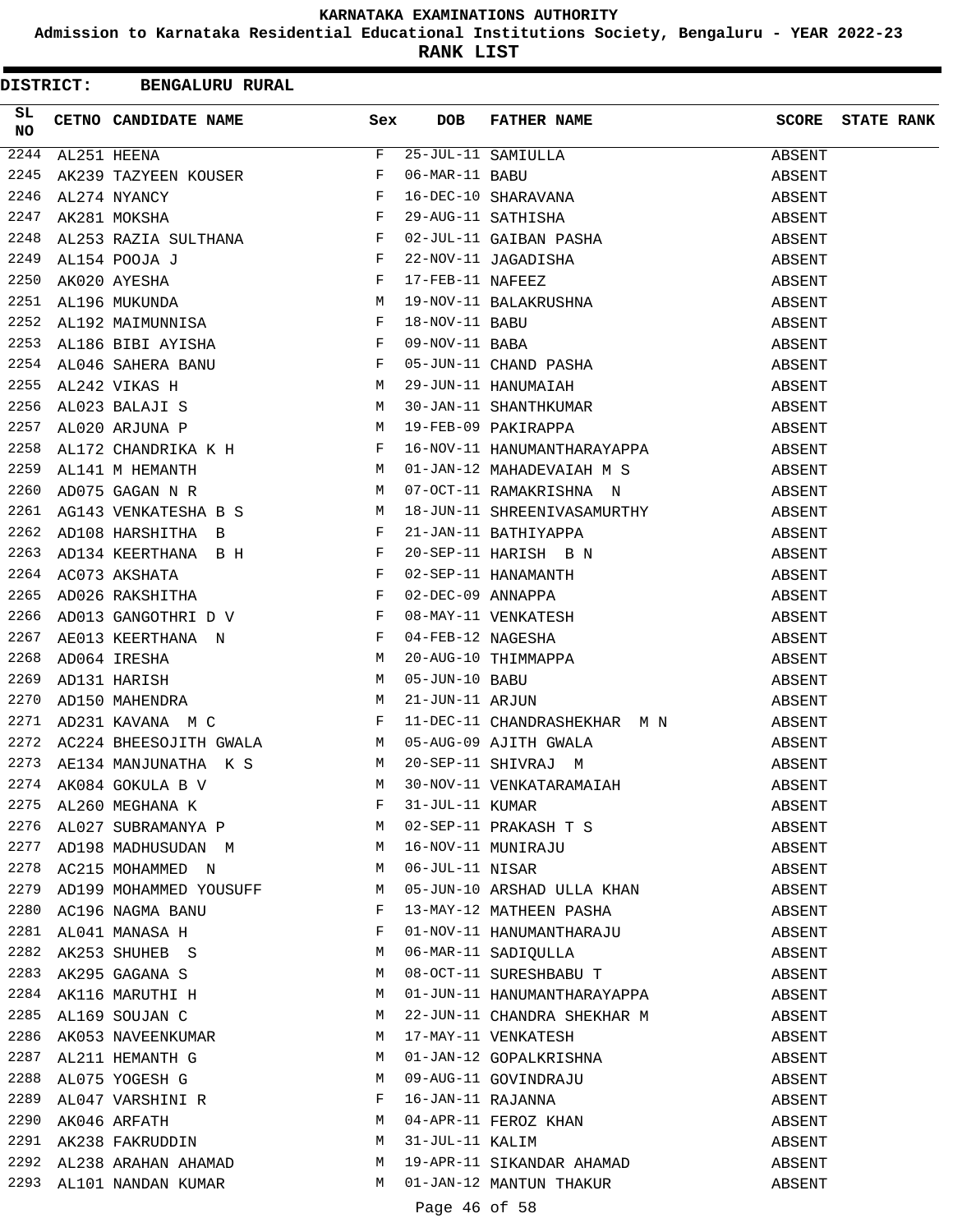**Admission to Karnataka Residential Educational Institutions Society, Bengaluru - YEAR 2022-23**

**RANK LIST**

|          |  | DISTRICT: BENGALURU RURAL                                                                                                                                                         |   |                   |                                                                                                                                                                                                                                                                                                                                                                                                                                       |        |                   |
|----------|--|-----------------------------------------------------------------------------------------------------------------------------------------------------------------------------------|---|-------------------|---------------------------------------------------------------------------------------------------------------------------------------------------------------------------------------------------------------------------------------------------------------------------------------------------------------------------------------------------------------------------------------------------------------------------------------|--------|-------------------|
| SL<br>NO |  | CETNO CANDIDATE NAME Sex                                                                                                                                                          |   | <b>DOB</b>        | FATHER NAME                                                                                                                                                                                                                                                                                                                                                                                                                           | SCORE  | <b>STATE RANK</b> |
| 2294     |  | $\begin{array}{c}\nM \\ M\n\end{array}$<br>AL069 SHAHID                                                                                                                           |   |                   | 19-DEC-11 MAHAMMMED HUSEN                                                                                                                                                                                                                                                                                                                                                                                                             | ABSENT |                   |
| 2295     |  | AK068 RUDRESH S                                                                                                                                                                   |   | 13-JAN-10 SABANNA |                                                                                                                                                                                                                                                                                                                                                                                                                                       | ABSENT |                   |
| 2296     |  |                                                                                                                                                                                   |   |                   |                                                                                                                                                                                                                                                                                                                                                                                                                                       |        |                   |
| 2297     |  |                                                                                                                                                                                   |   |                   |                                                                                                                                                                                                                                                                                                                                                                                                                                       |        |                   |
| 2298     |  |                                                                                                                                                                                   |   |                   |                                                                                                                                                                                                                                                                                                                                                                                                                                       |        |                   |
| 2299     |  |                                                                                                                                                                                   |   |                   | $\begin{tabular}{lllllllllllllllllllllll} & & & & & \mbox{${\rm M}$ & $13-{\rm J} {\rm AN}-10$ SABANNA & & & & & & & & \mbox{ABSENT} \\ \hline \texttt{AK226 AMITH S BETHIHALLI} & & & & & \mbox{${\rm M}$ & $03-{\rm SEP}-11$ SIRESH S BENTHIHALLI & & & & & & \mbox{ABSENT} \\ \texttt{AL285 MEGHANA G} & & & & & & \mbox{F} & $17-{\rm DEC}-11$ GANGADHARA & & & & & & \mbox{ABSENT} \\ \texttt{AK029 YALLAKKA} & & & & & \mbox{F$ |        |                   |
| 2300     |  |                                                                                                                                                                                   |   |                   |                                                                                                                                                                                                                                                                                                                                                                                                                                       |        |                   |
| 2301     |  |                                                                                                                                                                                   |   |                   |                                                                                                                                                                                                                                                                                                                                                                                                                                       |        |                   |
| 2302     |  |                                                                                                                                                                                   |   |                   |                                                                                                                                                                                                                                                                                                                                                                                                                                       |        |                   |
| 2303     |  | AK140 NANDISH R<br>AK132 PREETHAM S<br>AK028 VAISHALI G<br>AK028 VAISHALI G<br>AK215 RADHA KUMARI F                                                                               |   |                   |                                                                                                                                                                                                                                                                                                                                                                                                                                       |        |                   |
| 2304     |  |                                                                                                                                                                                   |   |                   |                                                                                                                                                                                                                                                                                                                                                                                                                                       |        |                   |
| 2305     |  |                                                                                                                                                                                   |   |                   |                                                                                                                                                                                                                                                                                                                                                                                                                                       |        |                   |
| 2306     |  |                                                                                                                                                                                   |   |                   | 23-MAR-10 SUJEETHA PANDITH ABSENT                                                                                                                                                                                                                                                                                                                                                                                                     |        |                   |
| 2307     |  |                                                                                                                                                                                   |   |                   |                                                                                                                                                                                                                                                                                                                                                                                                                                       | ABSENT |                   |
| 2308     |  |                                                                                                                                                                                   |   |                   | ALO66 GUNGUN KUMARI KUMAR KORA MERINDER 29-AUG-08 MANISH JHA<br>AK300 NIRANJAN KUMAR M 01-JAN-11 ARUN PRAJAPATH<br>ALO34 AHKUL M 28-MAY-11 KRISHNAPPA<br>AK209 SHASHANK S M 30-APR-11 SIDDARAJU G                                                                                                                                                                                                                                     | ABSENT |                   |
| 2309     |  |                                                                                                                                                                                   |   |                   |                                                                                                                                                                                                                                                                                                                                                                                                                                       | ABSENT |                   |
| 2310     |  |                                                                                                                                                                                   |   |                   |                                                                                                                                                                                                                                                                                                                                                                                                                                       | ABSENT |                   |
| 2311     |  |                                                                                                                                                                                   |   |                   | 12-JUN-11 YAMANOOR SAB<br>20-AUG-11 AASHIF<br>30-NOV-11 MOHAMMED KALIM                                                                                                                                                                                                                                                                                                                                                                | ABSENT |                   |
| 2312     |  |                                                                                                                                                                                   |   |                   |                                                                                                                                                                                                                                                                                                                                                                                                                                       | ABSENT |                   |
| 2313     |  |                                                                                                                                                                                   |   |                   |                                                                                                                                                                                                                                                                                                                                                                                                                                       | ABSENT |                   |
| 2314     |  |                                                                                                                                                                                   |   |                   | 21-SEP-11 HANUMANTHAIAH                                                                                                                                                                                                                                                                                                                                                                                                               | ABSENT |                   |
| 2315     |  |                                                                                                                                                                                   |   |                   |                                                                                                                                                                                                                                                                                                                                                                                                                                       |        |                   |
| 2316     |  |                                                                                                                                                                                   |   |                   |                                                                                                                                                                                                                                                                                                                                                                                                                                       |        |                   |
| 2317     |  |                                                                                                                                                                                   |   |                   |                                                                                                                                                                                                                                                                                                                                                                                                                                       |        |                   |
| 2318     |  |                                                                                                                                                                                   |   |                   | 29-NOV-11 VASUDEVA<br>29-NOV-11 MANJUNATHA M G<br>29-NOV-11 LINGANNA<br>06-MAY-06 SRINIVASA<br>29-NOV-11 LINGANNA<br>29-NOV-11 LINGANNA<br>29-NOV-11 LINGANNA<br>29-NOV-11 LINGANNA<br>29-NOV-11 LINGANNA                                                                                                                                                                                                                             |        |                   |
| 2319     |  | AD118 VIDYASHREE F                                                                                                                                                                |   |                   | $\begin{tabular}{lllllllll} $\mathbb{F}$ & $01-\text{JUN}-06$ & HANAMANTRAYAGOUDA \\ SR & & $M$ & $01-MAR-12$ & RAVIKUMAR \\ $\mathbb{F}$ & $14-\text{JAN}-11$ & SATHISH$ &$ \\ \text{R}$ & $V$ & & $M$ & $12-\text{AUG}-10$ & VENKATESH \\ \text{M}$ & & & $05-\text{JUL}-11$ & MUNIRAJA$ & B$ & $K$ \end{tabular}$                                                                                                                  | ABSENT |                   |
| 2320     |  | AD210 VISHNUGOWDA                                                                                                                                                                 |   |                   |                                                                                                                                                                                                                                                                                                                                                                                                                                       | ABSENT |                   |
| 2321     |  | AE046 RACHITHA S                                                                                                                                                                  |   |                   |                                                                                                                                                                                                                                                                                                                                                                                                                                       | ABSENT |                   |
| 2322     |  | AC023 CHANDAN KUMAR B V M                                                                                                                                                         |   |                   |                                                                                                                                                                                                                                                                                                                                                                                                                                       | ABSENT |                   |
|          |  | 2323 AC241 MITHUNRAJ B M                                                                                                                                                          |   |                   |                                                                                                                                                                                                                                                                                                                                                                                                                                       | ABSENT |                   |
|          |  |                                                                                                                                                                                   |   |                   | 01-JUN-11 VENKATESHMURTHY                                                                                                                                                                                                                                                                                                                                                                                                             | ABSENT |                   |
|          |  |                                                                                                                                                                                   |   |                   |                                                                                                                                                                                                                                                                                                                                                                                                                                       | ABSENT |                   |
|          |  | 2324 AC115 GAGAN KUMAR V M<br>2325 AK260 KUMUDA K F<br>2326 AL001 UZMA KHANUM F<br>2327 AK005 PREETHM M<br>2328 AL130 KOMAL G F<br>2329 AK135 MANASA H F<br>2329 AK135 MANASA H F |   |                   | 01-JUL-11 KEMPARAJU K<br>04-JUN-11 ATTAULLA<br>14-FEB-12 ANJINAMURTHY                                                                                                                                                                                                                                                                                                                                                                 | ABSENT |                   |
|          |  |                                                                                                                                                                                   |   |                   |                                                                                                                                                                                                                                                                                                                                                                                                                                       | ABSENT |                   |
|          |  |                                                                                                                                                                                   |   |                   | 25-NOV-10 GOVINDARAJU C                                                                                                                                                                                                                                                                                                                                                                                                               | ABSENT |                   |
|          |  |                                                                                                                                                                                   |   |                   | 24-SEP-11 HANUMANTHACHAR                                                                                                                                                                                                                                                                                                                                                                                                              | ABSENT |                   |
|          |  | 2330 AL064 MARUTHI S J                                                                                                                                                            | M |                   | 17-DEC-11 JAYANNA<br>10-JUL-11 NAGESH L                                                                                                                                                                                                                                                                                                                                                                                               | ABSENT |                   |
|          |  | 2331 AK228 JNANAVI<br>2332 AK247 PRATHAM<br>2333 AK189 ISHWARYA                                                                                                                   | F |                   |                                                                                                                                                                                                                                                                                                                                                                                                                                       | ABSENT |                   |
|          |  |                                                                                                                                                                                   | M |                   | 30-NOV-10 ANJINAPPA M V                                                                                                                                                                                                                                                                                                                                                                                                               | ABSENT |                   |
|          |  |                                                                                                                                                                                   | F |                   | 20-JUL-11 BHEEMARAYA                                                                                                                                                                                                                                                                                                                                                                                                                  | ABSENT |                   |
|          |  | 2334 AL092 PUNITH                                                                                                                                                                 | M |                   | 28-SEP-11 MAHALINGA                                                                                                                                                                                                                                                                                                                                                                                                                   | ABSENT |                   |
|          |  | 2335 AL054 SHILPA G                                                                                                                                                               | F |                   |                                                                                                                                                                                                                                                                                                                                                                                                                                       | ABSENT |                   |
|          |  |                                                                                                                                                                                   |   |                   | 19-SEP-10 GANGARAJAIAH G<br>10 NOV 11 - - - - - - -                                                                                                                                                                                                                                                                                                                                                                                   | ABSENT |                   |
|          |  | 2336 AK280 PADMA SHREE<br>2337 AK310 KOMALA F<br>2338 AK043 SRINIVAS M                                                                                                            |   |                   | 10-NOV-11 ANAND<br>03-JUN-11 MURTHY<br>01-OCT-11 LINGAPPA                                                                                                                                                                                                                                                                                                                                                                             | ABSENT |                   |
|          |  |                                                                                                                                                                                   |   |                   |                                                                                                                                                                                                                                                                                                                                                                                                                                       | ABSENT |                   |
| 2339     |  | AD101 NOWNITH S M                                                                                                                                                                 |   |                   |                                                                                                                                                                                                                                                                                                                                                                                                                                       | ABSENT |                   |
|          |  |                                                                                                                                                                                   |   |                   | 10-AUG-09 MUNINARAYANA S M                                                                                                                                                                                                                                                                                                                                                                                                            | ABSENT |                   |
|          |  | 2340 AE026 SANNARAMA NARASAPPA M 01-JAN-11 NARASAPPA                                                                                                                              |   |                   | 2341 AG195 AYISHA SULTHANA F 02-DEC-11 IMTHYAJ PASHA                                                                                                                                                                                                                                                                                                                                                                                  | ABSENT |                   |
|          |  | 2342 AF017 AKSHAY H N M                                                                                                                                                           |   |                   | 19-DEC-10 NAGARAJU                                                                                                                                                                                                                                                                                                                                                                                                                    | ABSENT |                   |
|          |  | 2343 AG517 ESHANTH                                                                                                                                                                |   |                   | M 17-APR-10 VIJAY KUMAR                                                                                                                                                                                                                                                                                                                                                                                                               | ABSENT |                   |
|          |  |                                                                                                                                                                                   |   |                   |                                                                                                                                                                                                                                                                                                                                                                                                                                       |        |                   |

Page 47 of 58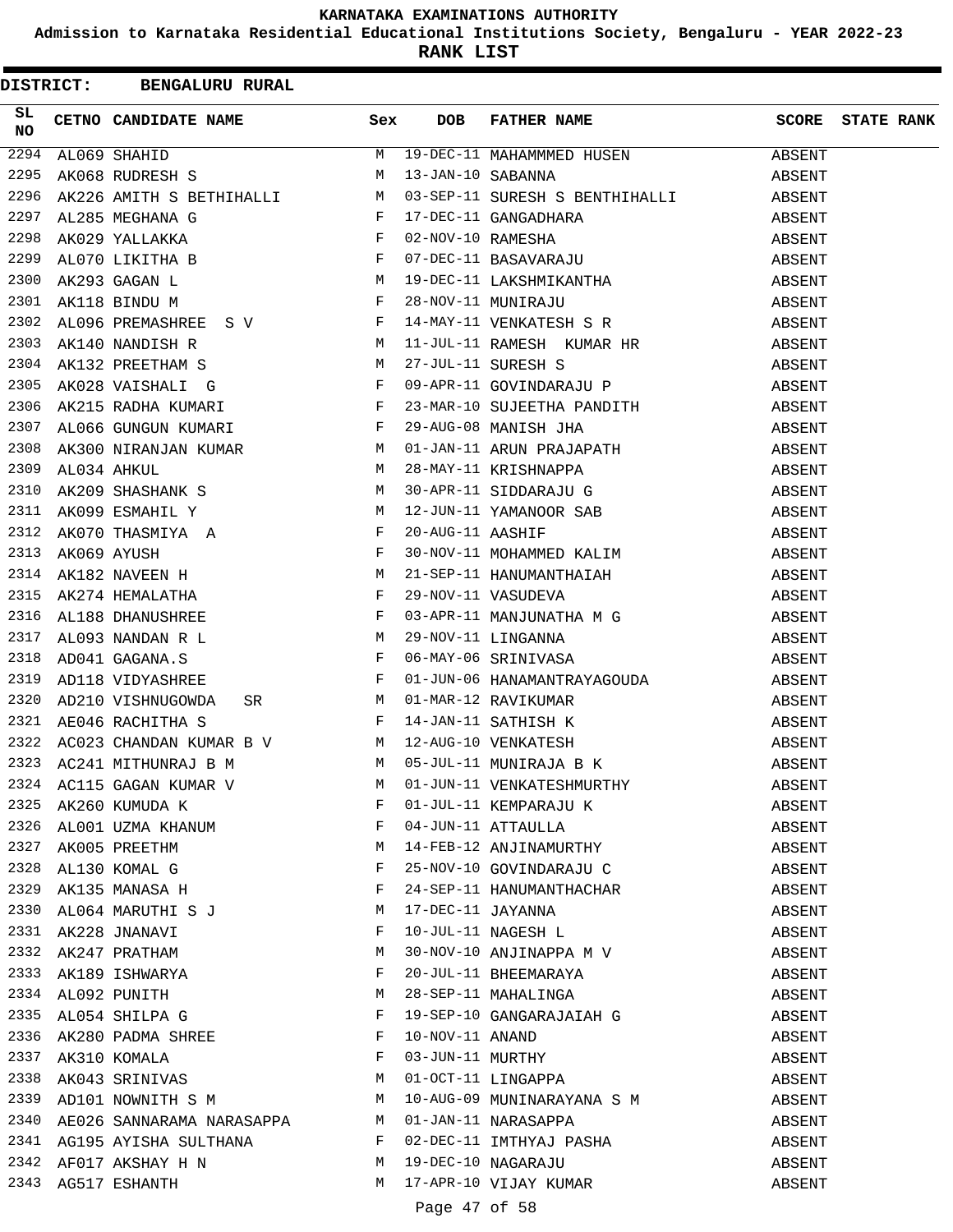**Admission to Karnataka Residential Educational Institutions Society, Bengaluru - YEAR 2022-23**

|      |  | DISTRICT: BENGALURU RURAL                                                                                                                                                                                                      |              |            |                                                                                                                                                                                                                                              |        |                         |
|------|--|--------------------------------------------------------------------------------------------------------------------------------------------------------------------------------------------------------------------------------|--------------|------------|----------------------------------------------------------------------------------------------------------------------------------------------------------------------------------------------------------------------------------------------|--------|-------------------------|
| SL   |  | CETNO CANDIDATE NAME Sex                                                                                                                                                                                                       |              | <b>DOB</b> | FATHER NAME                                                                                                                                                                                                                                  |        | <b>SCORE</b> STATE RANK |
|      |  |                                                                                                                                                                                                                                |              |            |                                                                                                                                                                                                                                              |        |                         |
|      |  |                                                                                                                                                                                                                                |              |            |                                                                                                                                                                                                                                              |        |                         |
|      |  |                                                                                                                                                                                                                                |              |            |                                                                                                                                                                                                                                              |        |                         |
|      |  |                                                                                                                                                                                                                                |              |            |                                                                                                                                                                                                                                              |        |                         |
|      |  |                                                                                                                                                                                                                                |              |            |                                                                                                                                                                                                                                              |        |                         |
|      |  |                                                                                                                                                                                                                                |              |            |                                                                                                                                                                                                                                              |        |                         |
|      |  |                                                                                                                                                                                                                                |              |            |                                                                                                                                                                                                                                              |        |                         |
|      |  |                                                                                                                                                                                                                                |              |            |                                                                                                                                                                                                                                              |        |                         |
|      |  | ASSEMBLY ON THE SAME IN THE RELATION OF THE SAME IN THE RELATION OF THE SAME IN THE RELATION OF THE SAME IN THE RELATION OF THE SAME IN THE SAME IN THE SAME IN THE SAME IN THE SAME IN THE SAME IN THE SAME IN THE SAME IN TH |              |            | 09-NOV-11 KANGASHAMAIAH ABSENI<br>23-MAY-11 SUBRAMANYA ABSENT<br>02-AUG-09 MUTHARAJU ABSENT<br>30-JUN-11 NAGARAJU ABSENT<br>13-JAN-11 LATE HARISH ABSENT<br>06-DEC-10 PRAKASH K ABSENT<br>28-OCT-11 CHANNAKRISHNAPPA ABSENT<br>28-OCT-11 CHA |        |                         |
|      |  |                                                                                                                                                                                                                                |              |            |                                                                                                                                                                                                                                              |        |                         |
|      |  |                                                                                                                                                                                                                                |              |            |                                                                                                                                                                                                                                              |        |                         |
|      |  |                                                                                                                                                                                                                                |              |            |                                                                                                                                                                                                                                              |        |                         |
|      |  |                                                                                                                                                                                                                                |              |            |                                                                                                                                                                                                                                              |        |                         |
| 2357 |  |                                                                                                                                                                                                                                |              |            |                                                                                                                                                                                                                                              |        |                         |
| 2358 |  |                                                                                                                                                                                                                                |              |            |                                                                                                                                                                                                                                              |        |                         |
| 2359 |  |                                                                                                                                                                                                                                |              |            |                                                                                                                                                                                                                                              |        |                         |
| 2360 |  |                                                                                                                                                                                                                                |              |            |                                                                                                                                                                                                                                              | ABSENT |                         |
| 2361 |  |                                                                                                                                                                                                                                |              |            | AD161 NIRIKSHA PRIYA M<br>AD218 FAKRIDDIN M 08-SEP-11 SYEDMOULA<br>AC147 MOHAMMED PASHA M 11-SEP-10 MAHABOOB PASHA                                                                                                                           | ABSENT |                         |
|      |  | 2362 AC147 MOHAMMED PASHA                                                                                                                                                                                                      |              |            |                                                                                                                                                                                                                                              |        |                         |
| 2363 |  |                                                                                                                                                                                                                                |              |            | AC147 MOHAMMED PASHA M 11-SEP-10 MAHABOOB PASHA ABSENT<br>AD213 ROSHANZAMEER S M 24-JUL-09 SYADMAHABOOBPASHA ABSENT<br>AC339 REHAN M 04-MAY-07 RAJJAK KHAN ABSENT                                                                            |        |                         |
| 2364 |  |                                                                                                                                                                                                                                |              |            |                                                                                                                                                                                                                                              |        |                         |
| 2365 |  |                                                                                                                                                                                                                                |              |            |                                                                                                                                                                                                                                              |        |                         |
| 2366 |  |                                                                                                                                                                                                                                |              |            |                                                                                                                                                                                                                                              |        |                         |
| 2367 |  |                                                                                                                                                                                                                                |              |            |                                                                                                                                                                                                                                              |        |                         |
| 2368 |  |                                                                                                                                                                                                                                |              |            |                                                                                                                                                                                                                                              |        |                         |
| 2369 |  |                                                                                                                                                                                                                                |              |            |                                                                                                                                                                                                                                              |        |                         |
| 2370 |  |                                                                                                                                                                                                                                |              |            |                                                                                                                                                                                                                                              |        |                         |
| 2371 |  |                                                                                                                                                                                                                                |              |            |                                                                                                                                                                                                                                              |        |                         |
| 2372 |  |                                                                                                                                                                                                                                |              |            |                                                                                                                                                                                                                                              |        |                         |
|      |  |                                                                                                                                                                                                                                |              |            | 2373 AE071 HARSHA VARDHAN K M 24-AUG-11 KRISHNA MURTHY C K ABSENT                                                                                                                                                                            |        |                         |
|      |  | 2374 AC080 VARUN V                                                                                                                                                                                                             | М            |            | 26-JUL-11 VENKATARAJU                                                                                                                                                                                                                        | ABSENT |                         |
| 2375 |  | AC080 VARUN V<br>AD070 MADAN N<br>AC262 MONIKA                                                                                                                                                                                 | M            |            | 04-NOV-11 NARASIMHARAJA B G                                                                                                                                                                                                                  | ABSENT |                         |
| 2376 |  | AC262 MONIKA                                                                                                                                                                                                                   | F            |            | 20-NOV-11 GURUPRASAD                                                                                                                                                                                                                         | ABSENT |                         |
| 2377 |  | AC153 BHAVISH GOWDA M                                                                                                                                                                                                          |              |            | 21-APR-11 THAMME GOWDA                                                                                                                                                                                                                       | ABSENT |                         |
|      |  | 2378 AJ318 POONRIKA C V F                                                                                                                                                                                                      |              |            | 19-DEC-11 VENKATESH                                                                                                                                                                                                                          | ABSENT |                         |
|      |  | 2379 AH094 MOWLYA K R $\qquad$ F                                                                                                                                                                                               |              |            | 24-APR-12 RAMACHANDRAPPA                                                                                                                                                                                                                     | ABSENT |                         |
| 2380 |  | AJ177 NIKHIL S<br>M <sub>1</sub>                                                                                                                                                                                               |              |            | 18-MAY-11 SURESH G M                                                                                                                                                                                                                         | ABSENT |                         |
| 2381 |  | AD168 SANJANA SHIVAKUMAR F                                                                                                                                                                                                     |              |            | 27-OCT-10 SHIVAKUMAR                                                                                                                                                                                                                         | ABSENT |                         |
|      |  | 2382 AE014 SANJANAA SG                                                                                                                                                                                                         | $\mathbf{F}$ |            |                                                                                                                                                                                                                                              | ABSENT |                         |
|      |  | 2383 AC397 ULLAS KUMAR                                                                                                                                                                                                         | M            |            | 23-AUG-10 SUGAPPA SG<br>04-MAY-11 ARJUN J A<br>25-FEB-11 SHIVANNA                                                                                                                                                                            | ABSENT |                         |
|      |  | 2384 AC249 NANDISHA S                                                                                                                                                                                                          | M            |            |                                                                                                                                                                                                                                              | ABSENT |                         |
|      |  | 2385 AC235 KUNDAN KUMAR                                                                                                                                                                                                        | M            |            | 17-MAY-10 PRAMOD BHAGATH                                                                                                                                                                                                                     | ABSENT |                         |
| 2386 |  | AE108 JANAVI                                                                                                                                                                                                                   | F            |            | 03-AUG-11 RAVIKUMAR                                                                                                                                                                                                                          | ABSENT |                         |
|      |  | 2387 AC334 PAVITHRAKUMARI<br>SHANKARPRASADH                                                                                                                                                                                    | F            |            | 05-MAY-11 SHANKARPRASADH NAVABPRASADH ABSENT                                                                                                                                                                                                 |        |                         |
|      |  |                                                                                                                                                                                                                                |              |            | 20-JUL-11 RAGHUKUMARA K S                                                                                                                                                                                                                    | ABSENT |                         |
|      |  |                                                                                                                                                                                                                                |              |            | 20-NOV-11 MUNIYAPPA                                                                                                                                                                                                                          | ABSENT |                         |
| 2390 |  | AC157 CHAYA M                                                                                                                                                                                                                  | $\mathbf{F}$ |            | 12-DEC-11 MUNIRAJU R                                                                                                                                                                                                                         | ABSENT |                         |
|      |  | 2391 AC313 MANOJKUMAR C M                                                                                                                                                                                                      | M            |            | 22-SEP-11 MUNIRAJU A                                                                                                                                                                                                                         | ABSENT |                         |
|      |  | 2392 AE018 MANYASHREE B B                                                                                                                                                                                                      | F            |            | 29-DEC-11 BASAVARAJA                                                                                                                                                                                                                         | ABSENT |                         |
|      |  |                                                                                                                                                                                                                                |              |            |                                                                                                                                                                                                                                              |        |                         |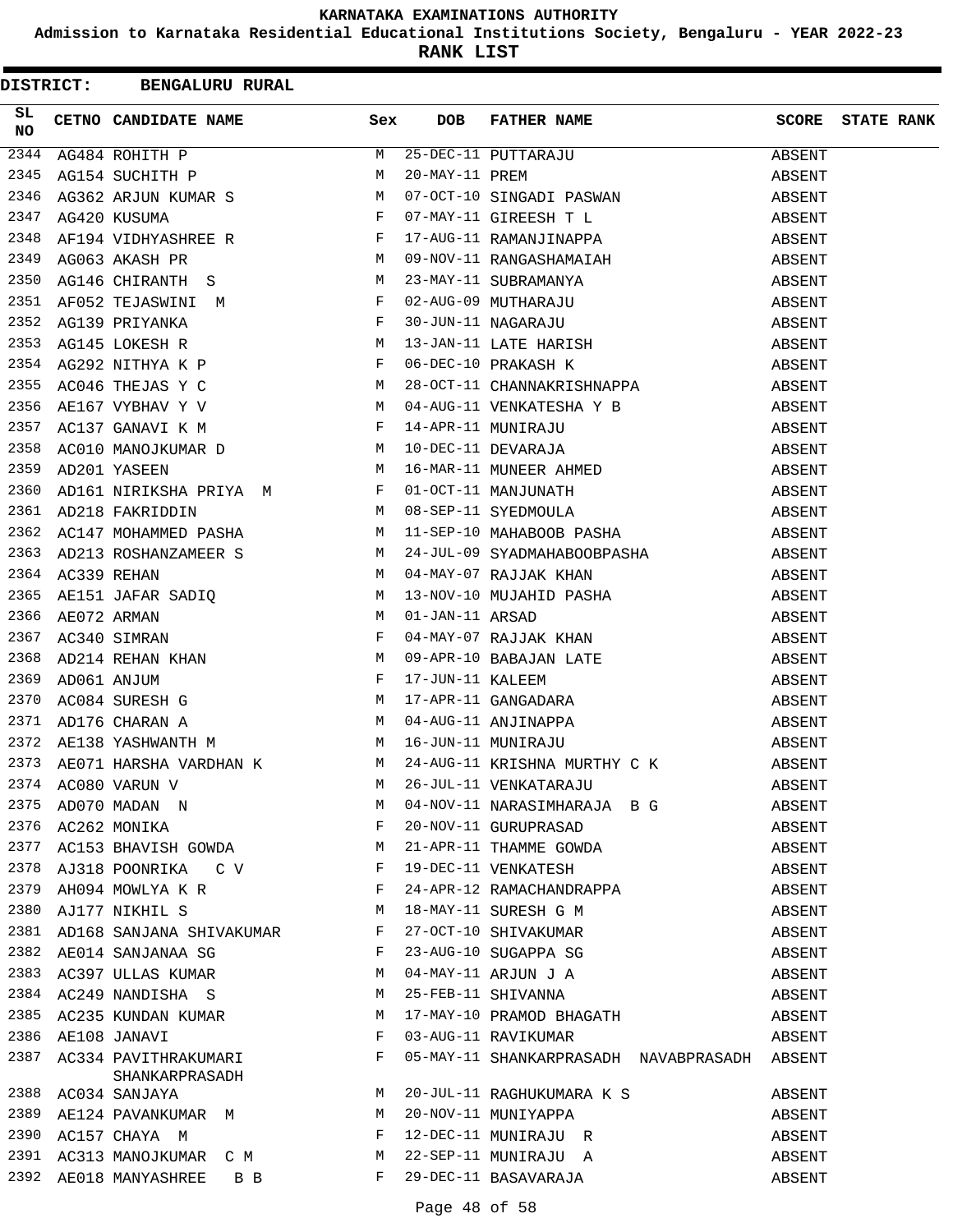**Admission to Karnataka Residential Educational Institutions Society, Bengaluru - YEAR 2022-23**

**RANK LIST**

|                 | DISTRICT: BENGALURU RURAL                                                                                                                                                                                                                                                                                                                                                                                                             |   |            |                                                                                                                                                                                                                                                                                                                                                                                                     |        |                         |
|-----------------|---------------------------------------------------------------------------------------------------------------------------------------------------------------------------------------------------------------------------------------------------------------------------------------------------------------------------------------------------------------------------------------------------------------------------------------|---|------------|-----------------------------------------------------------------------------------------------------------------------------------------------------------------------------------------------------------------------------------------------------------------------------------------------------------------------------------------------------------------------------------------------------|--------|-------------------------|
| SL<br><b>NO</b> | CETNO CANDIDATE NAME Sex                                                                                                                                                                                                                                                                                                                                                                                                              |   | <b>DOB</b> | FATHER NAME                                                                                                                                                                                                                                                                                                                                                                                         |        | <b>SCORE</b> STATE RANK |
| 2393            |                                                                                                                                                                                                                                                                                                                                                                                                                                       |   |            | AC109 KUSUMA G $\begin{array}{ l l l } \hline \text{R0109 KUSUMA} & \text{G} & \text{F} & \text{07-MAY-11 GOPI} \\\hline \text{A E051 DEEPIKA N} & \text{F} & \text{03-DEC-11 NARASIMHAMURTHY} & \text{ABSENT} \\ \text{A E010 CHARAN KUMAR J} & \text{M} & \text{25-FEB-12 JNANAVELU A} & \text{ABSENT} \\ \text{A E115 PRISHEELA B R} & \text{F} & \text{18-APR-11 RAMANJINEYA C} & \text{ABSENT$ |        |                         |
| 2394            |                                                                                                                                                                                                                                                                                                                                                                                                                                       |   |            |                                                                                                                                                                                                                                                                                                                                                                                                     |        |                         |
| 2395            |                                                                                                                                                                                                                                                                                                                                                                                                                                       |   |            |                                                                                                                                                                                                                                                                                                                                                                                                     |        |                         |
| 2396            |                                                                                                                                                                                                                                                                                                                                                                                                                                       |   |            |                                                                                                                                                                                                                                                                                                                                                                                                     |        |                         |
| 2397            |                                                                                                                                                                                                                                                                                                                                                                                                                                       |   |            |                                                                                                                                                                                                                                                                                                                                                                                                     |        |                         |
|                 |                                                                                                                                                                                                                                                                                                                                                                                                                                       |   |            |                                                                                                                                                                                                                                                                                                                                                                                                     | ABSENT |                         |
|                 |                                                                                                                                                                                                                                                                                                                                                                                                                                       |   |            |                                                                                                                                                                                                                                                                                                                                                                                                     | ABSENT |                         |
|                 |                                                                                                                                                                                                                                                                                                                                                                                                                                       |   |            |                                                                                                                                                                                                                                                                                                                                                                                                     | ABSENT |                         |
|                 |                                                                                                                                                                                                                                                                                                                                                                                                                                       |   |            |                                                                                                                                                                                                                                                                                                                                                                                                     | ABSENT |                         |
|                 |                                                                                                                                                                                                                                                                                                                                                                                                                                       |   |            |                                                                                                                                                                                                                                                                                                                                                                                                     | ABSENT |                         |
|                 |                                                                                                                                                                                                                                                                                                                                                                                                                                       |   |            |                                                                                                                                                                                                                                                                                                                                                                                                     | ABSENT |                         |
|                 |                                                                                                                                                                                                                                                                                                                                                                                                                                       |   |            | 11-DEC-11 MOHAMMED FAKHRUDDIN ABSENT                                                                                                                                                                                                                                                                                                                                                                |        |                         |
|                 |                                                                                                                                                                                                                                                                                                                                                                                                                                       |   |            | 22-JUN-11 SIDDARAJU ABSENT<br>03-MAY-11 RAMESH R ABSENT<br>21-JUL-11 RAVIKUMAR R ABSENT<br>08-JUN-11 MANJUNATHA R T ABSENT<br>08-JUN-11 MANJUNATHA R T ABSENT                                                                                                                                                                                                                                       |        |                         |
|                 |                                                                                                                                                                                                                                                                                                                                                                                                                                       |   |            |                                                                                                                                                                                                                                                                                                                                                                                                     |        |                         |
|                 |                                                                                                                                                                                                                                                                                                                                                                                                                                       |   |            |                                                                                                                                                                                                                                                                                                                                                                                                     |        |                         |
|                 |                                                                                                                                                                                                                                                                                                                                                                                                                                       |   |            |                                                                                                                                                                                                                                                                                                                                                                                                     |        |                         |
|                 |                                                                                                                                                                                                                                                                                                                                                                                                                                       |   |            |                                                                                                                                                                                                                                                                                                                                                                                                     | ABSENT |                         |
|                 |                                                                                                                                                                                                                                                                                                                                                                                                                                       |   |            |                                                                                                                                                                                                                                                                                                                                                                                                     |        |                         |
| 2411            |                                                                                                                                                                                                                                                                                                                                                                                                                                       |   |            |                                                                                                                                                                                                                                                                                                                                                                                                     |        |                         |
| 2412            | AG264 RACHING<br>AG525 SIREESHA M<br>AF045 DIVYA B M<br>F                                                                                                                                                                                                                                                                                                                                                                             |   |            | AG284 RACHITHA K<br>AG525 SIREESHA M F 06-MAY-10 Y N MALLESHA ABSENT<br>AF045 DIVYA B M F 14-AUG-11 MANJUNATHA B N ABSENT<br>AG072 HARSHAVARDANA G S M 31-JAN-12 SHRINIVASA V ABSENT<br>AG260 SINCHANA M D F 02 DEC11 HEREESH SURFALL                                                                                                                                                               |        |                         |
| 2413            |                                                                                                                                                                                                                                                                                                                                                                                                                                       |   |            |                                                                                                                                                                                                                                                                                                                                                                                                     |        |                         |
|                 | 2414 AG260 SINCHANA M P                                                                                                                                                                                                                                                                                                                                                                                                               |   |            | F 02-DEC-11 MUTHE GOWDA V                                                                                                                                                                                                                                                                                                                                                                           | ABSENT |                         |
| 2415            |                                                                                                                                                                                                                                                                                                                                                                                                                                       |   |            |                                                                                                                                                                                                                                                                                                                                                                                                     | ABSENT |                         |
| 2416            |                                                                                                                                                                                                                                                                                                                                                                                                                                       |   |            |                                                                                                                                                                                                                                                                                                                                                                                                     | ABSENT |                         |
| 2417            | AH170 SHRINATH V M                                                                                                                                                                                                                                                                                                                                                                                                                    |   |            | 04-MAR-11 VENUGOPAL S                                                                                                                                                                                                                                                                                                                                                                               | ABSENT |                         |
| 2418            |                                                                                                                                                                                                                                                                                                                                                                                                                                       |   |            | 09-JAN-10 SHIVASHANKAR<br>08-MAY-11 GOPI J S<br>16-SEP-11 JAYA KUMAR<br>09-JUL-11 NAGARAJU<br>08-JUL-11 CHIKKEGOWDA                                                                                                                                                                                                                                                                                 | ABSENT |                         |
| 2419            | AJ048 PALLAVI HS F<br>AJ250 KUSHAL G M<br>AJ238 CHETHANA F<br>AJ051 GOWTHAMI G N F                                                                                                                                                                                                                                                                                                                                                    |   |            |                                                                                                                                                                                                                                                                                                                                                                                                     | ABSENT |                         |
| 2420            |                                                                                                                                                                                                                                                                                                                                                                                                                                       |   |            |                                                                                                                                                                                                                                                                                                                                                                                                     | ABSENT |                         |
| 2421            |                                                                                                                                                                                                                                                                                                                                                                                                                                       |   |            |                                                                                                                                                                                                                                                                                                                                                                                                     | ABSENT |                         |
|                 | $\begin{picture}(180,170) \put(0,0){\dashbox{0.5}(100,0){ }} \thicklines \put(0,0){\dashbox{0.5}(100,0){ }} \thicklines \put(0,0){\dashbox{0.5}(100,0){ }} \thicklines \put(0,0){\dashbox{0.5}(100,0){ }} \thicklines \put(0,0){\dashbox{0.5}(100,0){ }} \thicklines \put(0,0){\dashbox{0.5}(100,0){ }} \thicklines \put(0,0){\dashbox{0.5}(100,0){ }} \thicklines \put(0,0){\dashbox{0.5}(100,0){ }} \thick$<br>2422 AE190 HARSHITHA |   |            |                                                                                                                                                                                                                                                                                                                                                                                                     | ABSENT |                         |
|                 |                                                                                                                                                                                                                                                                                                                                                                                                                                       |   |            |                                                                                                                                                                                                                                                                                                                                                                                                     | ABSENT |                         |
|                 | 2423 AC205 PRAVEEN<br>2424 AH039 NAGAMANI K<br>2425 AH096 MAHIMA R                                                                                                                                                                                                                                                                                                                                                                    |   |            |                                                                                                                                                                                                                                                                                                                                                                                                     | ABSENT |                         |
|                 |                                                                                                                                                                                                                                                                                                                                                                                                                                       |   |            |                                                                                                                                                                                                                                                                                                                                                                                                     | ABSENT |                         |
|                 | 2426 AH067 SHASHANK NAYKA K                                                                                                                                                                                                                                                                                                                                                                                                           |   |            | 29-JUL-08 SRINIVASA<br>14-JUN-11 KUMAR T<br>19-MAR-11 RAMRAKSHA<br>12-JAN-11 KALENAYAKA                                                                                                                                                                                                                                                                                                             | ABSENT |                         |
|                 |                                                                                                                                                                                                                                                                                                                                                                                                                                       |   |            |                                                                                                                                                                                                                                                                                                                                                                                                     | ABSENT |                         |
|                 |                                                                                                                                                                                                                                                                                                                                                                                                                                       |   |            | 2427 AH256 INDRA ARADHYA M 07-APR-11 MALLIKARJUN<br>2428 AH030 NIRANJAN S A M 22-DEC-11 ANILKUMAR                                                                                                                                                                                                                                                                                                   | ABSENT |                         |
| 2429            | AC341 SOORAJ P                                                                                                                                                                                                                                                                                                                                                                                                                        | М |            | 23-OCT-11 PANKAJ KUMAR                                                                                                                                                                                                                                                                                                                                                                              | ABSENT |                         |
| 2430            | AE140 PAVANKALYAN N                                                                                                                                                                                                                                                                                                                                                                                                                   |   |            | 09-MAR-12 K NAGESH                                                                                                                                                                                                                                                                                                                                                                                  | ABSENT |                         |
|                 |                                                                                                                                                                                                                                                                                                                                                                                                                                       | F |            |                                                                                                                                                                                                                                                                                                                                                                                                     | ABSENT |                         |
|                 | 2431 AE185 LIKITHA H<br>2432 AC349 MANIKANTA S                                                                                                                                                                                                                                                                                                                                                                                        | M |            | 25-MAR-12 HANUMANTHARAJU Y<br>02-NOV-11 SUBRAMANI S                                                                                                                                                                                                                                                                                                                                                 | ABSENT |                         |
|                 | 2433 AF051 PREETHAM                                                                                                                                                                                                                                                                                                                                                                                                                   | М |            | 12-JUN-11 RAMACHANDRA                                                                                                                                                                                                                                                                                                                                                                               | ABSENT |                         |
|                 | 2434 AG057 ASHITN N                                                                                                                                                                                                                                                                                                                                                                                                                   | M |            | 15-MAY-11 NAGARAJU                                                                                                                                                                                                                                                                                                                                                                                  | ABSENT |                         |
|                 | 2435 AG319 GOKUL V M                                                                                                                                                                                                                                                                                                                                                                                                                  | M |            | 27-APR-11 MANJUNATHA V                                                                                                                                                                                                                                                                                                                                                                              | ABSENT |                         |
| 2436            | AG051 GEETHA K R                                                                                                                                                                                                                                                                                                                                                                                                                      | F |            | 04-FEB-11 RAMACHANDRAIAH K N                                                                                                                                                                                                                                                                                                                                                                        | ABSENT |                         |
| 2437            | M<br>AF118 VARUN G                                                                                                                                                                                                                                                                                                                                                                                                                    |   |            | 13-FEB-11 GURUSHANKAR                                                                                                                                                                                                                                                                                                                                                                               | ABSENT |                         |
| 2438            | AG301 SRIRAKSHA Y K $$\rm F$$                                                                                                                                                                                                                                                                                                                                                                                                         |   |            |                                                                                                                                                                                                                                                                                                                                                                                                     | ABSENT |                         |
|                 |                                                                                                                                                                                                                                                                                                                                                                                                                                       |   |            | 01-MAR-11 KRISHNAMURTHY<br>09-JAN-11 MUNIRAJ<br>21-SEP-11 MUNIRAJA V                                                                                                                                                                                                                                                                                                                                | ABSENT |                         |
|                 | 2439 AC248 HARSHITHA M<br>2440 AC258 KARTHIKA M<br>2441 AC258 KARTHIKA M                                                                                                                                                                                                                                                                                                                                                              | M |            |                                                                                                                                                                                                                                                                                                                                                                                                     | ABSENT |                         |
|                 | 2441 AC360 KEERTHAN N                                                                                                                                                                                                                                                                                                                                                                                                                 | M |            | 14-FEB-11 NARAYANASWAMY                                                                                                                                                                                                                                                                                                                                                                             | ABSENT |                         |
|                 | 2442 AC132 KEERTHANA C                                                                                                                                                                                                                                                                                                                                                                                                                | F |            | 17-JAN-11 CHANDRASHEKHAR                                                                                                                                                                                                                                                                                                                                                                            | ABSENT |                         |
|                 |                                                                                                                                                                                                                                                                                                                                                                                                                                       |   |            |                                                                                                                                                                                                                                                                                                                                                                                                     |        |                         |

Page 49 of 58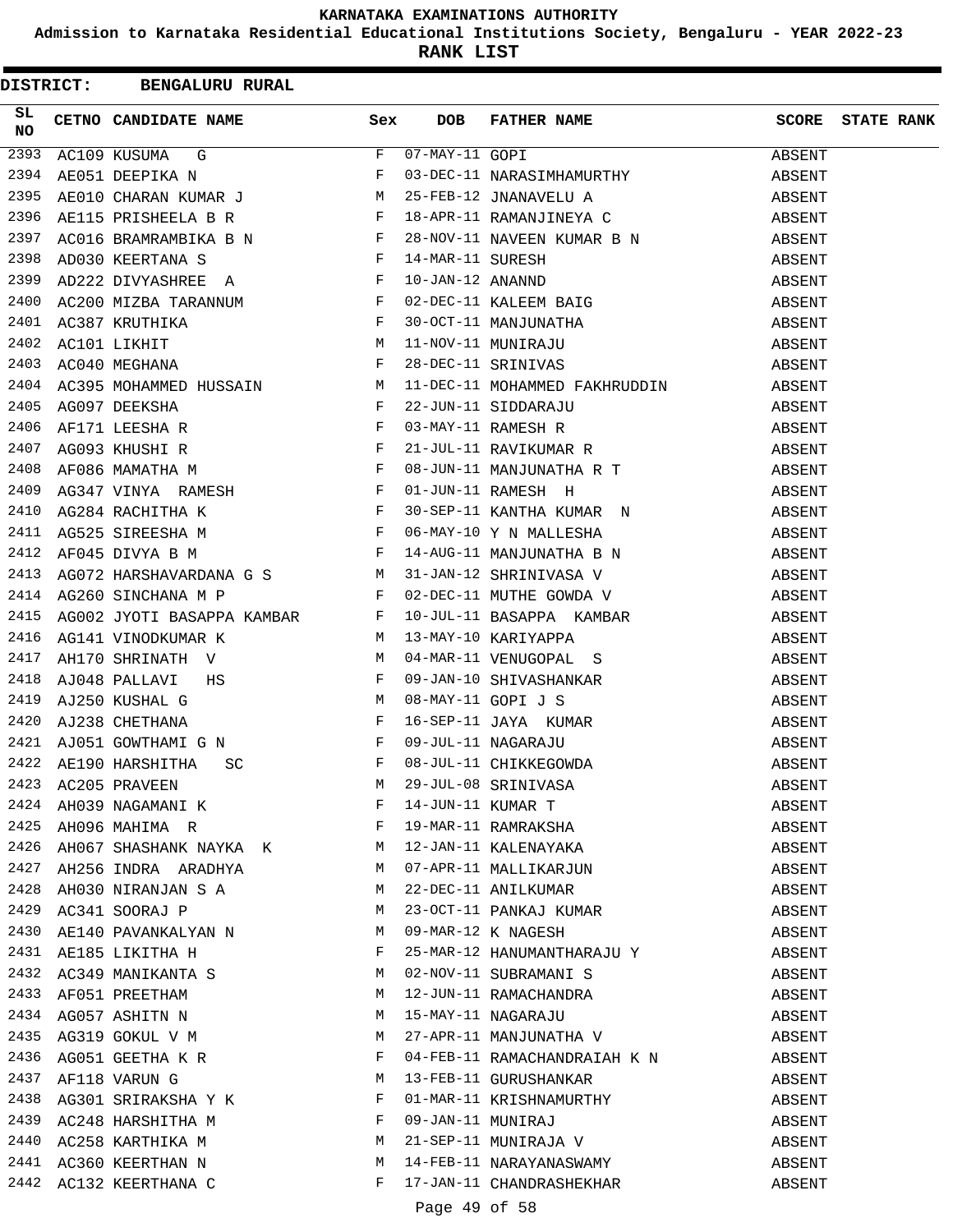**Admission to Karnataka Residential Educational Institutions Society, Bengaluru - YEAR 2022-23**

**RANK LIST**

|          | DISTRICT: BENGALURU RURAL                                                                                                                                                                                                      |       |                                                                                                                                                                                                                                                 |        |                   |
|----------|--------------------------------------------------------------------------------------------------------------------------------------------------------------------------------------------------------------------------------|-------|-------------------------------------------------------------------------------------------------------------------------------------------------------------------------------------------------------------------------------------------------|--------|-------------------|
| SL<br>NO |                                                                                                                                                                                                                                |       | <b>CETNO CANDIDATE NAME</b><br>AF063 AMITH BISWAL<br>AG119 KAVERI N F 15-JAN-12 NARASIMHAMURTHY N AGO<br>AG115 NAVERIKUMAR M F 21-APR-12 KRUSHNAPPA N ABS<br>6 AG115 NAVERIKUMAR M M 31-DEC-11 MANJUNTHY AB<br>47 AG030 DEEPIKA M F 10-MAR-1    | SCORE  | <b>STATE RANK</b> |
| 2443     |                                                                                                                                                                                                                                |       |                                                                                                                                                                                                                                                 | ABSENT |                   |
| 2444     |                                                                                                                                                                                                                                |       |                                                                                                                                                                                                                                                 | ABSENT |                   |
| 2445     |                                                                                                                                                                                                                                |       |                                                                                                                                                                                                                                                 | ABSENT |                   |
| 2446     |                                                                                                                                                                                                                                |       |                                                                                                                                                                                                                                                 | ABSENT |                   |
| 2447     |                                                                                                                                                                                                                                |       |                                                                                                                                                                                                                                                 | ABSENT |                   |
| 2448     |                                                                                                                                                                                                                                |       |                                                                                                                                                                                                                                                 | ABSENT |                   |
| 2449     |                                                                                                                                                                                                                                |       |                                                                                                                                                                                                                                                 | ABSENT |                   |
| 2450     |                                                                                                                                                                                                                                |       |                                                                                                                                                                                                                                                 | ABSENT |                   |
| 2451     |                                                                                                                                                                                                                                |       |                                                                                                                                                                                                                                                 | ABSENT |                   |
|          |                                                                                                                                                                                                                                |       | 2451 AC186 THIMMAPPA<br>2452 AD177 TARESH L<br>2452 AD177 TARESH L<br>2453 AE080 ASHWINI L<br>2453 AE080 ASHWINI L<br>2453 AE080 ASHWINI L<br>2453 AE080 ASHWINI L<br>2454 AD130 CHANDRIKA B M<br>2454 AD130 CHANDRIKA B M<br>2454 AD130 CHANDR | ABSENT |                   |
|          |                                                                                                                                                                                                                                |       |                                                                                                                                                                                                                                                 | ABSENT |                   |
|          |                                                                                                                                                                                                                                |       |                                                                                                                                                                                                                                                 | ABSENT |                   |
|          |                                                                                                                                                                                                                                |       |                                                                                                                                                                                                                                                 | ABSENT |                   |
|          |                                                                                                                                                                                                                                |       |                                                                                                                                                                                                                                                 | ABSENT |                   |
|          |                                                                                                                                                                                                                                |       |                                                                                                                                                                                                                                                 | ABSENT |                   |
|          |                                                                                                                                                                                                                                |       |                                                                                                                                                                                                                                                 | ABSENT |                   |
|          |                                                                                                                                                                                                                                |       |                                                                                                                                                                                                                                                 | ABSENT |                   |
|          |                                                                                                                                                                                                                                |       |                                                                                                                                                                                                                                                 | ABSENT |                   |
|          |                                                                                                                                                                                                                                |       |                                                                                                                                                                                                                                                 | ABSENT |                   |
|          |                                                                                                                                                                                                                                |       |                                                                                                                                                                                                                                                 | ABSENT |                   |
| 2463     |                                                                                                                                                                                                                                |       |                                                                                                                                                                                                                                                 | ABSENT |                   |
| 2464     |                                                                                                                                                                                                                                |       |                                                                                                                                                                                                                                                 | ABSENT |                   |
| 2465     |                                                                                                                                                                                                                                |       |                                                                                                                                                                                                                                                 | ABSENT |                   |
| 2466     |                                                                                                                                                                                                                                |       |                                                                                                                                                                                                                                                 | ABSENT |                   |
| 2467     |                                                                                                                                                                                                                                |       |                                                                                                                                                                                                                                                 | ABSENT |                   |
| 2468     | ADISTRIBUTE ONDER MANUSICAL PROPULS ON DENTIFIED AND MANUSICAL MURALING DESCRIPTION MANUSICAL MURAL PROPULS MANUSICAL MANUSICAL MANUSICAL MANUSICAL MANUSICAL MANUSICAL MANUSICAL MANUSICAL MANUSICAL MANUSICAL MANUSICAL MANU |       | 10-NOV-11 BASHA S<br>23-NOV-11 VAZID<br>03-NOV-11 VISHWANATH<br>16-JAN-12 MEHABOOBPASHA                                                                                                                                                         | ABSENT |                   |
| 2469     | AFUSU HABAN<br>AF132 SHRUTHI K V F<br>AG219 ASMA M F<br>AG084 DEVANTH R M M<br>AG468 RANJITH R M                                                                                                                               |       |                                                                                                                                                                                                                                                 | ABSENT |                   |
| 2470     |                                                                                                                                                                                                                                |       |                                                                                                                                                                                                                                                 | ABSENT |                   |
| 2471     |                                                                                                                                                                                                                                |       | 14-SEP-11 RAMACHANDRA                                                                                                                                                                                                                           | ABSENT |                   |
|          | 2472 AG468 RANJITH R                                                                                                                                                                                                           |       | 26-OCT-11 RANGANATHA H                                                                                                                                                                                                                          | ABSENT |                   |
|          |                                                                                                                                                                                                                                |       |                                                                                                                                                                                                                                                 | ABSENT |                   |
|          |                                                                                                                                                                                                                                |       | 2473 AG404 NAVYASHREE F 27-OCT-11 HARISH<br>2474 AF155 CHIRANJEEVI NAYAKA M 22-JUL-11 GOPALAKRISHNA A                                                                                                                                           | ABSENT |                   |
|          |                                                                                                                                                                                                                                |       | 20-NOV-11 GANGADHAR D M                                                                                                                                                                                                                         | ABSENT |                   |
|          | 2475 AG142 MONISHA G<br>2476 AF148 VARUN S<br>M                                                                                                                                                                                |       |                                                                                                                                                                                                                                                 | ABSENT |                   |
|          | 2173 AFIIO VARON D<br>2477 AG512 SHASHANK V M<br>2478 AG280 SANDESH A M<br>2479 AG506 PRAJWAL A M                                                                                                                              |       | 27-JUL-11 SRINIVAS<br>02-MAR-11 VENKATESH<br>20-MAY-12 ANIL KUMAR KUMAR                                                                                                                                                                         | ABSENT |                   |
|          |                                                                                                                                                                                                                                |       |                                                                                                                                                                                                                                                 | ABSENT |                   |
|          |                                                                                                                                                                                                                                |       | 25-JAN-11 ANJANAMURTHY                                                                                                                                                                                                                          | ABSENT |                   |
| 2480     | AF168 ROHITH M                                                                                                                                                                                                                 |       |                                                                                                                                                                                                                                                 | ABSENT |                   |
|          | 2481 AG397 RANGAMMA                                                                                                                                                                                                            | F     | 17-JAN-12 MANJANNA T<br>11-JUL-10 VENKATESH                                                                                                                                                                                                     | ABSENT |                   |
|          |                                                                                                                                                                                                                                |       | 2482 AG467 RAJASHEKHAR RAVI AMBIGER M 21-SEP-10 RAVI HONNAPPA AMBIGER                                                                                                                                                                           | ABSENT |                   |
|          | 2483 AE077 LUCKY KUMAR                                                                                                                                                                                                         |       | M 06-SEP-09 RAJ KISHORE                                                                                                                                                                                                                         | ABSENT |                   |
|          | 2484 AC366 DHANUSHRI S A F                                                                                                                                                                                                     |       |                                                                                                                                                                                                                                                 | ABSENT |                   |
|          |                                                                                                                                                                                                                                |       |                                                                                                                                                                                                                                                 | ABSENT |                   |
|          |                                                                                                                                                                                                                                |       | 04-OCT-11 ASHWATH S<br>03-DEC-11 SHREERAM<br>27-JUL-11 MARUTHESH<br>24-DEC-11 KHADARPASHA                                                                                                                                                       | ABSENT |                   |
|          |                                                                                                                                                                                                                                |       |                                                                                                                                                                                                                                                 | ABSENT |                   |
|          | 2485 AC218 NIRANJAN I S<br>2485 AC218 NIRANJAN I S<br>2486 AC004 SUBRAMANI M<br>2487 AC336 MUSKANTAJ F<br>2488 AD216 NOWHEERA F<br>2489 AG530 IRSHAD M<br>2490 AG094 SALMAN M<br>2490 AG094 SALMAN M                           |       | 31-OCT-11 MOHAMMEDRAFI                                                                                                                                                                                                                          | ABSENT |                   |
|          |                                                                                                                                                                                                                                |       |                                                                                                                                                                                                                                                 | ABSENT |                   |
|          |                                                                                                                                                                                                                                |       | 20-JUL-10 KHAISAR AHMAD KHAN<br>25 Waa 10<br>07-MAY-10 ALLAHBAKASH                                                                                                                                                                              | ABSENT |                   |
|          | 2491 AG361 RIHANA PASHA                                                                                                                                                                                                        | M     | 28-DEC-11 ASLAMA PASHA                                                                                                                                                                                                                          | ABSENT |                   |
|          | 2492 AF203 MANASA C                                                                                                                                                                                                            | $F -$ | 27-JUL-11 CHIKKANNA                                                                                                                                                                                                                             | ABSENT |                   |
|          |                                                                                                                                                                                                                                |       |                                                                                                                                                                                                                                                 |        |                   |

Page 50 of 58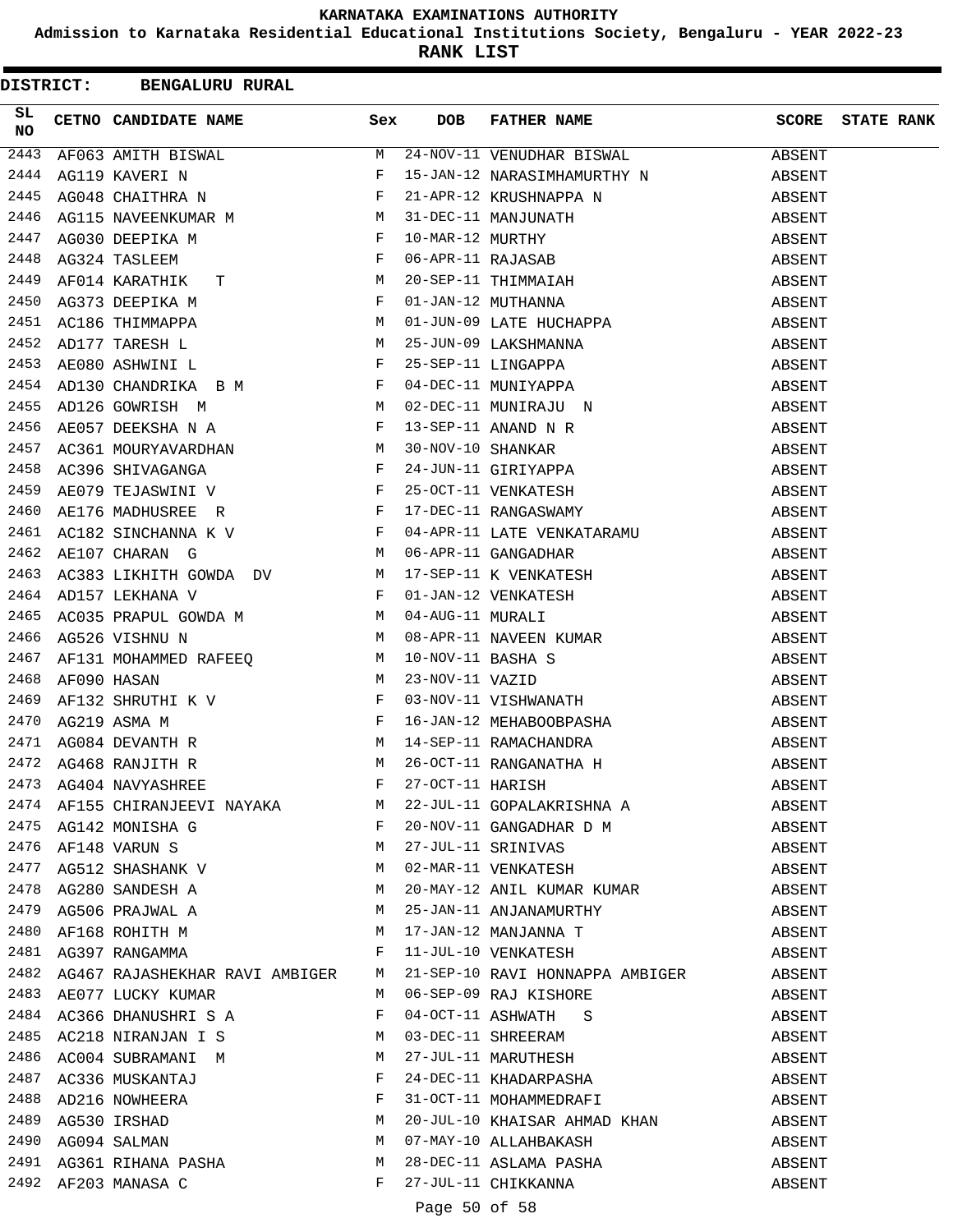**Admission to Karnataka Residential Educational Institutions Society, Bengaluru - YEAR 2022-23**

**RANK LIST**

|          | DISTRICT: BENGALURU RURAL                                                                                                                                                |       |            |                                                                                                                                                                                                                                                    |        |                   |
|----------|--------------------------------------------------------------------------------------------------------------------------------------------------------------------------|-------|------------|----------------------------------------------------------------------------------------------------------------------------------------------------------------------------------------------------------------------------------------------------|--------|-------------------|
| SL<br>NO | CETNO CANDIDATE NAME Sex                                                                                                                                                 |       | <b>DOB</b> | FATHER NAME                                                                                                                                                                                                                                        | SCORE  | <b>STATE RANK</b> |
| 2493     |                                                                                                                                                                          | M     |            | 18-MAR-11 VENKATESH M                                                                                                                                                                                                                              | ABSENT |                   |
| 2494     |                                                                                                                                                                          |       |            | 11-OCT-11 KRISHNAMURTHY H Y                                                                                                                                                                                                                        | ABSENT |                   |
| 2495     |                                                                                                                                                                          |       |            | 23-APR-11 BASAVARAJU                                                                                                                                                                                                                               | ABSENT |                   |
| 2496     |                                                                                                                                                                          |       |            | 11-NOV-11 LAKSHMINARAYANA                                                                                                                                                                                                                          | ABSENT |                   |
| 2497     |                                                                                                                                                                          |       |            |                                                                                                                                                                                                                                                    | ABSENT |                   |
| 2498     | AE154 TEJASRI                                                                                                                                                            |       |            |                                                                                                                                                                                                                                                    | ABSENT |                   |
| 2499     | $\begin{array}{ccc} \mathbb{M} & & \mathbb{F} \\ & & \mathbb{F} \end{array}$<br>AC184 VARSHA                                                                             |       |            | 11-NOV-11 LANSHMINARAYANA<br>01-NOV-10 PAPANNA K<br>29-SEP-11 MURTHY N<br>01-JAN-10 RAMESH<br>15-NOV-10 RAJA<br>21-AUG-11 KARAN<br>14-SEP-11 MUNIRAJU<br>14-DEC-11 BAVAJAAN<br>04-NOV-09 MANJUNATH<br>28-DEC-10 KHAJA PASHA<br>13-JUU-11 SHYASHANA | ABSENT |                   |
| 2500     | ACI84 VARSHA<br>AC202 VIJAYKUMAR R                                                                                                                                       |       |            |                                                                                                                                                                                                                                                    | ABSENT |                   |
| 2501     | AE164 BASANTHI K F                                                                                                                                                       |       |            |                                                                                                                                                                                                                                                    | ABSENT |                   |
| 2502     | AC100 HARSHA M<br>AC297 AFREEN B<br>AC163 YASHWANTH M<br>AD047 AMREEN K<br>F                                                                                             |       |            |                                                                                                                                                                                                                                                    | ABSENT |                   |
| 2503     |                                                                                                                                                                          |       |            |                                                                                                                                                                                                                                                    | ABSENT |                   |
| 2504     |                                                                                                                                                                          |       |            |                                                                                                                                                                                                                                                    | ABSENT |                   |
| 2505     |                                                                                                                                                                          |       |            |                                                                                                                                                                                                                                                    | ABSENT |                   |
| 2506     | $\mathbf{F}$<br>AE049 MUNIRATHNA                                                                                                                                         |       |            | 13-JUL-11 SHIVASHANKAR C S                                                                                                                                                                                                                         | ABSENT |                   |
| 2507     | AD195 ANKITH KUMAR M                                                                                                                                                     |       |            | 26-FEB-08 ISHWARI YADAV                                                                                                                                                                                                                            | ABSENT |                   |
| 2508     | $\overline{M}$<br>AD086 MONISH M                                                                                                                                         |       |            | 15-DEC-11 MANJUNATH K M                                                                                                                                                                                                                            | ABSENT |                   |
| 2509     | AC333 GURUCHARAN N M                                                                                                                                                     |       |            | 15-DEC-11 MAGARAJ L<br>14-AUG-11 NAGARAJ L<br>27-NOV-10 NAGARAJU<br>04-AUG-11 RAVI V                                                                                                                                                               | ABSENT |                   |
| 2510     | $\mathbf M$<br>AD221 ABHILASH N                                                                                                                                          |       |            |                                                                                                                                                                                                                                                    | ABSENT |                   |
| 2511     |                                                                                                                                                                          |       |            |                                                                                                                                                                                                                                                    | ABSENT |                   |
| 2512     | AC347 PRARTHANA R<br>AG246 NOOR FARHA F<br>AG447 HANIFA F                                                                                                                |       |            | 31-DEC-10 MAHABOOB PASHA                                                                                                                                                                                                                           | ABSENT |                   |
| 2513     |                                                                                                                                                                          |       |            |                                                                                                                                                                                                                                                    | ABSENT |                   |
| 2514     | AF026 ALFIYA BANU A F                                                                                                                                                    |       |            |                                                                                                                                                                                                                                                    | ABSENT |                   |
| 2515     | AD209 GOKARNA PRASAD M                                                                                                                                                   |       |            | 27-DEC-11 SULAIMAN<br>03-JAN-12 AKRAM PASHA<br>12-DEC-11 MAHADEVA<br>26-JUL-10 SATHYABALAN                                                                                                                                                         | ABSENT |                   |
| 2516     | $\mathbf{F}$<br>AC209 VINODINI S                                                                                                                                         |       |            |                                                                                                                                                                                                                                                    | ABSENT |                   |
| 2517     | AC273 AMAR KUMAR M                                                                                                                                                       |       |            | 20-MAR-11 KAMALESH YADAV                                                                                                                                                                                                                           | ABSENT |                   |
| 2518     | $\mathbb{F}^{\mathbb{Z}}$ . The state of the state $\mathbb{F}^{\mathbb{Z}}$<br>AE045 SANDHYA C                                                                          |       |            | 23-JUN-11 CHANDRASHEKAR                                                                                                                                                                                                                            | ABSENT |                   |
| 2519     |                                                                                                                                                                          |       |            | 07-JUN-11 MANJUNATHA M<br>12-MAR-11 LOKESH C<br>04-SEP-10 DINESHA D<br>05-JUN-11 ANANDA M                                                                                                                                                          | ABSENT |                   |
| 2520     |                                                                                                                                                                          |       |            |                                                                                                                                                                                                                                                    | ABSENT |                   |
| 2521     | AC185 AJAY KUMAR D M                                                                                                                                                     |       |            |                                                                                                                                                                                                                                                    | ABSENT |                   |
|          | 2522 AD153 DEEPIKA<br>A                                                                                                                                                  | F     |            |                                                                                                                                                                                                                                                    | ABSENT |                   |
|          | $\begin{tabular}{lllllll} 2523 & AE183 BABUL & P & & M \\ 2524 & AE135 AMRUTHA & M & & F \\ 2525 & AH083 DIVYASHREE & M & & & F \\ \end{tabular}$                        |       |            |                                                                                                                                                                                                                                                    | ABSENT |                   |
|          |                                                                                                                                                                          | F     |            |                                                                                                                                                                                                                                                    | ABSENT |                   |
|          |                                                                                                                                                                          |       |            |                                                                                                                                                                                                                                                    | ABSENT |                   |
|          | 2526 AH008 SINCHANA K B F                                                                                                                                                |       |            | 22-MAR-10 PREM<br>31-MAR-11 MUNIRAJA<br>20-JUN-11 MANJUNATH S<br>26-MAR-11 BASAVARAJ<br>25-NOV-11 SONU KUMAR<br>01-JUN-11 MUNIRAJU                                                                                                                 | ABSENT |                   |
|          | $\mathbb{F}_{\mathbb{Z}}\otimes\mathbb{F}_{\mathbb{Z}}\otimes\mathbb{F}_{\mathbb{Z}}\otimes\mathbb{F}_{\mathbb{Z}}\otimes\mathbb{F}_{\mathbb{Z}}$<br>2527 AH191 RAGINI S |       |            |                                                                                                                                                                                                                                                    | ABSENT |                   |
|          | 2528 AH199 AMRUTHA VARSHINI F                                                                                                                                            |       |            |                                                                                                                                                                                                                                                    | ABSENT |                   |
| 2529     | AG099 PAVANKUMAR H M                                                                                                                                                     |       |            | 19-OCT-11 HANUMANTHRAJU                                                                                                                                                                                                                            | ABSENT |                   |
| 2530     | AG009 PAVANKUMAR C M                                                                                                                                                     |       |            | 01-APR-11 CHOWDAPPA<br>10-APR-12 RAVI R<br>07-DEC-11 MUNIRAJU M<br>23-MAY-11 ANAND                                                                                                                                                                 | ABSENT |                   |
|          | 2531 AF111 NISHA R<br>2532 AG200 SUPRIYA M R                                                                                                                             |       |            |                                                                                                                                                                                                                                                    | ABSENT |                   |
|          |                                                                                                                                                                          |       |            |                                                                                                                                                                                                                                                    | ABSENT |                   |
|          | 2533 AE144 JAYANTH KUMAR A M                                                                                                                                             |       |            |                                                                                                                                                                                                                                                    | ABSENT |                   |
|          | 2534 AC052 KALYAN B M M                                                                                                                                                  |       |            | 27-JUL-11 MURTHY B N                                                                                                                                                                                                                               | ABSENT |                   |
|          | $\mathbf{F}$ and $\mathbf{F}$ and $\mathbf{F}$<br>2535 AC083 SIRISHA                                                                                                     |       |            | $25-NOV-11$ ANJAPPA                                                                                                                                                                                                                                | ABSENT |                   |
| 2536     | AE186 SHRUTHI C M                                                                                                                                                        |       |            | 14-APR-11 MANJUNATH C V                                                                                                                                                                                                                            | ABSENT |                   |
| 2537     | AD063 LAKSHMISHA N M                                                                                                                                                     |       |            | 10-MAR-11 MANJUNATAHA N M                                                                                                                                                                                                                          | ABSENT |                   |
| 2538     | AE084 DEEKSHITH GOWDA S M                                                                                                                                                |       |            | 10-OCT-11 SHASHI SHEKAR S A                                                                                                                                                                                                                        | ABSENT |                   |
|          | 2539 AC055 INDIRA M                                                                                                                                                      | F     |            | 05-SEP-11 MANJUNATHA                                                                                                                                                                                                                               | ABSENT |                   |
|          | 2540 AC330 CHIRANTH GOWDA K M 28-MAY-11 KRISHNAMURTHY                                                                                                                    |       |            |                                                                                                                                                                                                                                                    | ABSENT |                   |
|          | 2541 AJ215 DEEKSHITH M                                                                                                                                                   |       |            | 05-MAR-11 MUNIRAJU G                                                                                                                                                                                                                               | ABSENT |                   |
|          | 2542 AL150 HEMALATHA                                                                                                                                                     | $F -$ |            | 24-SEP-11 ULLURAIAH                                                                                                                                                                                                                                | ABSENT |                   |
|          |                                                                                                                                                                          |       |            |                                                                                                                                                                                                                                                    |        |                   |

# Page 51 of 58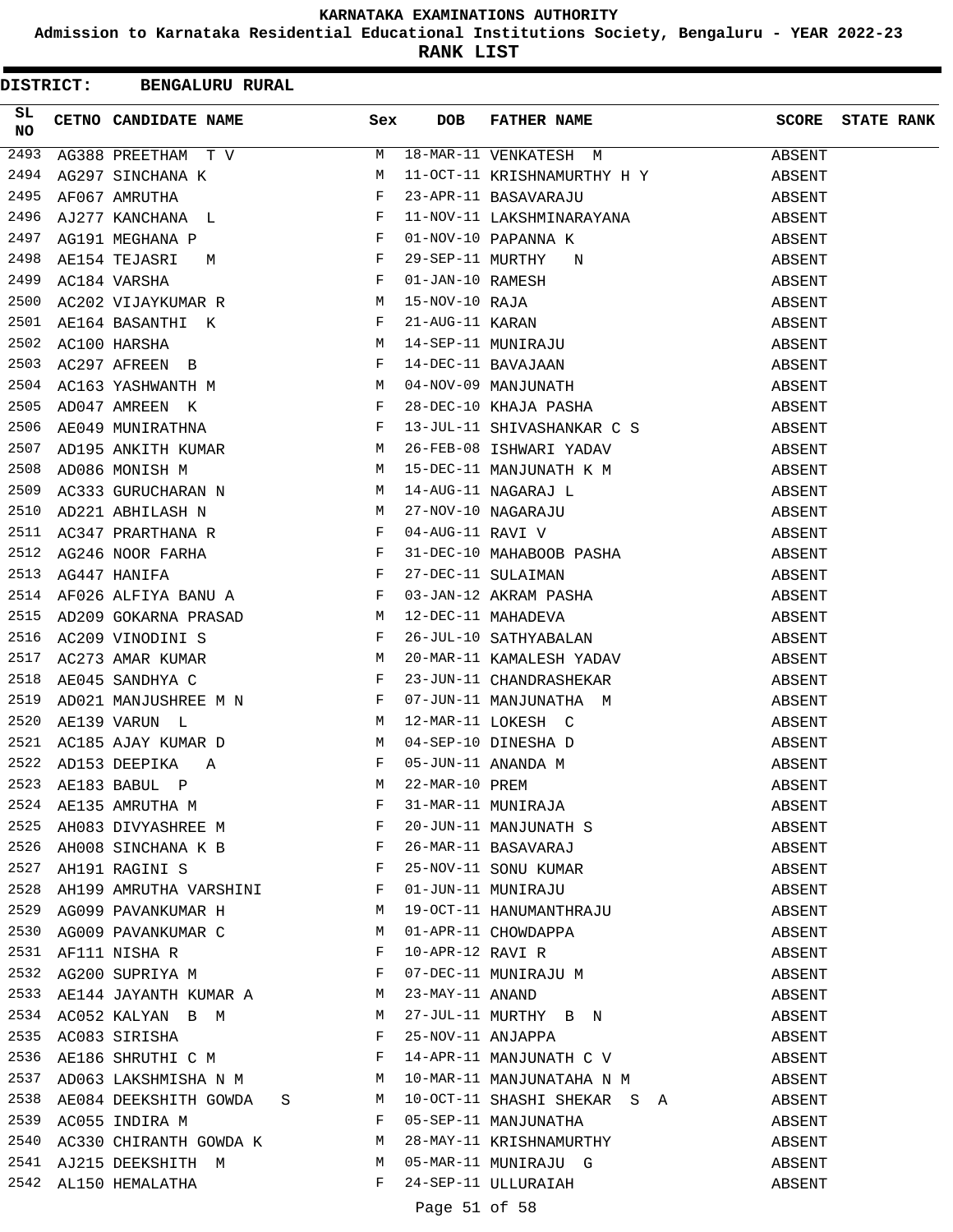**Admission to Karnataka Residential Educational Institutions Society, Bengaluru - YEAR 2022-23**

|          | <b>DISTRICT: BENGALURU RURAL</b>                                                                                                                                                                                                                    |     |                   |                                                                                                                                                                               |              |                   |
|----------|-----------------------------------------------------------------------------------------------------------------------------------------------------------------------------------------------------------------------------------------------------|-----|-------------------|-------------------------------------------------------------------------------------------------------------------------------------------------------------------------------|--------------|-------------------|
| SL<br>NO | CETNO CANDIDATE NAME                                                                                                                                                                                                                                | Sex | <b>DOB</b>        | FATHER NAME                                                                                                                                                                   | <b>SCORE</b> | <b>STATE RANK</b> |
| 2543     | AK262 BHARATH H                                                                                                                                                                                                                                     | M   |                   | 20-DEC-11 HALA SWAMY<br>23-OCT-11 N MURTHY<br>15-SEP-10 DEVAPPA<br>25-OCT-11 MANJUNATHA<br>05-MAY-11 SHIVAKUMAR                                                               | ABSENT       |                   |
| 2544     |                                                                                                                                                                                                                                                     |     |                   |                                                                                                                                                                               | ABSENT       |                   |
| 2545     |                                                                                                                                                                                                                                                     |     |                   |                                                                                                                                                                               | ABSENT       |                   |
| 2546     | THE SUBARUMANT THE MANYASHREE M<br>AL308 DEVAMMA F<br>AL140 PRAJWAL M<br>AK107 VIJAYAKUMAR M                                                                                                                                                        |     |                   |                                                                                                                                                                               | ABSENT       |                   |
| 2547     |                                                                                                                                                                                                                                                     |     |                   |                                                                                                                                                                               | ABSENT       |                   |
| 2548     | AL306 AVEZ AHAMAD M<br>AK161 BHUMIKA G F<br>AK016 DIGANTH S M<br>AL309 CHANDU T M                                                                                                                                                                   |     |                   | 15-AUG-11 SHAMSHEER AHAMAD<br>29-AUG-10 GOVINDER I                                                                                                                            | ABSENT       |                   |
| 2549     |                                                                                                                                                                                                                                                     |     |                   | 29-AUG-10 GOVINDRAJ                                                                                                                                                           | ABSENT       |                   |
| 2550     |                                                                                                                                                                                                                                                     |     |                   | 26-AUG-10 SATHISH KUMAR                                                                                                                                                       | ABSENT       |                   |
| 2551     |                                                                                                                                                                                                                                                     |     |                   | 28-NOV-11 THIMMANNA G                                                                                                                                                         | ABSENT       |                   |
| 2552     | AJ330 DEEKSHA M F                                                                                                                                                                                                                                   |     | 31-JUL-11 MAHASHA | GS                                                                                                                                                                            | ABSENT       |                   |
| 2553     | $\begin{array}{ccc}\n\mathbf{AM} & & \mathbf{M} \\ \mathbf{M} & & \mathbf{F} \\ \mathbf{E} & & \mathbf{F}\n\end{array}$<br>AJ247 DHANUSH                                                                                                            |     |                   |                                                                                                                                                                               | ABSENT       |                   |
| 2554     | AJ095 SHREYA                                                                                                                                                                                                                                        |     |                   | 31-OCT-11 MUNIKRISHNAPPA<br>20-APR-11 MAHASHA<br>27-OCT-10 VEERBADRA                                                                                                          | ABSENT       |                   |
| 2555     | AJ320 NAGUSHREE                                                                                                                                                                                                                                     |     |                   |                                                                                                                                                                               | ABSENT       |                   |
| 2556     | AH129 SHREYAS T M<br>AJI02 HARIFYIYI - 1                                                                                                                                                                                                            |     |                   | $23-MAY-11$ MANJUNATH T R                                                                                                                                                     | ABSENT       |                   |
|          | 2557 AJ103 HARIPRIYA M<br>2558 AD109 MADHU SRI A<br>F                                                                                                                                                                                               |     |                   |                                                                                                                                                                               | ABSENT       |                   |
|          |                                                                                                                                                                                                                                                     |     |                   |                                                                                                                                                                               | ABSENT       |                   |
| 2559     | AC143 ARATHI P<br>AE098 ADVIKA M<br>AC090 KUSHAL B M M<br>AE050 MANU M M<br>AE050 MANU M M                                                                                                                                                          |     |                   |                                                                                                                                                                               | ABSENT       |                   |
| 2560     |                                                                                                                                                                                                                                                     |     |                   |                                                                                                                                                                               | ABSENT       |                   |
| 2561     |                                                                                                                                                                                                                                                     |     |                   |                                                                                                                                                                               | ABSENT       |                   |
| 2562     |                                                                                                                                                                                                                                                     |     |                   |                                                                                                                                                                               | ABSENT       |                   |
| 2563     | AC257 CHIRANJEEVI M                                                                                                                                                                                                                                 |     |                   | -- PERSONALLE IN NEW YORK 15-NOV-10 ANANDA<br>15-NOV-10 ANANDA<br>21-FEB-12 PRAKASH<br>26-JUL-11 SHIVAKUMAR<br>14-FEB-11 MANJUNATHA<br>02-NOV-11 MUNIRAJU<br>04-MAY-11 GOPALA | ABSENT       |                   |
|          |                                                                                                                                                                                                                                                     |     |                   |                                                                                                                                                                               | ABSENT       |                   |
|          | 2564 AC343 CHAITANYA T<br>2565 AD143 KHIRTHI P<br>2566 AC177 YASHASWINI M                                                                                                                                                                           |     |                   | 30-NOV-11 TIMMARAYASWAMI<br>21-FEB-12 PRAKASHA                                                                                                                                | ABSENT       |                   |
|          |                                                                                                                                                                                                                                                     |     |                   |                                                                                                                                                                               | ABSENT       |                   |
| 2567     | $\mathbb{R}^n$ . The set of the set of the set of the set of the set of the set of the set of the set of the set of the set of the set of the set of the set of the set of the set of the set of the set of the set of the set of<br>AC337 GANAVI M |     |                   |                                                                                                                                                                               | ABSENT       |                   |
| 2568     |                                                                                                                                                                                                                                                     |     |                   | 05-SEP-11 MOHANKUMAR D R<br>02-APR-11 MURTHI<br>15-AUG-11 MANJUNATH<br>28-APR-11 RAJANNA<br>04-MAR-11 VENKATESH<br>12-DEC-11 VENKATAPPA<br>23-MAY-12 ALLAHUDDIN               | ABSENT       |                   |
| 2569     |                                                                                                                                                                                                                                                     |     |                   |                                                                                                                                                                               | ABSENT       |                   |
| 2570     |                                                                                                                                                                                                                                                     |     |                   |                                                                                                                                                                               | ABSENT       |                   |
| 2571     | $AG179$ KANCHANA K V F                                                                                                                                                                                                                              |     |                   |                                                                                                                                                                               | ABSENT       |                   |
|          | 2572 AF064 AMIRUDDIN                                                                                                                                                                                                                                | M   |                   |                                                                                                                                                                               | ABSENT       |                   |
|          |                                                                                                                                                                                                                                                     |     |                   |                                                                                                                                                                               | ABSENT       |                   |
|          |                                                                                                                                                                                                                                                     |     |                   |                                                                                                                                                                               | ABSENT       |                   |
|          | 2575 AF005 RAJESHA H                                                                                                                                                                                                                                |     |                   | 19-APR-11 HANUMANTHARAYA                                                                                                                                                      | ABSENT       |                   |
|          |                                                                                                                                                                                                                                                     |     |                   |                                                                                                                                                                               | ABSENT       |                   |
|          |                                                                                                                                                                                                                                                     |     |                   | ARABI PE 16-SEP-11 SHIVA NAIK<br>2577 AG237 LIKITH NAIK S<br>2578 AJ248 NANDITHA G S<br>2579 AG134 POTHRAJESHWAD                                                              | ABSENT       |                   |
|          |                                                                                                                                                                                                                                                     |     |                   |                                                                                                                                                                               | ABSENT       |                   |
|          | 2579 AG134 POTHRAJESHWAR M                                                                                                                                                                                                                          |     |                   | 09-MAR-11 SHIVANNA<br>05-MAY-11 MAHADEVASWAMY                                                                                                                                 | ABSENT       |                   |
|          |                                                                                                                                                                                                                                                     |     |                   |                                                                                                                                                                               | ABSENT       |                   |
|          |                                                                                                                                                                                                                                                     |     |                   | 22-AUG-11 GURUPRASAD<br>20-SEP-11 MUNIRAJU                                                                                                                                    | ABSENT       |                   |
|          | 2580 AG378 INDRAJITH M G M<br>2581 AG123 KAVITHA M F F<br>2582 AK038 CHINMAYI M F F                                                                                                                                                                 |     |                   | 07-MAR-11 MANJUNATH HARSHA                                                                                                                                                    | ABSENT       |                   |
|          | 2583 AL166 PANDIYAN S M                                                                                                                                                                                                                             |     |                   |                                                                                                                                                                               | ABSENT       |                   |
|          |                                                                                                                                                                                                                                                     |     |                   | 10-DEC-09 SAMBATH<br>16-MAY-11 RANGAIAH<br>28-AUG-11 B L SHAMRAJ                                                                                                              | ABSENT       |                   |
|          |                                                                                                                                                                                                                                                     |     |                   |                                                                                                                                                                               |              |                   |
|          | 2584 AL217 ANIL KUMAR M<br>2585 AH051 B S MEGHANA F<br>2586 AL219 KUSUMA F<br>2587 AL224 VIJAY M                                                                                                                                                    |     |                   | 04-JUN-11 CHANNAKESHAVA                                                                                                                                                       | ABSENT       |                   |
|          |                                                                                                                                                                                                                                                     |     |                   |                                                                                                                                                                               | ABSENT       |                   |
| 2588     |                                                                                                                                                                                                                                                     |     |                   | 13-NOV-11 ANJINAPPA<br>03-JUL-11 NAGARAJU<br>15-DEC-10 KHALEEL ULLA                                                                                                           | ABSENT       |                   |
|          | AL288 HARSHITHA N<br>AL239 AFSHAN<br>2589 AL239 AFSHAN                                                                                                                                                                                              |     |                   |                                                                                                                                                                               | ABSENT       |                   |
|          |                                                                                                                                                                                                                                                     |     |                   | 2590 AC171 LAKSHMINARAYANA P J M 26-JUN-11 JAISHANKAR G                                                                                                                       | ABSENT       |                   |
|          | 2591 AC369 SPOORTHI K SPORTHI K F                                                                                                                                                                                                                   |     |                   |                                                                                                                                                                               | ABSENT       |                   |
|          |                                                                                                                                                                                                                                                     |     |                   | 13-MAR-11 KEMPRAJU KEMPRAJU                                                                                                                                                   | ABSENT       |                   |
|          | 2592 AD133 KOMAL V                                                                                                                                                                                                                                  |     |                   | M 11-JUL-10 VENKATESH                                                                                                                                                         | ABSENT       |                   |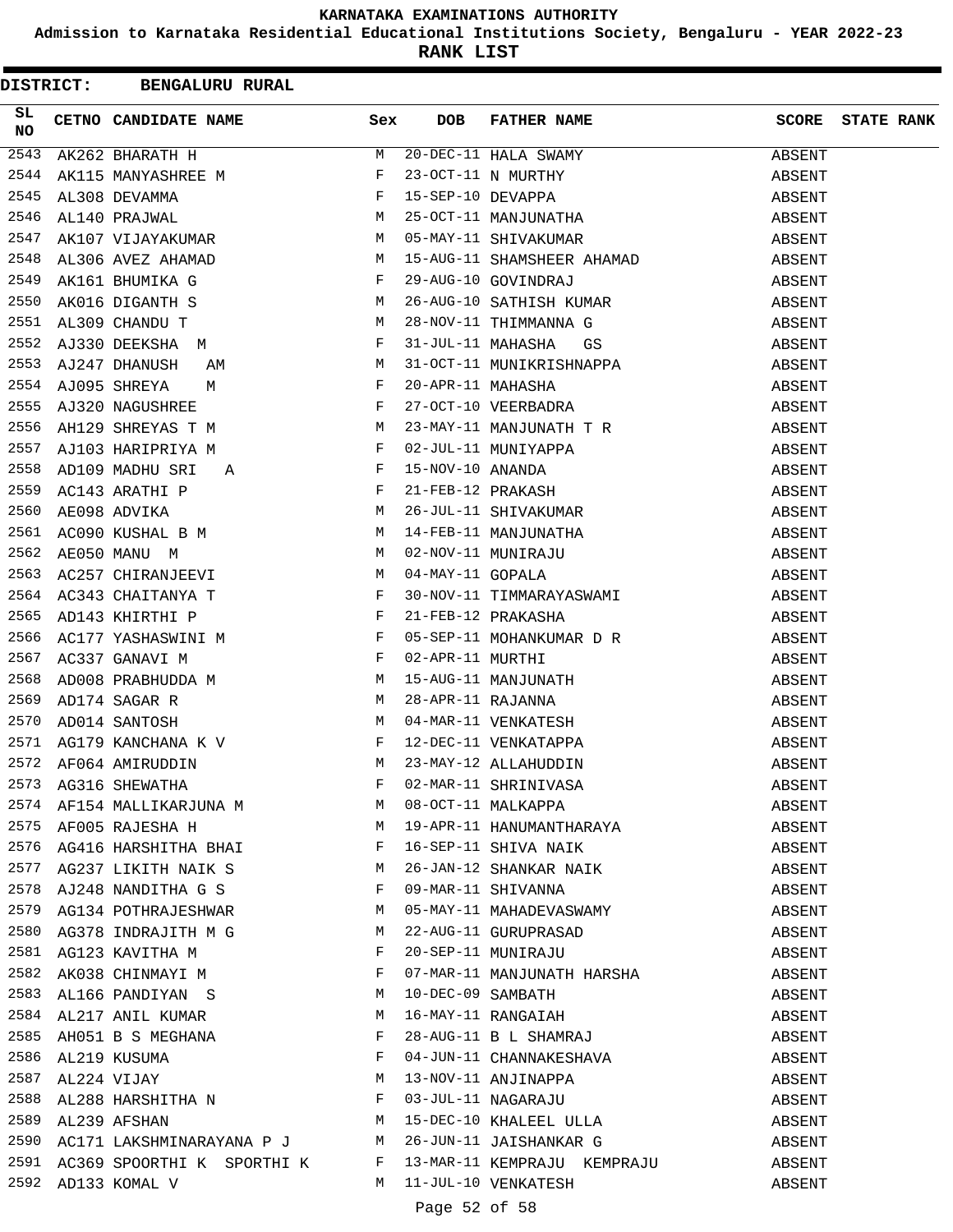**Admission to Karnataka Residential Educational Institutions Society, Bengaluru - YEAR 2022-23**

|          | DISTRICT: BENGALURU RURAL                                                                                                                                                                                                      |              |               |                                                                                                                                 |        |                         |
|----------|--------------------------------------------------------------------------------------------------------------------------------------------------------------------------------------------------------------------------------|--------------|---------------|---------------------------------------------------------------------------------------------------------------------------------|--------|-------------------------|
| SL<br>NO | CETNO CANDIDATE NAME Sex                                                                                                                                                                                                       |              | DOB           | FATHER NAME                                                                                                                     |        | <b>SCORE</b> STATE RANK |
| 2593     | AC189 TANMAI                                                                                                                                                                                                                   | M            |               | 30-SEP-11 SURYA PRAKASH                                                                                                         | ABSENT |                         |
| 2594     | AD193 NAGABUSHAN N<br>AG343 SAKSHI KUMARI F<br>AG229 SATYA S<br>AL124 NEYA TABUSUM F                                                                                                                                           |              |               | 14-JUL-11 NARASIMHAMURTHY D C                                                                                                   | ABSENT |                         |
| 2595     |                                                                                                                                                                                                                                |              |               |                                                                                                                                 |        |                         |
| 2596     |                                                                                                                                                                                                                                |              |               | 25-AUG-11 RAMASHISH PANDIT ABSENT<br>09-DEC-11 SELVA ABSENT<br>05-MAY-11 BABUSAB E ABSENT                                       |        |                         |
| 2597     |                                                                                                                                                                                                                                |              |               |                                                                                                                                 |        |                         |
| 2598     | AK192 MOHAMMED TANVIR<br>AL283 MONISHA B<br>AL256 LAKSHMI TK                                                                                                                                                                   |              |               | 10-AUG-11 MAHAMMED HAROON                                                                                                       | ABSENT |                         |
| 2599     |                                                                                                                                                                                                                                |              |               | 26-SEP-11 BAADAL KUMAR<br>17-SEP-11 KUMARA                                                                                      | ABSENT |                         |
| 2600     |                                                                                                                                                                                                                                |              |               |                                                                                                                                 | ABSENT |                         |
| 2601     | AL019 RAVISH KUMAR M                                                                                                                                                                                                           |              |               | 13-JUN-08 RAMBABU PANDITH                                                                                                       | ABSENT |                         |
| 2602     | ADULS ANTICATED TO THE THE RESERVE THE RESERVE THE RESERVE THE RESERVE THE RESERVE THE RESERVE THE RESERVE THE<br>ALS 20 CHANDANA T                                                                                            |              |               |                                                                                                                                 | ABSENT |                         |
| 2603     |                                                                                                                                                                                                                                |              |               |                                                                                                                                 | ABSENT |                         |
| 2604     |                                                                                                                                                                                                                                |              |               |                                                                                                                                 | ABSENT |                         |
| 2605     |                                                                                                                                                                                                                                |              |               |                                                                                                                                 | ABSENT |                         |
| 2606     |                                                                                                                                                                                                                                |              |               |                                                                                                                                 | ABSENT |                         |
| 2607     | AJ211 OM PRAKASH N<br>AH098 JAHNAVI B M F                                                                                                                                                                                      |              |               |                                                                                                                                 | ABSENT |                         |
| 2608     |                                                                                                                                                                                                                                |              |               | 05-NOV-11 MANJUNATH ABSENT                                                                                                      |        |                         |
| 2609     | AJ096 JANAVIKA B N F                                                                                                                                                                                                           |              |               | 28-DEC-11 NARAYANA GOWDA B L ABSENT                                                                                             |        |                         |
| 2610     |                                                                                                                                                                                                                                |              |               |                                                                                                                                 | ABSENT |                         |
| 2611     |                                                                                                                                                                                                                                |              |               | 06-MAY-11 KC VENKATESH<br>29-JAN-11 MUNEGOWDA<br>27-SEP-11 MANJUNATH<br>02-MAR-12 MANJUNATHA BM                                 | ABSENT |                         |
| 2612     |                                                                                                                                                                                                                                |              |               |                                                                                                                                 | ABSENT |                         |
| 2613     |                                                                                                                                                                                                                                |              |               |                                                                                                                                 | ABSENT |                         |
| 2614     |                                                                                                                                                                                                                                |              |               |                                                                                                                                 | ABSENT |                         |
| 2615     |                                                                                                                                                                                                                                |              |               | 22-SEP-11 BASKARACHARYA<br>20-OCT-11 MUNEGOWDA<br>01-APR-12 ANJINAPPA                                                           | ABSENT |                         |
| 2616     |                                                                                                                                                                                                                                |              |               |                                                                                                                                 | ABSENT |                         |
| 2617     | AJ096 JANAVIKA B N<br>AJ242 KARUNYA KV F<br>AD197 YUGASHREE M F F<br>AC207 PRAVEEN B M M<br>AC277 SAHANA M F F<br>AC331 HARIPRIYA B F F F<br>AC09 HEMASHREE M F F F<br>AC008 MANOHAR B A<br>AC322 POORNIMA<br>PRIAS PROPORTIMA |              |               | 01-SEP-11 NAGARAJ B M<br>02-OCT-11 JAYARAMA<br>18-APR-11 ANANDA K<br>30-SEP-11 BABU<br>14-MAR-11 MURALI<br>16-DEC-11 SURESH S G | ABSENT |                         |
| 2618     |                                                                                                                                                                                                                                |              |               |                                                                                                                                 | ABSENT |                         |
| 2619     |                                                                                                                                                                                                                                |              |               |                                                                                                                                 | ABSENT |                         |
| 2620     | AC112 NOOTHAN J<br>AE055 MANOJ M<br>AC379 RITHVIK B M                                                                                                                                                                          |              |               |                                                                                                                                 | ABSENT |                         |
| 2621     |                                                                                                                                                                                                                                |              |               |                                                                                                                                 | ABSENT |                         |
|          | AE129 YASHWANTH M<br>AH034 ASHA S<br>2622 AH034 ASHA S                                                                                                                                                                         |              |               |                                                                                                                                 | ABSENT |                         |
|          |                                                                                                                                                                                                                                |              |               | 02-NOV-11 ANJINAPPA S R                                                                                                         | ABSENT |                         |
|          | 2623 AH054 JAYASHREE A<br>2624 AJ069 NANDIKA M<br>2625 AJ223 SHAHISTHA F                                                                                                                                                       |              |               |                                                                                                                                 | ABSENT |                         |
|          |                                                                                                                                                                                                                                |              |               | 01-OCT-11 MUNIRAJU<br>06-JUL-11 AMJAD                                                                                           | ABSENT |                         |
|          | 2626 AH215 SHIVAPRASAD S V M                                                                                                                                                                                                   |              |               |                                                                                                                                 | ABSENT |                         |
|          | 2627 AJ070 SINDHUSHREE S N F                                                                                                                                                                                                   |              |               | 12-DEC-11 VENKATESHA S C<br>01-APR-11 NAGARAJA G K                                                                              | ABSENT |                         |
| 2628     | AJ090 HEMA S M                                                                                                                                                                                                                 | $\mathbf{F}$ |               | 06-DEC-11 MUNIRAJU S M                                                                                                          | ABSENT |                         |
| 2629     | AJ060 INCHARA S D                                                                                                                                                                                                              | $_{\rm F}$   |               | 25-JUL-11 DEVEGOWDA                                                                                                             | ABSENT |                         |
| 2630     |                                                                                                                                                                                                                                |              |               |                                                                                                                                 | ABSENT |                         |
|          | AH055 K SHRINIVAS M                                                                                                                                                                                                            | М            |               | 06-JUN-11 KUMAR<br>27-DEC-10 NAGESH<br>06-MAR-11 SAMPATH KUMAR                                                                  | ABSENT |                         |
|          | 2631 AJ306 MONEETH N<br>2632 AH070 DEEPIKA S                                                                                                                                                                                   | F            |               |                                                                                                                                 | ABSENT |                         |
|          | 2633 AJ056 CHARUNYA C                                                                                                                                                                                                          | F            |               |                                                                                                                                 | ABSENT |                         |
|          | 2634 AJ317 CHETHAN                                                                                                                                                                                                             | M            |               | 13-JUL-11 CHANNAPPA S C<br>24-MAY-11 SHEKAR                                                                                     |        |                         |
|          |                                                                                                                                                                                                                                | M            |               |                                                                                                                                 | ABSENT |                         |
|          | 2635 AJ176 ANANDA D D                                                                                                                                                                                                          |              |               | 17-JUL-11 DASAPPA                                                                                                               | ABSENT |                         |
| 2636     | AG403 ISHWARYA L                                                                                                                                                                                                               | $\mathbf{F}$ |               | 01-JAN-12 LAKSHMINARAYAN V                                                                                                      | ABSENT |                         |
| 2637     | AG524 C G RAHUL M                                                                                                                                                                                                              |              |               | 28-SEP-11 GANGARAJU                                                                                                             | ABSENT |                         |
| 2638     | AG385 T G YASHWANTH M<br>AF047 SAHANA B F<br>AF053 SRUJAN A M                                                                                                                                                                  |              |               | 05-DEC-11 GANGARAJU<br>21-JUN-11 BYREGOWDA<br>20-OCT-10 ANAND<br>20-DEC-11 RAJU V                                               | ABSENT |                         |
| 2639     |                                                                                                                                                                                                                                |              |               |                                                                                                                                 | ABSENT |                         |
| 2640     |                                                                                                                                                                                                                                |              |               |                                                                                                                                 | ABSENT |                         |
|          | 2641 AG175 ANTONY RAJ M                                                                                                                                                                                                        |              |               |                                                                                                                                 | ABSENT |                         |
|          | 2642 AC219 BINDHU SHREE J R F                                                                                                                                                                                                  |              |               | 06-SEP-11 RATHNAKARA REDDY                                                                                                      | ABSENT |                         |
|          |                                                                                                                                                                                                                                |              | Page 53 of 58 |                                                                                                                                 |        |                         |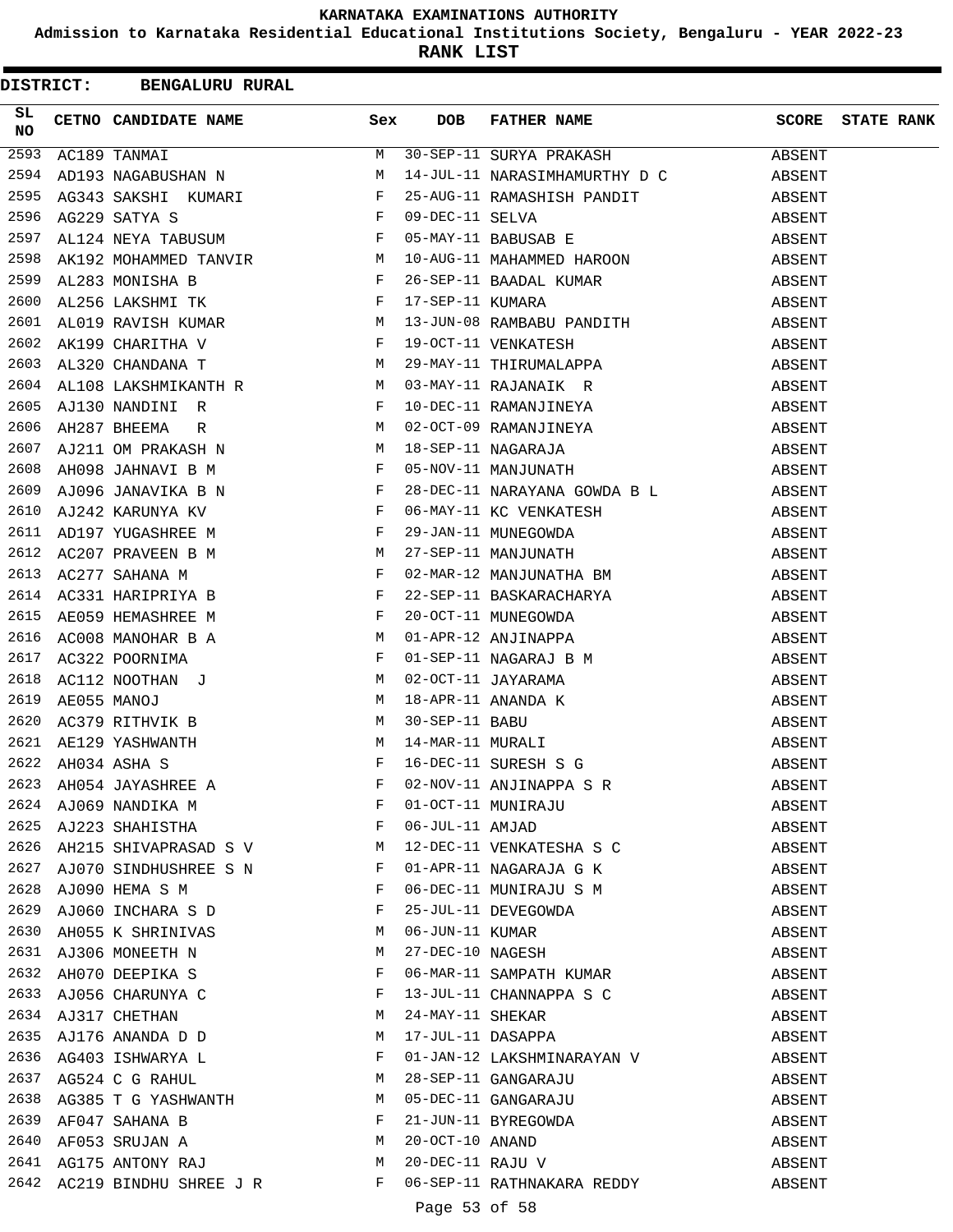**Admission to Karnataka Residential Educational Institutions Society, Bengaluru - YEAR 2022-23**

|          | DISTRICT: BENGALURU RURAL                                                                                                                                                                                                                               |       |                  |                                                                                                                                                                                                                                                                                                                                                                                                             |        |                   |
|----------|---------------------------------------------------------------------------------------------------------------------------------------------------------------------------------------------------------------------------------------------------------|-------|------------------|-------------------------------------------------------------------------------------------------------------------------------------------------------------------------------------------------------------------------------------------------------------------------------------------------------------------------------------------------------------------------------------------------------------|--------|-------------------|
| SL<br>NO | CETNO CANDIDATE NAME Sex                                                                                                                                                                                                                                |       | <b>DOB</b>       | FATHER NAME                                                                                                                                                                                                                                                                                                                                                                                                 | SCORE  | <b>STATE RANK</b> |
| 2643     | AE184 ANJALI KUMARI R                                                                                                                                                                                                                                   | F     |                  | 06-JAN-10 RUPAKASHRMA                                                                                                                                                                                                                                                                                                                                                                                       | ABSENT |                   |
| 2644     | M<br>AC138 SUHAS T                                                                                                                                                                                                                                      |       |                  | 12-SEP-11 TIMMEGOWDA B T                                                                                                                                                                                                                                                                                                                                                                                    | ABSENT |                   |
| 2645     | $\mathbf{F}$<br>AD149 MANYASHREE N                                                                                                                                                                                                                      |       |                  |                                                                                                                                                                                                                                                                                                                                                                                                             | ABSENT |                   |
| 2646     | M $\qquad \qquad \mathbb{F}$<br>AC114 VAISHNAVI                                                                                                                                                                                                         |       |                  | 24-OCT-11 NAGARAJU<br>22-DEC-11 MUNINDRA<br>12-MAR-11 NAGARAJU                                                                                                                                                                                                                                                                                                                                              | ABSENT |                   |
| 2647     | AH240 ADESH KUMAR M                                                                                                                                                                                                                                     |       |                  |                                                                                                                                                                                                                                                                                                                                                                                                             | ABSENT |                   |
| 2648     | $\mathbb F$ . The set of the set of the set of the set of the set of the set of the set of the set of the set of the set of the set of the set of the set of the set of the set of the set of the set of the set of the set of the<br>AC266 APSARA<br>G |       |                  | 06-DEC-11 GAJENDRA M M                                                                                                                                                                                                                                                                                                                                                                                      | ABSENT |                   |
| 2649     | AC094 BALARAJU M B M                                                                                                                                                                                                                                    |       |                  |                                                                                                                                                                                                                                                                                                                                                                                                             | ABSENT |                   |
| 2650     | AE109 MANASA M R F                                                                                                                                                                                                                                      |       |                  |                                                                                                                                                                                                                                                                                                                                                                                                             | ABSENT |                   |
| 2651     | $\mathbf{F}^{\mathcal{A}}_{\mathcal{A}}=\mathbf{F}^{\mathcal{A}}_{\mathcal{A}}\mathbf{F}^{\mathcal{A}}_{\mathcal{A}}$<br>AD052 MOUNISHA                                                                                                                 |       |                  | 06-SEP-11 BYATAPPA<br>11-APR-11 RAMU<br>18-OCT-11 GANGADHAR<br>18-AUG-11 SHREEDHAR K                                                                                                                                                                                                                                                                                                                        | ABSENT |                   |
| 2652     | AK268 CHIRAG YADAV M                                                                                                                                                                                                                                    |       |                  |                                                                                                                                                                                                                                                                                                                                                                                                             | ABSENT |                   |
| 2653     | $\mathbf{F}$<br>AL167 SIIVAMMA                                                                                                                                                                                                                          |       |                  | 02-MAR-11 LAKSHMAN<br>10-APR-10 KUMAR<br>03-JAN-11 LATE RAMESHA                                                                                                                                                                                                                                                                                                                                             | ABSENT |                   |
| 2654     | $\mathbb{F}^{\mathbb{Z}}$ . The state $\mathbb{F}^{\mathbb{Z}}$<br>AK125 LAKSHMI                                                                                                                                                                        |       |                  |                                                                                                                                                                                                                                                                                                                                                                                                             | ABSENT |                   |
| 2655     | AL174 BINDUSHREE R<br>F                                                                                                                                                                                                                                 |       |                  |                                                                                                                                                                                                                                                                                                                                                                                                             | ABSENT |                   |
| 2656     | $\overline{M}$<br>AK130 YATHEESH R                                                                                                                                                                                                                      |       |                  |                                                                                                                                                                                                                                                                                                                                                                                                             | ABSENT |                   |
| 2657     |                                                                                                                                                                                                                                                         |       |                  | 30-JUL-11 RANGANATHA<br>23-NOV-11 ANAND<br>15-NOV-11 SURESH A<br>11-MAR-12 EERANNA<br>16-OCT-11 MANJUNATH V                                                                                                                                                                                                                                                                                                 | ABSENT |                   |
| 2658     | AD159 JYOTHI KA F<br>AE160 KAVANA S                                                                                                                                                                                                                     |       |                  |                                                                                                                                                                                                                                                                                                                                                                                                             | ABSENT |                   |
| 2659     | $\frac{1}{\mathbf{F}}$<br>AE003 POORVI E                                                                                                                                                                                                                |       |                  |                                                                                                                                                                                                                                                                                                                                                                                                             | ABSENT |                   |
| 2660     | AC261 VISHWASGOWDA M                                                                                                                                                                                                                                    |       |                  |                                                                                                                                                                                                                                                                                                                                                                                                             | ABSENT |                   |
| 2661     | AH213 MEHAK KHANAM F                                                                                                                                                                                                                                    |       |                  | 14-MAY-11 NOORULLA KHAN                                                                                                                                                                                                                                                                                                                                                                                     | ABSENT |                   |
| 2662     | $\mathbf M$<br>AJ013 SYED AYAN                                                                                                                                                                                                                          |       | 22-SEP-11 FAHEEM |                                                                                                                                                                                                                                                                                                                                                                                                             | ABSENT |                   |
| 2663     | M <sub>N</sub><br>AH186 ADITHYA BS                                                                                                                                                                                                                      |       |                  | 10-OCT-11 SRINIVASA                                                                                                                                                                                                                                                                                                                                                                                         | ABSENT |                   |
|          | 2664 AC193 VARSHA V V F<br>2665 AC314 SAHANA F<br>2666 AD111 ----                                                                                                                                                                                       |       |                  | 24-DEC-11 VENKATESHA G G                                                                                                                                                                                                                                                                                                                                                                                    | ABSENT |                   |
|          |                                                                                                                                                                                                                                                         |       |                  | 21-MAR-12 LAKSHMIPATHI                                                                                                                                                                                                                                                                                                                                                                                      | ABSENT |                   |
| 2666     | $AE114 \quad \mathtt{VATHSALA} \quad S \qquad \qquad F$                                                                                                                                                                                                 |       |                  | 09-JAN-12 SRINIVASA                                                                                                                                                                                                                                                                                                                                                                                         | ABSENT |                   |
|          | 2667 AF195 APLAMPASHA                                                                                                                                                                                                                                   |       |                  | 22-JUL-11 ANWARPASHA                                                                                                                                                                                                                                                                                                                                                                                        | ABSENT |                   |
| 2668     | AF195 APLAMPASHA<br>AG144 MOUNASHRI F<br>AF083 SANDYA F                                                                                                                                                                                                 |       |                  |                                                                                                                                                                                                                                                                                                                                                                                                             | ABSENT |                   |
| 2669     |                                                                                                                                                                                                                                                         |       |                  | 04-APR-12 MANJUNATHA<br>08-OCT-11 ANANDA                                                                                                                                                                                                                                                                                                                                                                    | ABSENT |                   |
|          |                                                                                                                                                                                                                                                         |       |                  | 04-JUN-11 ESHWARACHARI                                                                                                                                                                                                                                                                                                                                                                                      | ABSENT |                   |
|          |                                                                                                                                                                                                                                                         |       |                  |                                                                                                                                                                                                                                                                                                                                                                                                             | ABSENT |                   |
|          |                                                                                                                                                                                                                                                         |       |                  |                                                                                                                                                                                                                                                                                                                                                                                                             | ABSENT |                   |
|          |                                                                                                                                                                                                                                                         |       |                  | $\begin{array}{lllllllllllllll} 2670 & \text{AG085} & \text{KEERTHANA} & \text{E} & \text{F} & 04-\text{JUN}-11 & \text{ESHWARACHARI} \\ 2671 & \text{AF061} & \text{SUMITHRA} & \text{F} & 16-\text{AUG}-11 & \text{HANUMANTHAPPA} \\ 2672 & \text{AG254} & \text{MUNIRAJA} & \text{G} & \text{M} & \text{M} & 28-\text{AUG}-11 & \text{MAHESH} & \text{V} \\ 2673 & \text{AE040} & \text{ADARSH} & \text$ | ABSENT |                   |
|          | 2674 AC378 DHANYA RAKSHITH R M                                                                                                                                                                                                                          |       |                  | 06-NOV-11 LATE RAJASHEKAR                                                                                                                                                                                                                                                                                                                                                                                   | ABSENT |                   |
| 2675     | AH063 SWAPNA SM F                                                                                                                                                                                                                                       |       |                  | 01-APR-11 MANJUNATH                                                                                                                                                                                                                                                                                                                                                                                         | ABSENT |                   |
|          |                                                                                                                                                                                                                                                         |       |                  | 19-FEB-12 NARASIMHA MURTHY                                                                                                                                                                                                                                                                                                                                                                                  | ABSENT |                   |
|          | ${\bf 2676\quad AG047\quad SATHYAPRAKASH} \qquad {\bf M} \qquad {\bf 2677\quad AG377\quad DEEPASHREE} \qquad {\bf F}$                                                                                                                                   |       |                  | 15-MAY-12 SREENIVASA                                                                                                                                                                                                                                                                                                                                                                                        | ABSENT |                   |
|          | 2678 $AG410$ SANGEETA A R F                                                                                                                                                                                                                             |       |                  | 27-MAY-11 RAVIKUMAR A R                                                                                                                                                                                                                                                                                                                                                                                     | ABSENT |                   |
|          | 2679 AG028 YASHAVANTH T V M                                                                                                                                                                                                                             |       |                  |                                                                                                                                                                                                                                                                                                                                                                                                             | ABSENT |                   |
| 2680     | AG070 VIDYASHREE F                                                                                                                                                                                                                                      |       |                  | 24-DEC-11 VENKATESH<br>28-DEC-11 SREENIVASA                                                                                                                                                                                                                                                                                                                                                                 | ABSENT |                   |
| 2681     | AG318 DEEPAK V M                                                                                                                                                                                                                                        |       |                  | 13-SEP-11 VENKATA SWAMY                                                                                                                                                                                                                                                                                                                                                                                     | ABSENT |                   |
| 2682     | AG453 PUNEETH K P M                                                                                                                                                                                                                                     |       |                  |                                                                                                                                                                                                                                                                                                                                                                                                             | ABSENT |                   |
|          | 2683 AF021 NAGESH M M<br>2684 AG213 DIVYASHREE R F F                                                                                                                                                                                                    |       |                  | 14-MAY-11 PRAKASH K R<br>04-JUN-11 MUNIRAJU                                                                                                                                                                                                                                                                                                                                                                 | ABSENT |                   |
|          |                                                                                                                                                                                                                                                         |       |                  | 11-JAN-11 RAMANJINAPPA M                                                                                                                                                                                                                                                                                                                                                                                    | ABSENT |                   |
| 2685     | AF027 PRARTHANA K A F                                                                                                                                                                                                                                   |       |                  |                                                                                                                                                                                                                                                                                                                                                                                                             | ABSENT |                   |
|          |                                                                                                                                                                                                                                                         |       |                  |                                                                                                                                                                                                                                                                                                                                                                                                             | ABSENT |                   |
|          |                                                                                                                                                                                                                                                         |       |                  |                                                                                                                                                                                                                                                                                                                                                                                                             | ABSENT |                   |
|          | 2686 AG435 RANJITH P<br>2687 AG266 MANJULA F<br>2688 AF035 R KISHOR M                                                                                                                                                                                   |       |                  | 27-MAY-11 NAGARAJU S R<br>28-JUL-11 RAMESH<br>14-FEB-12 NAGARAJU S S                                                                                                                                                                                                                                                                                                                                        | ABSENT |                   |
| 2689     | AG193 THEJASHWINI BAI N F                                                                                                                                                                                                                               |       |                  |                                                                                                                                                                                                                                                                                                                                                                                                             | ABSENT |                   |
|          | 2690 AG431 RAMKUMAR M                                                                                                                                                                                                                                   |       |                  |                                                                                                                                                                                                                                                                                                                                                                                                             | ABSENT |                   |
|          | 2691 AG133 VANDANA                                                                                                                                                                                                                                      | $F -$ |                  | 01-JUN-12 MANJUNATH R<br>06-JAN-12 GANGADAR<br>06-JAN-12 GANGADAR                                                                                                                                                                                                                                                                                                                                           | ABSENT |                   |
|          |                                                                                                                                                                                                                                                         |       |                  |                                                                                                                                                                                                                                                                                                                                                                                                             |        |                   |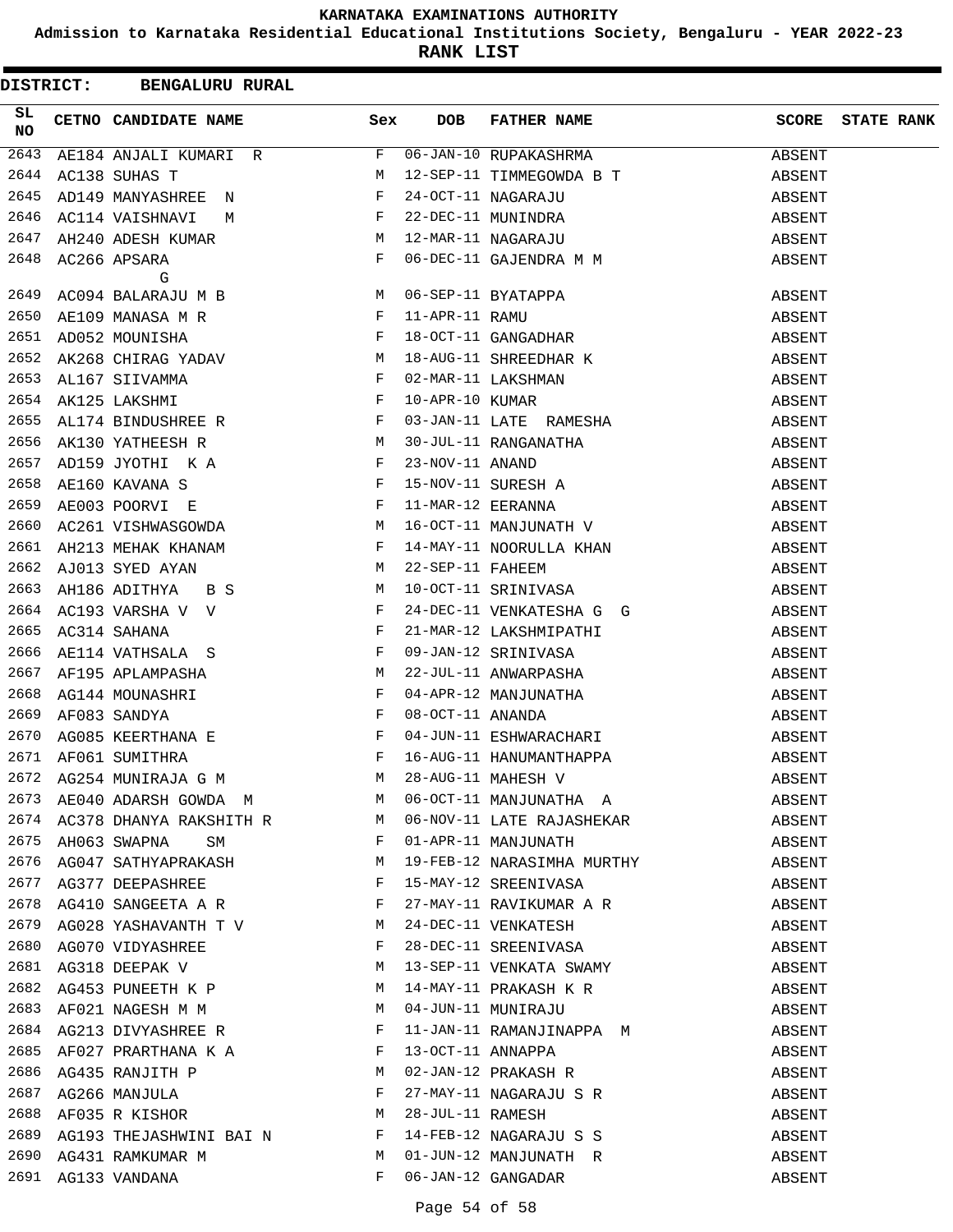**Admission to Karnataka Residential Educational Institutions Society, Bengaluru - YEAR 2022-23**

|          |                 | DISTRICT: BENGALURU RURAL                                                             |   |                   |                                                                                                                                                                                                                                                             |        |                         |
|----------|-----------------|---------------------------------------------------------------------------------------|---|-------------------|-------------------------------------------------------------------------------------------------------------------------------------------------------------------------------------------------------------------------------------------------------------|--------|-------------------------|
| SL<br>NO |                 | <b>Sex</b><br>CETNO CANDIDATE NAME                                                    |   | <b>DOB</b>        | FATHER NAME                                                                                                                                                                                                                                                 |        | <b>SCORE</b> STATE RANK |
| 2692     |                 | AG132 SUPRIYA N<br>AG307 NANDINI F<br>AF071 VIMALA P F<br>AG479 JAYALAKSHMI F         |   |                   | 21-MAY-11 NAGARAJU<br>12-DEC-11 JAGADEESH<br>23-JUL-11 PAPANNA<br>11-JUN-11 ODINIUM GAMBURTUM                                                                                                                                                               | ABSENT |                         |
| 2693     |                 |                                                                                       |   |                   |                                                                                                                                                                                                                                                             | ABSENT |                         |
| 2694     |                 |                                                                                       |   |                   |                                                                                                                                                                                                                                                             | ABSENT |                         |
| 2695     |                 |                                                                                       |   |                   | 11-JUN-11 SRINIVASAMURTHY                                                                                                                                                                                                                                   | ABSENT |                         |
| 2696     |                 | AF153 ABHISHEKA L<br>AG279 ADITHYA M<br>AG382 JAYASHREE V F<br>AG342 S K BHAVYA F     |   |                   | 18-SEP-11 LAVA<br>09-JUN-11 MUNIRAJU<br>31-JUL-11 VENKATESH<br>24-JAN-12 KANTHARAJU                                                                                                                                                                         | ABSENT |                         |
| 2697     |                 |                                                                                       |   |                   |                                                                                                                                                                                                                                                             | ABSENT |                         |
| 2698     |                 |                                                                                       |   |                   |                                                                                                                                                                                                                                                             | ABSENT |                         |
| 2699     |                 |                                                                                       |   |                   |                                                                                                                                                                                                                                                             | ABSENT |                         |
| 2700     |                 | AG451 YOGESHA N R M                                                                   |   |                   | 10-AUG-11 RANGAIAH N M                                                                                                                                                                                                                                      | ABSENT |                         |
| 2701     |                 |                                                                                       |   |                   |                                                                                                                                                                                                                                                             | ABSENT |                         |
| 2702     |                 | AG406 SUPRIYA R<br>AG241 CHANDAN B M M M<br>AG459 JEEVAN BR M M                       |   |                   | 11-JUN-11 RAMESH<br>09-MAR-11 MANJUNATH B M                                                                                                                                                                                                                 | ABSENT |                         |
| 2703     |                 |                                                                                       |   |                   | 11-AUG-11 RAMAKRISHNA BL                                                                                                                                                                                                                                    | ABSENT |                         |
| 2704     |                 |                                                                                       |   |                   |                                                                                                                                                                                                                                                             | ABSENT |                         |
| 2705     |                 |                                                                                       |   |                   |                                                                                                                                                                                                                                                             | ABSENT |                         |
| 2706     |                 |                                                                                       |   |                   | 30-OCT-10 SHANTHKUMAR TH<br>22-OCT-11 RAJANNA<br>17-AUG-11 MOODALAGIRYAPPA                                                                                                                                                                                  | ABSENT |                         |
| 2707     |                 | AG345 YASHASWINI SV F<br>AF019 MEGHANA F<br>AG294 BHAGYA T M F<br>AG091 MANGALA T N F |   |                   | 17-AOS-11 NAGARAJU<br>02-OCT-10 DHARMENDRA<br>18-JUN-11 MANJUNATHA<br>18-DEC-11 NANJUNDAPPA                                                                                                                                                                 | ABSENT |                         |
| 2708     |                 | AG272 HARSHITH GOWDA D M                                                              |   |                   |                                                                                                                                                                                                                                                             | ABSENT |                         |
| 2709     |                 |                                                                                       |   |                   |                                                                                                                                                                                                                                                             | ABSENT |                         |
| 2710     |                 |                                                                                       |   |                   |                                                                                                                                                                                                                                                             | ABSENT |                         |
| 2711     |                 |                                                                                       |   |                   |                                                                                                                                                                                                                                                             | ABSENT |                         |
| 2712     |                 |                                                                                       |   |                   |                                                                                                                                                                                                                                                             | ABSENT |                         |
| 2713     |                 |                                                                                       |   |                   |                                                                                                                                                                                                                                                             | ABSENT |                         |
| 2714     |                 |                                                                                       |   |                   |                                                                                                                                                                                                                                                             | ABSENT |                         |
| 2715     |                 |                                                                                       |   |                   | AG272 HARSHITH GOWDA D<br>AG265 KHUSHI M<br>AG329 VAISHNAVI N<br>AG329 VAISHNAVI N<br>AG372 PAVAN KUMAR<br>AG372 PAVAN KUMAR<br>M<br>$14$ -JAN-12 NANDJA KUMAR P<br>M<br>$14$ -JAN-12 NANDA KUMAR P<br>AG049 KIRAN V<br>M<br>$28$ -FEB-11 NARASIMHARAJA<br> | ABSENT |                         |
| 2716     |                 |                                                                                       |   |                   |                                                                                                                                                                                                                                                             | ABSENT |                         |
| 2717     |                 |                                                                                       |   |                   | AFO16 KRISHNA PRASAD S A $M$ 20-JAN-12 ASWATANARAYANA S<br>AG348 MANU S $M$ 28-NOV-11 SHANTHA<br>AG438 THEJAS T N $M$ 17-MAR-11 NAGARAJU<br>AF173 KAVANA T V F 30-JUN-11 VEERANNA T L<br>AG289 NITHISH GOWDA T $M$ 31-AUG-11 THIMMARA                       | ABSENT |                         |
| 2718     |                 |                                                                                       |   |                   |                                                                                                                                                                                                                                                             | ABSENT |                         |
| 2719     |                 |                                                                                       |   |                   |                                                                                                                                                                                                                                                             | ABSENT |                         |
| 2720     |                 |                                                                                       |   |                   |                                                                                                                                                                                                                                                             | ABSENT |                         |
|          |                 | M<br>2721 AG358 TARUNKUMAR N                                                          |   |                   | 22-MAR-11 NARASIMHARAJU                                                                                                                                                                                                                                     | ABSENT |                         |
|          |                 |                                                                                       |   |                   |                                                                                                                                                                                                                                                             | ABSENT |                         |
|          |                 | 2722 AG499 GOUTHMI M<br>2723 AG222 LAKSHMI T L<br>F                                   |   |                   | 07-OCT-11 MARUTHI<br>10-SEP-11 LAKKAPPA T N                                                                                                                                                                                                                 | ABSENT |                         |
|          |                 | 2724 AG031 GOWTHAMI B                                                                 |   |                   | 12-APR-11 BAILAPPA                                                                                                                                                                                                                                          | ABSENT |                         |
|          |                 | 2725 $AG433 \text{ MENAKA}$ F                                                         |   |                   | 05-MAR-11 GANGADARAPPA                                                                                                                                                                                                                                      | ABSENT |                         |
|          |                 |                                                                                       |   |                   |                                                                                                                                                                                                                                                             | ABSENT |                         |
|          |                 |                                                                                       |   |                   | 02-AUG-11 MANJUNATH<br>07-OCT-11 DEVARAJU                                                                                                                                                                                                                   | ABSENT |                         |
| 2728     |                 | AG298 SNEHA K M F                                                                     |   |                   | 21-JUN-11 MANJUNATH                                                                                                                                                                                                                                         | ABSENT |                         |
| 2729     |                 |                                                                                       |   |                   | 01-JUL-11 SRIRAMAREDDY                                                                                                                                                                                                                                      | ABSENT |                         |
|          |                 | AF039 MOKSHITH S M                                                                    |   |                   |                                                                                                                                                                                                                                                             | ABSENT |                         |
|          |                 | 2730 AG152 POOJA<br>2731 AG311 PRASIDDI A F                                           |   |                   | 06-MAR-12 SHIVASHANKARA REDDY<br>10-JUN-11 ANJANKUMAR K N                                                                                                                                                                                                   |        |                         |
|          |                 | 2732 AF188 BHARGAV REDDY M                                                            |   |                   |                                                                                                                                                                                                                                                             | ABSENT |                         |
|          | 2733 AG207 AJAY | M                                                                                     |   |                   | 06-APR-11 MANJUNATHA REDDY T A<br>08-JUL-11 GANGADAR                                                                                                                                                                                                        | ABSENT |                         |
|          |                 | 2734 AG067 CHANDRASHEKARA R M                                                         |   |                   |                                                                                                                                                                                                                                                             | ABSENT |                         |
| 2735     |                 |                                                                                       |   |                   | 27-MAY-11 RAMANJINAPPA<br>30-MAR-11 RUUDRESH M N                                                                                                                                                                                                            | ABSENT |                         |
| 2736     |                 | AG474 GAGAN M R M<br>AF209 SHRAVANI M                                                 |   |                   |                                                                                                                                                                                                                                                             | ABSENT |                         |
|          |                 |                                                                                       |   |                   | 02-JAN-12 MANJUNATHA                                                                                                                                                                                                                                        | ABSENT |                         |
|          |                 |                                                                                       |   |                   | 11-NOV-10 MADHURAIAH<br>07-MAR-12 CHELUVARAJU<br>06-JUN-11 SHIVAKUMAR                                                                                                                                                                                       | ABSENT |                         |
|          |                 |                                                                                       |   |                   |                                                                                                                                                                                                                                                             | ABSENT |                         |
|          |                 | 2739 AG326 AISHWARYA S F<br>$M_{\odot}$                                               |   |                   |                                                                                                                                                                                                                                                             | ABSENT |                         |
|          |                 | 2740 AG513 TEJAS H                                                                    | F |                   | 03-SEP-11 HANUMANTHARAJU                                                                                                                                                                                                                                    | ABSENT |                         |
|          |                 | 2741 AH018 BHAVANI N R                                                                |   | 02-MAY-12 RAMAPPA |                                                                                                                                                                                                                                                             | ABSENT |                         |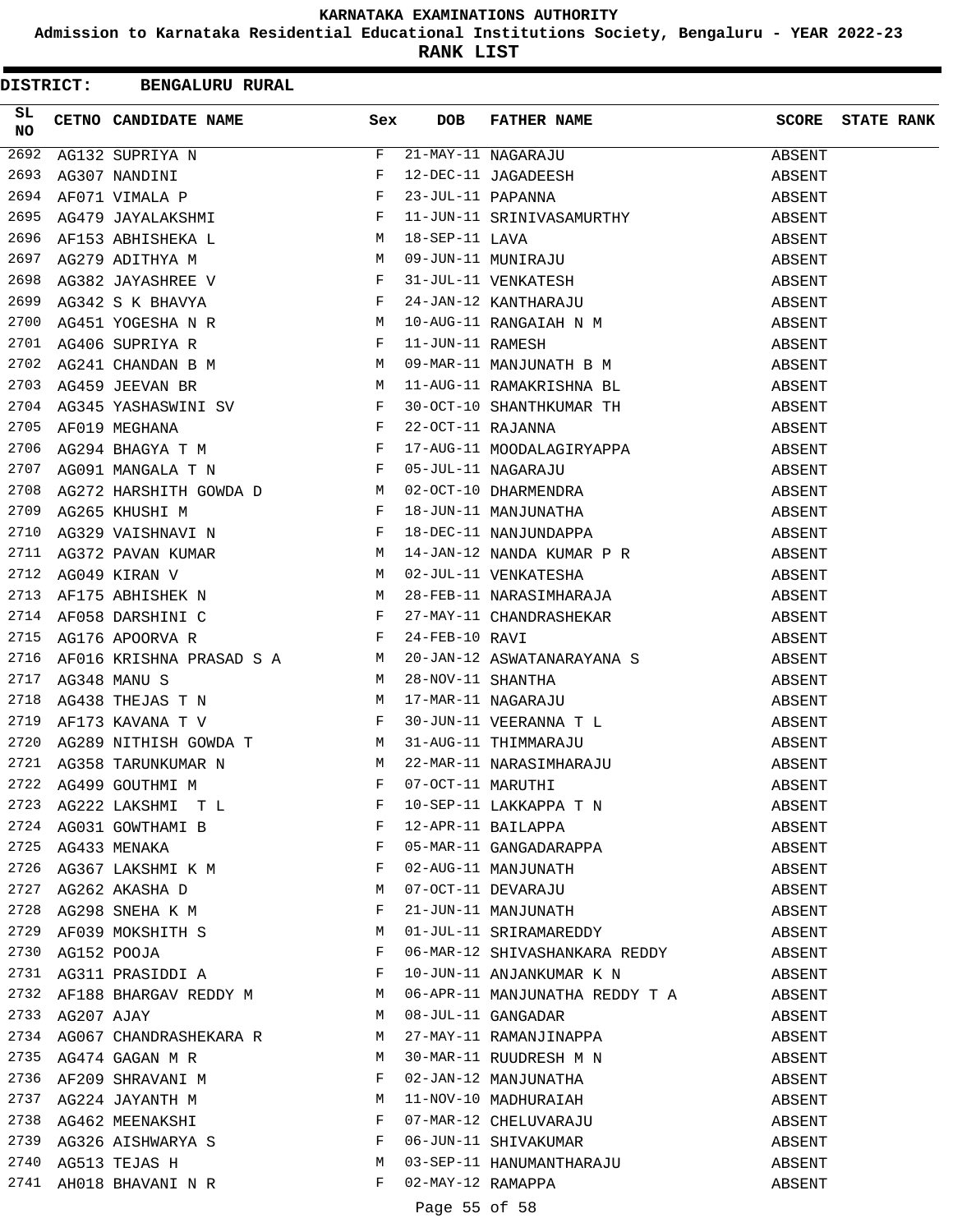**Admission to Karnataka Residential Educational Institutions Society, Bengaluru - YEAR 2022-23**

|          | DISTRICT: BENGALURU RURAL                                                                                           |   |                 |                                                                                                                                                                                                                                                            |              |                   |
|----------|---------------------------------------------------------------------------------------------------------------------|---|-----------------|------------------------------------------------------------------------------------------------------------------------------------------------------------------------------------------------------------------------------------------------------------|--------------|-------------------|
| SL<br>NO | CETNO CANDIDATE NAME Sex                                                                                            |   | <b>DOB</b>      | FATHER NAME                                                                                                                                                                                                                                                | <b>SCORE</b> | <b>STATE RANK</b> |
| 2742     | AJ319 NISHA N $F$ 30-JAN-12 NAGENDRA<br>AH234 MOHAMMED RIYAN M 04-OCT-11 IRSHAD AH                                  |   |                 |                                                                                                                                                                                                                                                            | ABSENT       |                   |
| 2743     |                                                                                                                     |   |                 | 30-JAN-12 NAGENDRA<br>04-OCT-11 IRSHAD AHMED                                                                                                                                                                                                               | ABSENT       |                   |
| 2744     |                                                                                                                     |   |                 |                                                                                                                                                                                                                                                            |              |                   |
| 2745     |                                                                                                                     |   |                 | AJ216 PUNITH GOWDA D L M 09-JUL-11 LOKESH D N ABSENT<br>AH148 VAISHNAVI BM F 13-OCT-11 MUNEGOWDA ABSENT<br>AH154 DEEKSHA G F 17-AUG-11 GAJENDRA KUMAR A T ARSENT<br>PRISE ARSENT                                                                           |              |                   |
| 2746     |                                                                                                                     |   |                 |                                                                                                                                                                                                                                                            |              |                   |
| 2747     | AH203 VENUGOPAL YADAV C M                                                                                           |   |                 |                                                                                                                                                                                                                                                            | ABSENT       |                   |
| 2748     |                                                                                                                     |   |                 |                                                                                                                                                                                                                                                            | ABSENT       |                   |
| 2749     | AJ199 MEGHANASHREE BA F 04-JAN-10 ANJANA<br>AH189 CHANDAN M 26-FEB-02 SHIVA<br>AJ296 DHAKSHA H R F 01-JAN-12 RAVIKU |   |                 | 06-MAY-11 CHANNAKRISHNAPPA<br>04-JAN-10 ANJANAPPA<br>26-FEB-02 SHIVA                                                                                                                                                                                       | ABSENT       |                   |
| 2750     |                                                                                                                     |   |                 | 01-JAN-12 RAVIKUMAR H V                                                                                                                                                                                                                                    | ABSENT       |                   |
|          |                                                                                                                     |   |                 |                                                                                                                                                                                                                                                            | ABSENT       |                   |
|          |                                                                                                                     |   |                 |                                                                                                                                                                                                                                                            | ABSENT       |                   |
|          |                                                                                                                     |   |                 |                                                                                                                                                                                                                                                            | ABSENT       |                   |
|          |                                                                                                                     |   |                 |                                                                                                                                                                                                                                                            | ABSENT       |                   |
|          |                                                                                                                     |   |                 |                                                                                                                                                                                                                                                            | ABSENT       |                   |
|          |                                                                                                                     |   |                 |                                                                                                                                                                                                                                                            | ABSENT       |                   |
|          |                                                                                                                     |   |                 |                                                                                                                                                                                                                                                            | ABSENT       |                   |
|          |                                                                                                                     |   |                 |                                                                                                                                                                                                                                                            | ABSENT       |                   |
|          |                                                                                                                     |   |                 |                                                                                                                                                                                                                                                            | ABSENT       |                   |
|          |                                                                                                                     |   |                 |                                                                                                                                                                                                                                                            | ABSENT       |                   |
|          |                                                                                                                     |   |                 |                                                                                                                                                                                                                                                            | ABSENT       |                   |
|          |                                                                                                                     |   |                 |                                                                                                                                                                                                                                                            | ABSENT       |                   |
|          |                                                                                                                     |   |                 |                                                                                                                                                                                                                                                            | ABSENT       |                   |
| 2764     |                                                                                                                     | M |                 |                                                                                                                                                                                                                                                            | ABSENT       |                   |
| 2765     | AE118 HAMSA M<br>AC030 INDHU K<br>AC129 PREMA S<br>F                                                                |   |                 | 07-JUN-11 MURALIDHARA<br>11-JUL-11 KADIRAPPA<br>11-APP 11 CULLER                                                                                                                                                                                           | ABSENT       |                   |
| 2766     |                                                                                                                     |   |                 | 11-APR-11 SHIVAKUMAR                                                                                                                                                                                                                                       | ABSENT       |                   |
| 2767     |                                                                                                                     |   |                 | AC264 SANDESH K<br>AD110 MOULYA<br>AD110 MOULYA<br>AC130 ANJALI N<br>AD072 SANGEETHA A<br>AD072 SANGEETHA A<br>AD072 SANGEETHA A<br>AD072 SANGEETHA A<br>AD072 SANGEETHA A<br>ARISANDER A<br>ARISANDER A<br>ARISANDER A<br>ARISANDER A<br>ARISANDER A<br>A | ABSENT       |                   |
| 2768     |                                                                                                                     |   |                 |                                                                                                                                                                                                                                                            | ABSENT       |                   |
| 2769     |                                                                                                                     |   |                 |                                                                                                                                                                                                                                                            | ABSENT       |                   |
| 2770     |                                                                                                                     |   |                 |                                                                                                                                                                                                                                                            | ABSENT       |                   |
|          |                                                                                                                     |   |                 | 2771 AG128 VENKATALAKSHMI H F 30-APR-11 HANUMANTHARAJU                                                                                                                                                                                                     | ABSENT       |                   |
|          | 2772 AG424 LAKSHMI M<br>2773 AF041 LAKSHMI H<br>2774 AF042 SHWETHA                                                  | F |                 | 13-DEC-11 MUNIRAJU<br>22-AUG-11 A<br>29-OCT-11 A<br>25-MAY-11 RAVI NAIK                                                                                                                                                                                    | ABSENT       |                   |
|          |                                                                                                                     | F |                 |                                                                                                                                                                                                                                                            | ABSENT       |                   |
|          |                                                                                                                     | F |                 |                                                                                                                                                                                                                                                            | ABSENT       |                   |
| 2775     | AG452 MAYURA R                                                                                                      | М |                 |                                                                                                                                                                                                                                                            | ABSENT       |                   |
|          | 2776 AF178 DHANUSHREE K H                                                                                           | F |                 | 23-SEP-10 HANUMAIAH                                                                                                                                                                                                                                        | ABSENT       |                   |
|          | 2777 AG196 DHANUSREE K N                                                                                            | F |                 | 07-MAR-11 NARASIMHAMURTHY                                                                                                                                                                                                                                  | ABSENT       |                   |
| 2778     | AE116 VIVANTH RAJ H K                                                                                               | М |                 | 28-MAR-12 KANTHARAJU H V                                                                                                                                                                                                                                   | ABSENT       |                   |
|          | 2779 AC036 SHREE HARSHA                                                                                             | M |                 | 09-JAN-12 SHANKAR NARAYANA                                                                                                                                                                                                                                 | ABSENT       |                   |
| 2780     | AC386 KAVERI YALLAPPA<br>SHIRASHETTANAVAR                                                                           | F |                 | 04-JUL-11 YALLAPPA MARUTEPPA<br>SHIRASHETTANAVAR                                                                                                                                                                                                           | ABSENT       |                   |
|          | 2781 AH134 MANYASHREE                                                                                               | F |                 | 27-DEC-10 RAJANNA                                                                                                                                                                                                                                          | ABSENT       |                   |
|          |                                                                                                                     | F |                 | 25-JAN-12 MANJUNATH PK                                                                                                                                                                                                                                     | ABSENT       |                   |
|          | 2782 AJ126 GANAVI PM<br>2782 AJ126 GANAVI PM<br>2783 AJ322 NAVYA V S                                                | F |                 | 24-FEB-11 SUNIL KUMAR                                                                                                                                                                                                                                      | ABSENT       |                   |
|          | 2784 AH056 SAHANA R                                                                                                 | F | 22-JUN-11 RAGHU |                                                                                                                                                                                                                                                            | ABSENT       |                   |
|          | 2785 AJ163 BALACHANDRA S                                                                                            | M |                 | 25-DEC-11 SHIVAKUMAR G                                                                                                                                                                                                                                     | ABSENT       |                   |
|          | 2786 AJ093 MANOJ M                                                                                                  | М |                 |                                                                                                                                                                                                                                                            | ABSENT       |                   |
| 2787     | AH005 HEMANTHA T T                                                                                                  | M |                 | 14-SEP-11 MUNIRAJU<br>03-JUL-11 TAAYAPPA                                                                                                                                                                                                                   | ABSENT       |                   |
| 2788     | AH046 SAKIB                                                                                                         | M |                 | 01-JAN-12 AZGAR SAB                                                                                                                                                                                                                                        | ABSENT       |                   |
| 2789     | AL122 GANGADHARA TIPPANNA M<br>MAGINAMANI                                                                           |   |                 | 01-JAN-10 TIPPANNA MAREPPA MAGINAMANI ABSENT                                                                                                                                                                                                               |              |                   |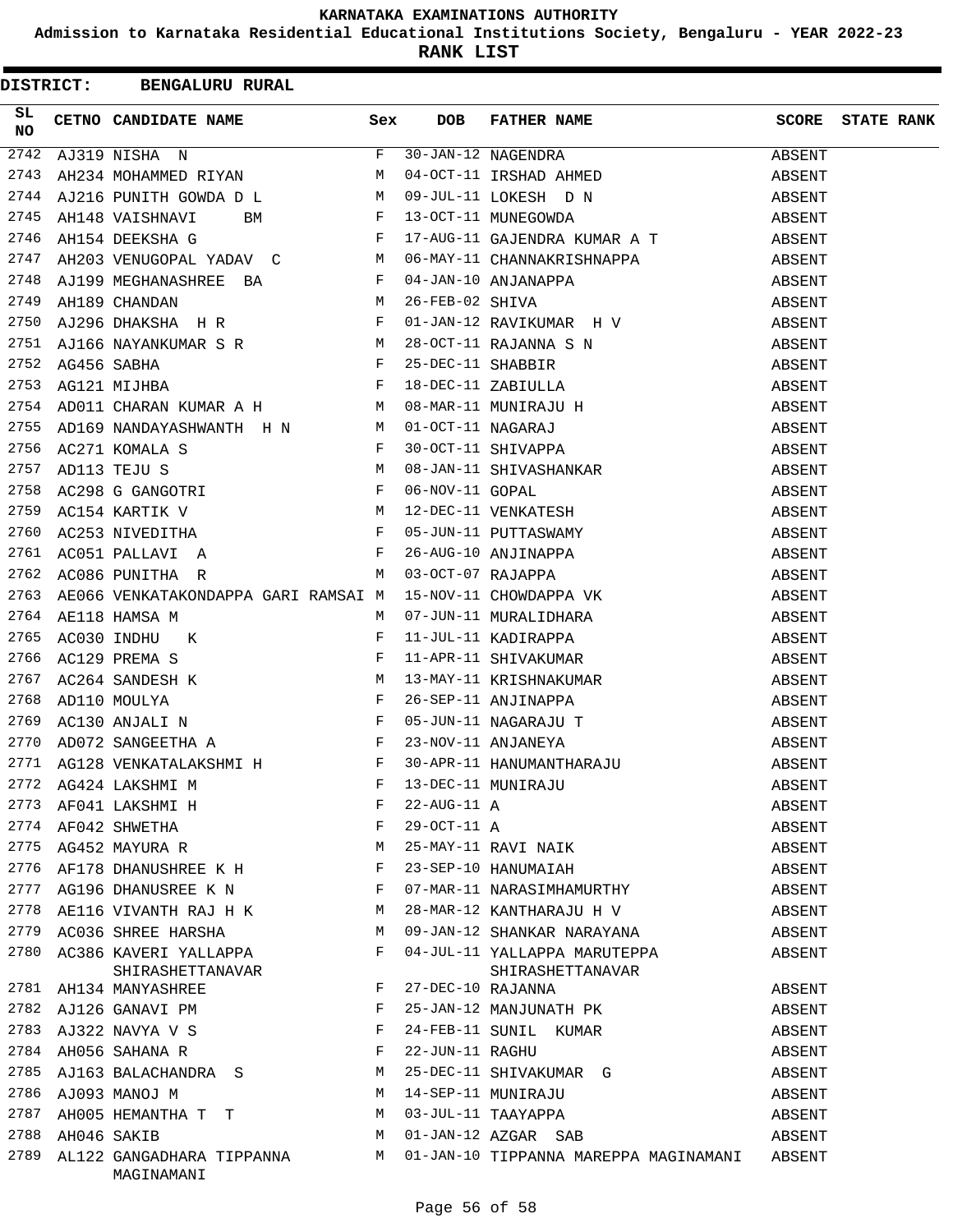**Admission to Karnataka Residential Educational Institutions Society, Bengaluru - YEAR 2022-23**

|          | DISTRICT: BENGALURU RURAL                                                                     |              |            |                                                                                                                                                                                                                                                            |        |                         |
|----------|-----------------------------------------------------------------------------------------------|--------------|------------|------------------------------------------------------------------------------------------------------------------------------------------------------------------------------------------------------------------------------------------------------------|--------|-------------------------|
| SL<br>NO | CETNO CANDIDATE NAME Sex                                                                      |              | <b>DOB</b> | FATHER NAME<br>NO CETRO CARDIDATE RAME<br>2790 AK256 MEGHASHREE<br>2791 AK216 MEGHASHREE<br>2791 AK319 VARSHA BAI A<br>2792 AK319 VARSHA BAI A<br>2793 AL3275 RAKSHA S<br>2793 AL3275 RAKSHA S<br>2793 AL3275 RAKSHA S<br>2794 AL320 KUBAL S<br>2794 AL320 |        | <b>SCORE</b> STATE RANK |
|          |                                                                                               |              |            |                                                                                                                                                                                                                                                            | ABSENT |                         |
|          |                                                                                               |              |            |                                                                                                                                                                                                                                                            | ABSENT |                         |
|          |                                                                                               |              |            |                                                                                                                                                                                                                                                            | ABSENT |                         |
|          |                                                                                               |              |            |                                                                                                                                                                                                                                                            | ABSENT |                         |
|          |                                                                                               |              |            |                                                                                                                                                                                                                                                            | ABSENT |                         |
|          |                                                                                               |              |            |                                                                                                                                                                                                                                                            | ABSENT |                         |
|          |                                                                                               |              |            |                                                                                                                                                                                                                                                            | ABSENT |                         |
|          |                                                                                               |              |            |                                                                                                                                                                                                                                                            | ABSENT |                         |
|          |                                                                                               |              |            |                                                                                                                                                                                                                                                            | ABSENT |                         |
|          |                                                                                               |              |            |                                                                                                                                                                                                                                                            | ABSENT |                         |
|          |                                                                                               |              |            |                                                                                                                                                                                                                                                            | ABSENT |                         |
|          |                                                                                               |              |            |                                                                                                                                                                                                                                                            | ABSENT |                         |
|          |                                                                                               |              |            |                                                                                                                                                                                                                                                            | ABSENT |                         |
|          |                                                                                               |              |            |                                                                                                                                                                                                                                                            | ABSENT |                         |
|          |                                                                                               |              |            |                                                                                                                                                                                                                                                            | ABSENT |                         |
|          |                                                                                               |              |            |                                                                                                                                                                                                                                                            | ABSENT |                         |
| 2806     |                                                                                               |              |            |                                                                                                                                                                                                                                                            |        |                         |
| 2807     |                                                                                               |              |            |                                                                                                                                                                                                                                                            |        |                         |
| 2808     |                                                                                               |              |            |                                                                                                                                                                                                                                                            |        |                         |
| 2809     |                                                                                               |              |            |                                                                                                                                                                                                                                                            |        |                         |
| 2810     |                                                                                               |              |            |                                                                                                                                                                                                                                                            |        |                         |
| 2811     |                                                                                               |              |            |                                                                                                                                                                                                                                                            |        |                         |
| 2812     |                                                                                               |              |            |                                                                                                                                                                                                                                                            |        |                         |
| 2813     |                                                                                               |              |            |                                                                                                                                                                                                                                                            |        |                         |
| 2814     |                                                                                               |              |            |                                                                                                                                                                                                                                                            |        |                         |
| 2815     |                                                                                               |              |            |                                                                                                                                                                                                                                                            |        |                         |
| 2816     |                                                                                               |              |            |                                                                                                                                                                                                                                                            |        |                         |
| 2817     |                                                                                               |              |            |                                                                                                                                                                                                                                                            |        |                         |
| 2818     |                                                                                               |              |            |                                                                                                                                                                                                                                                            |        |                         |
|          |                                                                                               |              |            | 2819 AL264 KISHOR KRISHNA G M 04-JUN-11 GANGADHARESHWARA T                                                                                                                                                                                                 | ABSENT |                         |
|          | 2820 AL146 DILEEP L<br>2821 AL094 APOORVA R K F<br>2822 AK227 AKSHAYA M<br>2823 AL161 SUMAN M |              |            | 06-SEP-11 LOKESH K<br>19-MAR-11 KANTHA RAJU<br>23-MAY-11 SHIVARAJA                                                                                                                                                                                         | ABSENT |                         |
|          |                                                                                               |              |            |                                                                                                                                                                                                                                                            | ABSENT |                         |
|          |                                                                                               |              |            |                                                                                                                                                                                                                                                            | ABSENT |                         |
|          |                                                                                               |              |            | 18-NOV-11 LAKSHMIKANTHA H N                                                                                                                                                                                                                                | ABSENT |                         |
|          | 2824 AL261 RANJITH R M                                                                        |              |            | 17-JUN-11 RANGASWAMAIAH                                                                                                                                                                                                                                    | ABSENT |                         |
|          | 2825 AK057 VIJAYNAIK M                                                                        |              |            | 19-JUL-11 KRISHNANAIK                                                                                                                                                                                                                                      | ABSENT |                         |
|          | 2826 AK322 DIVYA SHREE H V $F$                                                                |              |            | 06-MAR-11 VIRUPAKSHAIAH                                                                                                                                                                                                                                    | ABSENT |                         |
|          | 2827 AL271 S LAKSHMI F                                                                        |              |            | 17-SEP-11 M SIDDARAJU                                                                                                                                                                                                                                      | ABSENT |                         |
|          | 2828 AK198 S ANUSHREE                                                                         | $\mathbf{F}$ |            | 04-MAY-11 SHIVANNA<br>21-FEB-11 GOPALA<br>28-JAN-11 MANJUNATH M                                                                                                                                                                                            | ABSENT |                         |
|          | 2829 AL112 PUNITH G<br>2830 AK275 RAKESH M                                                    | M            |            |                                                                                                                                                                                                                                                            | ABSENT |                         |
|          |                                                                                               | M            |            |                                                                                                                                                                                                                                                            | ABSENT |                         |
|          | 2831 AK279 ANKITHA F                                                                          |              |            | 17-OCT-11 THIMMANAYKA                                                                                                                                                                                                                                      | ABSENT |                         |
|          | 2832 AL280 SINCHANA K M                                                                       |              |            | 12-JUN-11 MANJUNATH K                                                                                                                                                                                                                                      | ABSENT |                         |
|          | M<br>2833 AK245 BALAJI                                                                        |              |            | 11-APR-12 CHIKKAHANUMAIAH                                                                                                                                                                                                                                  | ABSENT |                         |
|          | 2834 AL152 MARUTHI K H                                                                        |              |            | 31-DEC-11 HANUMANTHARAJU                                                                                                                                                                                                                                   | ABSENT |                         |
| 2835     | AL176 PRAJWALGOWDA V D M                                                                      |              |            |                                                                                                                                                                                                                                                            | ABSENT |                         |
|          | 2836 AK092 ABHI G C                                                                           | M            |            | 21-MAR-11 DILEEP V K<br>17-MAY-11 CHITTAIAH                                                                                                                                                                                                                | ABSENT |                         |
|          |                                                                                               |              |            | 2837 AK258 LAKSHMIKANTH YADAV N C M 03-DEC-11 NAGARAJU S L                                                                                                                                                                                                 | ABSENT |                         |
|          | 2838 AK309 MAHADEVAMMA                                                                        | F            |            | 01-DEC-11 DEVAPPA                                                                                                                                                                                                                                          | ABSENT |                         |
|          | 2839 AL105 PRAJWAL D                                                                          | M            |            | 20-DEC-11 DEVARAJU                                                                                                                                                                                                                                         | ABSENT |                         |
|          |                                                                                               |              |            |                                                                                                                                                                                                                                                            |        |                         |